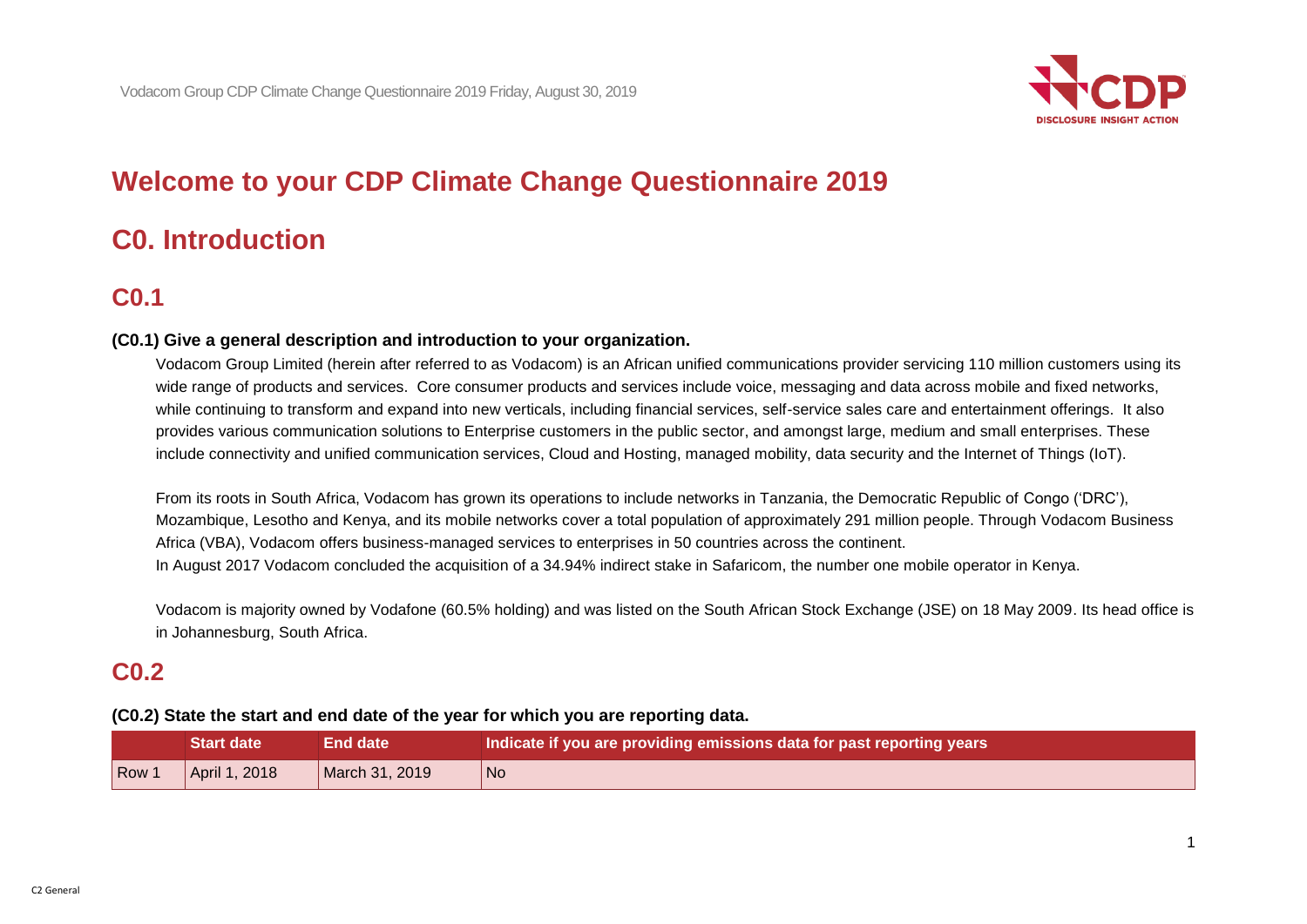

## **C0.3**

**(C0.3) Select the countries/regions for which you will be supplying data.**

Democratic Republic of the Congo Lesotho Mozambique South Africa

## **C0.4**

**(C0.4) Select the currency used for all financial information disclosed throughout your response.** ZAR

## **C0.5**

**(C0.5) Select the option that describes the reporting boundary for which climate-related impacts on your business are being reported. Note that this option should align with your consolidation approach to your Scope 1 and Scope 2 greenhouse gas inventory.**

Equity share

# **C1. Governance**

## **C1.1**

**(C1.1) Is there board-level oversight of climate-related issues within your organization?**

Yes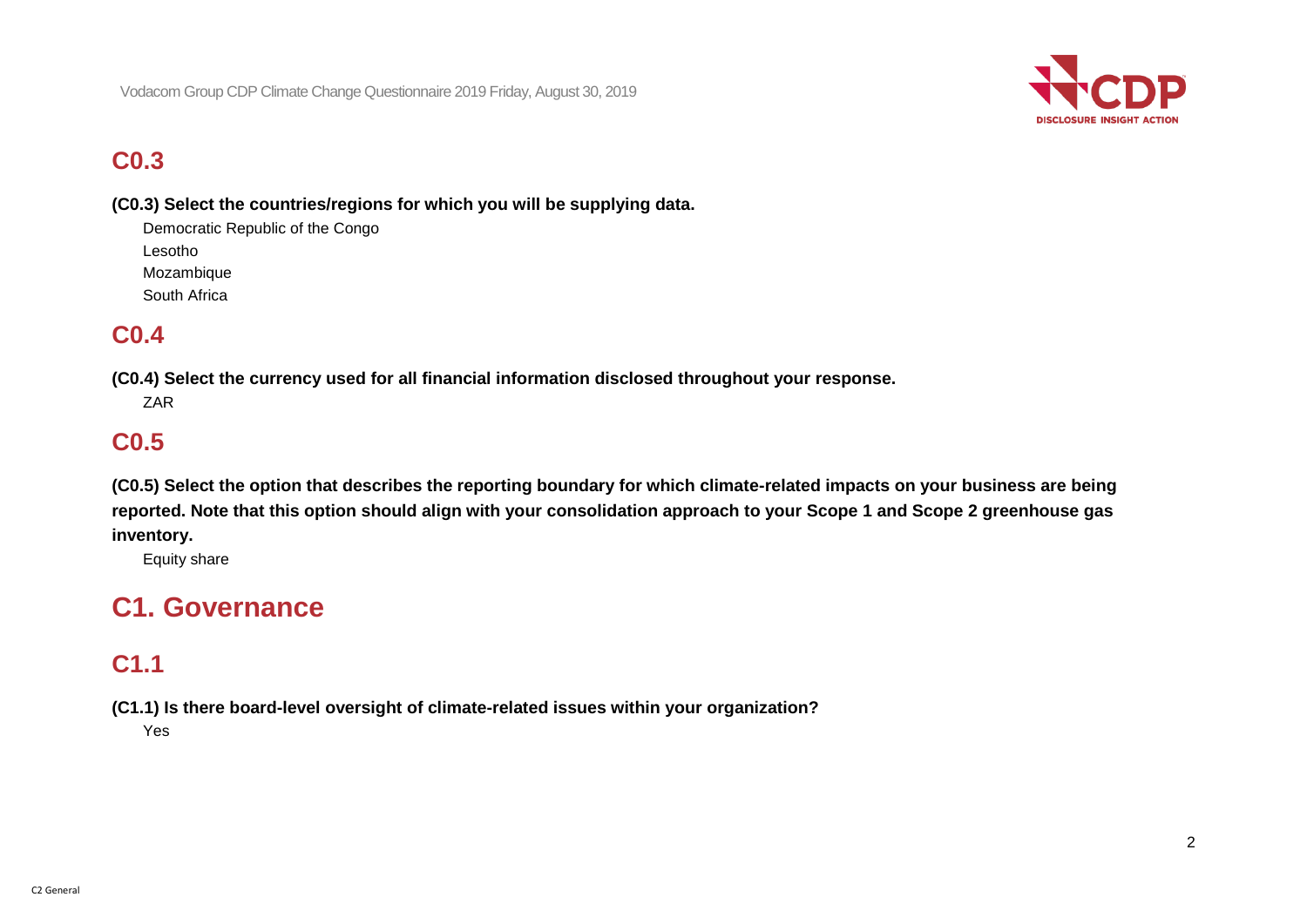

# **C1.1a**

**(C1.1a) Identify the position(s) (do not include any names) of the individual(s) on the board with responsibility for climate-related issues.**

| <b>Position of</b><br>individual(s) | <b>Please explain</b>                                                                                                                                                                                                                                                                                                        |
|-------------------------------------|------------------------------------------------------------------------------------------------------------------------------------------------------------------------------------------------------------------------------------------------------------------------------------------------------------------------------|
| Director on board                   | The chairman of the Board appointed Social and Ethics Committee, an independent non-executive director, has the responsibility for<br>good corporate citizenship which includes corporate social responsibility, ethical behaviour and managing the environmental impacts of<br>the group, including climate-related issues. |

## **C1.1b**

## **(C1.1b) Provide further details on the board's oversight of climate-related issues.**

| <b>Frequency with which</b><br>climate-related issues are a<br>scheduled agenda item | Governance mechanisms into which Please explain<br>climate-related issues are integrated                                                                                                                                                                                                                                                                 |                                                                                                                                                                                                                                                                                                                                                                                                                                                                                 |
|--------------------------------------------------------------------------------------|----------------------------------------------------------------------------------------------------------------------------------------------------------------------------------------------------------------------------------------------------------------------------------------------------------------------------------------------------------|---------------------------------------------------------------------------------------------------------------------------------------------------------------------------------------------------------------------------------------------------------------------------------------------------------------------------------------------------------------------------------------------------------------------------------------------------------------------------------|
| Scheduled - all meetings                                                             | Reviewing and guiding strategy<br>Reviewing and guiding major plans of<br>action<br><b>Reviewing and guiding risk</b><br>management policies<br>Setting performance objectives<br>Monitoring implementation and<br>performance of objectives<br>Monitoring and overseeing progress<br>against goals and targets for<br>addressing climate-related issues | Oversight of climate related risks and opportunities at Board level occurs quarterly<br>at the:<br>- Social and Ethics Committee<br>- Risk Management Committee<br>Bi-annually at the:<br><b>Environmental Management Review</b><br>Annually at the:<br><b>Vodafone Sustainable Business Conference</b><br>Position papers in respect of climate change risks and opportunities to Vodacom<br>have been presented to the above committees and strategic decisions affecting the |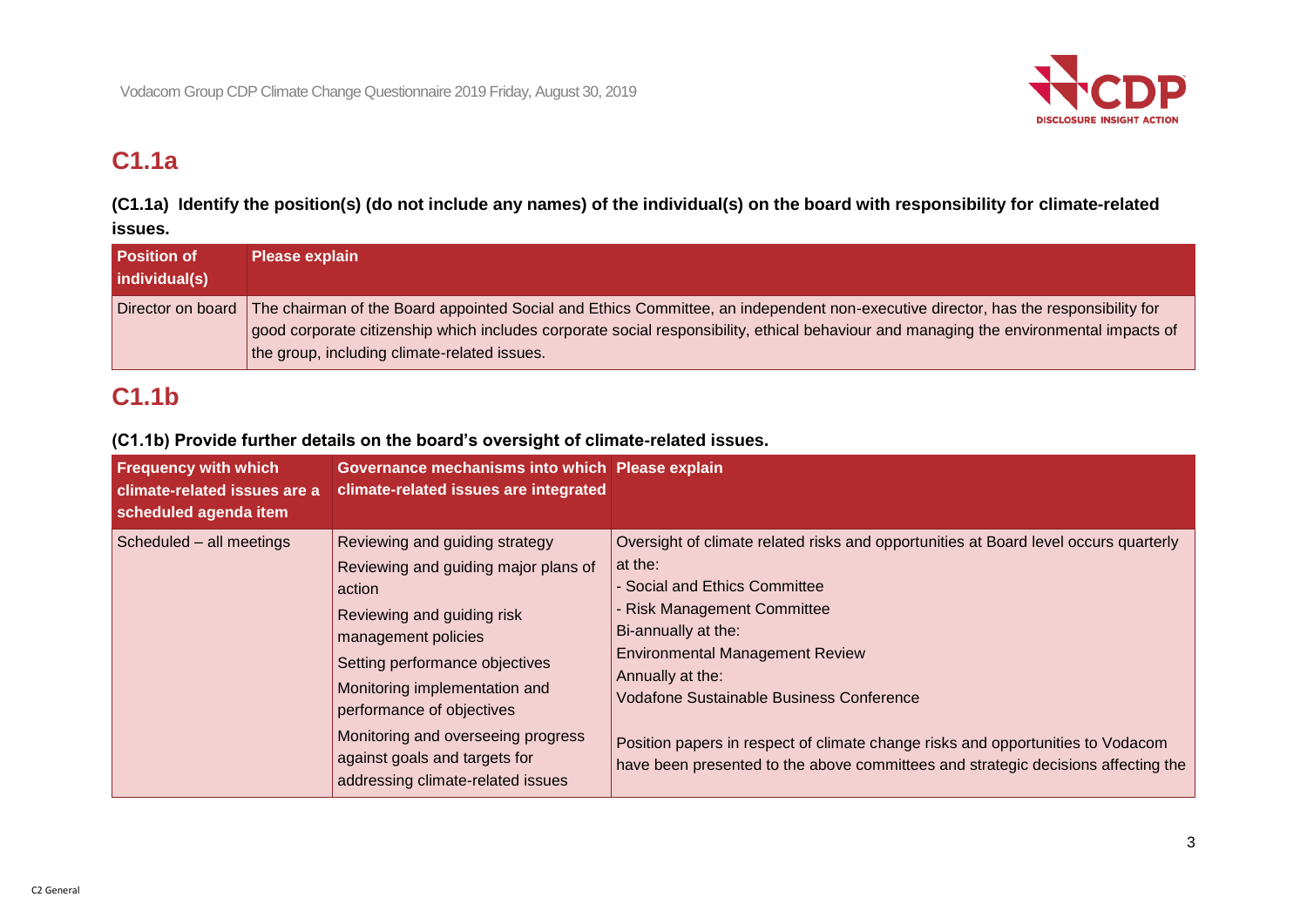

|  | sustainability of the business have been taken as a result of these threats and |
|--|---------------------------------------------------------------------------------|
|  | opportunities.                                                                  |

## **C1.2**

## **(C1.2) Provide the highest management-level position(s) or committee(s) with responsibility for climate-related issues.**

| Name of the position(s) and/or<br>committee(s)                                   | <b>Responsibility</b>                                                  | Frequency of reporting to the board on climate-<br>related issues |
|----------------------------------------------------------------------------------|------------------------------------------------------------------------|-------------------------------------------------------------------|
| Environment/ Sustainability manager                                              | Both assessing and managing climate-related risks and<br>opportunities | Quarterly                                                         |
| Other C-Suite Officer, please specify<br>Chief Technology Officer                | Both assessing and managing climate-related risks and<br>opportunities | Quarterly                                                         |
| Other C-Suite Officer, please specify<br><b>Chief Officer: Corporate Affairs</b> | Managing climate-related risks and opportunities                       | Quarterly                                                         |

## **C1.2a**

## **(C1.2a) Describe where in the organizational structure this/these position(s) and/or committees lie, what their associated responsibilities are, and how climate-related issues are monitored (do not include the names of individuals).**

Sustainability efforts across the group continue to be coordinated through a quarterly meeting, facilitated by the Head: Vodacom Group Sustainability. Each focus area champion reports back and feedback is channelled to the Social and Ethics Committee.

The Risk Management Committee overseas the comprehensive Operational Resilience Programme and provides feedback to the Executive Committee via the Chief Technology Officer.

A Governance board is mandated to manage specific projects, policy requirements and good practice to improve service resilience, thus safeguarding the network and services against potential interruptions caused by natural disasters, technology failure or human error.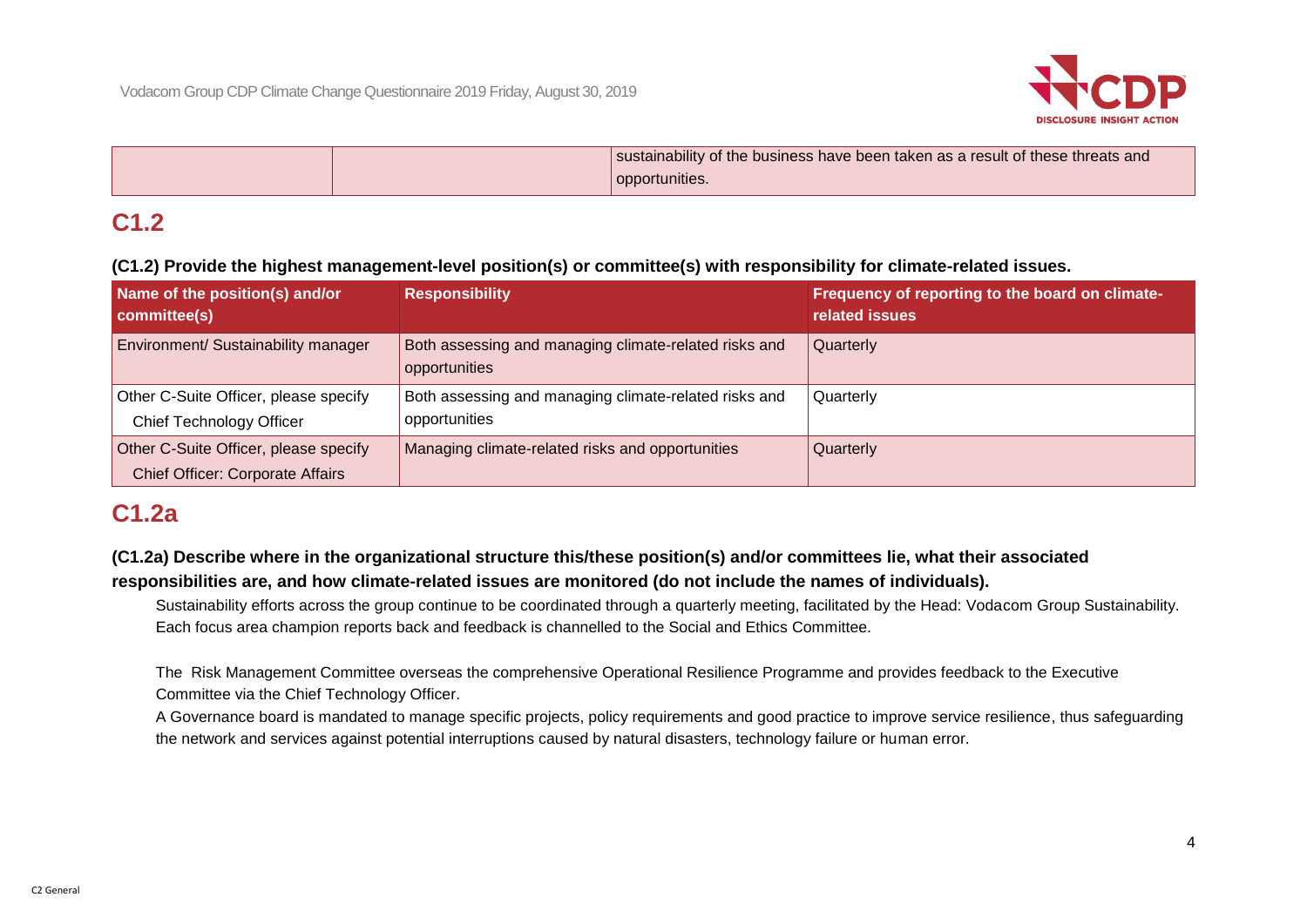

Independent periodic audits are undertaken to assess network resilience, reviewing the operational readiness and status of fire detection and prevention systems, evaluating the standards of power installations, and auditing building management systems across facilities.

The Chief Officer: Corporate Affairs is responsible for advocacy of climate change risks and opportunities and influencing key stakeholders including Government, Business and Employees.

## **C1.3**

**(C1.3) Do you provide incentives for the management of climate-related issues, including the attainment of targets?** Yes

## **C1.3a**

**(C1.3a) Provide further details on the incentives provided for the management of climate-related issues (do not include the names of individuals).**

#### **Who is entitled to benefit from these incentives?**

Corporate executive team

**Types of incentives**

Monetary reward

#### **Activity incentivized**

Emissions reduction target

#### **Comment**

The key performance indicators for responsibility towards natural resources include greenhouse gas reduction targets, which are included in executive performance scorecards. The achievement of the targets positively impacts bonuses or discretionary pay; hence there exists a strong incentive to reach the emission reduction targets.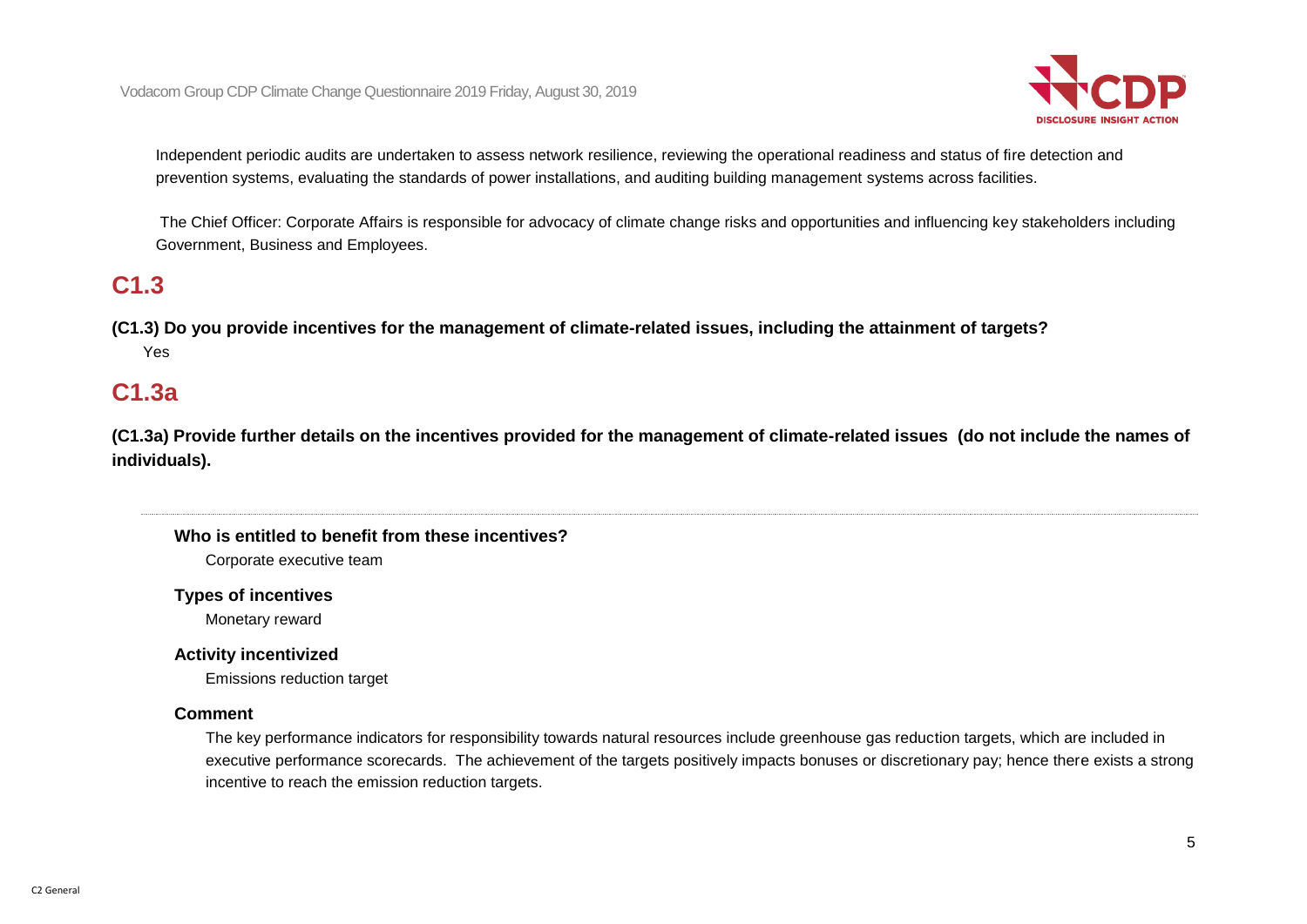

#### **Who is entitled to benefit from these incentives?**

Business unit manager

#### **Types of incentives**

Monetary reward

#### **Activity incentivized**

Emissions reduction target

#### **Comment**

The key performance indicators for responsibility towards natural resources include greenhouse gas reduction targets, which are included in employee's performance scorecards. The achievement of the targets positively impacts employee's bonuses or discretionary pay; hence there exists a strong incentive to reach the emission reduction targets.

#### **Who is entitled to benefit from these incentives?**

Environment/Sustainability manager

#### **Types of incentives**

Monetary reward

#### **Activity incentivized**

Emissions reduction target

#### **Comment**

The key performance indicators for responsibility towards natural resources include greenhouse gas reduction targets, which are included in employee's performance scorecards. The achievement of the targets positively impacts employee's bonuses or discretionary pay; hence there exists a strong incentive to reach the emission reduction targets.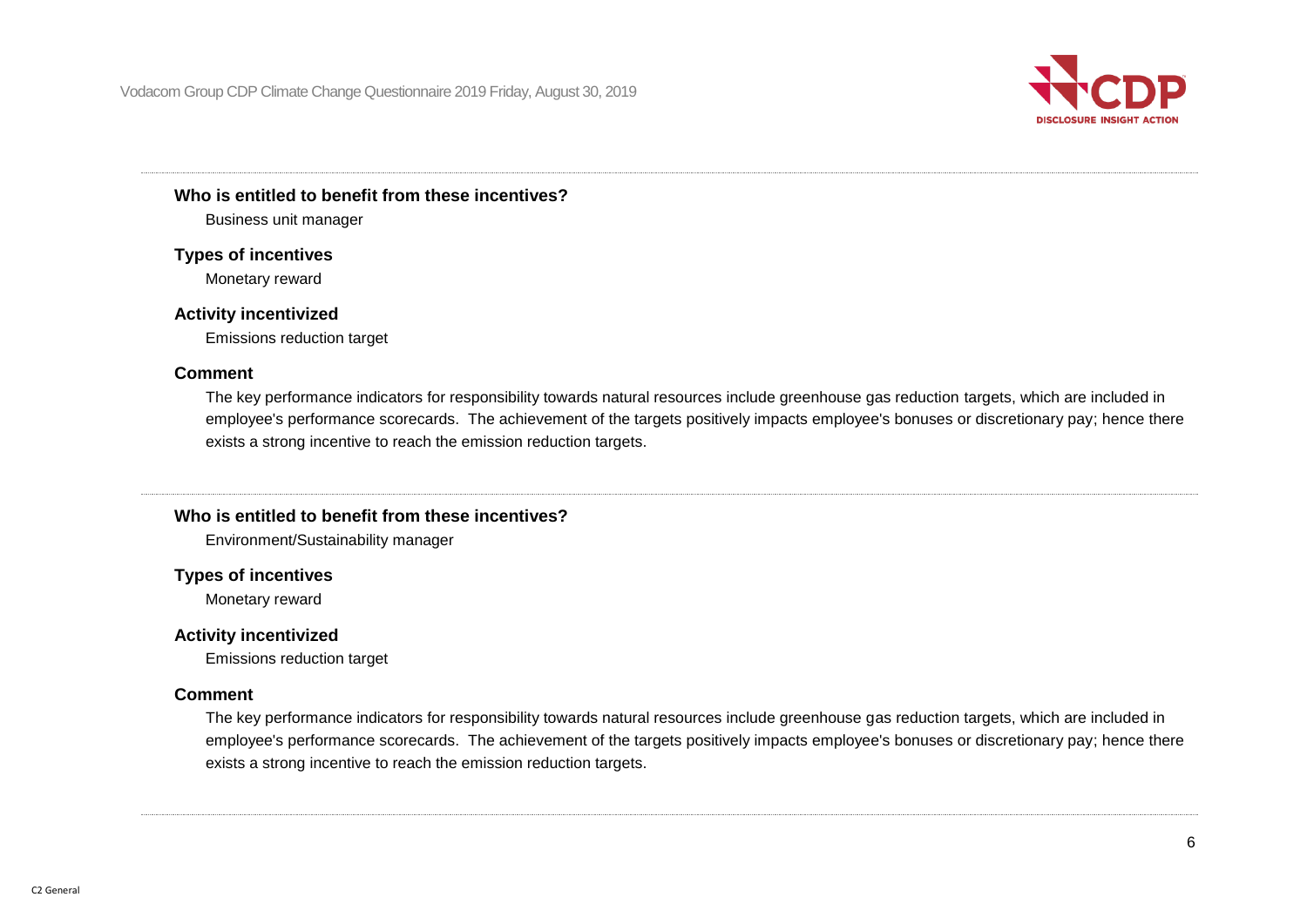Vodacom Group CDP Climate Change Questionnaire 2019 Friday, August 30, 2019



## **Who is entitled to benefit from these incentives?**

All employees

## **Types of incentives** Monetary reward

## **Activity incentivized**

Efficiency target

## **Comment**

All employees whose direct or indirect line function responsibilities have environmental impacts are empowered to manage environmental issues as integral part of their job and to establish systems that allow for employee training to ensure that they are up to date with the latest information regarding impacts and greenhouse gas reduction targets. The responsibility and accountability for environmental performance affects their performance scorecards, which in turn affect bonuses or discretionary pay.

# **C2. Risks and opportunities**

## **C2.1**

**(C2.1) Describe what your organization considers to be short-, medium- and long-term horizons.**

|                | <b>From</b><br>(years) | То<br>(years) | <b>Comment</b>                                                                                                                                                                                                                                                                                                                                                                                                                                                                                        |
|----------------|------------------------|---------------|-------------------------------------------------------------------------------------------------------------------------------------------------------------------------------------------------------------------------------------------------------------------------------------------------------------------------------------------------------------------------------------------------------------------------------------------------------------------------------------------------------|
| Short-<br>term | $\mathbf 0$            |               | Given recent advances in technology, the 'clock speed' in the telco sector has shown a propensity to speed up quite<br>dramatically, not just in terms of network technology, but also at the IT layer, which is increasingly important in<br>underpinning the services offered to customers.<br>Further, this is aligned with the financial year budgets, annual reduction targets and capital budgets required for the<br>implementation of projects, which focus on short-term changes in actions. |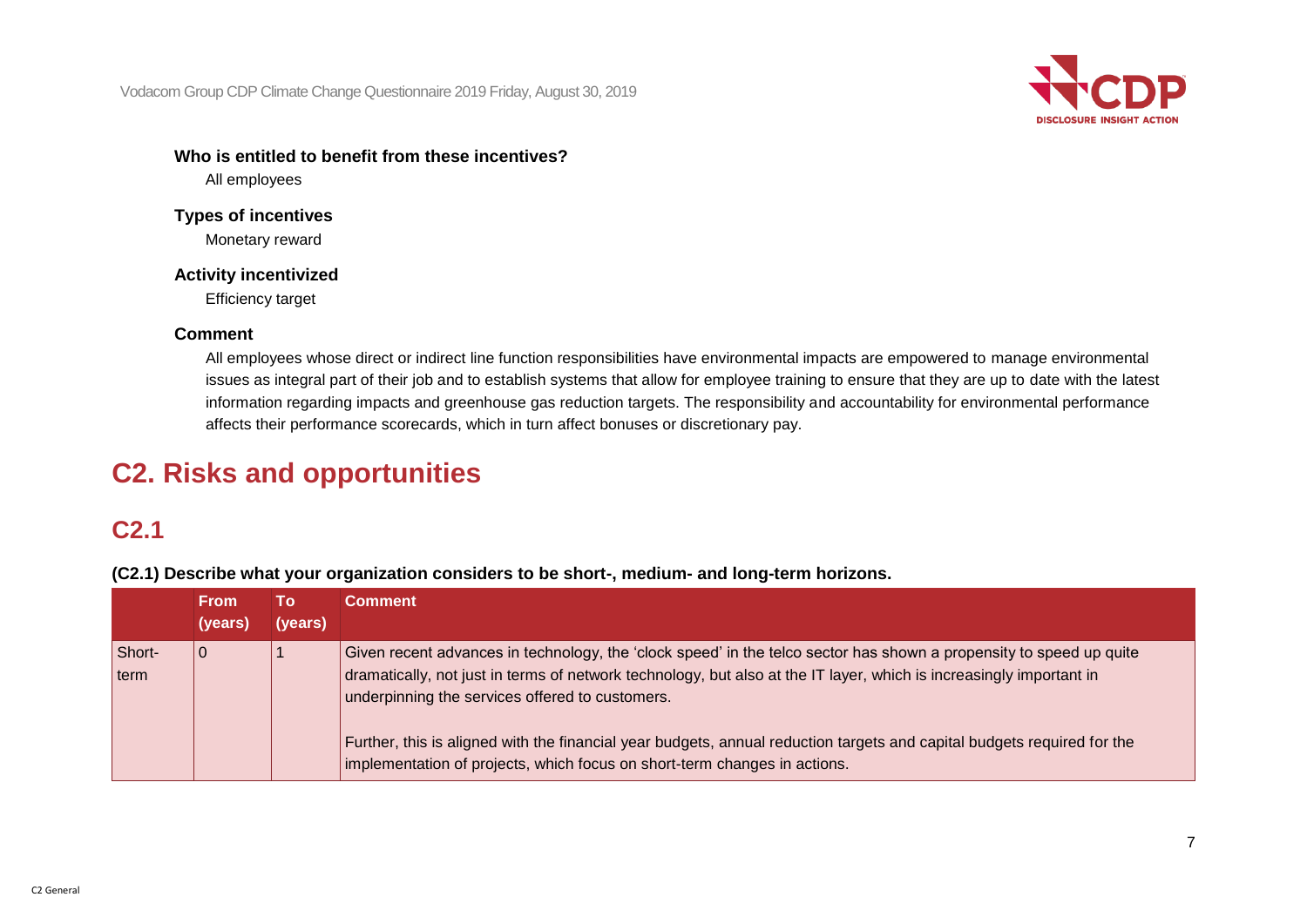

| Medium-         |    | Vodacom's Vision 2020 developed in 2017 highlights 5 strategic objectives with goals to be achieved by 31 March 2020.                                                        |
|-----------------|----|------------------------------------------------------------------------------------------------------------------------------------------------------------------------------|
| term            |    | Product or service planning has a medium term horizon.                                                                                                                       |
| Long-term $ 3 $ | 10 | This aligns with more strategic view of climate-related risks and opportunities that affect traditional network planning which<br>is typically between three and five years. |

## **C2.2**

**(C2.2) Select the option that best describes how your organization's processes for identifying, assessing, and managing climaterelated issues are integrated into your overall risk management.**

Integrated into multi-disciplinary company-wide risk identification, assessment, and management processes

## **C2.2a**

**(C2.2a) Select the options that best describe your organization's frequency and time horizon for identifying and assessing climaterelated risks.**

| <b>Frequency of</b><br>monitoring     | How far into the future are risks Comment<br>considered? |                                                                                                                                        |
|---------------------------------------|----------------------------------------------------------|----------------------------------------------------------------------------------------------------------------------------------------|
| Row Six-monthly or more<br>frequently | 3 to 6 years                                             | Risk and control procedures are implemented in each operation of Vodacom, i.e. South<br>Africa, Mozambique, Lesotho, Tanzania the DRC. |

## **C2.2b**

#### **(C2.2b) Provide further details on your organization's process(es) for identifying and assessing climate-related risks.**

At company level the Board Directors consider risks and opportunities, including climate-related issues, when they formulate strategy, approve budgets and monitor progress against business plans. The process is overseen by the Risk Management Committees (RMC) in each operation, which is chaired by the respective Managing Directors and include the Executive Committee members in each country.

An Enterprise Risk Management Framework was developed to provide context and guide the identification, analysis, evaluation, treatment, communication and ongoing monitoring of risks in all business units. The risk management framework is in alignment with the ISO 31000 International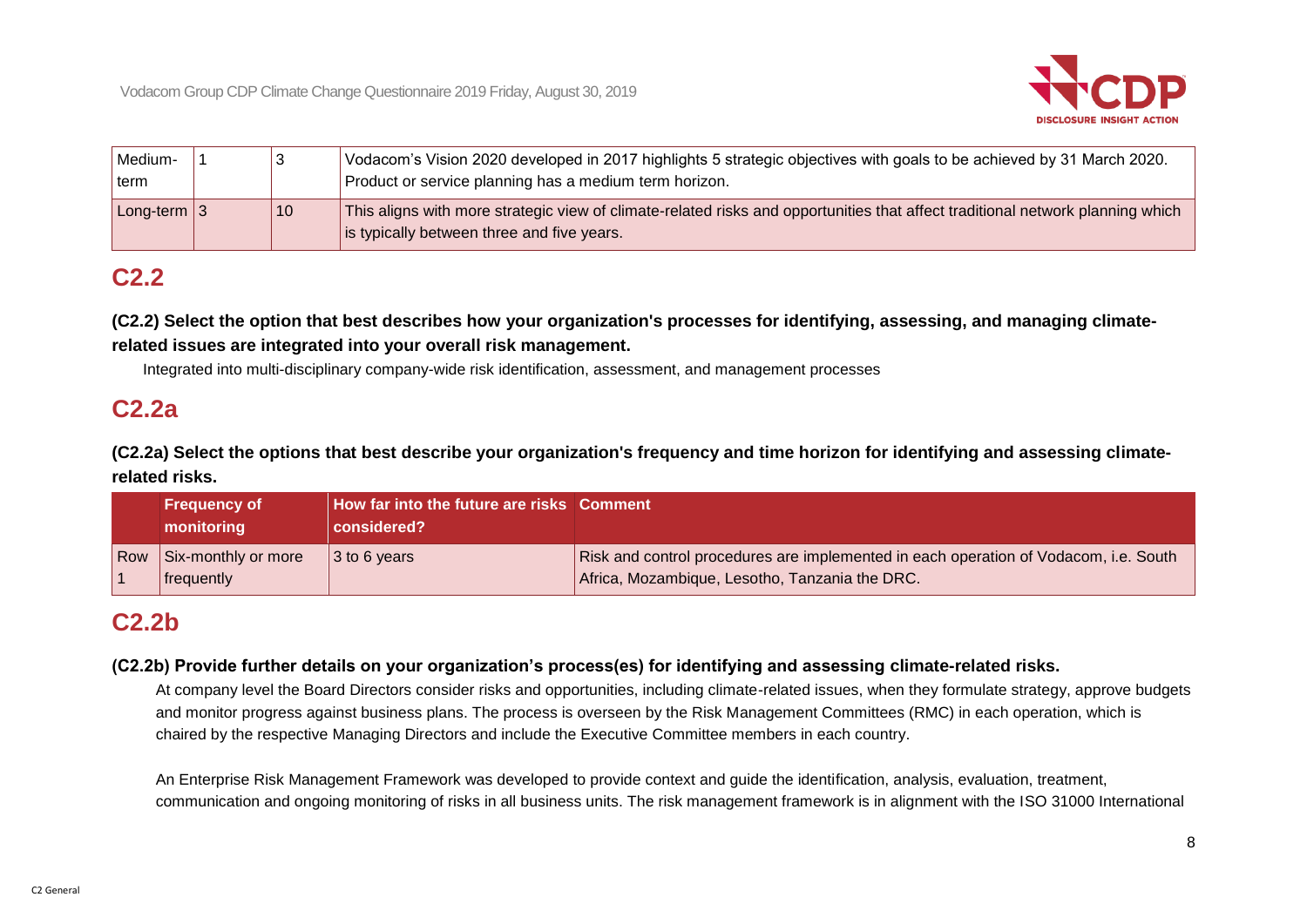

Risk Management Standard and other risk management best practices and is being rolled out across the Group.

The Group Risk division reporting to the Chief Risk Officer assists in identifying, assessing and recording the risks and opportunities facing the Group and, where appropriate, monitors mitigating actions.

At asset level risks and opportunities are identified and managed at four different levels within the organisation, namely at project, process, operational and tactical levels. These risks and opportunities are periodically reviewed and updated. A filtering and reporting process ensures that the relevant risk items are reported to the Audit, Risk and Compliance Committee (ARC Committee).

The day-to-day responsibility for the management of enterprise risk lies with the head of the business unit or support function, which conducts the activity which gives rise to the risk. Line management is guided and assisted by the Risk Group division, which reports to the Chief Risk Officer.

Risks and opportunities are prioritized through the following process:

• Define the risks - Various levels of management in each operating company define risks and opportunities at project, process, operational, tactical and strategic levels.

• Risks are assessed based on their potential impact on the operation (customers, business systems and employees) and reputation (stakeholders and brand). At level 1 the risk impact is seen as insignificant and at level 5 as catastrophic.

• Assess their likelihood - Risks are assessed based on the likelihood of them happening after taking into account the controls that are already in place to mitigate them. A scale from 1 to 5 is used to assess the likelihood of the risk, where 1 is "never" and 5 is "almost certain". When a risk is rated with a likelihood as "5", it means the controls in place will not prevent the risk from happening due to factors outside our control or the control effectiveness is poor.

• Classify the risk - Risks are classified as critical, high, medium and low based on the impact and likelihood score.

• Treat the risk - Management reviews all critical and high risks to determine which of these need additional treatment to reduce the risk to a medium or low. One such type treatment is the implementation of additional controls.

In order to enhance the process of identifying, assessing and reporting on risks and opportunities, the concept of 'principal risks' was introduced during FY2017.

Substantive financial or strategic impact is defined in the Principal Risks Framework which provides the Executive Committee and Board with a robust assessment of the principal risks facing the Company.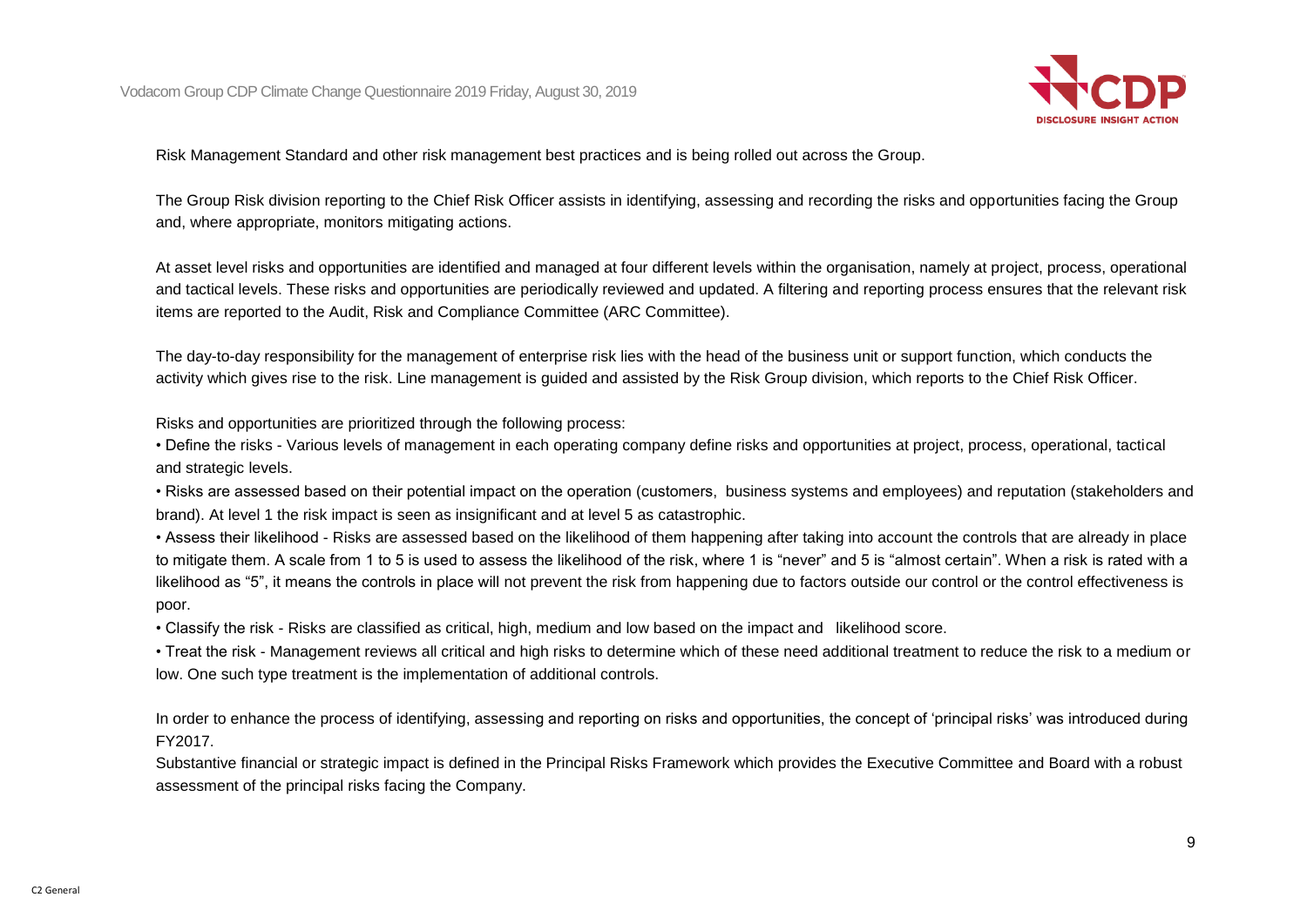

A heat map depicts the top 10 residual risks, after taking into account mitigating risk factors, that have the most significant impact on Vodacom's ability to achieve its strategic objectives in the long-term ('macro risks'), and in the short- to medium-term ('tactical sub-risks'), together with risk appetite statements for each. Risks are also analyzed for its speed of impact, reflecting the rate at which the Company will experience adverse financial impacts if the risk materialised.

## **C2.2c**

## **(C2.2c) Which of the following risk types are considered in your organization's climate-related risk assessments?**

|                        | <b>Relevance &amp;</b><br><b>inclusion</b> | <b>Please explain</b>                                                                                                                                                                                                                                                                                                                                                                                                                                                                                                                                                                                                                                                                                                                           |
|------------------------|--------------------------------------------|-------------------------------------------------------------------------------------------------------------------------------------------------------------------------------------------------------------------------------------------------------------------------------------------------------------------------------------------------------------------------------------------------------------------------------------------------------------------------------------------------------------------------------------------------------------------------------------------------------------------------------------------------------------------------------------------------------------------------------------------------|
| Current<br>regulation  | Relevant,<br>always<br>included            | Current regulatory risks such as increases in fuel levies, water and energy tariffs are considered by Vodacom.<br>For example, the increased water tariffs in the Cape Town region as a regulatory measure aims to affect behavior change<br>in encouraging business and industry to reduce their water consumption.<br>The Century City and Techno Centre offices are situated in Cape Town, therefore the national facilities team assess and<br>manage these risks.<br>Vodacom has also established a Water Crisis Steering Committee in South Africa to provide a response and action plan<br>which aims to assist affected employees and their families, communities and customers across the country, to reduce<br>levels of water usage. |
| Emerging<br>regulation | Relevant,<br>always<br>included            | South Africa's emerging climate-related regulation such as carbon taxes, national greenhouse gas reporting regulations<br>and draft bills on climate change to enable a transition to a low carbon economy will have an impact on Vodacom's<br>business operations.<br>Vodacom has therefor assessed all its facilities to determine if it needs to register with the DEA, using a specific template<br>of the National Atmospheric Emissions Inventory system (NAEIS).                                                                                                                                                                                                                                                                         |
| Technology             | Relevant,<br>always<br>included            | Vodacom believes that its technologies can play a significant role in enabling a low-carbon future e.g. creation of digital<br>platforms - video-conferencing, smart working and virtual education.<br>Technology leads to smarter ways of doing business whilst minimising the impact on the environment.<br>The transition to the 'Fourth Industrial Revolution' – characterised by recent rapid developments in AI, Big Data analytics<br>and blockchain technology, as well as the growth in the Internet of Things, connected homes and autonomous vehicles – is                                                                                                                                                                           |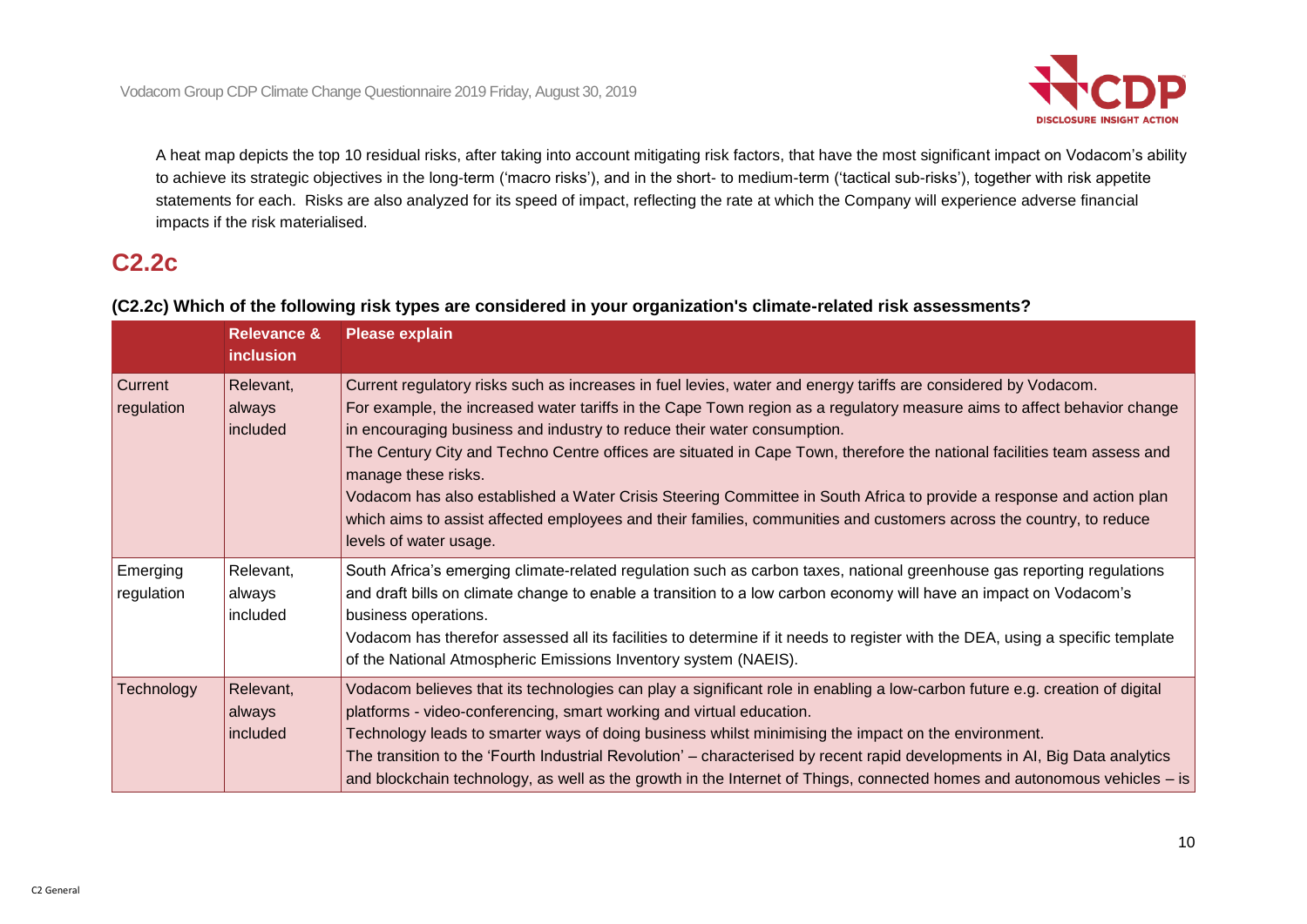

|        |                                 | challenging many traditional business models and significantly reshaping consumer behaviour.<br>Big Data and the Internet of Things (IoT) changes how products, businesses, homes and services operate - increased<br>automation significantly optimising resources and efficiencies whilst providing valuable insights to improve decision-<br>making, e.g. smart metering.<br>Vodacom therefore in 2016 started building its NarrowBand Internet of Things (NB-IoT), a low-power wide-area network<br>technology that will reduce IoT users' carbon emissions through the use of various applications. During FY2018 the first<br>commercial NB-IoT network in Africa was launched and good progress was made in further enhancing the IoT platform to<br>enable IoT connectivity for a range of devices over large areas, including devices that are underground.                                                                                                                                                                                                                                                                                                                                                                                                                                                                                                                                                                                                                                                                                                                                                     |
|--------|---------------------------------|--------------------------------------------------------------------------------------------------------------------------------------------------------------------------------------------------------------------------------------------------------------------------------------------------------------------------------------------------------------------------------------------------------------------------------------------------------------------------------------------------------------------------------------------------------------------------------------------------------------------------------------------------------------------------------------------------------------------------------------------------------------------------------------------------------------------------------------------------------------------------------------------------------------------------------------------------------------------------------------------------------------------------------------------------------------------------------------------------------------------------------------------------------------------------------------------------------------------------------------------------------------------------------------------------------------------------------------------------------------------------------------------------------------------------------------------------------------------------------------------------------------------------------------------------------------------------------------------------------------------------|
| Legal  | Relevant,<br>always<br>included | Climate-related litigation claims could stem from non-compliance with the proposed carbon tax, national greenhouse gas<br>reporting regulations and the draft bill on climate change and could include monetary fines and/or prison sentences for<br>those responsible of such oversight at Vodacom.<br>Compliance risks are identified and assessed as part of the compliance management processes.<br>Feedback on issues is reported as per Vodacom's risk management framework.                                                                                                                                                                                                                                                                                                                                                                                                                                                                                                                                                                                                                                                                                                                                                                                                                                                                                                                                                                                                                                                                                                                                       |
| Market | Relevant,<br>always<br>included | Digital technology is disrupting traditional business models and significantly reshaping consumer behaviour.<br>New technologies such as the Internet of Things (IoT) continue to spread through every aspect of daily life – bringing<br>network intelligence and optimised energy use to a wide variety of machines, devices and processes.<br>Vodacom therefore needs to continuously deploy new network technologies, while rolling out a national IoT network and<br>developing new IoT applications and solutions to help customers reduce their emissions.<br>During FY2019 Vodacom's Smart Utilities Management Service installed 42 972 electricity and water smart meters in<br>municipalities in five provinces in South Africa, enhancing revenue collection, improving customer satisfaction and<br>improving energy and water usage across these regions.<br>Vodacom's Smart Asset Management Solution, developed in partnership with Mezzanine and EMS Advisory, provides a<br>cost effective way for enterprises to monitor and track critical assets remotely. The IoT solution addresses three main<br>challenges in the fleet management industry: safety and productivity, fuel price volatility, and cost reduction. LiveTrack<br>enhances responsible driving through real-time information on speed, preventing accidents while also increasing efficiency<br>and reducing carbon emissions.<br>In FY2019 revenue from digital services, IoT, infotainment and advertising contributed 3.9% of total revenue and is fast<br>growing which can be seen from the 24.1% increase in IoT connections. |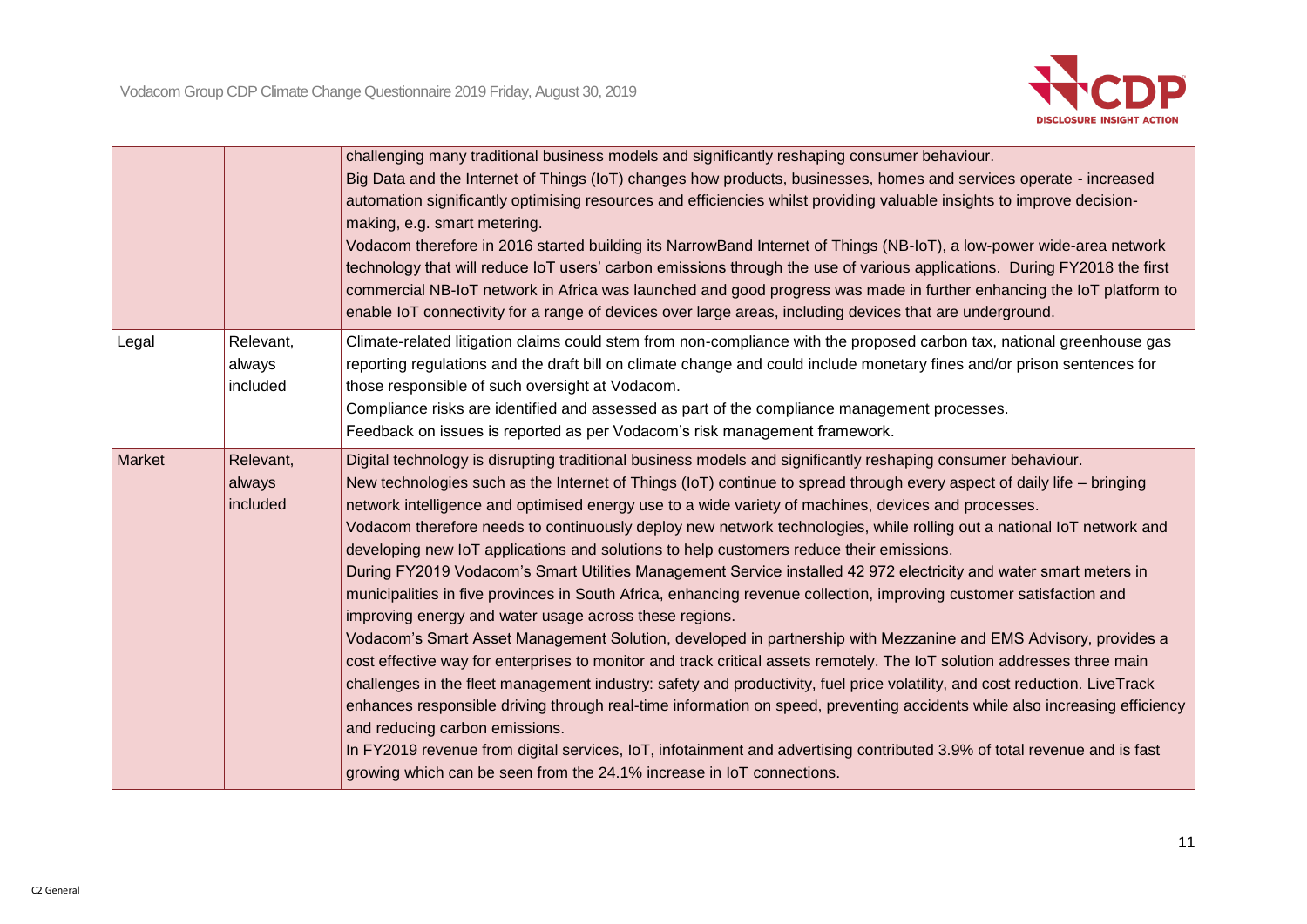

| Reputation     | Relevant, | Vodacom considers reputational risk and views sustainability is an integral part of business strategy.                       |
|----------------|-----------|------------------------------------------------------------------------------------------------------------------------------|
|                | always    | As part of its commitment to accelerating socio-economic transformation, Vodacom has identified and prioritised eight of     |
|                | included  | the seventeen United Nations Sustainable Development Goals (SDGs), where it believes it can have the most meaningful         |
|                |           | impact by providing enabling technologies and innovative digital products and services to customers and stakeholders.        |
|                |           | Vodacom is supporting communities through digital inclusion in support of SDG11: Sustainable cities and communities. It      |
|                |           | strives to assist in making cities and human settlements more inclusive, safe, resilient and sustainable by offering         |
|                |           | innovative digital solutions.                                                                                                |
|                |           | To stimulate agricultural productivity through digital solutions Vodacom, through Mezzanine, partnered with                  |
|                |           | Agritechnovation to develop MyFarmWeb, a mobile and web-based solution aimed at leveraging geo-spatial mapping and           |
|                |           | 'loT' sensor features to assist farmers in data-driven planning and decision-making. 3 600 farmers use the platform to drive |
|                |           | efficient decision making for profitable and sustainable farming. Through MyFarmWeb, 950 000 hectares of commercial          |
|                |           | farming has been mapped in South Africa.                                                                                     |
|                |           | The cloud-based Connected Farmer platform, developed in partnership with GIZ, services over a million small-scale            |
|                |           | farmers and makes sourcing from smallholder farmers more realistic and executable for food manufacturers and retail          |
|                |           | businesses; increasing the number of smallholders and subsistence farmers in commercial agricultural value chains.           |
|                |           | Further, enterprises will have real time visibility of their supply chains, as well as the ability to engage and communicate |
|                |           | with smallholders directly.                                                                                                  |
|                |           | These initiatives make an important contribution in improving agricultural productivity and food security, creating jobs and |
|                |           | increasing incomes in the agriculture sector which could enhance Vodacom's reputation as a leader in environmental           |
|                |           | issues in the ITC industry.                                                                                                  |
| Acute physical | Relevant, | Vodacom considers acute physical risks as weather-related disruptions such as storms or floods could damage base             |
|                | always    | stations or the road infrastructure.                                                                                         |
|                | included  | Currently unreliable grid power exists in Mozambique, Lesotho, DRC and Tanzania. The mobile network base stations            |
|                |           | therefore rely extensively on diesel generators for electricity. The huge distances between the sites and the challenging    |
|                |           | terrain makes the logistics of refuelling and maintenance costly with today's infrastructure.                                |
|                |           | With storms or floods the infrastructure could be negatively impacted making access to refuel and maintain the base          |
|                |           | station generators difficult. This could result in a disruption of operations and the non-availability of the network.       |
|                |           |                                                                                                                              |
|                |           | In March 2019, the tropical cyclone Idai caused catastrophic damage in Mozambique, Zimbabwe, and Malawi, affecting           |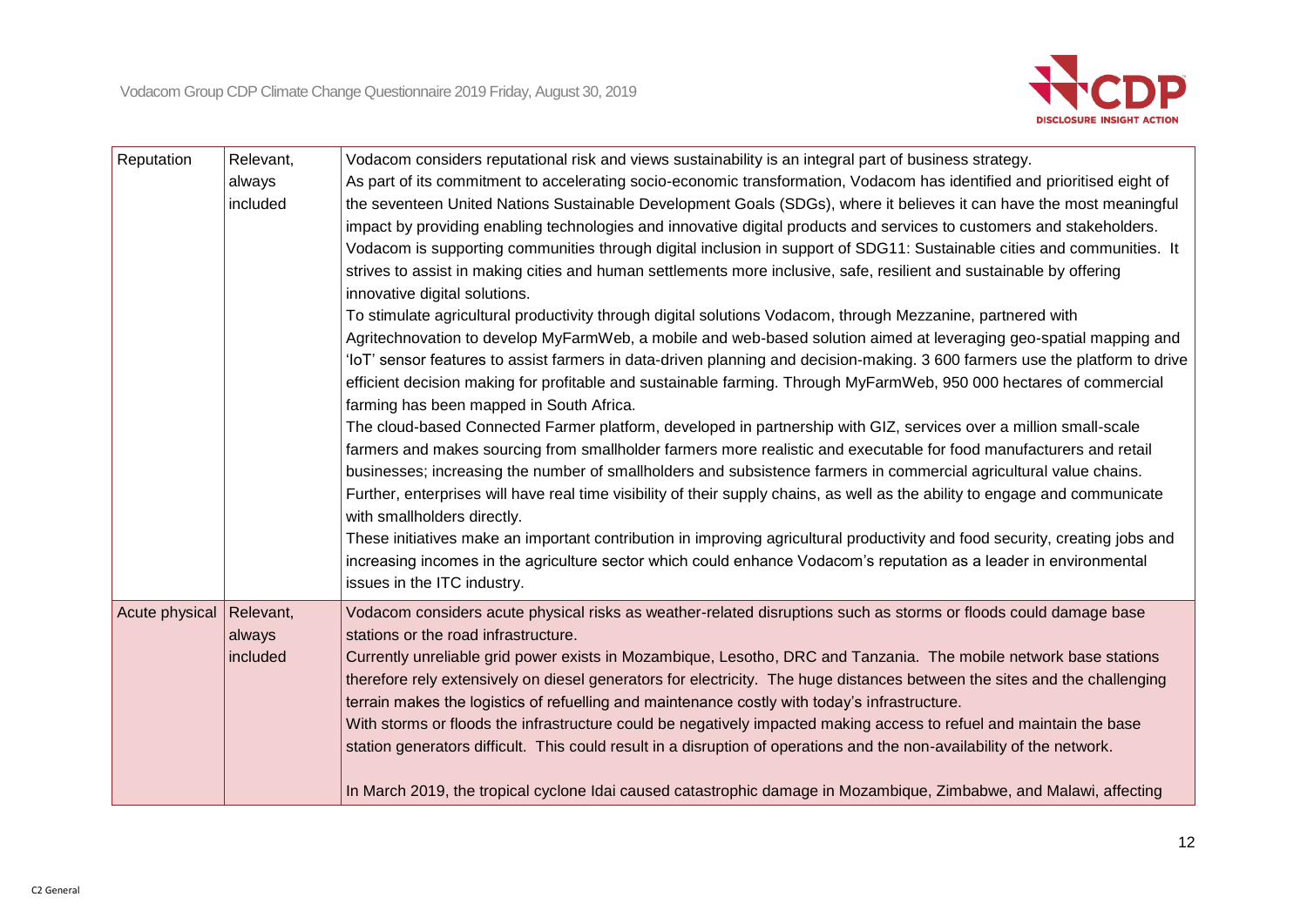

|                     |                                 | more than 3 million people and leaving more than 1 000 people dead and thousands missing. Beira in Northern part of<br>Mozambique, was especially affected; approximately 90% of the city's infrastructure was destroyed by the storm, affecting<br>health and education facilities and thousands of acres of crops, which will significantly affect food security in the country.<br>In response Vodacom restored communication services as quickly as possible and free-rated calls during the height of the<br>crisis, both of which assisted with aid relief efforts. Vodacom with Vodafone donated US\$1 million to aid in restoring roofs<br>on schools to ensure education is least disturbed, this reflects Vodacom's commitment to addressing societal challenges<br>through its core business activities and corporate social investments.                                                                                                                                                                                                                                                                                                                                                                                                                                               |
|---------------------|---------------------------------|----------------------------------------------------------------------------------------------------------------------------------------------------------------------------------------------------------------------------------------------------------------------------------------------------------------------------------------------------------------------------------------------------------------------------------------------------------------------------------------------------------------------------------------------------------------------------------------------------------------------------------------------------------------------------------------------------------------------------------------------------------------------------------------------------------------------------------------------------------------------------------------------------------------------------------------------------------------------------------------------------------------------------------------------------------------------------------------------------------------------------------------------------------------------------------------------------------------------------------------------------------------------------------------------------|
| Chronic<br>physical | Relevant,<br>always<br>included | The network is the backbone of Vodacom's business and the quality of its network allows Vodacom to distinguish it from<br>the competitors. It attracts new customers and ensures retention of the existing customer base.<br>Vodacom considers chronic physical risks relating to changes in average precipitation that could influence the network<br>quality and the demand for Vodacom's solutions and services.<br>Vodacom is therefore strengthening its resilience as an organisation by renewing the radio access network (RAN) to<br>incorporate newer technologies that could withstand weather influences.<br>The RAN renewal programme improves energy efficiency, drives down operational cost, helps to expand data coverage<br>and improve the customer experience.                                                                                                                                                                                                                                                                                                                                                                                                                                                                                                                  |
| Upstream            | Relevant,<br>always<br>included | Vodacom acknowledges that water scarcity is one of the greatest risks to the global economy. This is particularly relevant<br>in South Africa, which is facing an ongoing drought situation, compounded by a rainfall climate of great variability.<br>In particular, the Western Cape experienced the worst drought recorded in history with dam levels at their lowest ever.<br>Without drastic measures to further drive down consumption, Cape Town was set to experience critical water shortages<br>and the possibility of taps being turned off – a scenario known as Day Zero. This would have had a devastating impact on<br>Vodacom operations in Cape Town.<br>Proactive measures to reduce the water footprint included changes to the water reticulation system at the Century City and<br>Techno Centre offices in Cape Town to accommodate waterless urinal waste systems as well as regulating the flow of<br>water in kitchens, showers and sluices while aesthetic water features have been switched off.<br>Vodacom also established a Water Crisis Steering Committee in South Africa to provide a response and action plan with<br>the aim to assist affected employees and their families, communities and customers across the country, to reduce levels of<br>water usage. |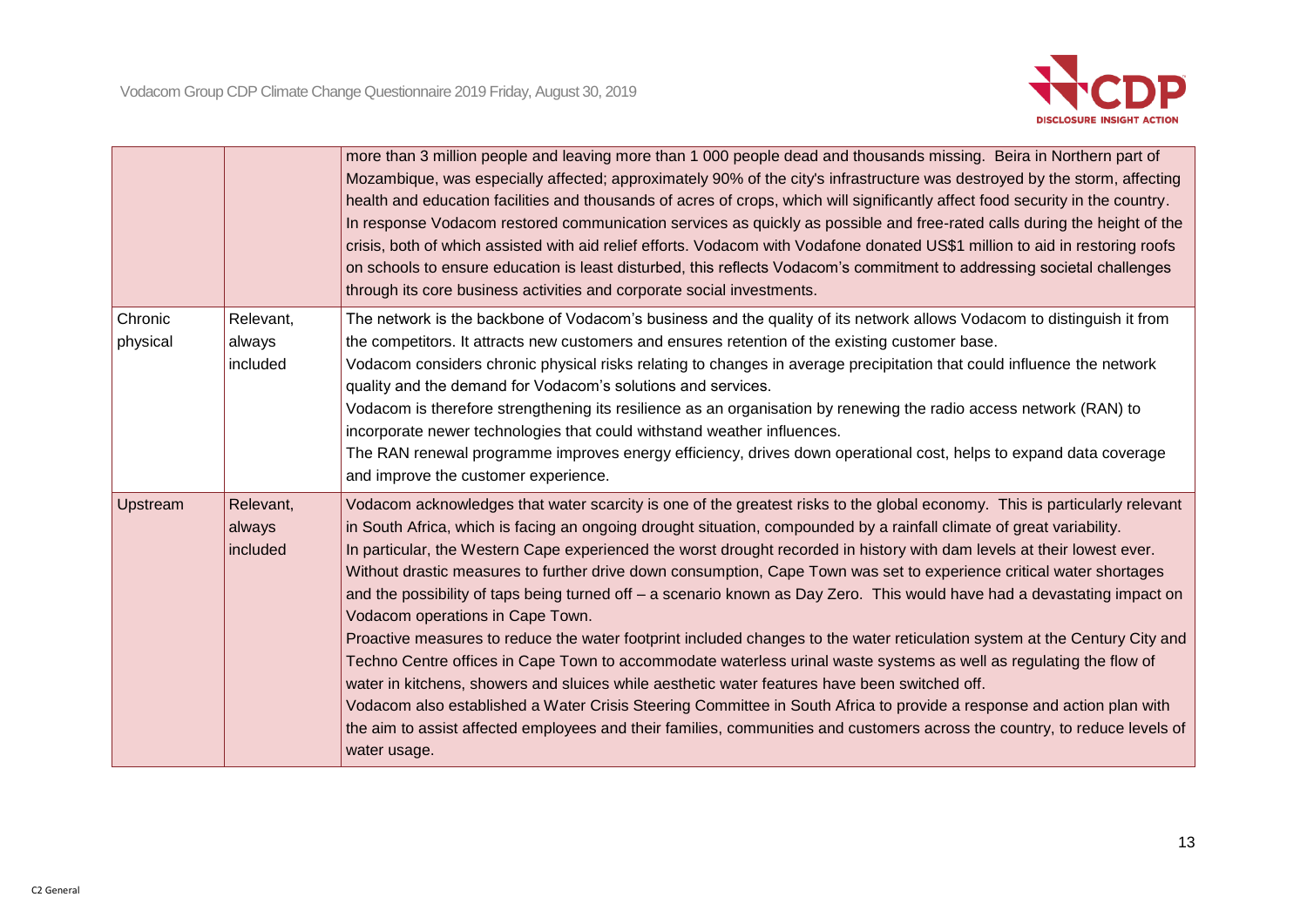

| Downstream | Relevant, | Vodacom considers transitional risks and opportunities as anticipated increases in energy taxes or fuel levies can be costly  |
|------------|-----------|-------------------------------------------------------------------------------------------------------------------------------|
|            | always    | as its South African network consumes approximately 88% of total electricity consumption.                                     |
|            | included  | To reduce consumption and cost diesel and electricity usage at base stations are monitored and initiatives aimed at           |
|            |           | operating more efficiently are implemented while adopting renewable and alternate sources of energy where feasible.           |
|            |           | Hybrid Generator Power-Cubes – a combination of diesel generators and batteries that cut diesel use by up to 70% per          |
|            |           | site – were introduced to convert 24x7 generators to hybrid generator units, resulting in significant diesel fuel savings. In |
|            |           | 2019 lithium ion (Li-Ion) batteries with longer life-expectancy replaced lead-acid batteries at radio sites.                  |
|            |           | Inefficient air-conditioning chiller plants at the Midrand Campus in South Africa were replaced and HVAC systems were         |
|            |           | upgraded to increase energy efficiency. The new air conditioning system was implemented in five of the campus buildings       |
|            |           | and is centrally controlled as part of the overarching building management system. This enables each building to              |
|            |           | customise its cooling requirements, which has significantly reduced energy consumption by 5% per building irrespective of     |
|            |           | increased occupancy levels.                                                                                                   |

# **C2.2d**

## **(C2.2d) Describe your process(es) for managing climate-related risks and opportunities.**

All risks and opportunities, including climate-related issues, are captured on the risk management system, continually monitored and reviewed every six months. Quarterly risk reports are provided to the Audit, Risk and Compliance Committee (ARC Committee) and the Board.

Vodacom considers chronic physical risks relating to changes in precipitation patterns and extreme variability in weather patterns as South Africa's rainfall over the past few years has been significantly below the long-term average.

In particular, the Western Cape experienced the worst drought recorded in history with dam levels at their lowest ever. Without drastic measures to further drive down consumption, Cape Town was set to experience critical water shortages and the possibility of taps being turned off – a scenario known as Day Zero. This would have had a devastating impact on Vodacom operations in Cape Town.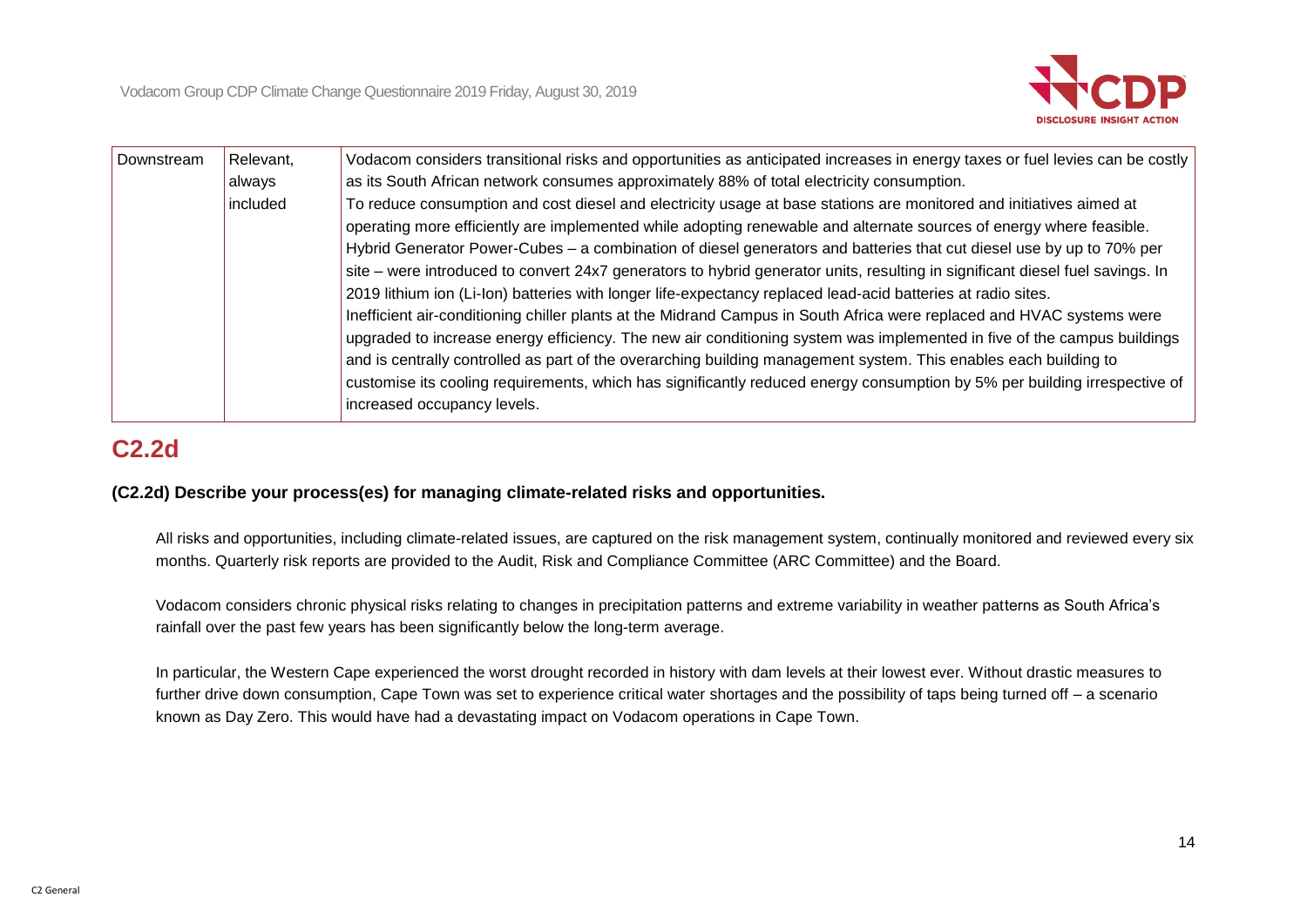

Proactive measures taken to reduce the water footprint included changes to the water reticulation system at the Century City and Techno Centre offices in Cape Town to accommodate waterless urinal waste systems as well as regulating the flow of water in kitchens, showers and sluices while aesthetic water features have been switched off.

To provide alternative water supply to offices a ground water harvesting project at Century City was implemented and a borehole sunk at Techno Centre. The water collected is extensively filtered to drinking water standard.

The Century City ground water harvesting project and the Techno Centre borehole project reduced average daily municipal consumption from 17kl to 2kl per day and from 30kl to 2kl per day respectively.

Transitional risks and opportunities for Vodacom relate to anticipated increases in energy taxes or fuel levies as its South African network consumes approximately 88% of total electricity consumption.

Diesel and electricity consumption at base stations are monitored and initiatives aimed at operating more efficiently are implemented while adopting renewable and alternate sources of energy where feasible.

Hybrid Generator Power-Cubes – a combination of diesel generators and batteries that cut diesel use by up to 70% per site – were introduced to convert 24x7 generators to hybrid generator units, resulting in significant diesel fuel savings. In 2019 lithium ion (Li-Ion) batteries with longer lifeexpectancy replaced lead-acid batteries at radio sites.

Inefficient air-conditioning chiller plants at the Midrand Campus in South Africa were replaced and HVAC systems were upgraded to increase energy efficiency. The new air conditioning system was implemented in five of the campus buildings and is centrally controlled as part of the overarching building management system. This enables each building to customise its cooling requirements, which has significantly reduced energy consumption by 5% per building irrespective of increased occupancy levels.

## **C2.3**

**(C2.3) Have you identified any inherent climate-related risks with the potential to have a substantive financial or strategic impact on your business?**

Yes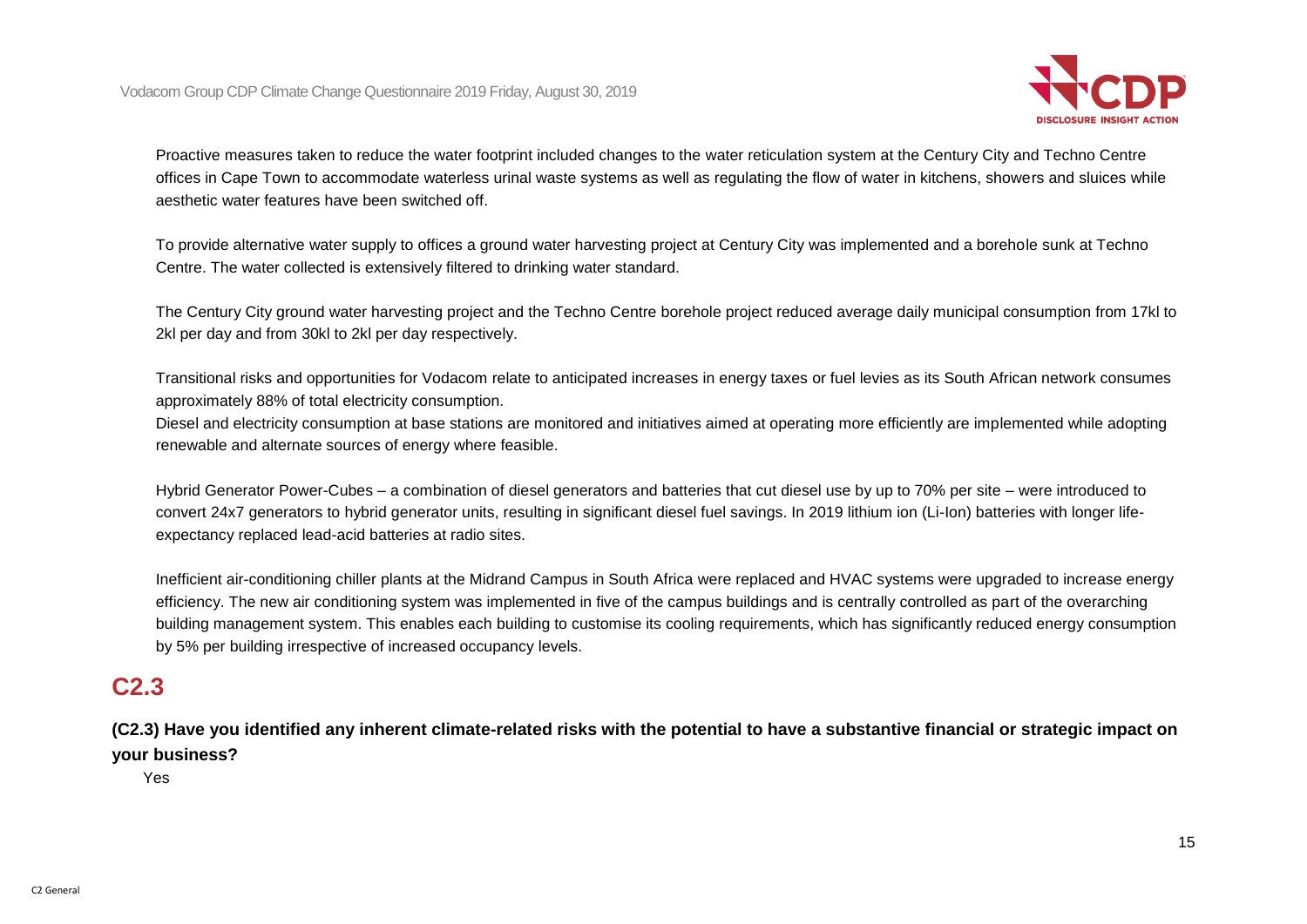

## **C2.3a**

## **(C2.3a) Provide details of risks identified with the potential to have a substantive financial or strategic impact on your business.**

#### **Identifier**

Risk 1

#### **Where in the value chain does the risk driver occur?**

Direct operations

## **Risk type**

Transition risk

#### **Primary climate-related risk driver**

Policy and legal: Enhanced emissions-reporting obligations

## **Type of financial impact**

Increased operating costs (e.g., higher compliance costs, increased insurance premiums)

## **Company- specific description**

The Department of Environmental Affairs (DEA) on 3 April 2017 gazetted regulations for mandatory reporting of greenhouse gas emissions under the National Environmental Management: Air Quality Act, 2004 (Act 39 of 2004). The purpose of the regulations is to introduce a single national reporting system for greenhouse gas emissions. The South African Revenue Service (SARS) will be the main implementing administrative authority on the tax liability assessment while the DEA will lead the monitoring, reporting and verifying emissions process, which will form the tax base. DEA will directly collect the process emissions information while the Department of Energy (DOE) will supply the energy combustion data. All information will feed into the National Atmospheric Emissions Inventory System (NAEIS). Companies will self assess and submit their emissions to SARS and if found to be incorrect, could be penalized.

Both the Carbon Tax Act and the Customs and Excise Amendment Act came into effect on 1 June 2019. SARS has published draft rules, schedules and forms for the implementation of carbon tax, to provide details on the envisaged carbon tax administration, including the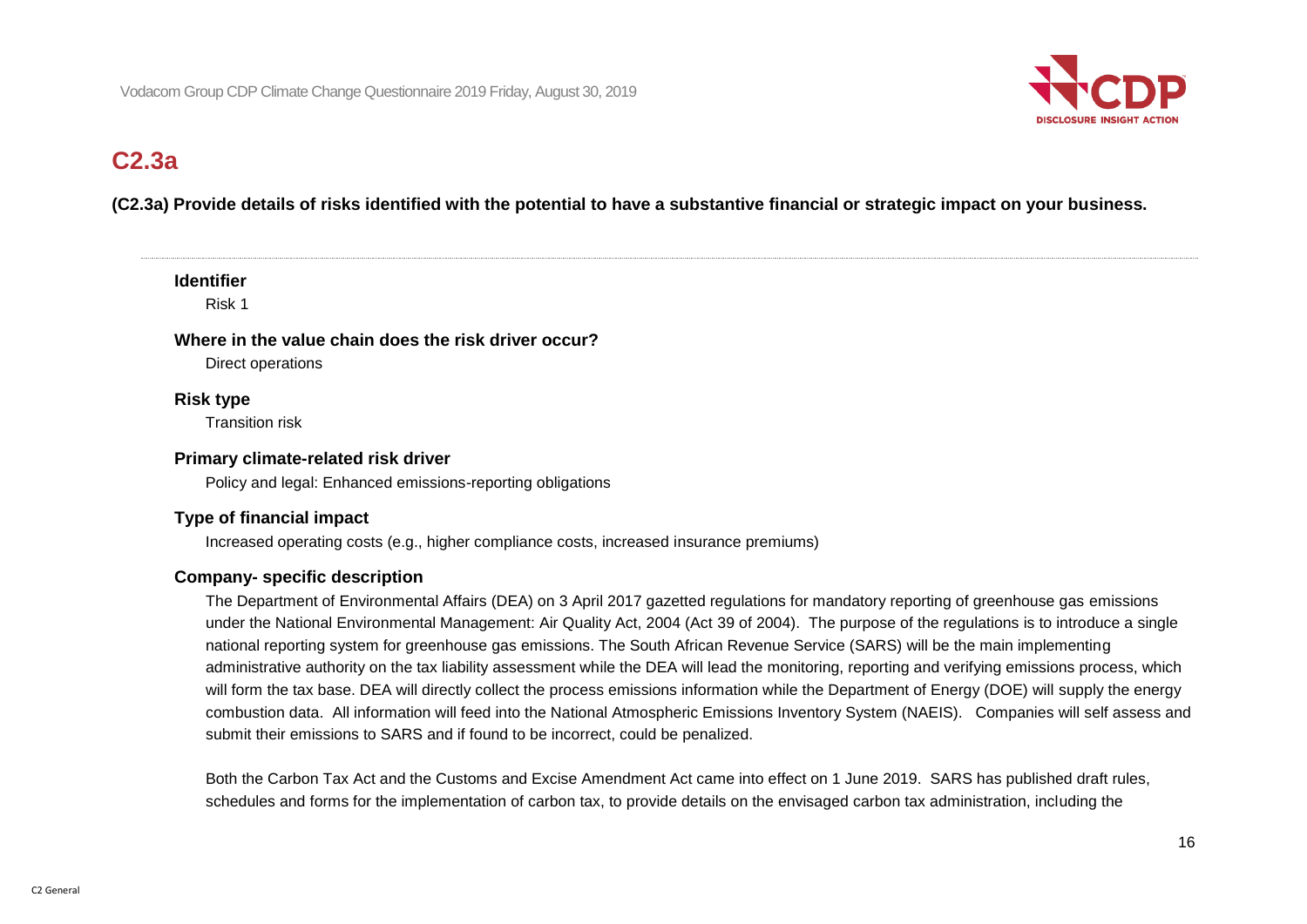

registration of clients, licensing of emissions facilities, carbon tax environmental levy accounting and application of allowances as rebates.

In order to report to the DEA an organization has to assess its company wide energy generation capacity. The threshold for registration is 10MW thermal. So, for example, if a company has fifteen small boilers with a capacity of 700 kW each, the cumulative capacity is 10,5MW, which will require the company to register and report on these activities.

It is important to keep in mind that those businesses which have identified themselves as not liable for carbon tax during the first phase will still be required to submit environmental levy accounts to the DEA regardless of whether any carbon tax payment is due.

In order to assess the carbon tax accurately, reporting of GHG emissions will be required together with verification of the reported South African emissions. This will place a financial compliance burden on Vodacom, while non-compliance could be met with penalties. Further, emission reporting could lead to more stringent licence to operate criteria, e.g. for inclusion in the FTSE/JSE Responsible Investment Index.

#### **Time horizon**

**Current** 

#### **Likelihood**

Very likely

#### **Magnitude of impact**

Low

**Are you able to provide a potential financial impact figure?**

Yes, an estimated range

**Potential financial impact figure (currency)**

**Potential financial impact figure – minimum (currency)**

0

**Potential financial impact figure – maximum (currency)**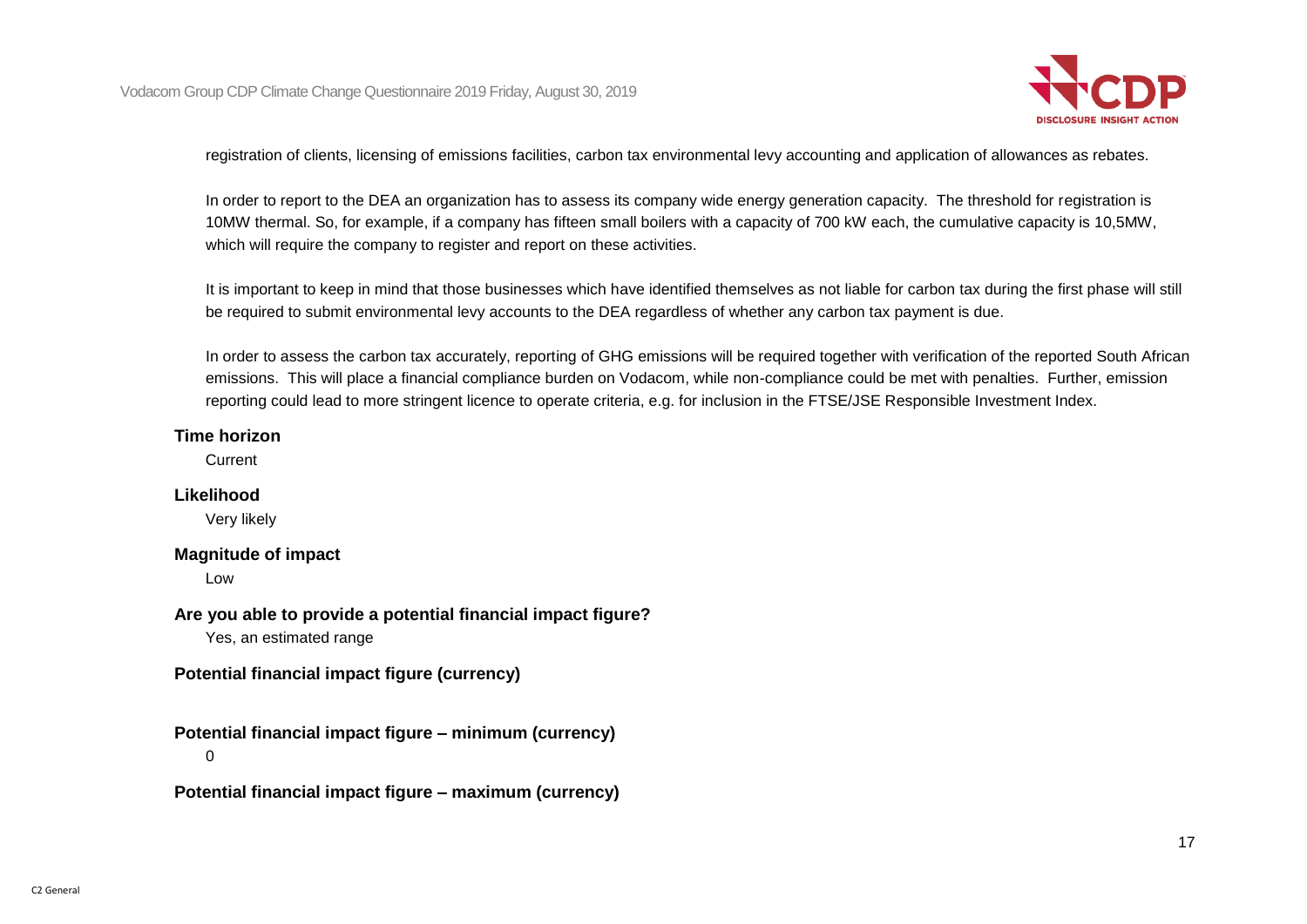

5,000,000

## **Explanation of financial impact figure**

Additional cost relate to penalties for non-compliance to submit GHG inventories and data which is estimated to be capped at R5 million for a first offence.

However, there is no potential financial impact for Vodacom as current resources would be able to cope with the emissions reporting obligation.

#### **Management method**

In order to comply with regulatory requirements Vodacom has assessed all its facilities to determine whether its associated emission activities qualify for or exceed the 10MW thermal threshold to see if it needs to register with the DEA, using a specific template of the National Atmospheric Emissions Inventory system (NAEIS).

Further, Vodacom annually appoints external consultants costing approximately R550 000 per annum to determine its organizational carbon footprint as well as the verification thereof to ensure it is free of material misstatements.

The processes for obtaining the required data are continually refined to ensure accurate and consistent data capturing.

#### **Cost of management**

550,000

**Comment**

#### **Identifier**

Risk 2

#### **Where in the value chain does the risk driver occur?**

Direct operations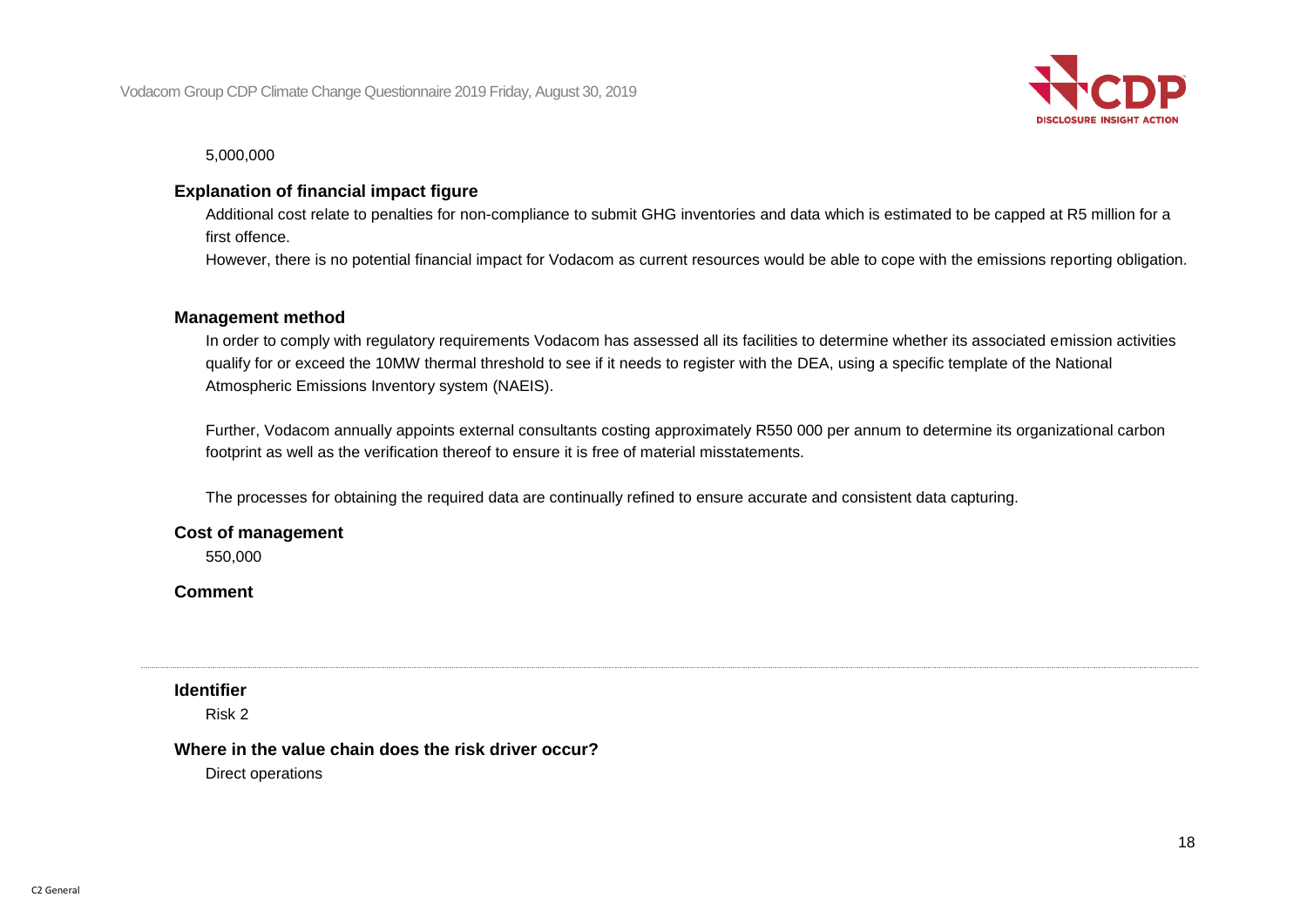

#### **Risk type**

Transition risk

#### **Primary climate-related risk driver**

Technology: Unsuccessful investment in new technologies

## **Type of financial impact**

Costs to adopt/deploy new practices and processes

#### **Company- specific description**

Vodacom, an information, communications and technology company, contribute to greenhouse gas (GHG) emissions predominantly through the use of energy to power its base station sites, data centres, switches and remote hubs. The electricity sourced from the grid is supplemented by electricity generated from diesel, solar panels, fuel cells, batteries and generators mostly owned and/or managed by Vodacom. Electricity consumption in the Group remains the main source of emissions at 90% with fuel consumption at 5% and emissions associated with supply chain activities at 5%.

To reduce energy consumption, Vodacom installed free cooling technology at 90% of its base stations in Mozambique, Lesotho, Tanzania, DRC and South Africa. Free cooling is when electronic air-conditioning is supplemented with fresh air to reduce the temperatures of equipment resulting in reduced energy requirements of between 2 000–3 500 kWh per year per site. Further, since 2016 the majority of new sites are single A/C outdoor cabinets.

Higher temperatures will result in lesser usage of free cooling with the resultant increase in electrical energy consumed. This could make the free cooling equipment obsolete as well as increase the maintenance and replacement intervals on cooling equipment resulting in higher operational cost.

#### **Time horizon**

Medium-term

## **Likelihood**

About as likely as not

## **Magnitude of impact**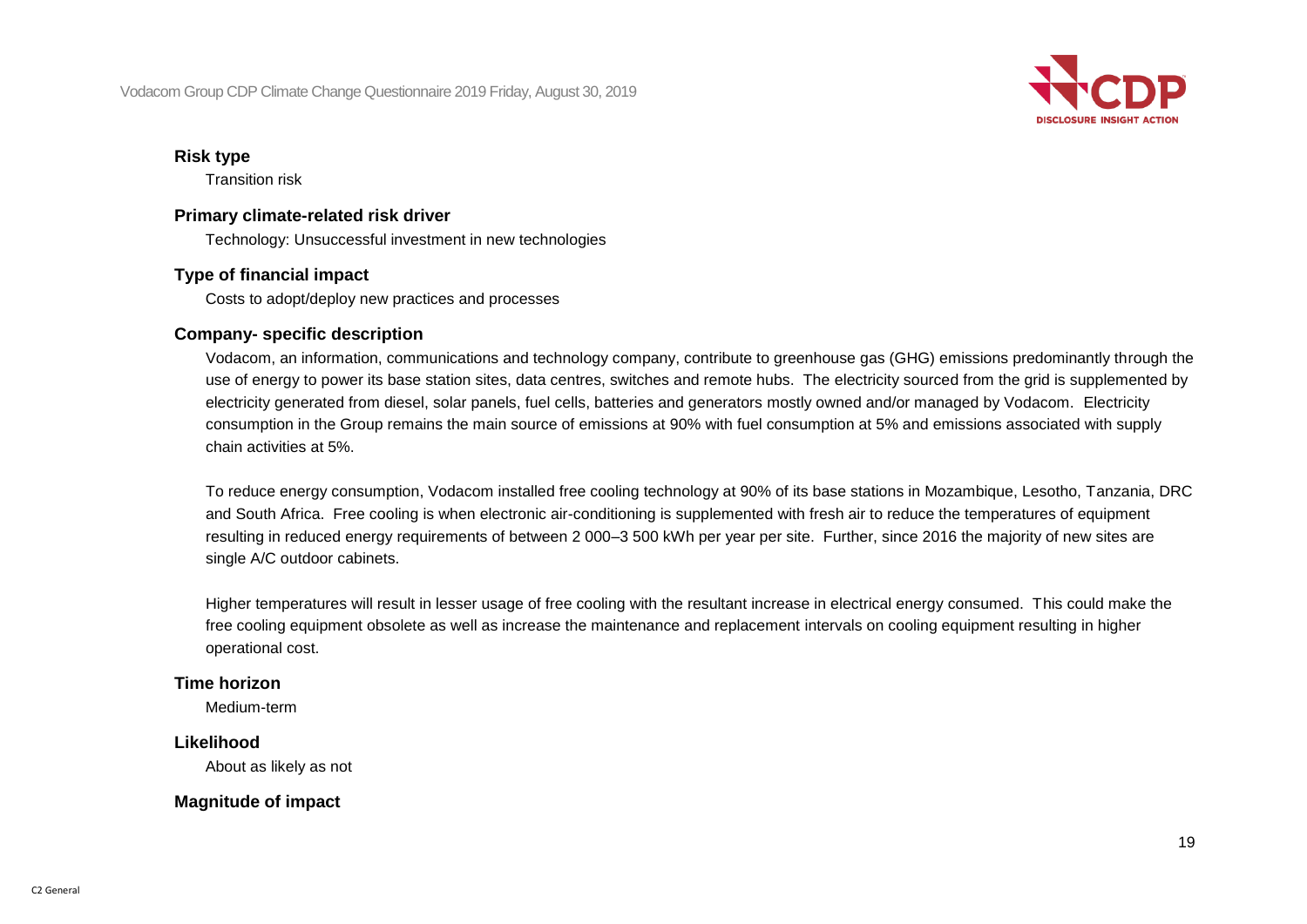

Low

**Are you able to provide a potential financial impact figure?**

Yes, an estimated range

**Potential financial impact figure (currency)**

**Potential financial impact figure – minimum (currency)** 7,500,000

**Potential financial impact figure – maximum (currency)** 10,000,000

## **Explanation of financial impact figure**

To date the equipment was installed at a capital cost of approximately R100 million. With higher average temperatures the energy use and cost could increase and the equipment may become obsolete. Should the energy use increase by 1%, then the operational expenses could increase by approximately R7.5 million per annum while a 10% redundancy rate of the equipment could result in a R10 million loss of capital invested.

#### **Management method**

Free cooling technology reduces the need for powered air-conditioning at base-stations by monitoring the external air temperature and when possible shuts down air-conditioning units to use ambient air to do the cooling whenever the outside temperature falls below 20°C. To manage an increase in temperatures Vodacom is upgrading its network with components that can withstand higher temperatures and is installing individual battery coolers rather than cooling the whole facility. Technicians are working on free cooling systems that will work even when the outside temperature is 30°C.

To date 3 500 free-cooling units were installed at base stations to help reduce air-conditioning use together with 840 smart meters installed at a capital cost of approx. R1.5 million. The technology reduced air-conditioning run-time and energy consumption by up to 45% as well as extended maintenance and replacement intervals on cooling equipment. With the free cooling installation smart meters and a range of new smart power management technologies are installed that have remote performance monitoring capability.

For additional cost and carbon emission savings at base stations Vodacom installed highly efficient single radio access network (SRAN)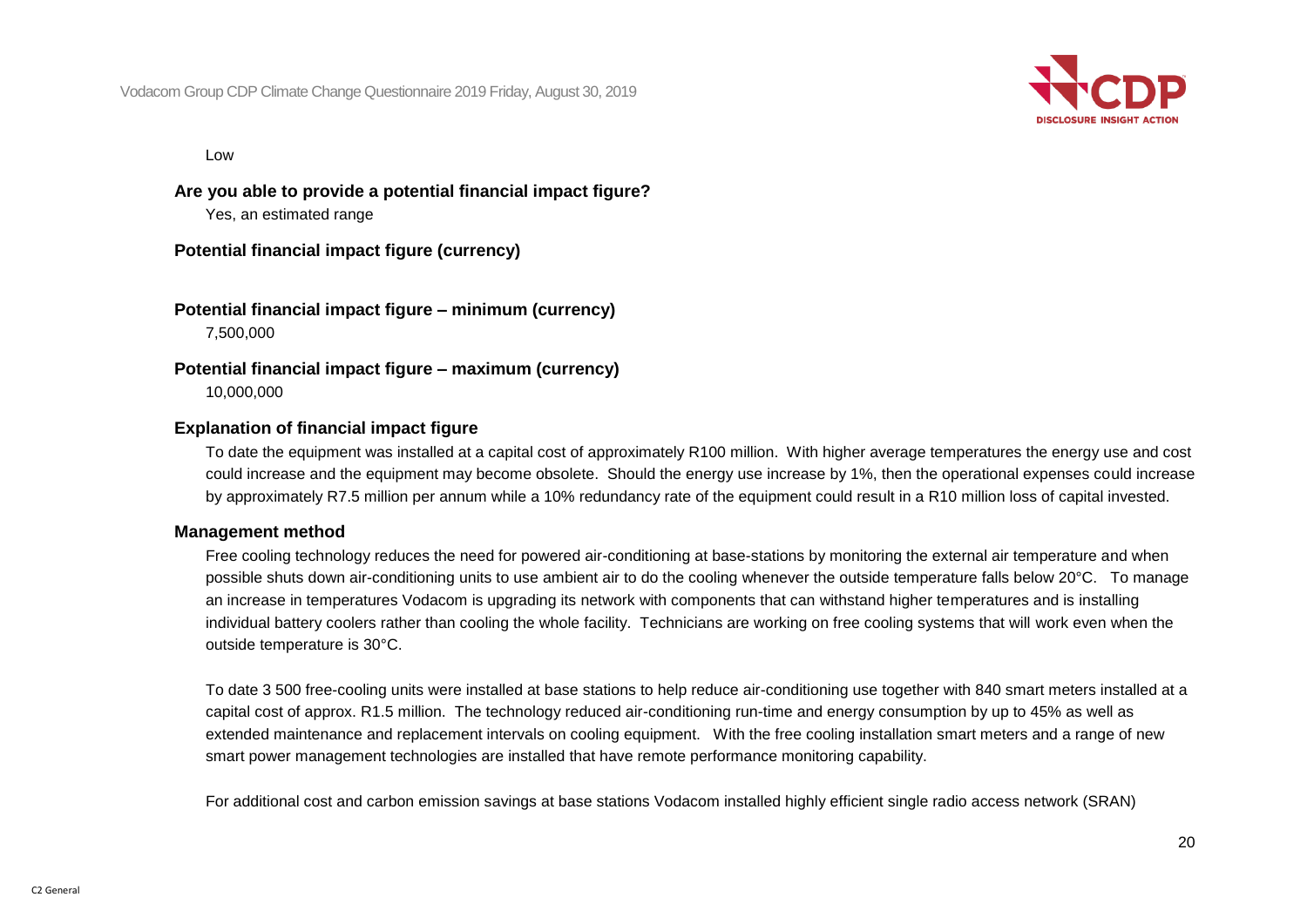

equipment, which allows multiple technologies to be run from a single piece of radio hardware within the base station. Less equipment in a base station means the influences of weather on equipment could be less severe.

#### **Cost of management**

1,500,000

**Comment**

#### **Identifier**

Risk 3

#### **Where in the value chain does the risk driver occur?**

Direct operations

## **Risk type**

Physical risk

## **Primary climate-related risk driver**

Chronic: Changes in precipitation patterns and extreme variability in weather patterns

## **Type of financial impact**

Reduced revenue from decreased production capacity (e.g., transport difficulties, supply chain interruptions)

## **Company- specific description**

Vodacom's international mobile operations make up 35% of total base stations and consist of 7 580 2G sites, 5 629 3G sites, 1 593 4G sites and 1 5G site, with high-speed transmission extended to 91.5% of sites. In FY2019 5G was introduced in Lesotho – a first in Africa.

There are various challenges in providing connectivity to these areas, including the high costs in deploying base stations, lack of access to and unreliable grid power in Mozambique, Lesotho, DRC and Tanzania.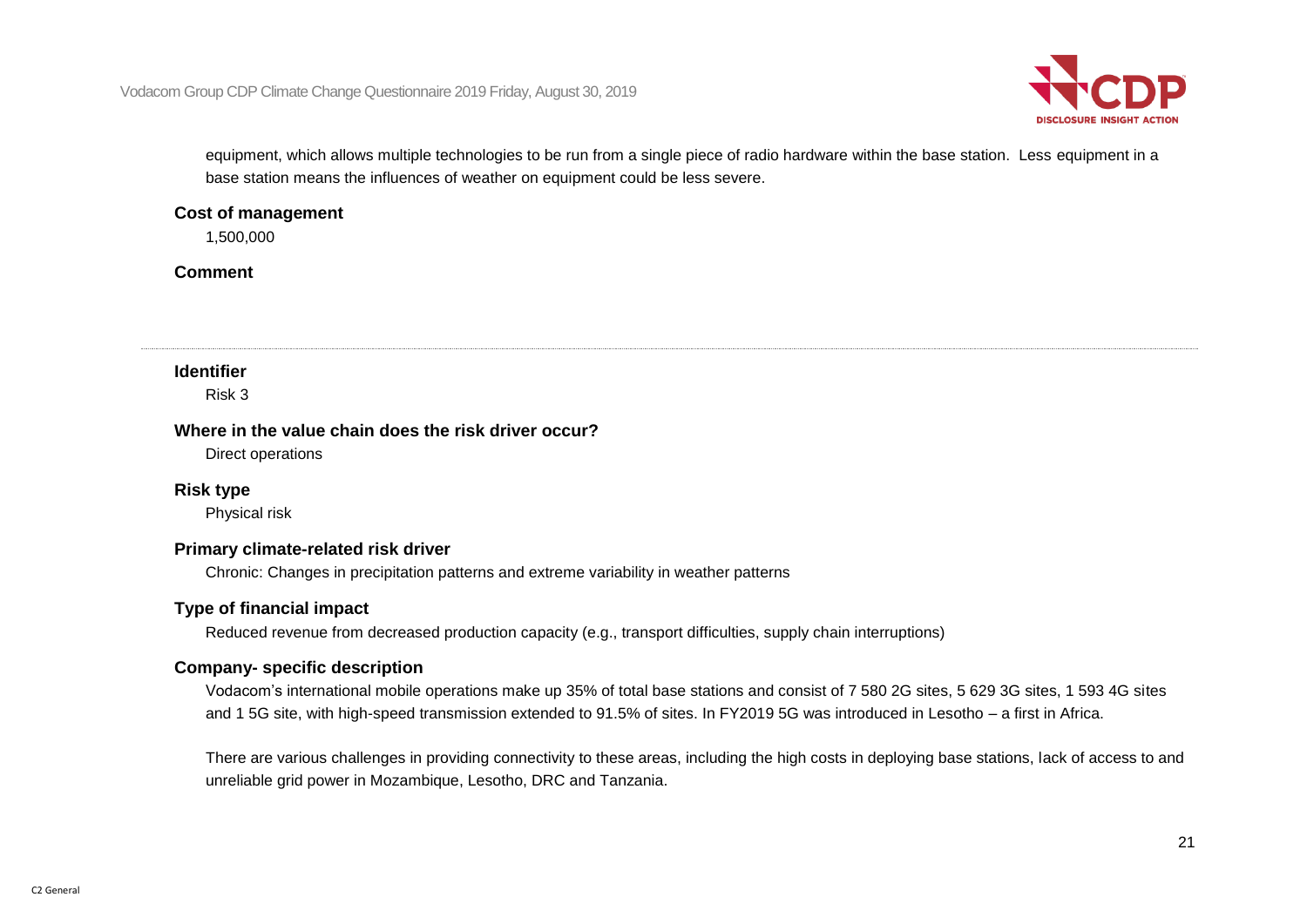

The mobile network base stations therefore rely extensively on diesel generators for electricity. The huge distances between the sites and the challenging terrain makes the logistics of refuelling and maintenance costly with today's infrastructure.

With more frequent rainfall the infrastructure could be negatively impacted making access to refuel and maintain the base station generators difficult. This could result in a disruption of operations and the non-availability of the network.

Higher temperatures will require more cooling at the mobile base stations resulting in more frequent refuelling of generators. Not only will the logistics of refuelling and maintenance increase operational costs, but it could impact on the network quality.

Unplanned disruptions in network performance, and any resulting shortfalls in network quality and availability, negatively impact consumer sentiment, which can be rapidly shared on social media. Maintaining network quality and performance is both a significant source of competitive differentiation and revenue.

#### **Time horizon**

**Current** 

## **Likelihood**

Likely

## **Magnitude of impact**

Medium

**Are you able to provide a potential financial impact figure?**

Yes, a single figure estimate

## **Potential financial impact figure (currency)**

54,800,000

**Potential financial impact figure – minimum (currency)**

**Potential financial impact figure – maximum (currency)**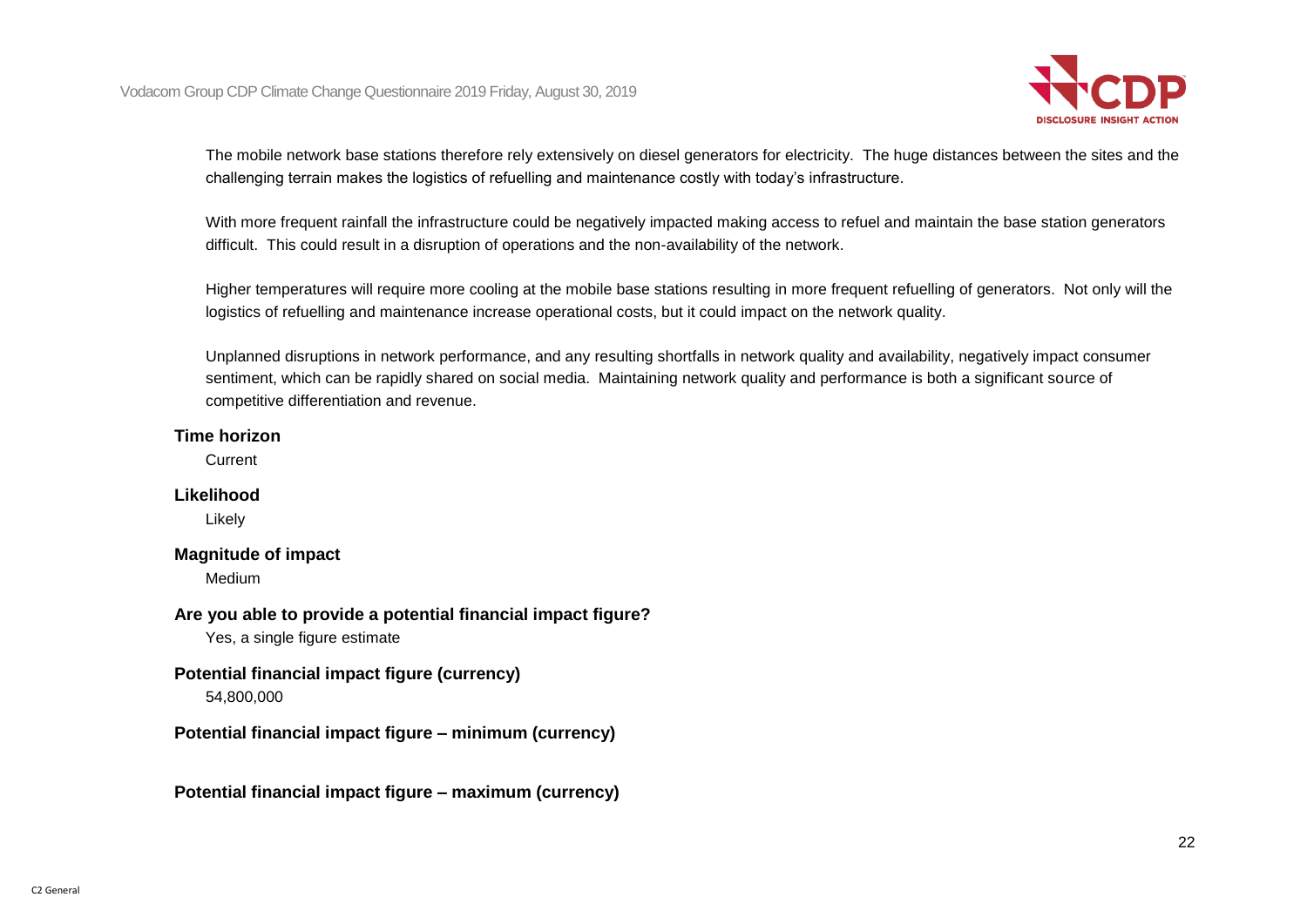

## **Explanation of financial impact figure**

A shortage of diesel at the base stations could lead to the non-availability of the network and negatively impact customer usage resulting in a loss of revenue.

A cumulative one day shutdown of operations could result in loss of revenue of approx. R54.8 million based on current revenue levels in Lesotho, Mozambique, DRC and Tanzania.

#### **Management method**

In order to reduce the reliance on diesel for electricity generation Vodacom is actively looking at deploying small scale renewable and alternate energy technologies.

There are 955 (FY2018: 871) solar-operated sites across the Group in the DRC, Mozambique and Lesotho that required capital investment of R485 million.

Vodacom Lesotho has embraced the renewable technology in the largely rural country and about 30% of the total 334 sites are now powered through a combination of energy saving solar power technologies and are powered independently of diesel generators or the national grid.

Other environmentally conscious technologies include power system optimisation that ensures that in the event of power failure, a traditional site continues to operate for up to three hours on stored battery power before a diesel generator is activated.

Smart meters are used to monitor power consumption and remote control systems are used to operate base station sites, reducing the need for physical site visits.

Hybrid Generator Power-Cubes – a combination of diesel generators and batteries that cut diesel use by up to 70% per site – were introduced to convert 24x7 generators to hybrid generator units. In 2019 lithium ion (Li-Ion) batteries with longer life-expectancy replaced lead-acid batteries at radio sites.

The green base stations require less refuelling, maintenance and monitoring which greatly reduces ongoing operational costs and these cost savings will ultimately benefit customers.

#### **Cost of management**

485,000,000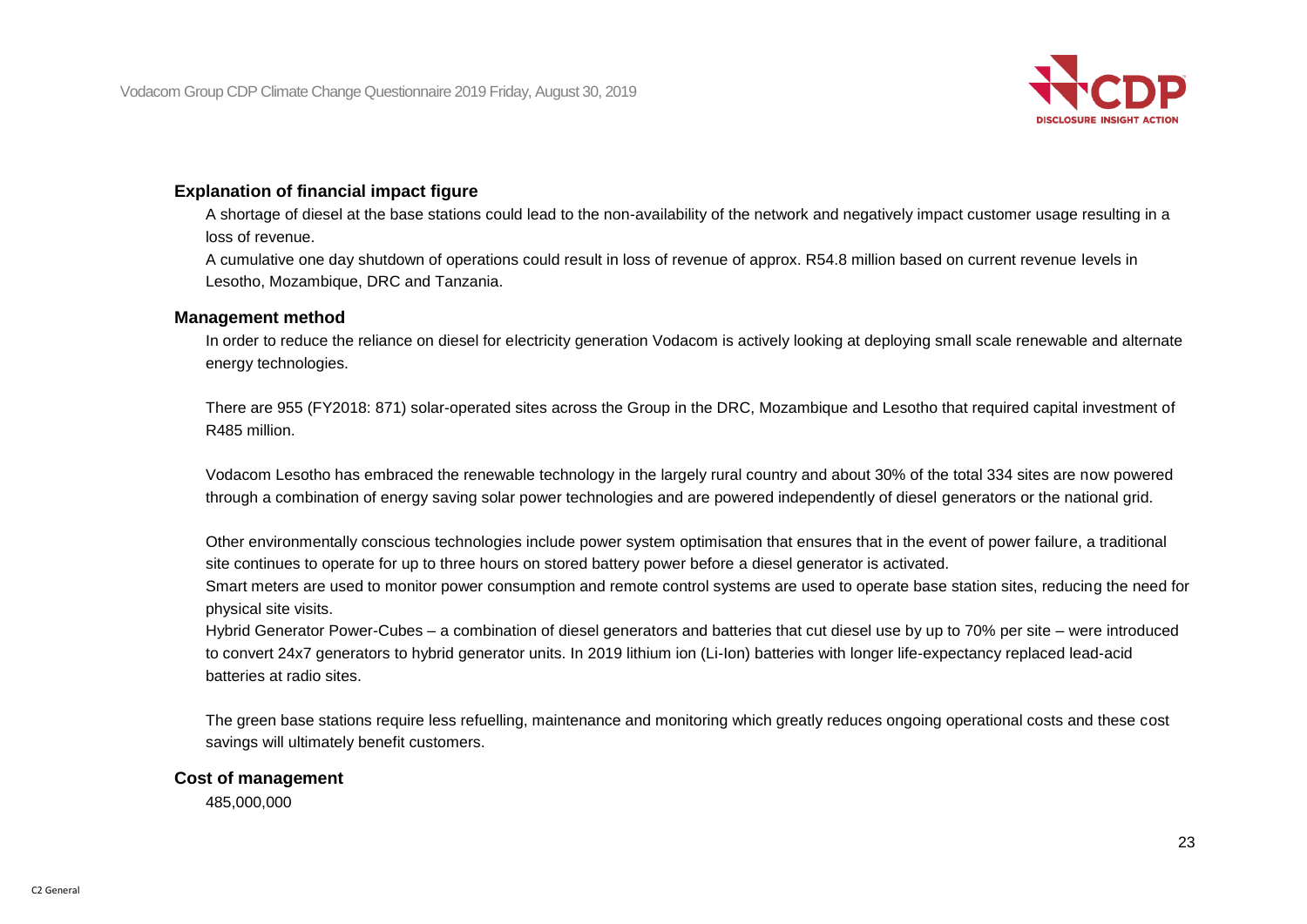

#### **Comment**

#### **Identifier**

Risk 4

#### **Where in the value chain does the risk driver occur?**

Customer

## **Risk type**

Transition risk

## **Primary climate-related risk driver**

Reputation: Shifts in consumer preferences

## **Type of financial impact**

Reduced revenue from decreased demand for goods/services

## **Company- specific description**

Vodacom has helped to positively transform the lives of millions of people across markets by connecting them to voice and digital products and services. With access to the internet and data services now an essential part of people's lives, and key to facilitating economic development, Vodacom is committed to promoting digital inclusion and democratising data.

All activities involve partnerships of some sort – with business peers, government agencies, technology providers, civil society organisations, academia and/or community representatives – aimed at identifying and implementing innovative ways of using mobile and data to make a significant social contribution.

Vodacom's approach to sustainability focuses on creating and protecting value, driving growth and innovation, and providing societal value through core business activities and to make a meaningful contribution to the countries in which it operates.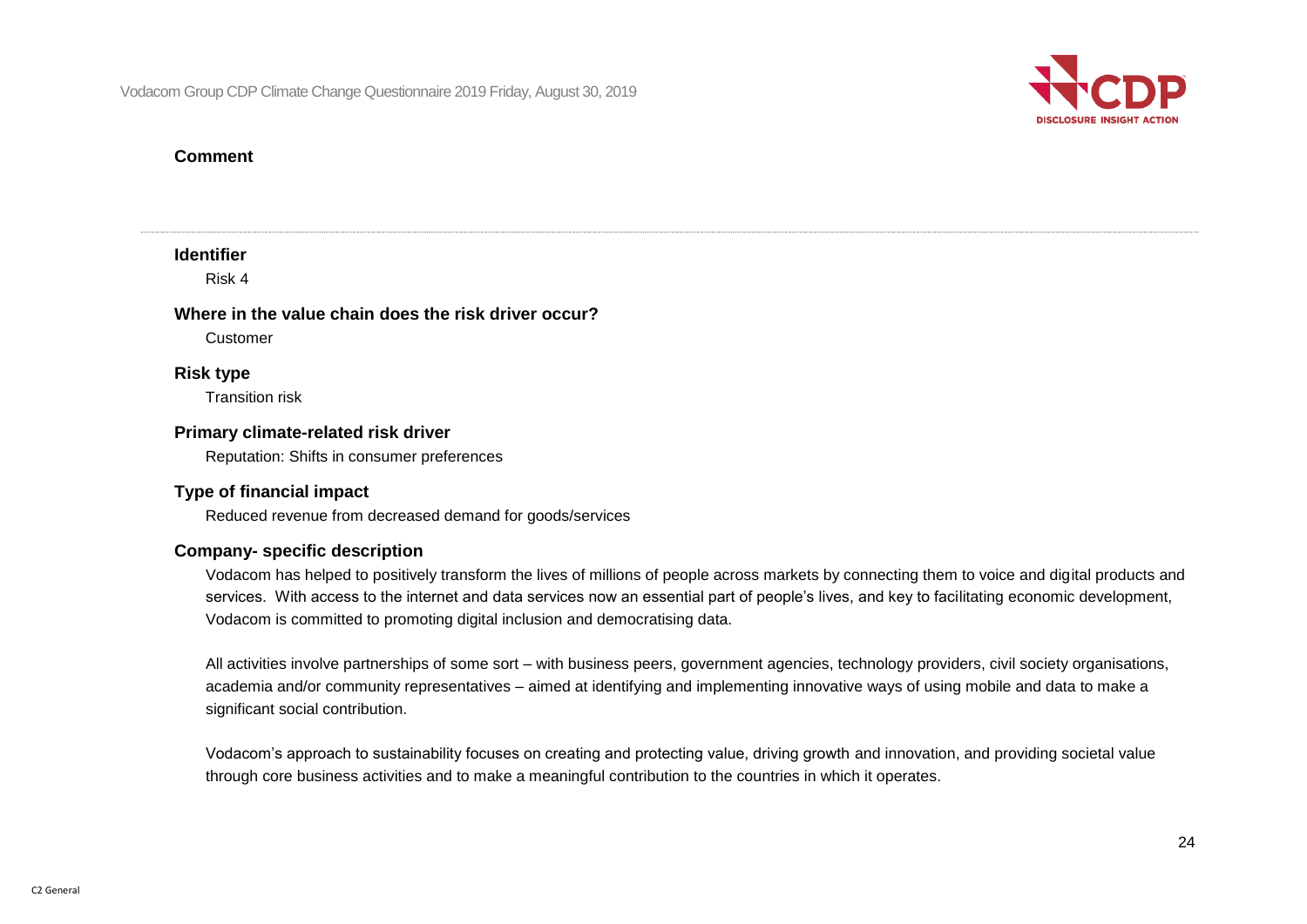

The significant social benefits delivered through products and services are supported by CSI activities, which seek to leverage product and service innovations to address societal challenges.

As such it sponsored the publication of a scientific journal on Geographic Information System (GIS) remote sensing modelling and geoscience in partnership with a University Centre of Climate Change Research in DRC, which aims to promote climate change mitigation and adaptation measures.

Vodacom's material environmental impacts are mainly from the consumption of energy resources for operating the business. Vodacom's carbon footprint emanates from energy and fuel used in operations and fuel used in transport. Other environmental consequences relate to resource consumption and waste.

The reputation and profitable growth of Vodacom is closely linked to the economic prosperity and social sustainability of the communities it operates.

Vodacom therefore has a responsibility to minimise the associated environmental impacts and through proactive actions can be seen as a champion of and environmental "thought" leader in South Africa and Africa.

#### **Time horizon**

Current

## **Likelihood**

Very likely

#### **Magnitude of impact**

Medium-high

## **Are you able to provide a potential financial impact figure?**

Yes, a single figure estimate

## **Potential financial impact figure (currency)**

90,000,000

## **Potential financial impact figure – minimum (currency)**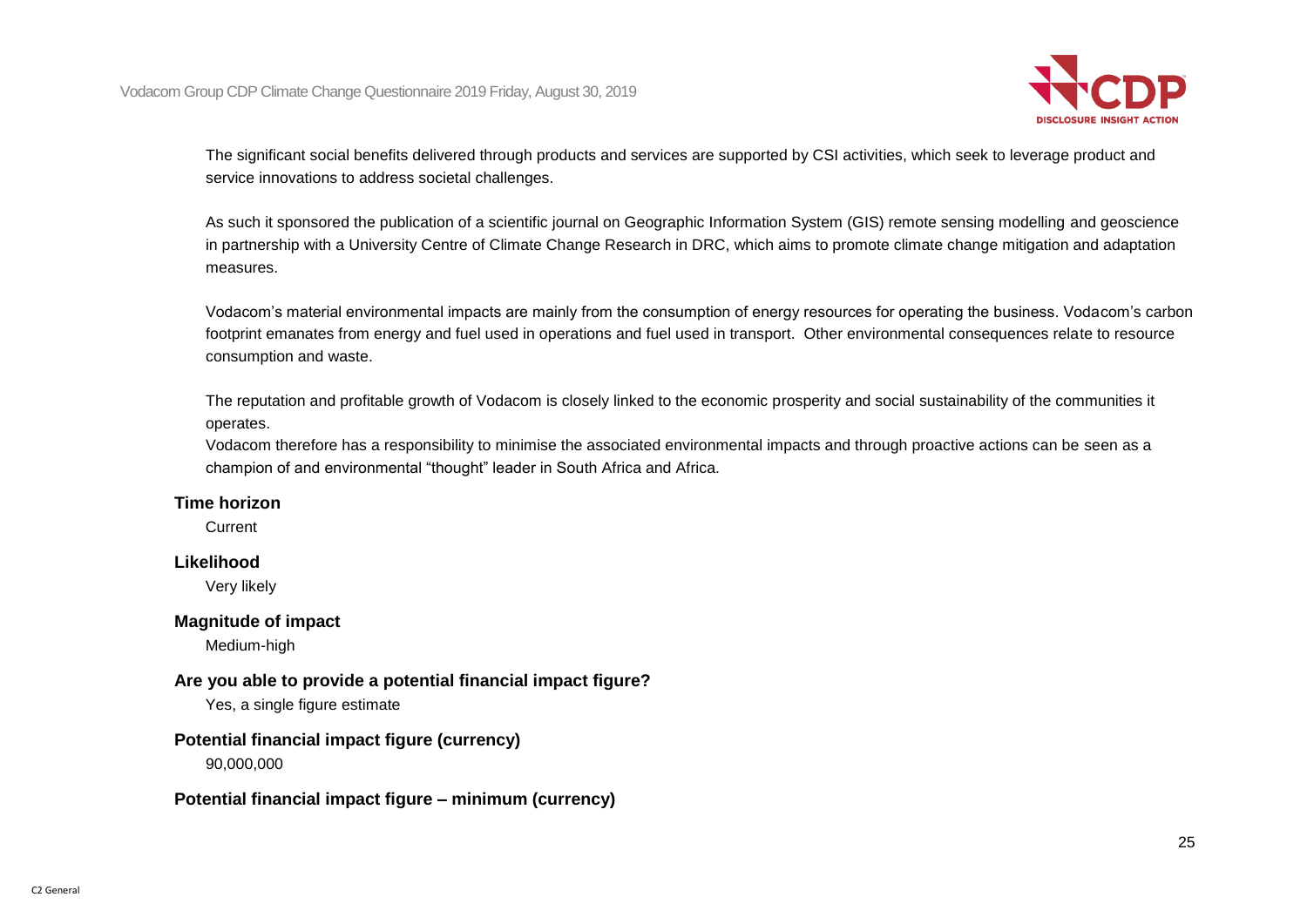

#### **Potential financial impact figure – maximum (currency)**

#### **Explanation of financial impact figure**

The potential financial impact from reputational risk will emanate from a loss of customer confidence and loyalty leading to reduced demand for Vodacom's products and services.

An estimated 0.1% decrease in sales could result in a decrease in Group service revenue of approx. R90 million based on current revenue levels.

#### **Management method**

To manage reputational risk and to reduce the likelihood and magnitude thereof, Vodacom in 2019 adopted the Vodafone Redlovesgreen programme to involve employees in sustainability initiatives. The main objective is to develop a culture in the organisation of reducing the consumption of natural resources in the office environment and at home. Through the Redlovesgreen programme, sustainability champions hold peer-to-peer discussions with employees across the organisation on sustainability-related issues while the "lunch and chat sustainability" forum encourages employees to actively reduce their carbon footprint.

In the DRC employee involvement and general awareness were created through workshops, internal communication and training on sustainable farming.

Vodacom Foundation's contribution of R300 000 assisted the Department of Environmental Affairs' ThumaMina Good Green Deeds programme with employees in the Eastern Cape involved in a cleaning campaign during the launch and the placement of waste separation bins at four schools and one early childhood development centre in Limpopo.

In Mozambique Vodacom provided learning material on environmental management in the schools and also trained the teachers on environmental protection.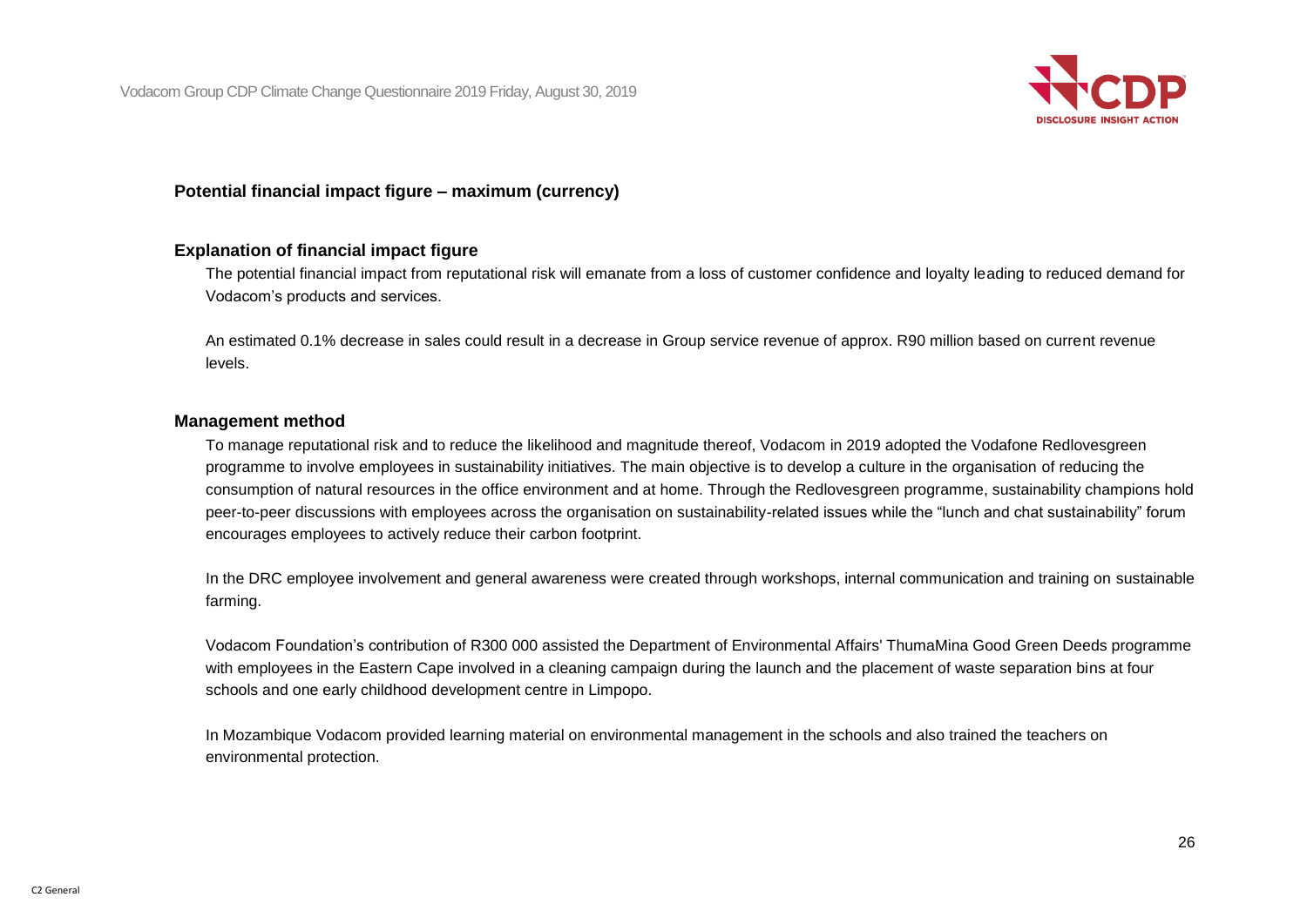

In the DRC environmental education for learners in schools was promoted by organising visits to Texaf Bilembo, a space museum in Kinshasa that offers educational workshops on sustainable development and the environment.

#### **Cost of management**

300,000

**Comment**

## **C2.4**

**(C2.4) Have you identified any climate-related opportunities with the potential to have a substantive financial or strategic impact on your business?**

Yes

## **C2.4a**

**(C2.4a) Provide details of opportunities identified with the potential to have a substantive financial or strategic impact on your business.**

**Identifier**

Opp1

**Where in the value chain does the opportunity occur?** Direct operations

**Opportunity type**

Resource efficiency

**Primary climate-related opportunity driver**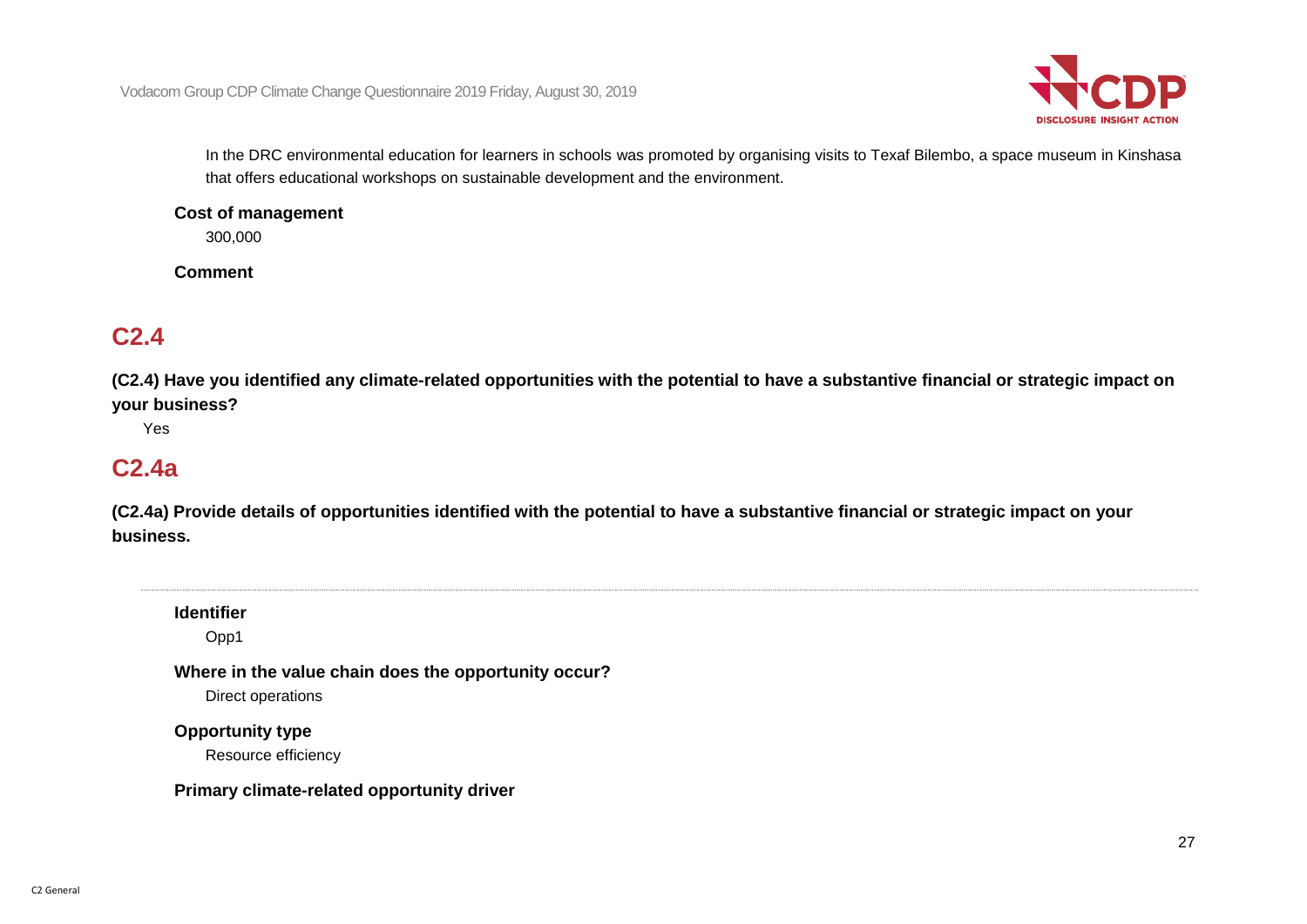

Move to more efficient buildings

#### **Type of financial impact**

Reduced operating costs (e.g., through efficiency gains and cost reductions)

#### **Company-specific description**

South Africa's largest emitter, Eskom, is exempt form paying carbon taxes during the first phase that came into force on 1 June 2019. Had it been included its tax liability would have been R11.5-billion per annum and most likely it would have passed on the costs through increased tariffs, which will increase operational costs (electricity bills) for Vodacom as 88% of emissions are derived from grid electricity consumed in South Africa.

However, energy savings will result in large operational costs savings while benefits from potential tax allowances and incentives or subsidies for energy-efficient equipment and renewable energy technologies will add to an organization's bottom line.

Further, reduced energy consumption could reduce load shedding by Eskom resulting in less frequent disruptions in operations and improve the network quality in South Africa. These cost savings could add to Vodacom's cost competitiveness in South Africa.

Vodacom's property portfolio therefor has consistently decreased its energy consumption since 2012, saving over 34 GWh. These savings have been achieved by implementing building automation and process optimisation; installation of energy efficient technologies; introduction of renewable energies and property rationalisation.

Further, the replacement of fluorescent lighting with individually controlled LED panels within offices has resulted in a 25% reduction on lighting load, saving 88 MWh per annum.

#### **Time horizon**

**Current** 

## **Likelihood**

Virtually certain

## **Magnitude of impact**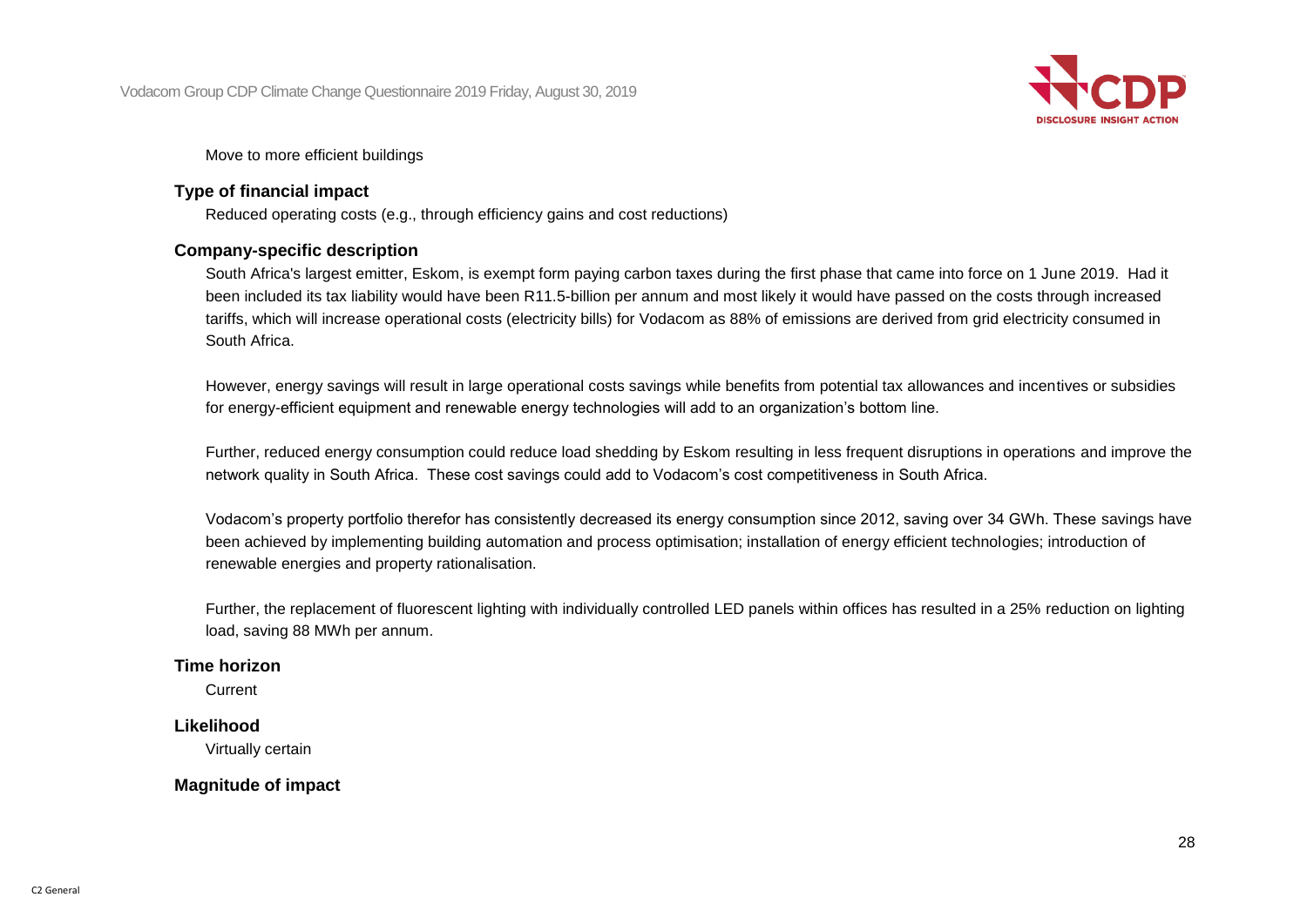Vodacom Group CDP Climate Change Questionnaire 2019 Friday, August 30, 2019



#### Medium-low

**Are you able to provide a potential financial impact figure?** Yes, a single figure estimate

**Potential financial impact figure (currency)**

20,500,000

**Potential financial impact figure – minimum (currency)**

**Potential financial impact figure – maximum (currency)**

## **Explanation of financial impact figure**

Upgrades to the building management system have resulted in the automation of processes, resulting in better control of energy demands, accurate energy measurements and enhanced energy decision making.

By installing the new system to optimise heat ventilation and air-conditioning at the Midrand Campus has resulted in an estimated 5% saving on energy consumed by the HVAC system per building irrespective of increased occupancy levels.

Total electricity saved in FY2019, excluding growth in bases stations, was calculated as 13 259 MWh with cost savings of approximately R20.5 million, together with tax allowances that can be claimed on the equipment.

#### **Strategy to realize opportunity**

Vodacom's energy management approach focuses on realising efficiencies, reducing energy consumption, while switching to alternative energy sources where possible, for both infrastructure and offices. It is continuously renewing its network, data centres and offices to support future technologies and services.

To benefit from tax and regulatory opportunities while at the same time combat the increases experienced in energy tariffs, Vodacom during FY2019 replaced inefficient air-conditioning chiller plants at the Midrand Campus in South Africa and upgraded HVAC systems to increase energy efficiency. The new air conditioning system, which required capital of R55 million, was implemented in five of the campus buildings and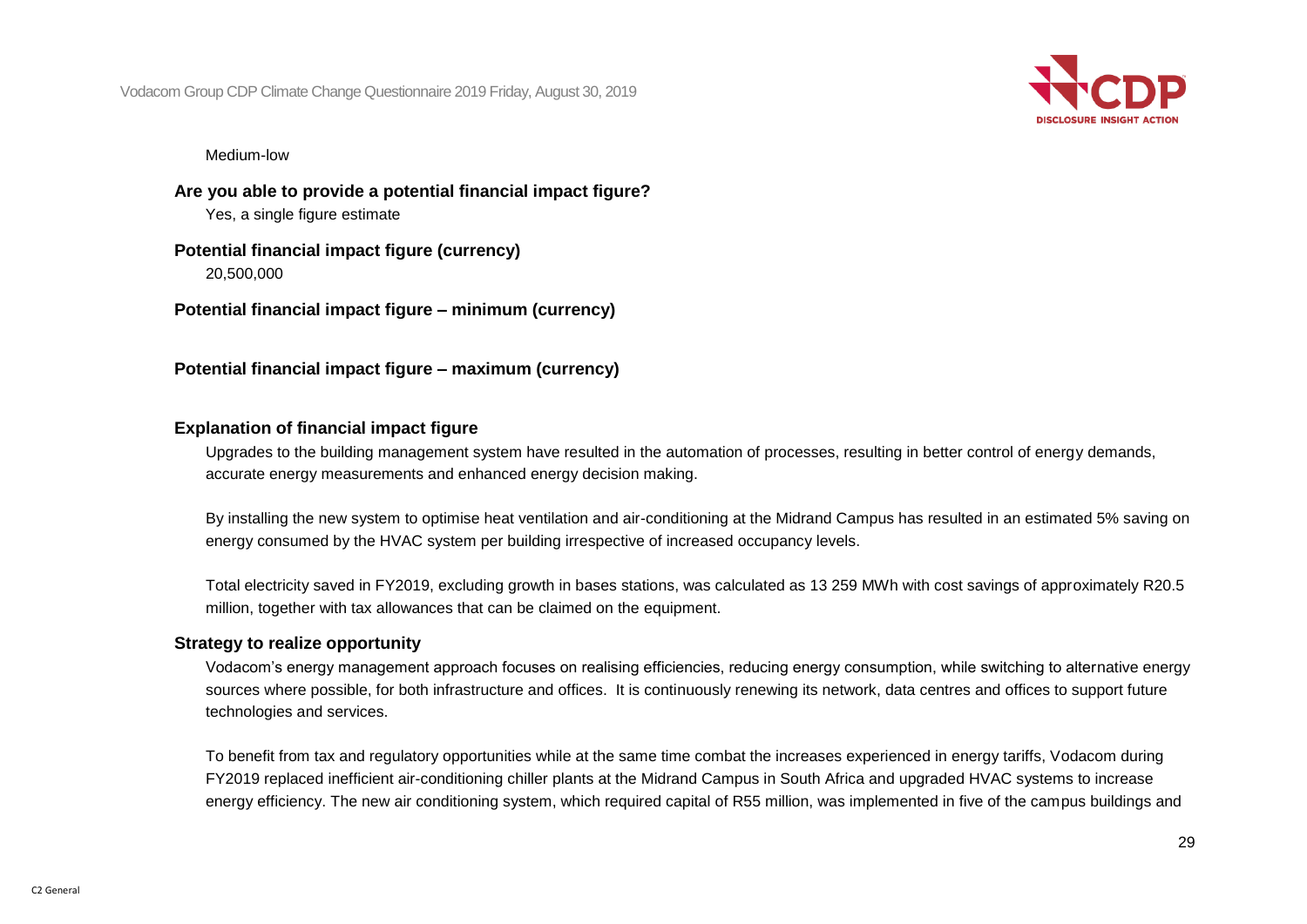

is centrally controlled as part of the overarching building management system. This enables each building to customise its cooling requirements, which has significantly reduced energy consumption for cooling purposes.

The initiative is aimed at reducing energy consumption and costs, carbon emissions and where possible, take advantage of the promulgated S12l tax allowances for energy efficiency.

#### **Cost to realize opportunity**

55,000,000

#### **Comment**

## **Identifier**

Opp2

#### **Where in the value chain does the opportunity occur?**

Direct operations

#### **Opportunity type**

Energy source

#### **Primary climate-related opportunity driver**

Use of lower-emission sources of energy

#### **Type of financial impact**

Reduced operational costs (e.g., through use of lowest cost abatement)

## **Company-specific description**

The first phase of the South African Carbon Tax that came into force on 1 June 2019 is seen as "weak" and industry is cautioned to prepare for a significant strengthening of the carbon tax during the second phase of implementation, which will begin in January 2023.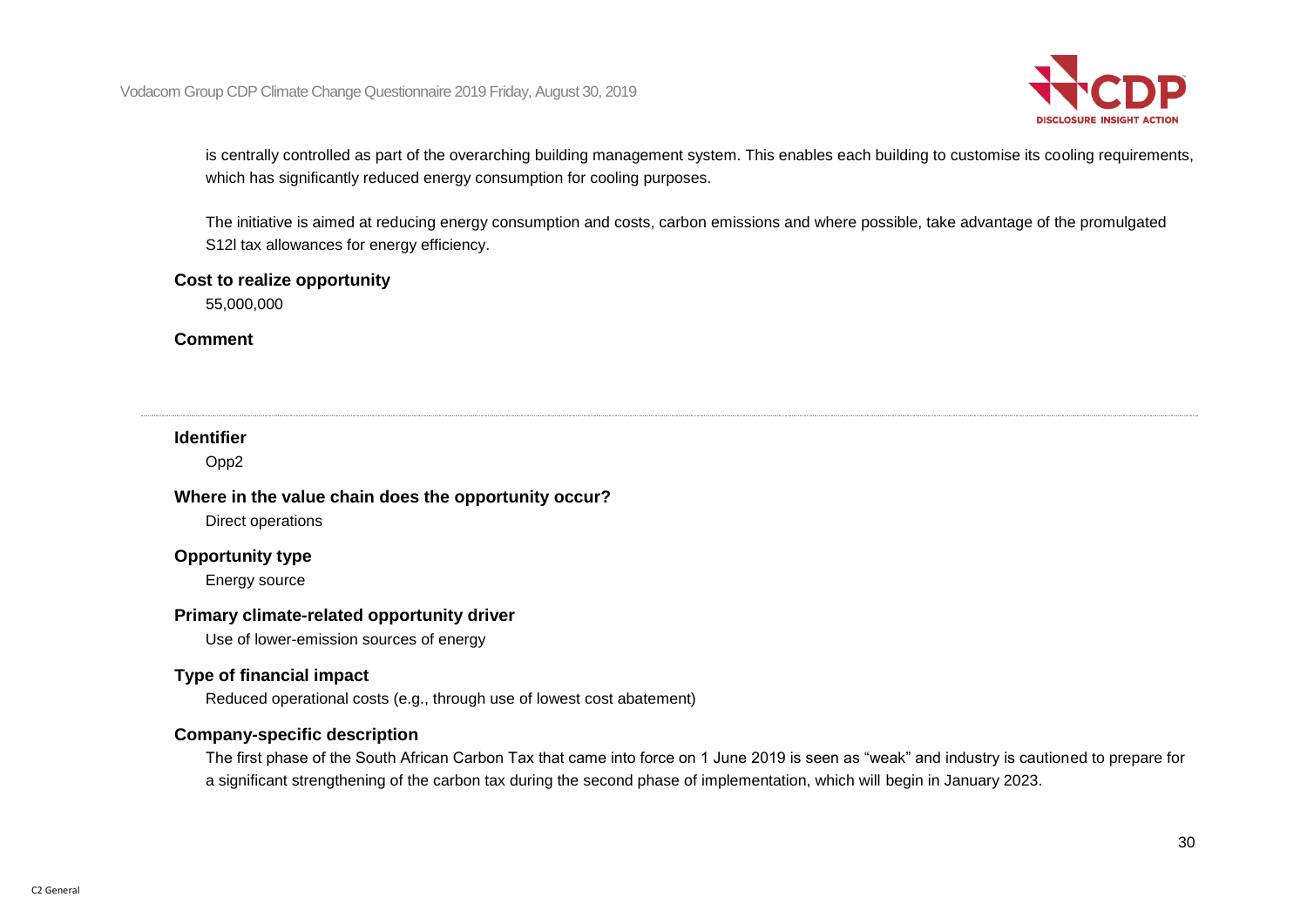

South Africa's largest emitter, Eskom, is exempt form paying carbon taxes during the first phase, but could be included in the second phase. Its first phase tax liability is estimated to be R11.5-billion per year and most likely it will pass on the costs through increased tariffs, which will increase operational costs (electricity bills) for Vodacom as 88% of emissions are derived from grid electricity consumed in South Africa.

However, by agreeing a tariff for renewable energy with IPPs today with known annual escalations, the energy costs can be contained which will add to the organization's bottom line and aide cost competitiveness.

Vodacom believes that business performance should not come at a cost to the environment. As its most material environmental impact is from the use of energy to power network sites it consistently explores alternative energy sources through an energy mix that includes own generation and independent power producers (IPPs) through power purchase agreements (PPAs). Currently the proportion of renewables in Vodacom's energy mix is 13% including 955 (2018: 871) solar-operated sites, as well as a smaller number of wind and other 'greenpowered' sites.

## **Time horizon**

Medium-term

## **Likelihood**

Virtually certain

## **Magnitude of impact**

Medium-low

## **Are you able to provide a potential financial impact figure?**

Yes, a single figure estimate

## **Potential financial impact figure (currency)**

27,000,000

**Potential financial impact figure – minimum (currency)**

**Potential financial impact figure – maximum (currency)**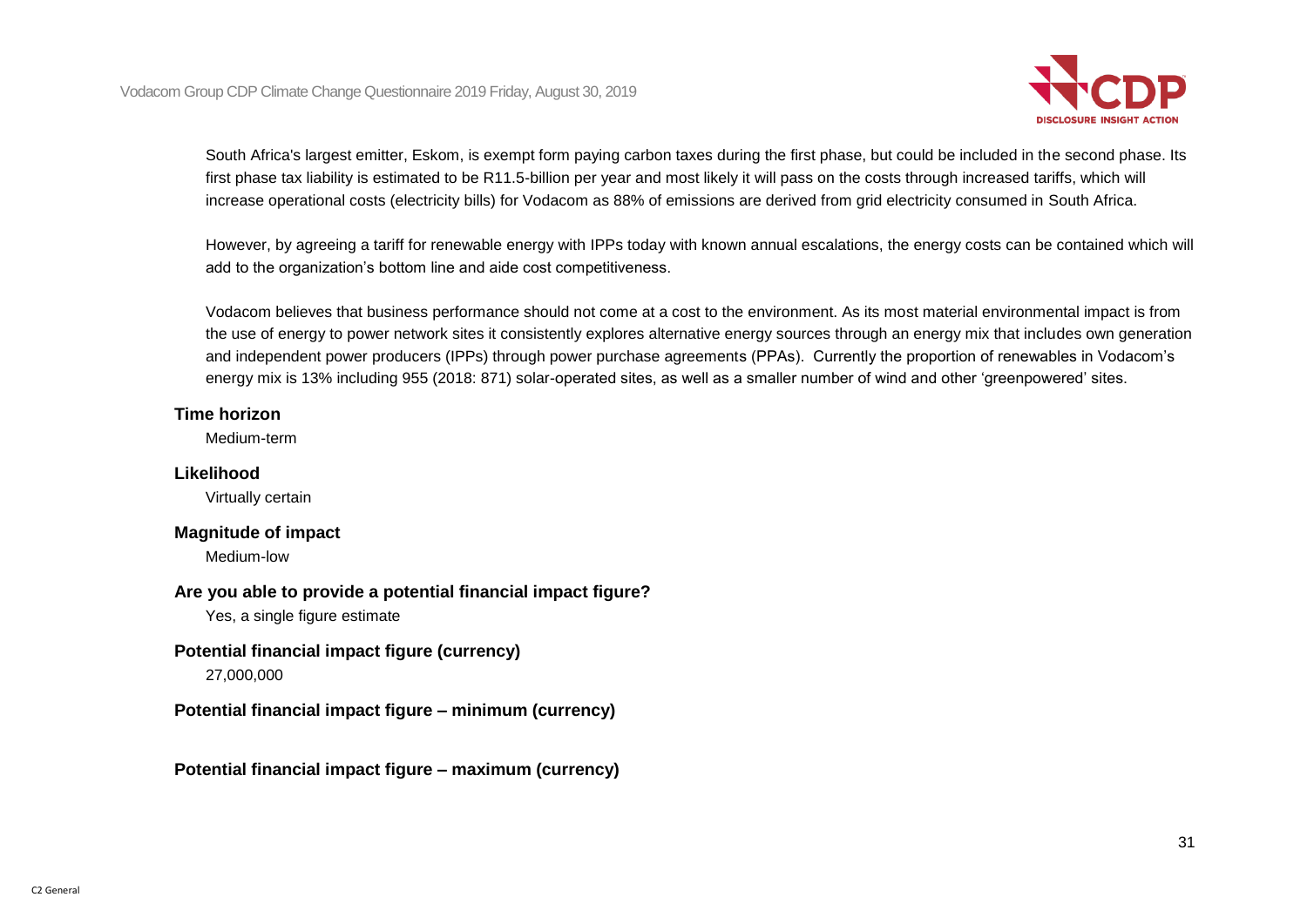

#### **Explanation of financial impact figure**

The PPA has the potential to reduce GHG emissions by 15% on an annual basis in the Nelson Mandela Bay region. By installing the PowerCube at base stations the energy cost savings was estimated to be R27 million by reducing the running time of a diesel generator by up to 80%, saving up to 90% on servicing costs and cutting fuel consumption and emissions by more than 50%.

## **Strategy to realize opportunity**

With customer demand for voice and data services growing at a rapid rate, Vodacom is striving to optimise power-intensive infrastructure by investing in climate-smart networks and solutions.

To reduce energy costs and carbon emissions, Vodacom, during FY2019, signed a Purchase Power Agreement (PPA) with an Independent Power Producer (IPP) to facilitate the supply of renewable energy to power Vodacom infrastructure and facilities in Nelson Mandela Bay (South Africa). The PPA covers 36 base station sites and has the potential to reduce GHG emissions by 15% on an annual basis in the region. The sources used to generate energy through this PPA include a variation of wind and solar energy.

Vodacom also has a Site Solution Innovation Centre (SSIC) focussing on energy and site infrastructure efficiency. An example of a SSIC innovation include the standardisation of hybrid energy technologies and high security and low cost site infrastructure. The hybrid technology 'PowerCube' was deployed during FY2019 in South Africa requiring an investment of R20 million. This integrates energy supplies from grid electricity, solar PV and diesel together with on-site battery storage, reducing the running time of a diesel generator by up to 80%, saving up to 90% on servicing costs and cutting fuel consumption and emissions by more than 50%.

## **Cost to realize opportunity**

20,000,000

**Comment**

**Identifier**

Opp3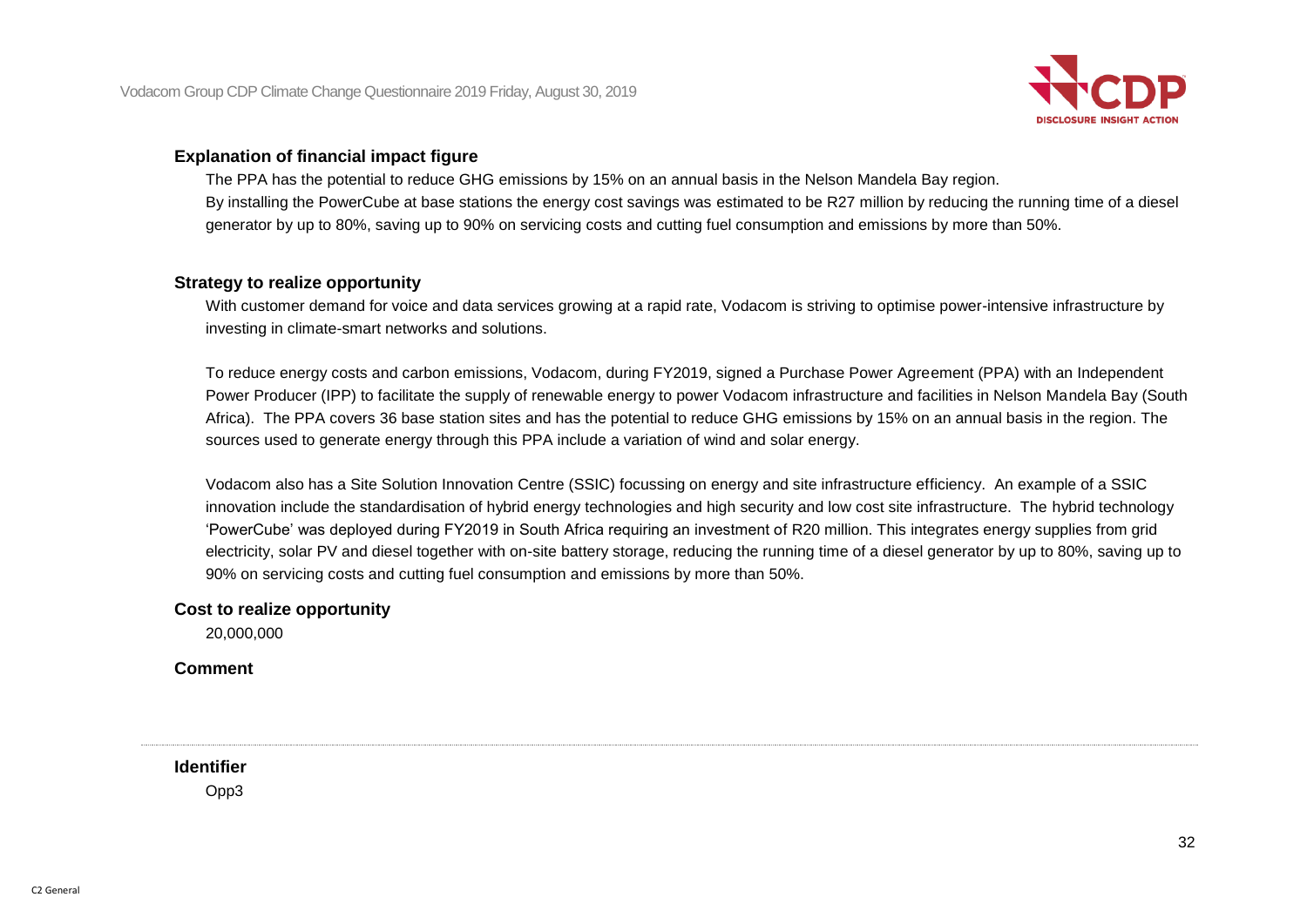Vodacom Group CDP Climate Change Questionnaire 2019 Friday, August 30, 2019



#### **Where in the value chain does the opportunity occur?**

Direct operations

## **Opportunity type**

Resource efficiency

## **Primary climate-related opportunity driver**

Use of recycling

## **Type of financial impact**

Reduced operating costs (e.g., through efficiency gains and cost reductions)

## **Company-specific description**

Changes in the availability of natural resources and a continued increase in the cost of resources may affect Vodacom's cost of operation and competiveness.

The ICT sector is a significant source, both directly and indirectly of electronic-waste (e-waste) including mobile handsets and electrical accessories, network equipment (such as air-conditioning units, batteries, generators, and other 'mixed-waste') and end-of-life ICT equipment. Vodacom has embedded the principles of reduce, reuse and recycle across operations and engage across the value chain to identify opportunities to improve efficiencies and reduce e-waste and general waste.

Vodacom's Group policy on waste management prioritises the reuse or recycling of e-waste in a safe and responsible manner. All local markets are required to keep records of their e-waste equipment and to use strictly selected and audited recycling suppliers.

With the promotion of digital inclusion and move into the fourth industrial revolution, the volume of e-waste is expected to increase. Responsible e-waste collection and management provides a valuable opportunity for income generation associated with the collection, recycling and re-use of materials.

By identifying waste streams that can be reused and recycled, less waste is directed to landfill and behavior of customers, suppliers and the broader business community can be influenced.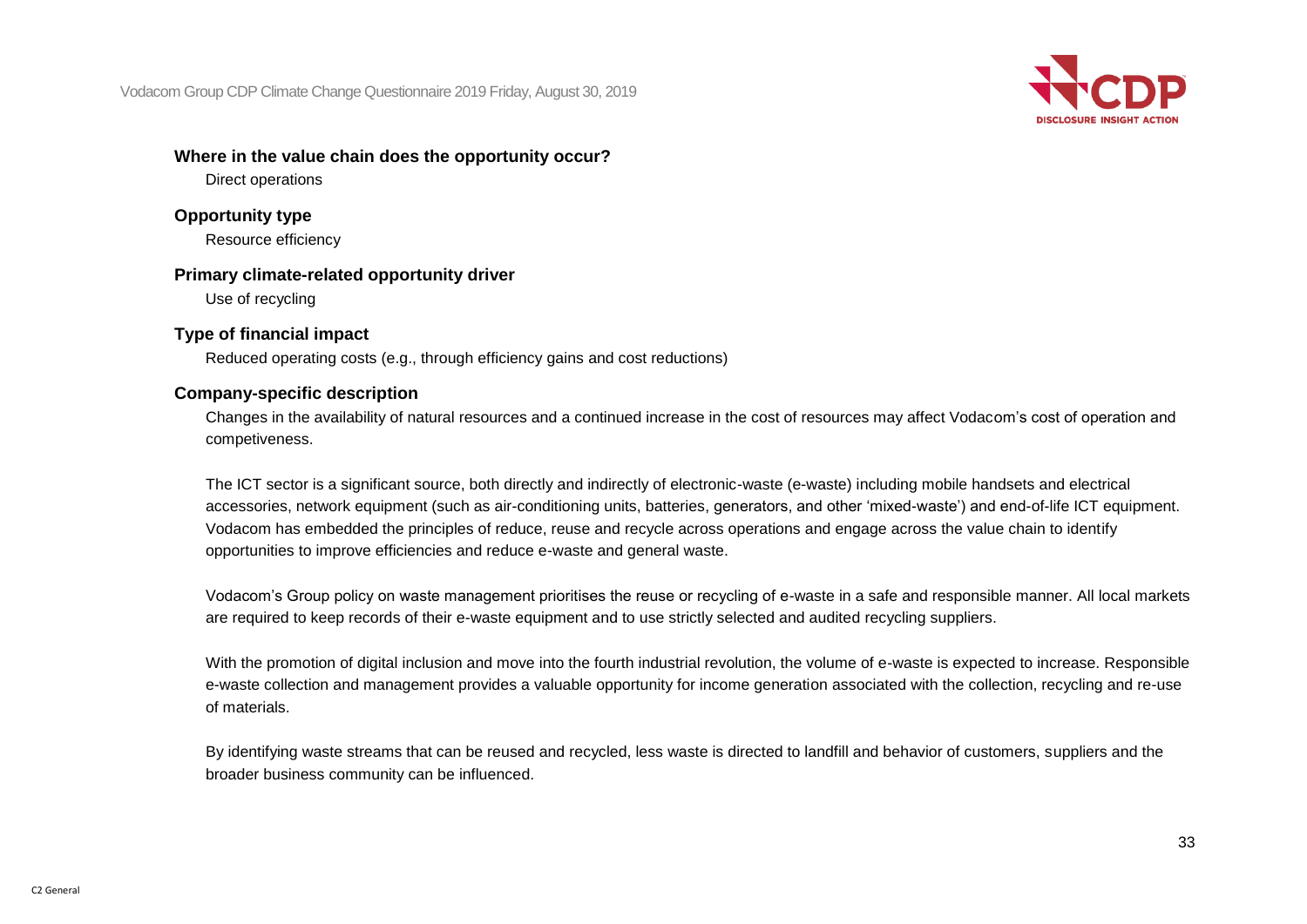Vodacom Group CDP Climate Change Questionnaire 2019 Friday, August 30, 2019



## **Time horizon**

**Current** 

## **Likelihood** Very likely

## **Magnitude of impact**

Medium-high

## **Are you able to provide a potential financial impact figure?**

Yes, a single figure estimate

## **Potential financial impact figure (currency)**

148,089,100

**Potential financial impact figure – minimum (currency)**

**Potential financial impact figure – maximum (currency)**

## **Explanation of financial impact figure**

Recycling or reusing equipment will reduce operational costs while reducing the number of third party waste deliveries to landfill sites and related carbon emissions.

The re-use of recovered network equipment resulted in a cost saving of R147 million while R534 600 was saved through battery rejuvenation. The sale of E-waste generated revenue of R554 500.

## **Strategy to realize opportunity**

Through ongoing e-waste management Vodacom partnered with 3 SMME e-waste handlers in South Africa.

During FY2019 364 tonnes (97% network equipment; 3% scrap mobile phones) of e-waste was collected, extracted for valuable components and disposed of in a safe and responsible manner at no cost.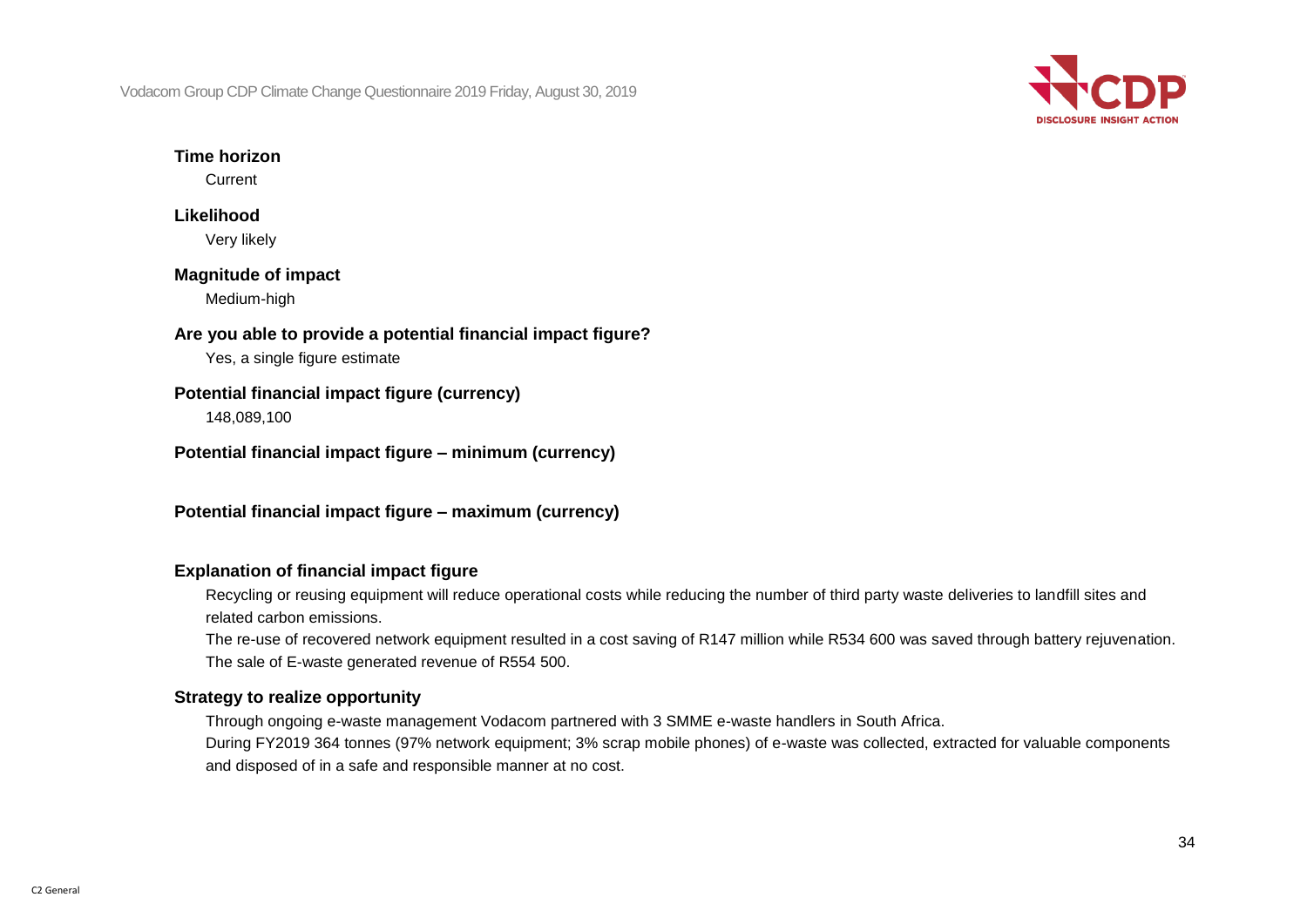

To bridge the digital divide 203 tonnes of e-waste materials were recycled and re-sold at a low cost while 596 tonnes of batteries were disposed of in a safe and responsible manner.

38 tonnes of general waste were not sent to landfill by implementing a polystyrene baling operation at Vodacom's head office in South Africa. This involves compressing used polystyrene containers to reduce volumes. This material is then repurposed for various applications such as photo frames. 34 tonnes of food waste from the canteens was composted and used to fertilise the gardens.

Plastic is becoming one of our planet's greatest environmental challenges, causing escalating harm to oceans, livestock and food chain. Vodacom therefore removed single use plastic in offices (at no additional costs) through the following initiatives:

- implemented a no straw policy by removing all straws in sitting and eating areas;
- replaced plastic stirrers with biodegradable alternative wooden stirrers; and
- agreed with suppliers to change the take away polystyrene containers to boxes.

In the retail space, Vodacom became the first Telco in South Africa to ban plastic bags in stores and replaced them with brown paper bags.

#### **Cost to realize opportunity**

 $\Omega$ 

**Comment**

#### **Identifier**

Opp4

## **Where in the value chain does the opportunity occur?**

Customer

## **Opportunity type**

Products and services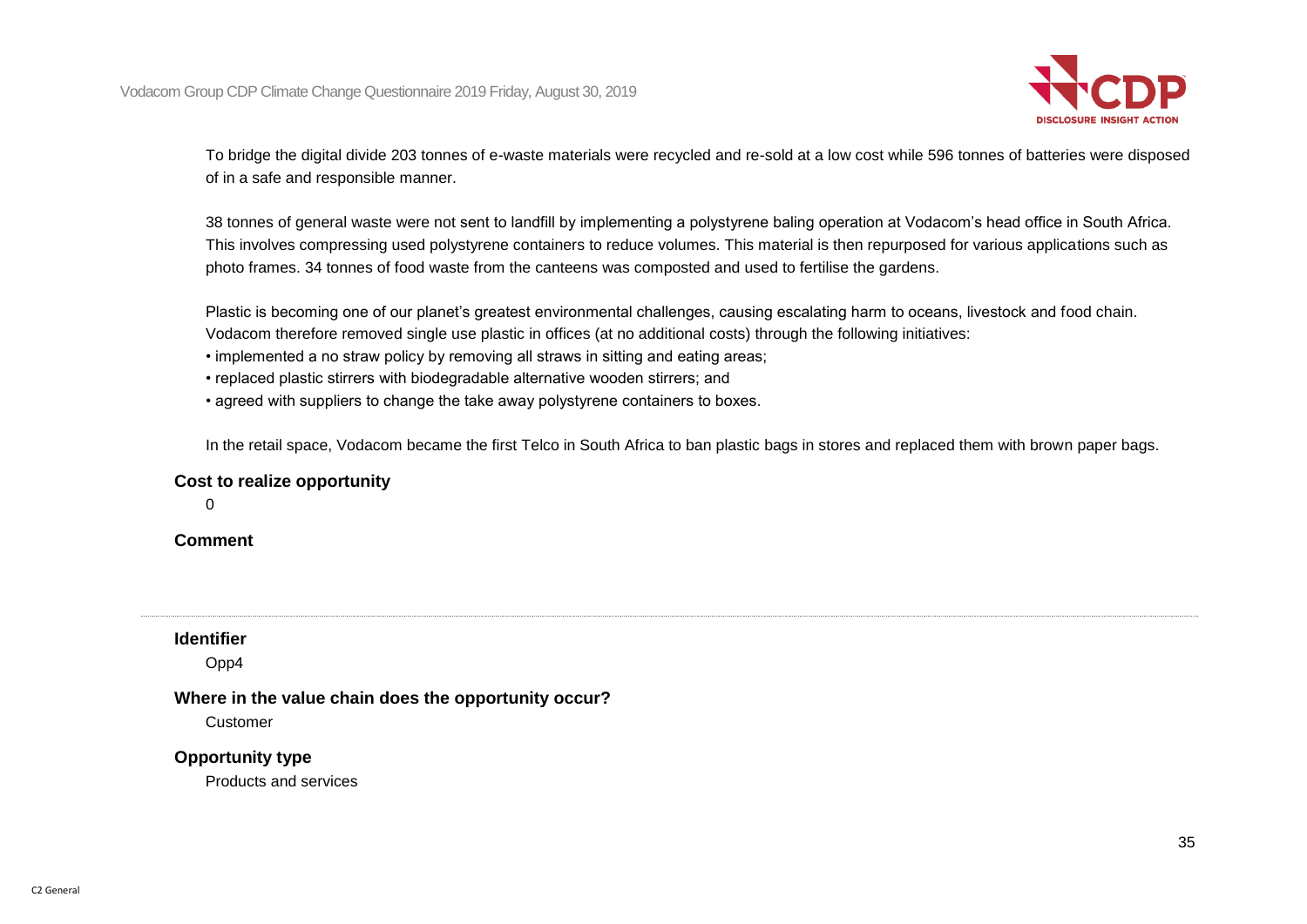

## **Primary climate-related opportunity driver**

Development and/or expansion of low emission goods and services

## **Type of financial impact**

Increased revenue through demand for lower emissions products and services

## **Company-specific description**

Mobile data traffic has grown exponentially over the past five years and will continue to rise at a rapid rate. By 2025 it is predicted that:

• the number of mobile internet users will increase to 5 billion, up 38.9% from the 3.6 billion users in 2018;

• the peneration rate (% of population) will increase from 47% to 61%; and

• the number of total IoT connections will increase to 25.2 billion, up 177% from the 9.1 billion connections in 2018 (2017: 7.5 billion). As new technologies such as the Internet of Things (IoT) continue to spread through every aspect of daily life – bringing network intelligence and optimised energy use to a wide variety of machines, devices and processes – the beneficial climatic effects of the global ICT industry will increase.

One recent estimate is that the industry could account for a 20% reduction in total global GHG emissions by 2030, in effect maintaining emissions at 2015 levels despite a further 15 years of global population growth and increasing urbanisation and industrialisation in emerging markets.

The transition to the 'Fourth Industrial Revolution' – characterised by recent rapid developments in AI, Big Data analytics and blockchain technology, as well as the growth in the Internet of Things, connected homes and autonomous vehicles – is challenging many traditional business models and significantly reshaping consumer behaviour.

As an ICT company with operations and activities across emerging markets in Africa, Vodacom faces a particularly dynamic operating context that presents some challenging risks as well as exciting opportunities.

Vodacom's ambition is to transform the business from a conventional telco into a digital company that plays a leading role in the fourth industrial revolution. As such it is using technology to transform its business model and enable a customer-centric and digitally-connected world. Through connectivity, the Internet of Things (IoT), robotics and mobile financial services, it developed innovative, smart technologies to make the lives of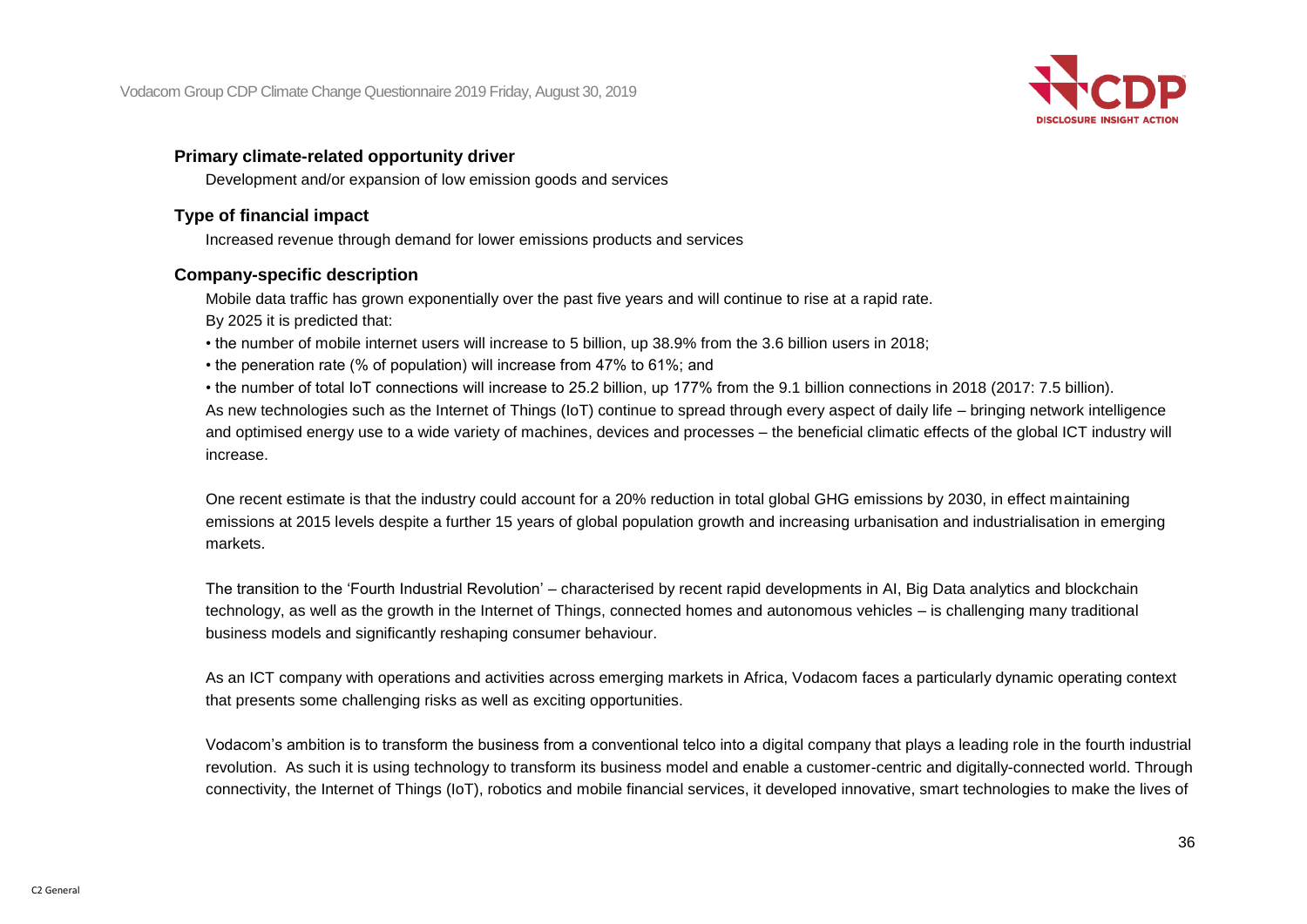

customers easier, healthier and smarter.

Through Vodacom's subsidiary Mezzanine, the uptake of IoT gained traction in areas such as smart buildings, smart utilities, logistics, fleet and citizen engagement, as well as successfully deploying solutions in education, healthcare and agriculture.

#### **Time horizon**

Medium-term

#### **Likelihood**

Very likely

#### **Magnitude of impact**

Medium

#### **Are you able to provide a potential financial impact figure?**

Yes, a single figure estimate

#### **Potential financial impact figure (currency)**

121,500,000

**Potential financial impact figure – minimum (currency)**

**Potential financial impact figure – maximum (currency)**

#### **Explanation of financial impact figure**

According to the report, The Mobile Economy 2018 from GSMA Intelligence, the mobile industry contribution to global GDP will grow from the current \$3.6 trillion or 4.5% of GDP in 2017 to \$4.6 trillion or 5.0% of GDP in 2022.

Should this 0.5% growth result in a corresponding increase in demand for Vodacom South Africa's services, then revenue could increase by approx. R121.5 million per annum based on current data revenue levels.

This is conservatively calculated as Vodacom's IoT connections increased 24.1% to 4.7 million during FY2019.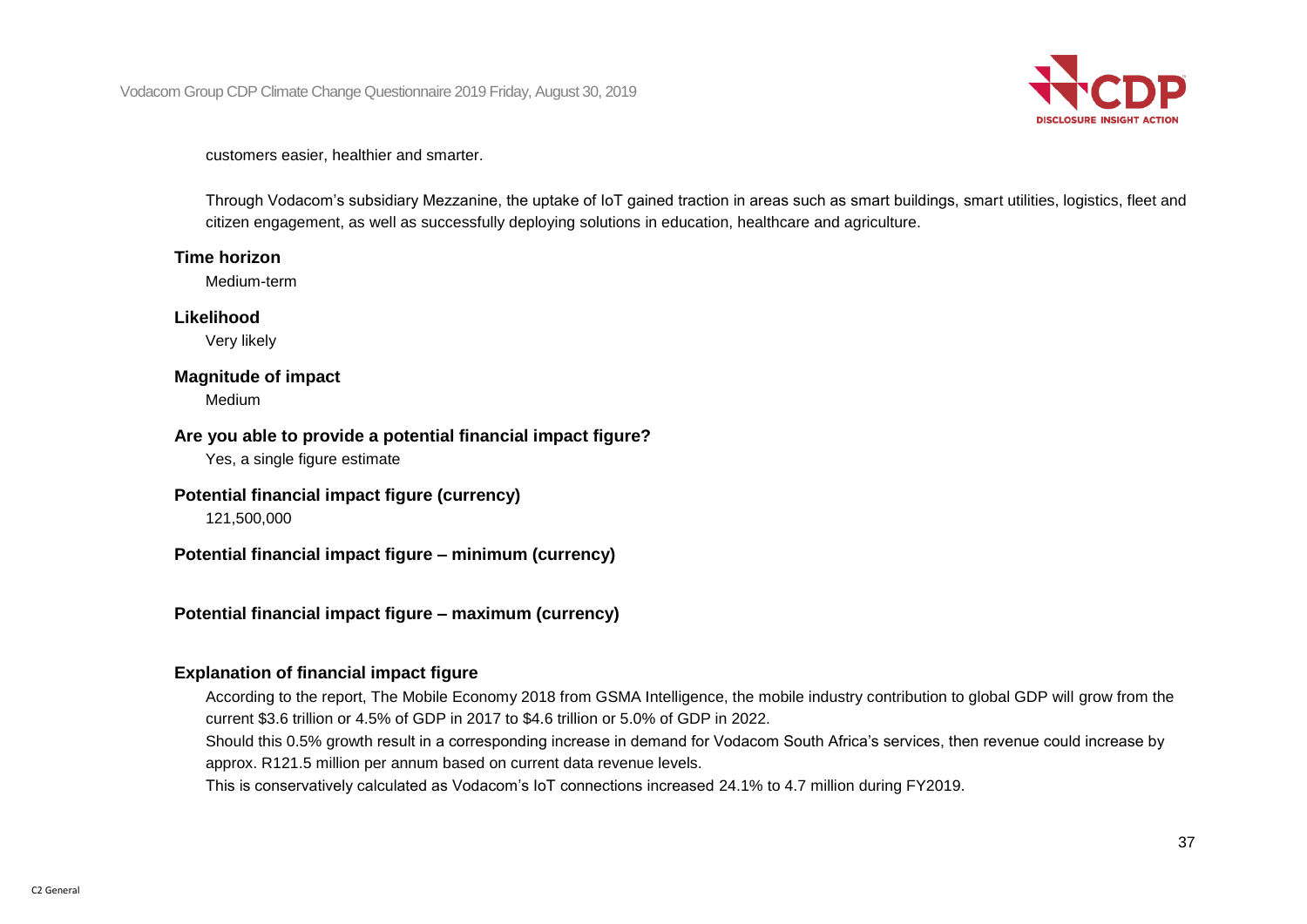

#### **Strategy to realize opportunity**

Vodacom identified opportunities to use Internet of Things (IoT) to promote resource efficiency through smart metering. Smart metering systems support various aspects of electricity and water distribution management, consumption monitoring and billing. Government recently started considering such systems to improve grid reliability and revenue management, reduce electricity and water losses and promote water and energy efficiency.

Vodacom's Smart Utilities Management Service has installed 42 972 electricity and water smart meters in municipalities in five provinces in South Africa, enhancing revenue collection, improving customer satisfaction and improving energy and water usage across these regions.

Vodacom's Smart Asset Management Solution, developed in partnership with Mezzanine and EMS Advisory, provides a cost effective way for enterprises to monitor and track critical assets remotely. The IoT solution addresses three main challenges in the fleet management industry: safety and productivity, fuel price volatility, and cost reduction. LiveTrack enhances responsible driving through real-time information on speed, preventing accidents while also increasing efficiency and reducing carbon emissions.

Vodacom received the Frost & Sullivan 2018 Africa Technology Innovation Award for its narrowband IoT (NB-IoT) technology deployment that cost about R82 million to develop enabline IoT connectivity for a range of devices over large areas, including devices that are underground.

#### **Cost to realize opportunity**

82,000,000

#### **Comment**

**Identifier**

Opp5

#### **Where in the value chain does the opportunity occur?**

Customer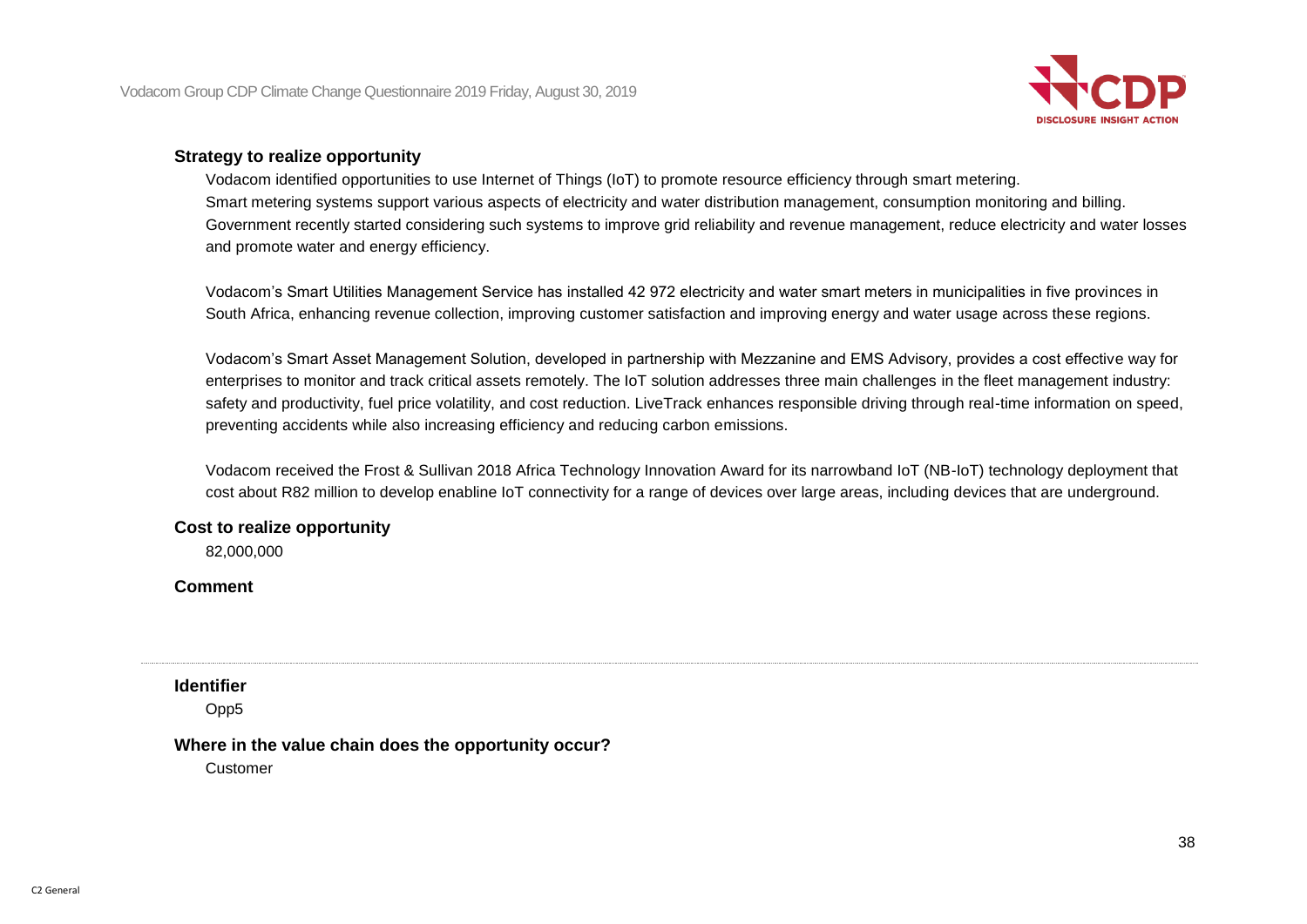

#### **Opportunity type**

Resilience

#### **Primary climate-related opportunity driver**

Resource substitutes/diversification

#### **Type of financial impact**

Increased revenue through new products and services related to ensuring resiliency

#### **Company-specific description**

For Vodacom sustainability is an integral part of business strategy. As part of its commitment to accelerating socio-economic transformation, Vodacom has identified and prioritised seven of the seventeen United Nations Sustainable Development Goals (SDGs), where it believes it can have the most meaningful impact by providing enabling technologies and innovative digital products and services to customers and stakeholders.

Agriculture is a critical sector for the African economy, with a significant potential to mitigate poverty. The sector accounts for 65% of the continent's employment and 75% of domestic trade.

Vodacom has operations and activities across emerging markets in Africa where the digitisation of the agricultural value chain offer significant opportunities to boost productivity and to empower particularly small-scale farmers. Vodacom's solutions for the agriculture sector aggregate various data streams from various sources, and assist commercial and subsistence farmers to perform business transactions on their mobile devices.

Vodacom is supporting communities through digital inclusion in support of SDG11: Sustainable cities and communities. It strives to assist in making cities and human settlements more inclusive, safe, resilient and sustainable by offering innovative digital solutions.

#### **Time horizon**

Medium-term

#### **Likelihood**

More likely than not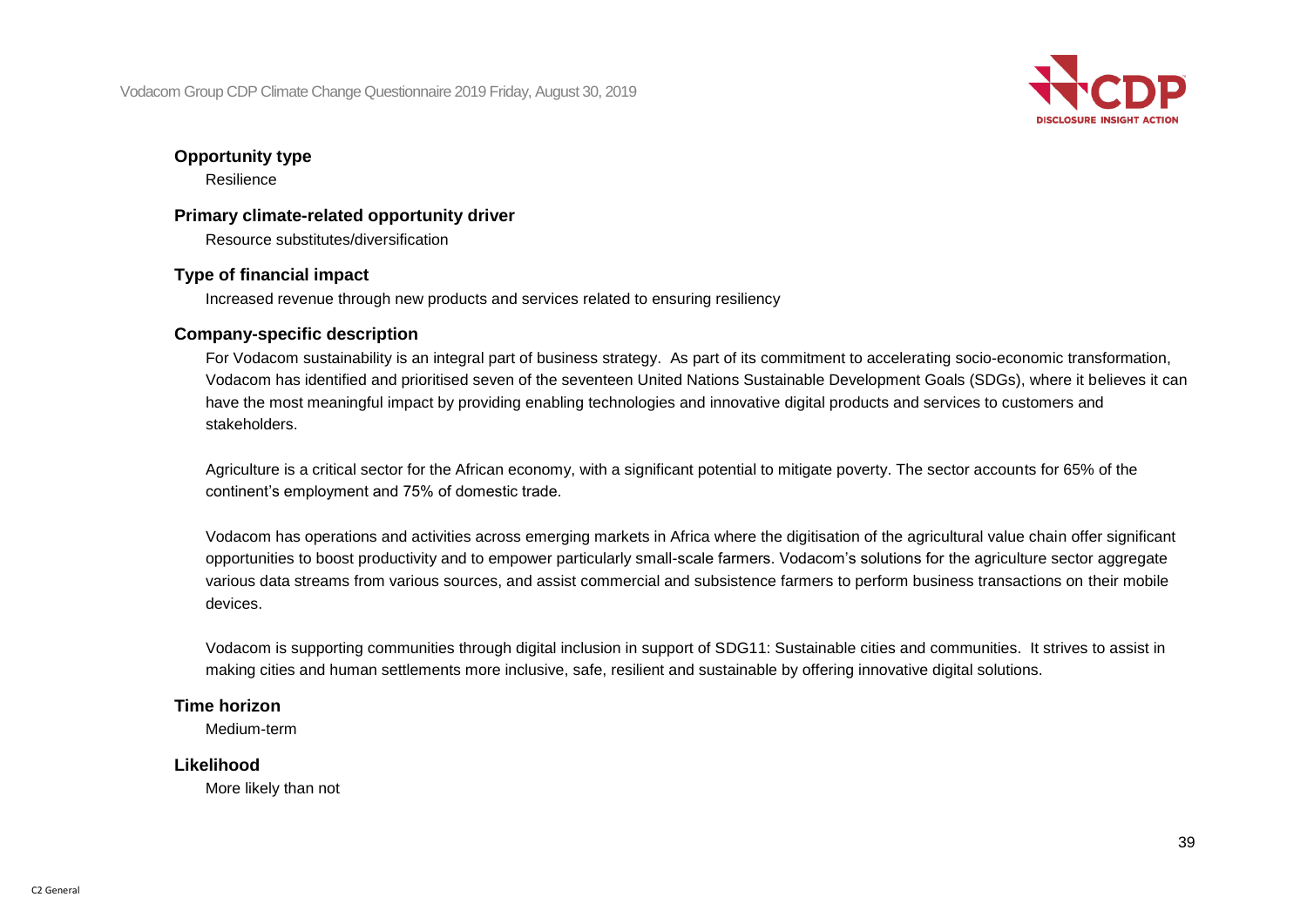

#### **Magnitude of impact**

Medium

**Are you able to provide a potential financial impact figure?** Yes, a single figure estimate

**Potential financial impact figure (currency)** 135,000,000

**Potential financial impact figure – minimum (currency)**

**Potential financial impact figure – maximum (currency)**

#### **Explanation of financial impact figure**

With sustainable agriculture and improved productivity there will be jobs created in future coupled with disposable income. This could lead to an increased demand for Vodacom's solutions and services. An estimated 0.15% increase in sales could result in increased revenue of approx. R135 million per annum based on current revenue levels.

#### **Strategy to realize opportunity**

Vodacom is assisting in building sustainability and enhancing resilience in communities by providing them with alternative ways of conducting business.

To stimulate agricultural productivity through digital solutions Vodacom, through Mezzanine, partnered with Agritechnovation to develop MyFarmWeb, a mobile and web-based solution aimed at leveraging geo-spatial mapping and 'IoT' sensor features to assist farmers in datadriven planning and decision-making. 3 600 farmers use the platform to drive efficient decision making for profitable and sustainable farming. Through MyFarmWeb, 950 000 hectares of commercial farming has been mapped in South Africa.

The cloud-based Connected Farmer platform, developed in partnership with GIZ with a budget of R21 million over three years, services over a million small-scale farmers and makes sourcing from smallholder farmers more realistic and executable for food manufacturers and retail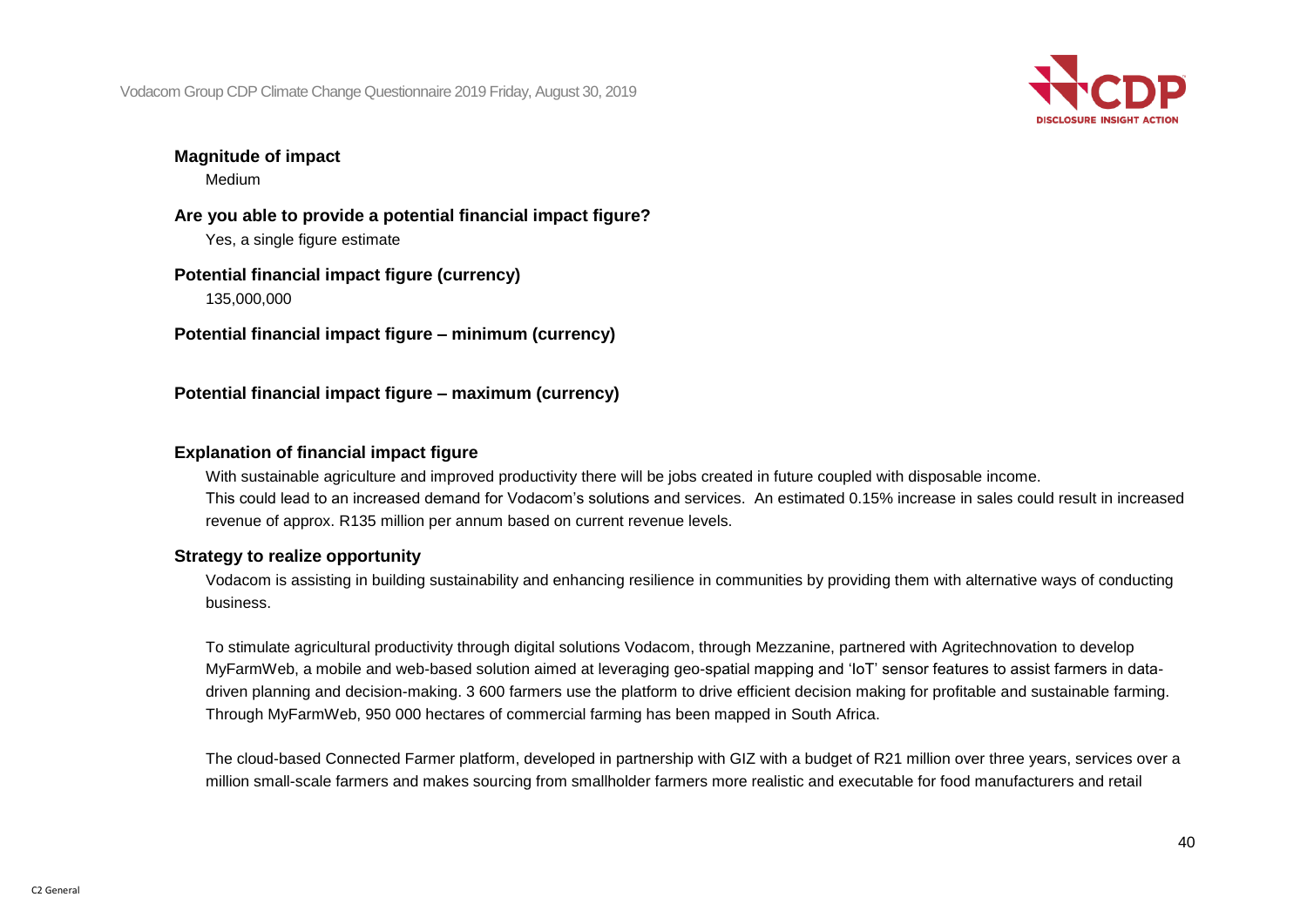

businesses; increasing the number of smallholders and subsistence farmers in commercial agricultural value chains. Further, enterprises will have real time visibility of their supply chains, as well as the ability to engage and communicate with smallholders directly.

This initiative leverages off similar projects that have been implementing across Kenya, Tanzania and Mozambique through Vodafone, which is making an important contribution in improving agricultural productivity and food security, creating jobs and increasing incomes in the agriculture sector.

#### **Cost to realize opportunity**

21,000,000

#### **Comment**

### **C2.5**

| (C2.5) Describe where and how the identified risks and opportunities have impacted your business. |
|---------------------------------------------------------------------------------------------------|
|---------------------------------------------------------------------------------------------------|

|              | <b>Impact</b>             | <b>Description</b>                                                                                                |
|--------------|---------------------------|-------------------------------------------------------------------------------------------------------------------|
| Products and | Impacted for some         | Vodacom is presented with exciting new opportunities beyond connectivity.                                         |
| services     | suppliers, facilities, or | The transition to the 'Fourth Industrial Revolution' – characterised by recent rapid developments in AI, Big Data |
|              | product lines             | analytics and blockchain technology, as well as the growth in the Internet of Things, connected homes and         |
|              |                           | autonomous vehicles – is challenging many traditional business models and significantly reshaping consumer        |
|              |                           | behaviour.                                                                                                        |
|              |                           | Big Data and the Internet of Things (IoT) changes how products, businesses, homes and services operate -          |
|              |                           | increased automation significantly optimising resources and efficiencies whilst providing valuable insights to    |
|              |                           | improve decision-making, e.g. smart metering.                                                                     |
|              |                           | Technology leads to smarter ways of doing business whilst minimising the impact on the environment.               |
|              |                           | Vodacom therefore in 2016 started building its NarrowBand Internet of Things (NB-IoT), a low-power wide-area      |
|              |                           | network technology that will reduce IoT users' carbon emissions through the use of various applications. During   |
|              |                           | FY2018 the first commercial NB-IoT network in Africa was launched and good progress was made in further           |
|              |                           | enhancing the IoT platform to enable IoT connectivity for a range of devices over large areas, including devices  |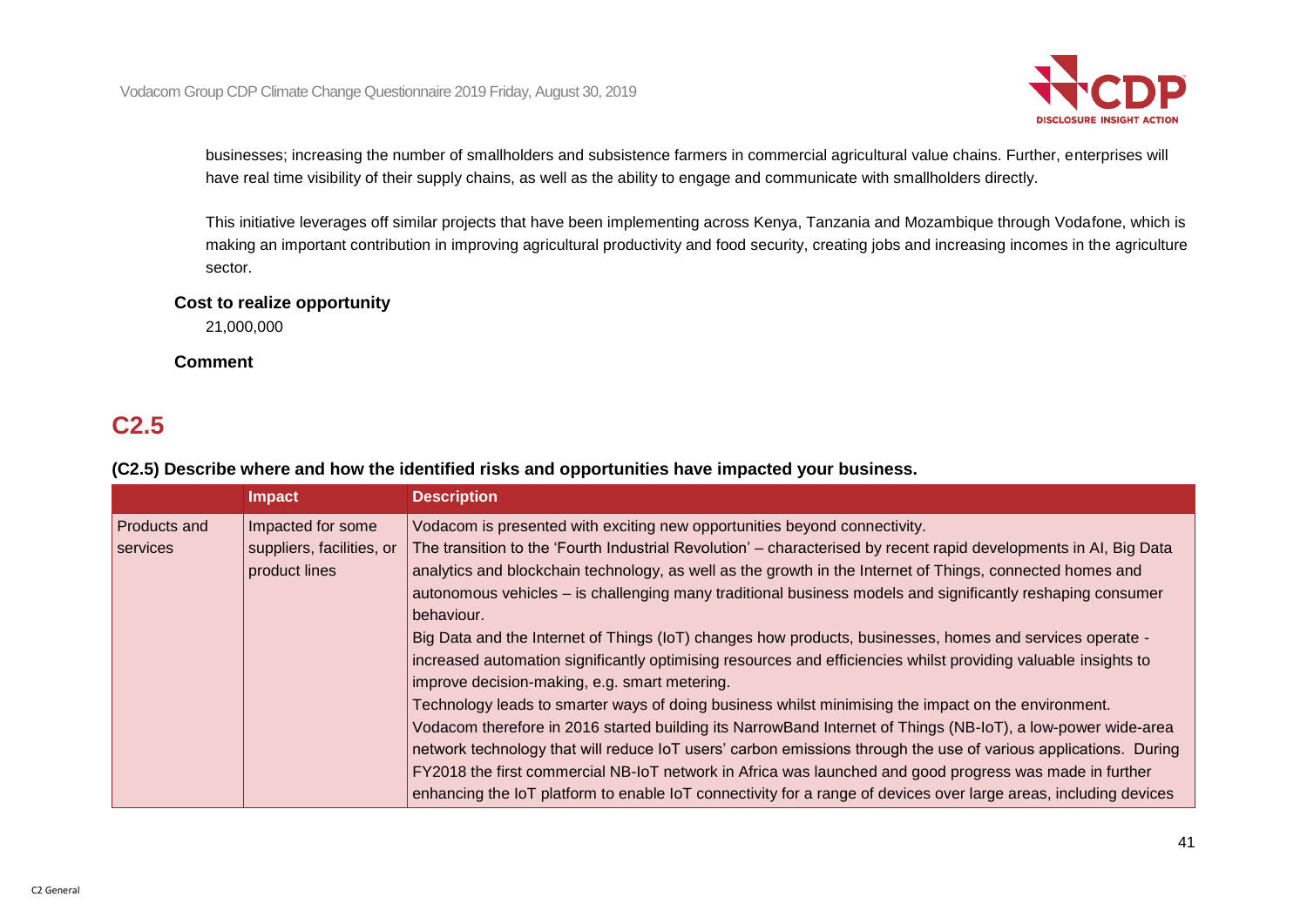

|                                            |                                                                 | that are underground.<br>Vodacom's Smart Asset Management Solution, developed in partnership with Mezzanine and EMS Advisory,<br>provides a cost effective way for enterprises to monitor and track critical assets remotely. The IoT solution<br>addresses three main challenges in the fleet management industry: safety and productivity, fuel price volatility,<br>and cost reduction. LiveTrack enhances responsible driving through real-time information on speed, preventing<br>accidents while also increasing efficiency and reducing carbon emissions.<br>The IoT applications have a medium-high impact on Vodacom as it has the potential to form a large part of<br>products and services offered. During FY2019 IoT connections increased by 24.1%.                                                                                                                                                                                                                                                                                                                                                                                                                                                                                                                                                                                                                                                                                                                                                                                                                                                                                                                                                                                                                 |
|--------------------------------------------|-----------------------------------------------------------------|------------------------------------------------------------------------------------------------------------------------------------------------------------------------------------------------------------------------------------------------------------------------------------------------------------------------------------------------------------------------------------------------------------------------------------------------------------------------------------------------------------------------------------------------------------------------------------------------------------------------------------------------------------------------------------------------------------------------------------------------------------------------------------------------------------------------------------------------------------------------------------------------------------------------------------------------------------------------------------------------------------------------------------------------------------------------------------------------------------------------------------------------------------------------------------------------------------------------------------------------------------------------------------------------------------------------------------------------------------------------------------------------------------------------------------------------------------------------------------------------------------------------------------------------------------------------------------------------------------------------------------------------------------------------------------------------------------------------------------------------------------------------------------|
| Supply chain<br>and/or value<br>chain      | Impacted                                                        | Vodacom does not have a large water footprint in the normal course of its business, but recognises the<br>importance of ensuring efficient usage of water as a critical natural resource.<br>Water scarcity is one of the greatest risks to the global economy. This is particularly relevant in South Africa,<br>which is facing an ongoing drought situation, compounded by a rainfall climate of great variability.<br>In particular, the Western Cape experienced the worst drought recorded in history with dam levels at their lowest<br>ever. Without drastic measures to further drive down consumption, Cape Town was set to experience critical<br>water shortages and the possibility of taps being turned off - a scenario known as Day Zero.<br>In South Africa, the national facilities team has proactively taken measures to reduce the water footprint in all<br>regions, but in particular made changes to the water reticulation system at the Century City and Techno Centre<br>offices in Cape Town and changes to air-conditioning systems at the Vodacom Century City offices where an air-<br>side economy cycle was introduced to complement the ice plant which will significantly reduce the need for<br>evaporative cooling.<br>Day Zero would have had a devastating high impact on Vodacom operations in Cape Town as temporary office<br>closures due to water shortages will impact on continued operations, employees and customers resulting in loss<br>of income. To this end, Vodacom has established a Water Crisis Steering Committee in South Africa to provide a<br>response and action plan which aims to assist affected employees and their families, communities and customers<br>across the country, to reduce levels of water usage. |
| Adaptation and<br>mitigation<br>activities | Impacted for some<br>suppliers, facilities, or<br>product lines | Vodacom believes that its technologies can play a significant role in enabling a low-carbon future e.g. creation of<br>digital platforms - video-conferencing, smart working and virtual education.<br>New technologies such as the Internet of Things (IoT) continue to spread through every aspect of daily life -<br>bringing network intelligence and optimised energy use to a wide variety of machines, devices and processes.                                                                                                                                                                                                                                                                                                                                                                                                                                                                                                                                                                                                                                                                                                                                                                                                                                                                                                                                                                                                                                                                                                                                                                                                                                                                                                                                               |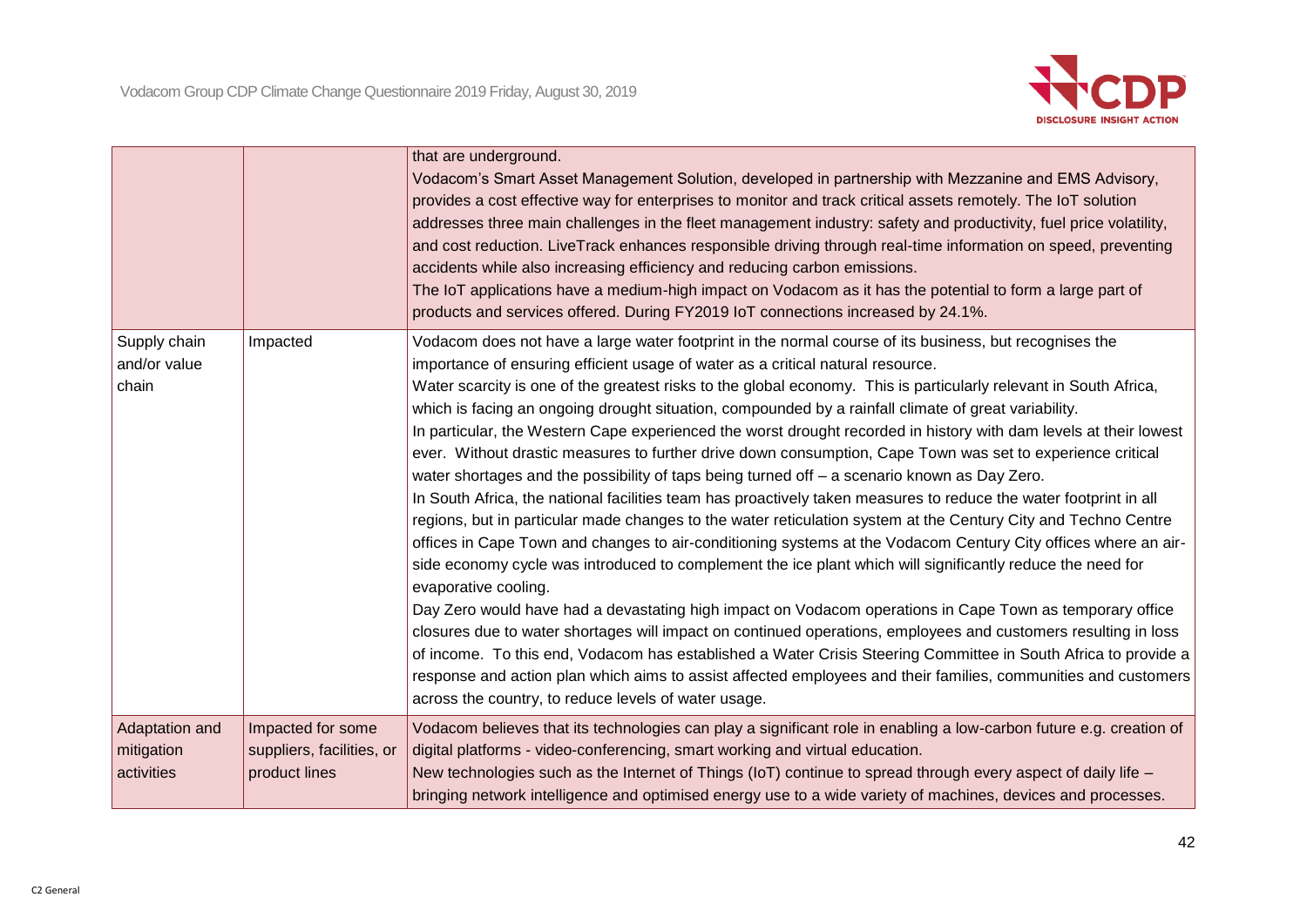

|                      |          | Using its IoT and Big Data capabilities Vodacom has partnered with government departments to digitise and<br>automate services to the public.<br>Vodacom's Smart Utilities Management Service installed 42 972 electricity and water smart meters in<br>municipalities in five provinces in South Africa, enhancing revenue collection, improving customer satisfaction<br>and improving energy and water usage across these regions. A smart metering solution for the Department of<br>Public Works sends alerts for maintenance schedules and enables early detection of leaks in the water supply<br>chain.<br>These technologies have a medium impact on Vodacom as it leads to smarter ways of doing business whilst<br>minimising the impact on the environment.                                                                                                                                                                                                                                                                                                                                                                                                                                                                                                                                     |
|----------------------|----------|-------------------------------------------------------------------------------------------------------------------------------------------------------------------------------------------------------------------------------------------------------------------------------------------------------------------------------------------------------------------------------------------------------------------------------------------------------------------------------------------------------------------------------------------------------------------------------------------------------------------------------------------------------------------------------------------------------------------------------------------------------------------------------------------------------------------------------------------------------------------------------------------------------------------------------------------------------------------------------------------------------------------------------------------------------------------------------------------------------------------------------------------------------------------------------------------------------------------------------------------------------------------------------------------------------------|
| Investment in<br>R&D | Impacted | Vodacom Site Solution Innovation Centre in Midrand is one of the first four projects to be certified as 'net zero'<br>under the Green Building Council South Africa's (GBCSA) pilot certification programme in South Africa.<br>The GBCSA is one of 14 green building councils participating in the World Green Building Council's Advancing<br>Net Zero project, which aims to promote and support the acceleration of net zero carbon buildings to 100% by<br>2050. Net zero carbon buildings are defined as highly energy efficient buildings, with remaining energy demand<br>supplied by on-site and/or off-site renewable sources, or through offsets.<br>R&D at Vodacom's Innovation Centre has a high impact on business as it produces innovative solutions to<br>Vodacom's energy needs for its network and operations such as the hybrid generator power-cube – a<br>combination of diesel generators and batteries that cut diesel use by up to 70% per site.<br>Vodacom has a Big Data and Analytics team that works with the Water Research Council to use mobile<br>technology to create awareness of the water scarcity reality in South Africa and disseminate messaging to<br>customers alerting them to water shortages in the country, high risk areas and water saving hints and tips. |
| Operations           | Impacted | Energy consumption and the availability or disruptions in energy supply, have a very high impact on Vodacom's<br>operations. Network quality and performance is essential for business sustainability and unplanned disruptions in<br>network performance negatively impact consumer sentiment, which can be rapidly shared on social media.<br>In South Africa, approximately 88% of Vodacom's CO2 emissions are generated from purchased electricity<br>consumed. The network consumes approximately 82% of electricity whereas the data centres and offices<br>consume about 10 & 8% respectively.<br>In Mozambique, Lesotho, DRC and Tanzania the mobile network base stations rely extensively on diesel<br>generators for electricity as grid power is currently very unreliable.                                                                                                                                                                                                                                                                                                                                                                                                                                                                                                                     |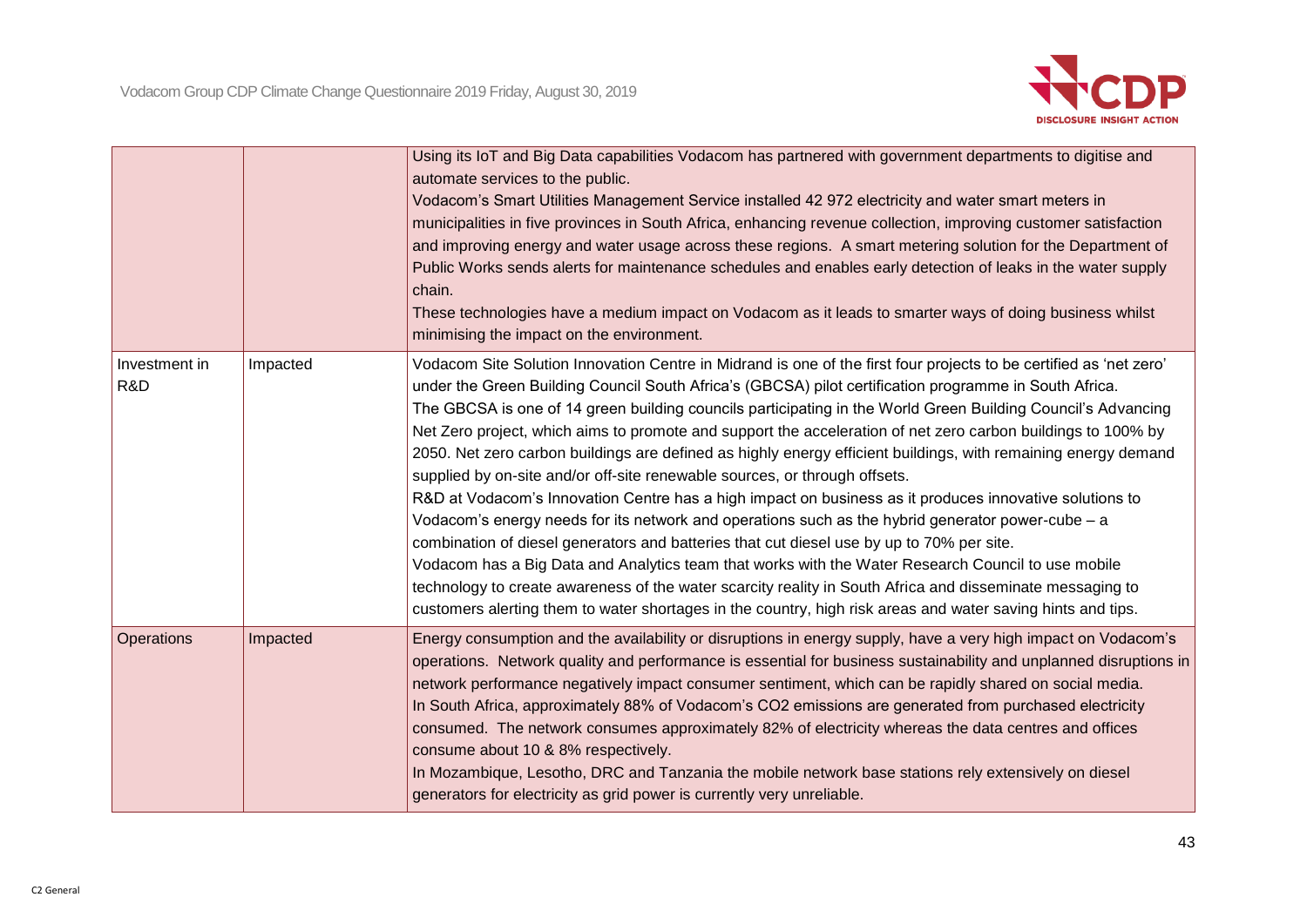

| Other, please |  |
|---------------|--|
| specify       |  |

### **C2.6**

#### **(C2.6) Describe where and how the identified risks and opportunities have been factored into your financial planning process.**

|                 | <b>Relevance</b>                                                | <b>Description</b>                                                                                                                                                                                                                                                                                                                                                                                                                                                                                                                                                                                                                                                                                                                                                                                                                                                                                                                                                                                                                                                                                                                                                                                                                                                                                             |
|-----------------|-----------------------------------------------------------------|----------------------------------------------------------------------------------------------------------------------------------------------------------------------------------------------------------------------------------------------------------------------------------------------------------------------------------------------------------------------------------------------------------------------------------------------------------------------------------------------------------------------------------------------------------------------------------------------------------------------------------------------------------------------------------------------------------------------------------------------------------------------------------------------------------------------------------------------------------------------------------------------------------------------------------------------------------------------------------------------------------------------------------------------------------------------------------------------------------------------------------------------------------------------------------------------------------------------------------------------------------------------------------------------------------------|
| <b>Revenues</b> | Impacted for some<br>suppliers, facilities, or<br>product lines | Most of Vodacom's revenue comes from selling mobile data, voice, financial services and messaging services<br>to individual consumers, with the balance coming from the sale of these mobile services, coupled with<br>connectivity and network provision services to Enterprise customers.<br>Its competitive differentiation lies in the quality of its network, the nature of products and services, the extent of<br>its regional footprint, the quality of the relationships with key stakeholders, and a proven ability to manage the<br>cost base.<br>The decline in mobile voice revenue has been more than offset by significant growth in data revenue, fuelled<br>by the increased uptake of smart devices and improved network coverage.<br>Vodacom is meeting the growing demand for data, by expanding data networks to new areas and constantly<br>improving the network experience in high-demand areas such as major towns and cities.<br>To this end Vodacom has extended its international footprint with 259 sites producing revenue with energy<br>costs and carbon emissions.<br>During FY2019 the data revenue of international operations grew strongly by 25.8%, supported by the rollout<br>of 4G services, which are now available in all Vodacom's operations.<br>Impact - medium. |
| Operating costs | Impacted                                                        | Vodacom's network, data centres, offices and base stations consume vast amounts of electricity and diesel to<br>operate and maintain network quality and performance.<br>Increases in electricity and diesel prices are factored into financial planning as well as savings from energy<br>efficiency projects such as retrofitting radio sites with free cooling solutions at approximately 1 500 towers,<br>reducing energy costs by approximately R72 million per annum.<br>Impact - medium                                                                                                                                                                                                                                                                                                                                                                                                                                                                                                                                                                                                                                                                                                                                                                                                                 |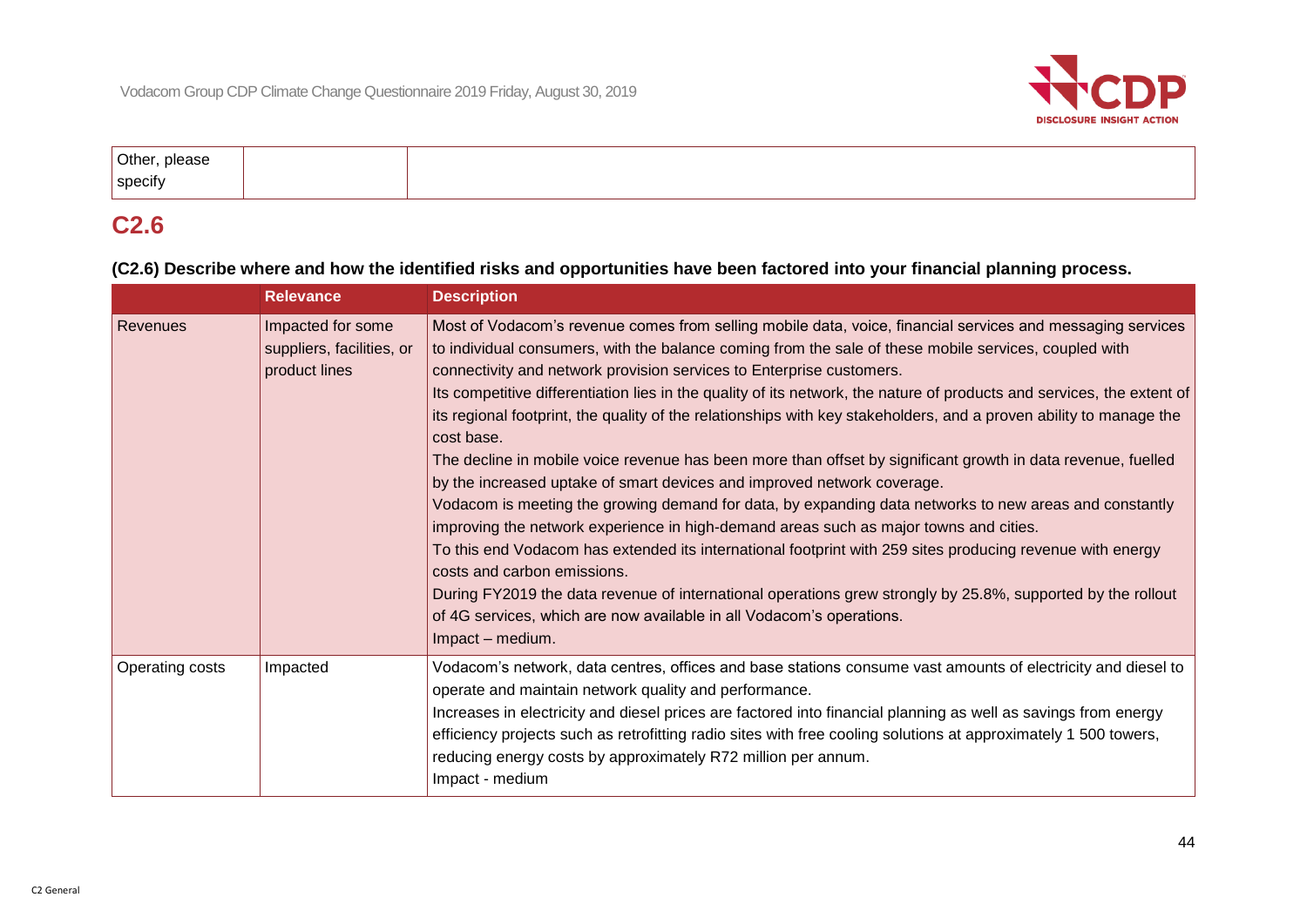

| Capital<br>expenditures /<br>capital allocation | Impacted     | Capital allocation is focused on improving customer experience on networks by extending voice and data<br>coverage, improving data network speeds and investing in Business Intelligence tools to drive growth.<br>As part of digital transformation, Vodacom continues to invest in enhancing its IT systems.<br>High-speed transmission are now extended to 94% of South African sites and 91.5% of international sites<br>while 5G was introduced in Lesotho in FY2019 - a first in Africa.<br>During FY2019 it invested capital of R13 billion across the group in strengthening networks and IT<br>infrastructure.<br>Impact - high                                                                                                                                                                                                                                                                                                                                                                                                                                                                                                                                                                                                   |
|-------------------------------------------------|--------------|--------------------------------------------------------------------------------------------------------------------------------------------------------------------------------------------------------------------------------------------------------------------------------------------------------------------------------------------------------------------------------------------------------------------------------------------------------------------------------------------------------------------------------------------------------------------------------------------------------------------------------------------------------------------------------------------------------------------------------------------------------------------------------------------------------------------------------------------------------------------------------------------------------------------------------------------------------------------------------------------------------------------------------------------------------------------------------------------------------------------------------------------------------------------------------------------------------------------------------------------|
| Acquisitions and<br>divestments                 | Impacted     | To operate Vodacom needs network infrastructure, data centres, distribution infrastructure and software<br>applications, collectively viewed as manufactured capital, that requires significant financial capital to build and<br>maintain.<br>It also requires natural capital such as land and energy to deploy and operate the manufactured capital.<br>Vodacom therefore has a strategy to focus on energy efficiency within the network, to invest in green buildings<br>and to adopt renewable energy where feasible and is conscious of creating workplaces which encourages<br>agility, collaboration and innovation.<br>To this end Vodacom Lesotho launched its new headquarters, which was built with a capital investment of R80<br>million. The roof of the building is covered with solar panels that generate the primary source of power for the<br>building reducing the cost of electricity while mitigating environmental impacts.<br>Vodacom Tanzania moved from Mlimani city office park to a new Vodacom Tower resulting in a 50% decrease<br>in water and energy consumption as a result of implementing advanced technology such as usage of<br>movement sensors for lights and water taps.<br>Impact - medium-low |
| Access to capital                               | Not impacted | Vodacom's infrastructure and energy needs require significant financial capital to build and maintain.<br>However, Vodacom currently has a strong balance sheet so can invest its own capital in most instances.                                                                                                                                                                                                                                                                                                                                                                                                                                                                                                                                                                                                                                                                                                                                                                                                                                                                                                                                                                                                                           |
| Assets                                          | Impacted     | The network is the backbone of Vodacom's business and the quality of its network allows Vodacom to<br>distinguish it from the competitors. It is a large user of energy in operations and to reduce energy<br>consumption, Vodacom has installed free cooling technology at its base stations in South Africa, Mozambique,<br>Lesotho, Tanzania and the DRC. Free cooling is when electronic air-conditioning is supplemented with fresh                                                                                                                                                                                                                                                                                                                                                                                                                                                                                                                                                                                                                                                                                                                                                                                                   |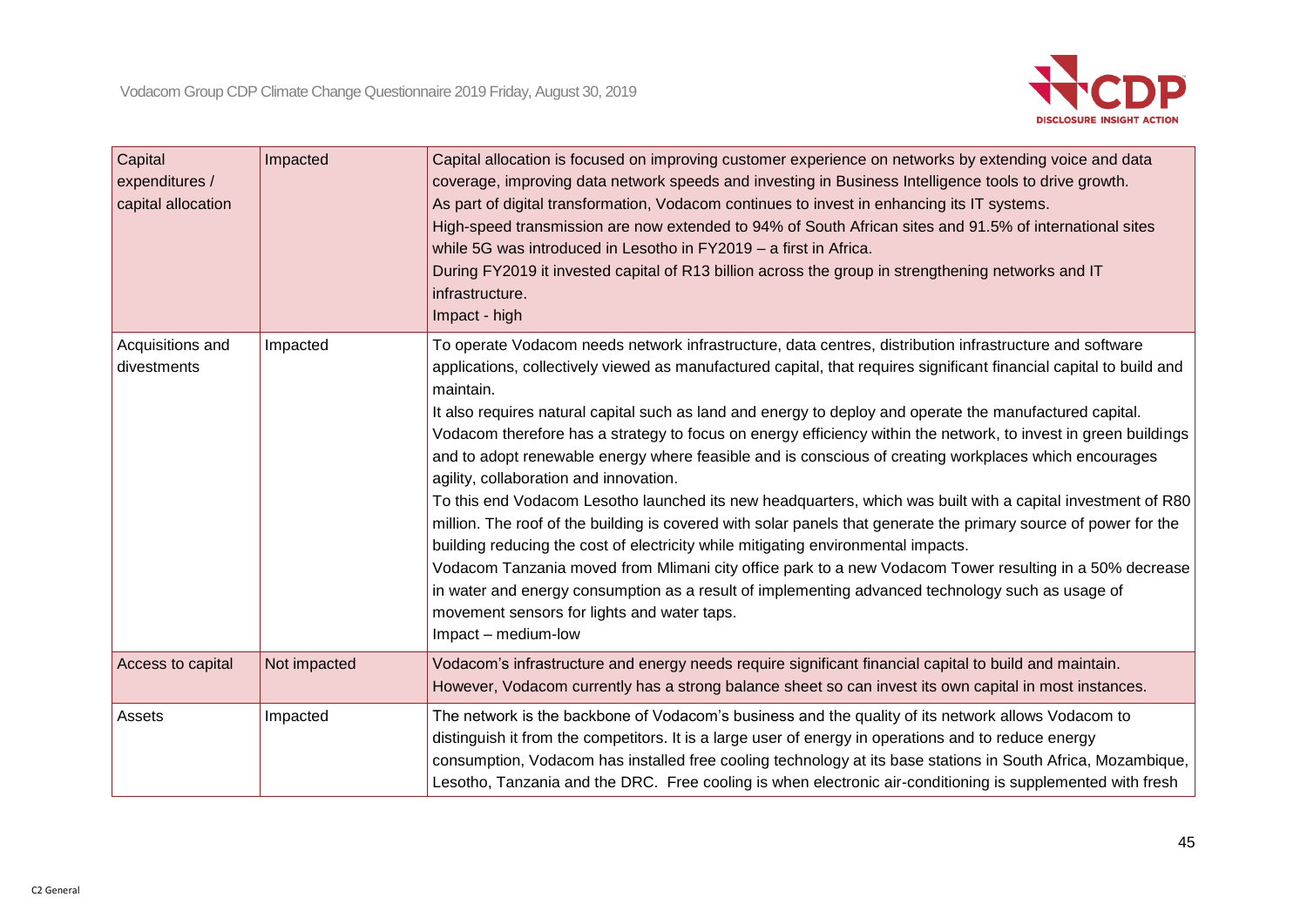

|             |              | air to reduce the temperatures of equipment resulting in about 45% reduction in energy consumption.<br>Higher temperatures will result in lesser usage of free cooling with the resultant increase in electrical energy<br>consumed. This could make the free cooling equipment obsolete as well as increase the maintenance and<br>replacement intervals on cooling equipment resulting in higher operational cost.<br>To date free cooling equipment was installed at a capital cost of approximately R100 million. A 10%<br>redundancy rate of the equipment could result in a R10 million loss of capital invested.<br>Impact - low |
|-------------|--------------|-----------------------------------------------------------------------------------------------------------------------------------------------------------------------------------------------------------------------------------------------------------------------------------------------------------------------------------------------------------------------------------------------------------------------------------------------------------------------------------------------------------------------------------------------------------------------------------------------------------------------------------------|
| Liabilities | Not impacted | No direct impact on liabilities identified.                                                                                                                                                                                                                                                                                                                                                                                                                                                                                                                                                                                             |
| Other       |              |                                                                                                                                                                                                                                                                                                                                                                                                                                                                                                                                                                                                                                         |

# **C3. Business Strategy**

# **C3.1**

**(C3.1) Are climate-related issues integrated into your business strategy?**

Yes

## **C3.1a**

**(C3.1a) Does your organization use climate-related scenario analysis to inform your business strategy?**

No, but we anticipate doing so in the next two years

# **C3.1c**

#### **(C3.1c) Explain how climate-related issues are integrated into your business objectives and strategy.**

i) Vodacom as an information, communications and technology company is a significant energy user with resultant greenhouse gas emissions associated with climate change. Vodacom's business strategy is influenced by the need to reduce greenhouse gas emissions through determining its carbon footprint, be energy efficient, develop and use alternative energy sources and sustainable resource utilization including water consumption.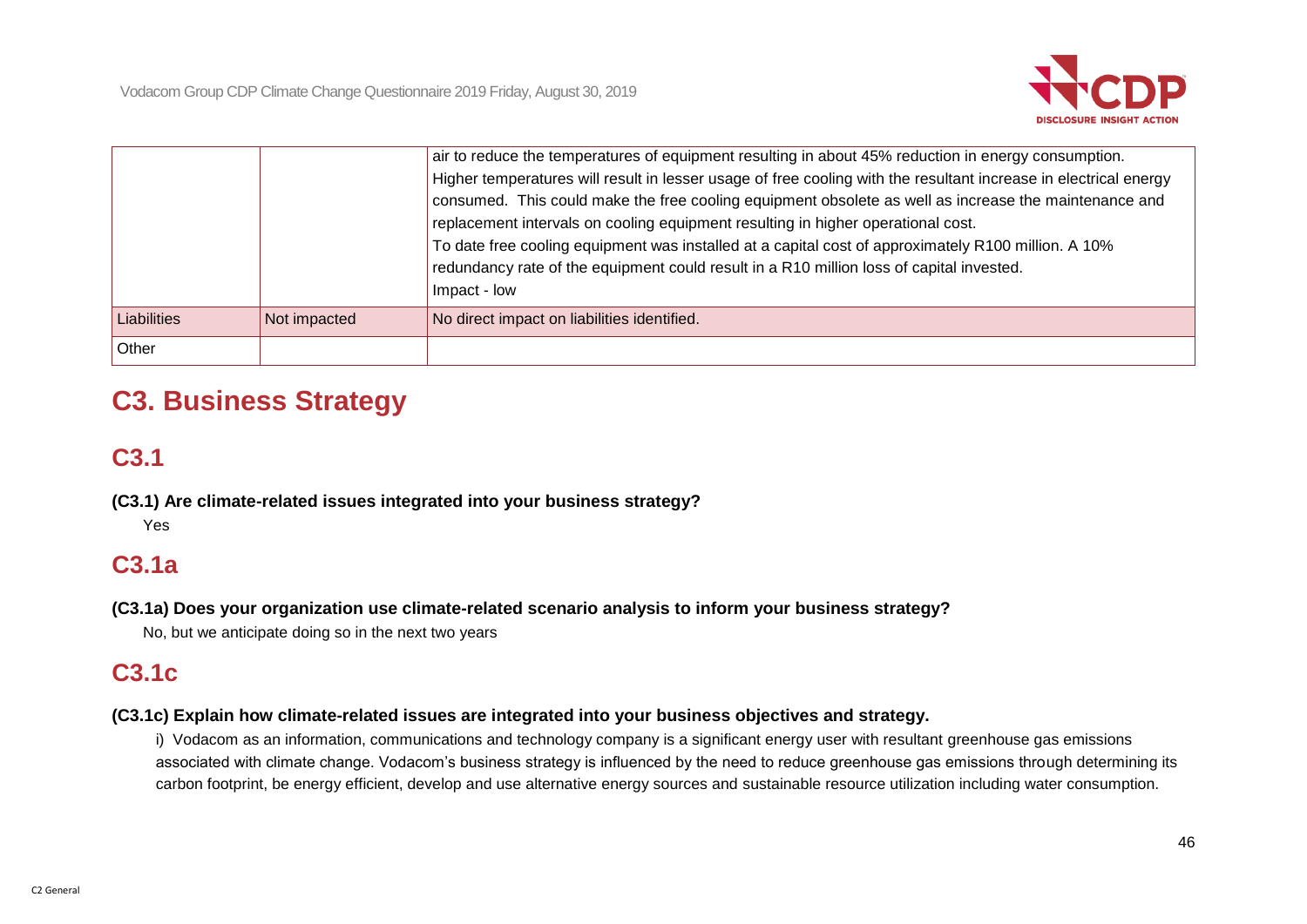

Vodacom therefore implemented a Carbon Management Strategy during FY2016 to guide business regarding managing internal energy and carbon performance. It contains a set of 9 guiding principles on how to work efficiently with dedicated resources to effectively track, manage and report performance.

Vodacom has strengthened its commitment to the sustainable use of resources, by establishing a Carbon Management Implementation Plan containing all projects that relate to energy and carbon emissions. As a living document, it is designed to evolve as the business and its context changes, staying true to the business strategy and strategic sustainability priorities.

During FY2018 Vodacom conducted an in-depth examination of its energy and climate change impacts. The review provided clarity on the areas of the business with the greatest energy demands and informed the development of action plans to drive further energy efficiencies and the adoption of renewable energy where feasible.

To assist with tracking progress Vodacom now participates in the Group reporting process where electricity, diesel, fuel cells and water consumption are tracked systematically and reported to its majority shareholder, Vodafone, at six monthly intervals.

ii) Short term strategy influenced by climate-related issues relates to improving energy efficiency and reducing emissions across the network and activities as well as the setting of targets to reduce Vodacom's carbon emissions by 5% per base station site per year. This will be achieved by investing in new technologies, free cooling, and using alternative energy sources such as generator-battery power hybrid units, and solar generation for remote base station sites.

Vodacom is in the process of assessing the feasibility of these targets in the market, and continues to address the energy challenges and seeks opportunities to contribute to a low carbon future. Vodacom follows developments in the energy sector closely and aims to commit to a revised carbon reduction target in the near future.

iii) In order to reduce carbon emissions Vodacom, during FY2019, signed a Purchase Power Agreement (PPA) with an Independent Power Producer (IPP) to facilitate the supply of renewable energy to power Vodacom infrastructure and facilities in Nelson Mandela Bay (South Africa). The PPA covers 36 base station sites and has the potential to reduce GHG emissions by 15% on an annual basis in the region. The sources used to generate energy through this PPA include a variation of wind and solar energy.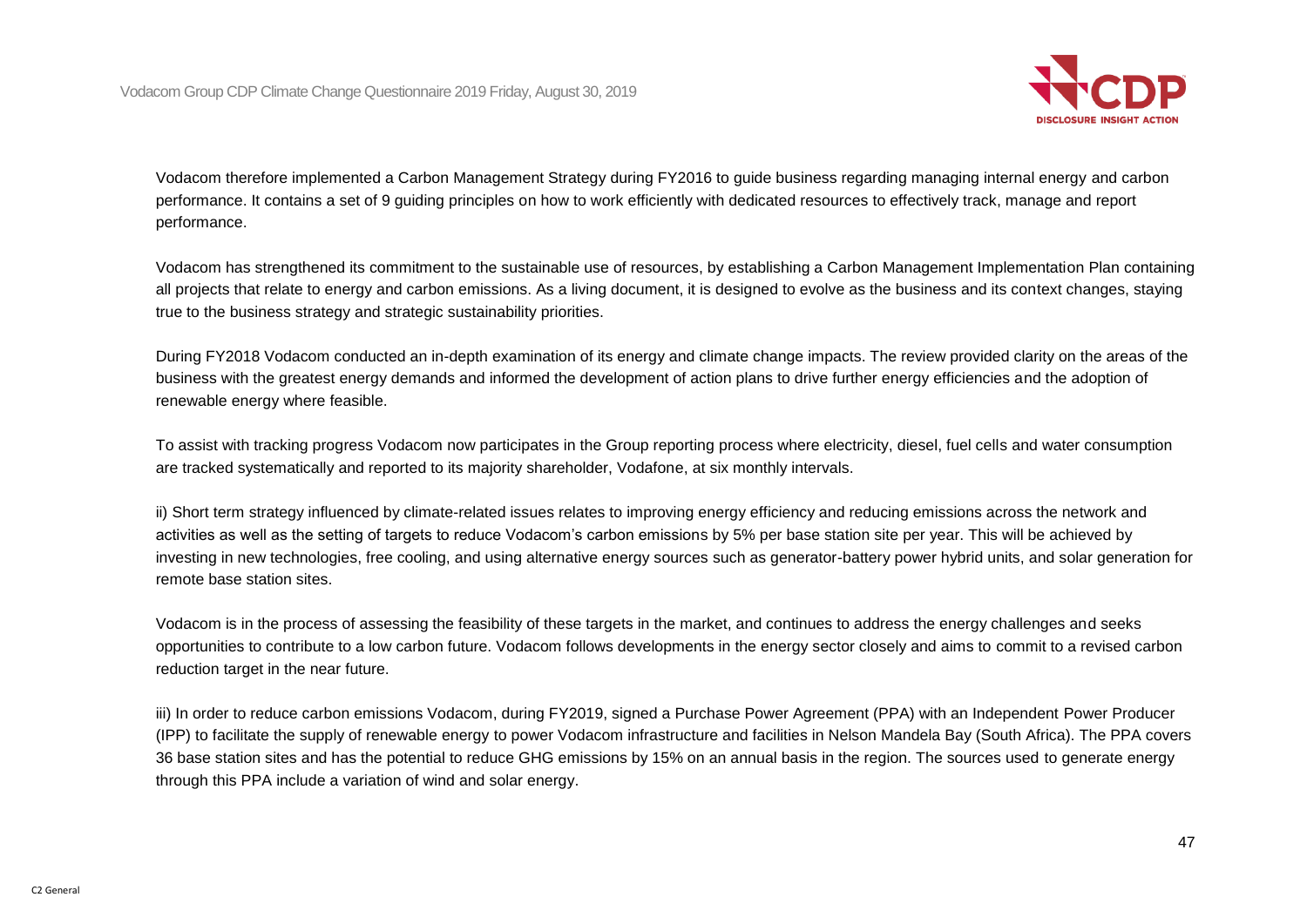

To reduce its impact on the environment Vodacom also installed the PowerCube at base stations to integrate energy supplies from grid electricity, solar PV and diesel together with on-site battery storage, reducing the running time of a diesel generator by up to 80%, saving up to 90% on servicing costs and cutting fuel consumption and emissions by more than 50%.

vi) Long term strategy changes relate to the transition to the 'Fourth Industrial Revolution' – characterised by recent rapid developments in AI, Big Data analytics and blockchain technology, as well as the growth in the Internet of Things, connected homes and autonomous vehicles – is challenging many traditional business models and significantly reshaping consumer behaviour.

Big Data and the Internet of Things (IoT) changes how products, businesses, homes and services operate - increased automation significantly optimising resources and efficiencies whilst providing valuable insights to improve decision-making, e.g. smart metering. Technology leads to smarter ways of doing business whilst minimising the impact on the environment.

Vodacom therefore in 2016 started building its NarrowBand Internet of Things (NB-IoT), a low-power wide-area network technology that will reduce IoT users' carbon emissions through the use of various applications. During FY2018 the first commercial NB-IoT network in Africa was launched and good progress was made in further enhancing the IoT platform to enable IoT connectivity for a range of devices over large areas, including devices that are underground.

vii) Vodacom believes that strategic advantage can be obtained through providing technological innovative solutions that can reduce operating costs from fuel and electricity consumption, thereby reducing carbon emissions and Vodacom's impact on the environment while providing products and services that help customers to live and work more efficiently and flexibly. Its technological solutions have the potential to replace traditional, carbonintensive methods of doing business and include cloud computing, video conferencing and Internet of Things (IoT) solutions.

Vodacom's Smart Asset Management Solution, developed in partnership with Mezzanine and EMS Advisory, provides a cost effective way for enterprises to monitor and track critical assets remotely. The IoT solution addresses three main challenges in the fleet management industry: safety and productivity, fuel price volatility, and cost reduction. LiveTrack enhances responsible driving through real-time information on speed, preventing accidents while also increasing efficiency and reducing carbon emissions.

## **C3.1g**

**(C3.1g) Why does your organization not use climate-related scenario analysis to inform your business strategy?**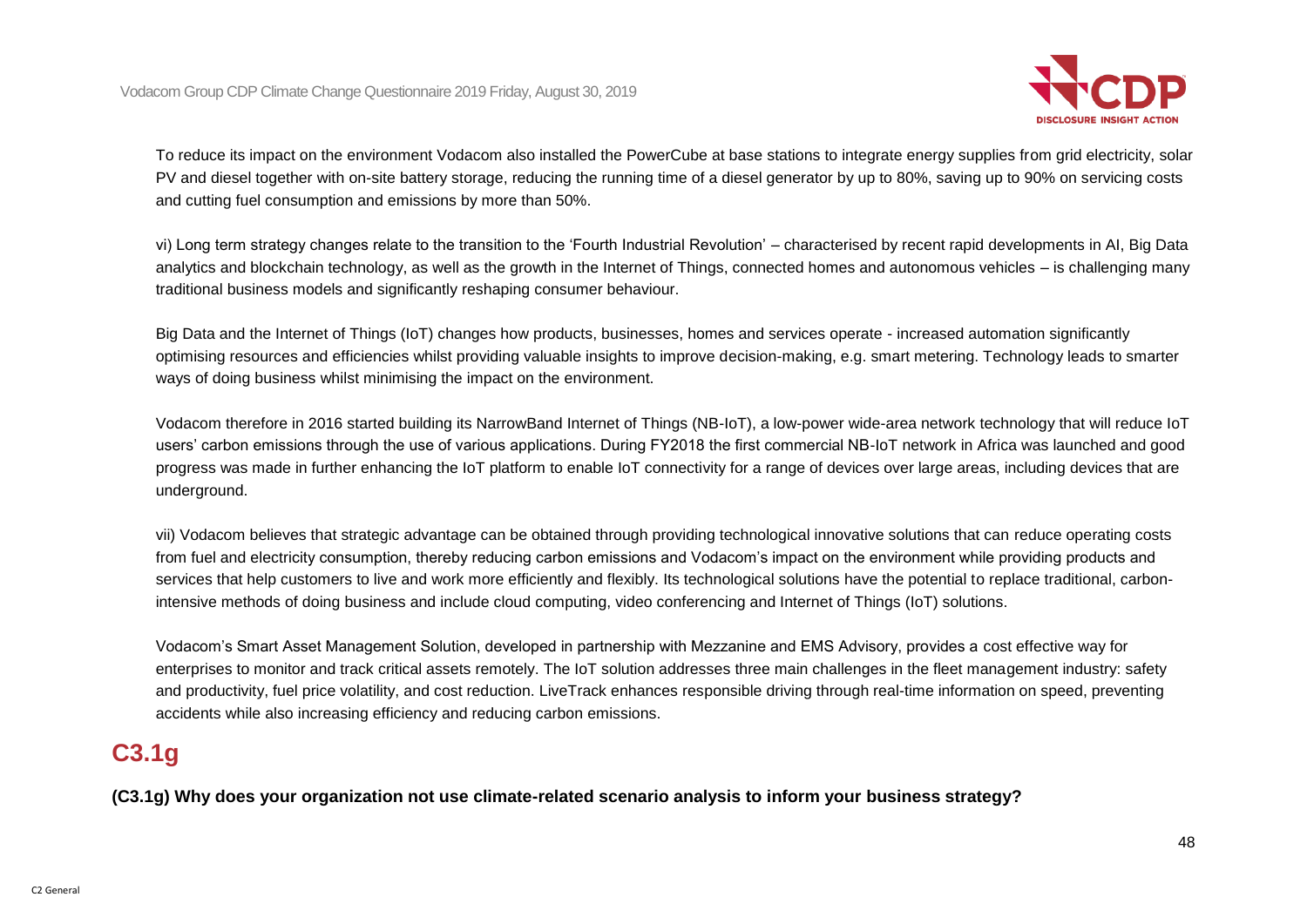

Although Vodacom has not yet formally used climate-related scenario analysis to inform its business strategy, its holding company, Vodafone, has used climate-related scenario analysis in the setting of Science-based targets.

The energy mix in the Vodacom Group of companies varies from country to country and as such as in-depth review needs to be done on the energy plans in each of these countries in the near future.

Vodacom's current and future energy demands would need to take heed of these plans to inform the sustainability of our business.

The Department of Science and Technology in 2018 published the second edition of the South African Risk and Vulnerability Atlas (SARVA). This online portal is open to all stakeholders, aims to equip decision-makers at national, provincial and local government as well as NGOs and the private sector with information on impact and risk associated with global change. The data is essential in planning for current and projected global and climate change impacts and assists decision makers in implementing adaption strategies.

This SARVA tool is used by Vodacom's technology and infrastructure planning and maintenance teams to take cognisance of climate-change risks in the roll out of new property and network infrastructure and maintenance of existing property and infrastructure.

Vodacom is aware of the task force for climate-related financial disclosure initiative and its voluntary set of recommended disclosures. It will contract with a service provider in the next year to adopt such climate-related scenario analyses for TCFD reporting in annual integrated reporting procedures. The aim is to complete a feasibility study by June 2020.

# **C4. Targets and performance**

# **C4.1**

**(C4.1) Did you have an emissions target that was active in the reporting year?**

Intensity target

## **C4.1b**

**(C4.1b) Provide details of your emissions intensity target(s) and progress made against those target(s).**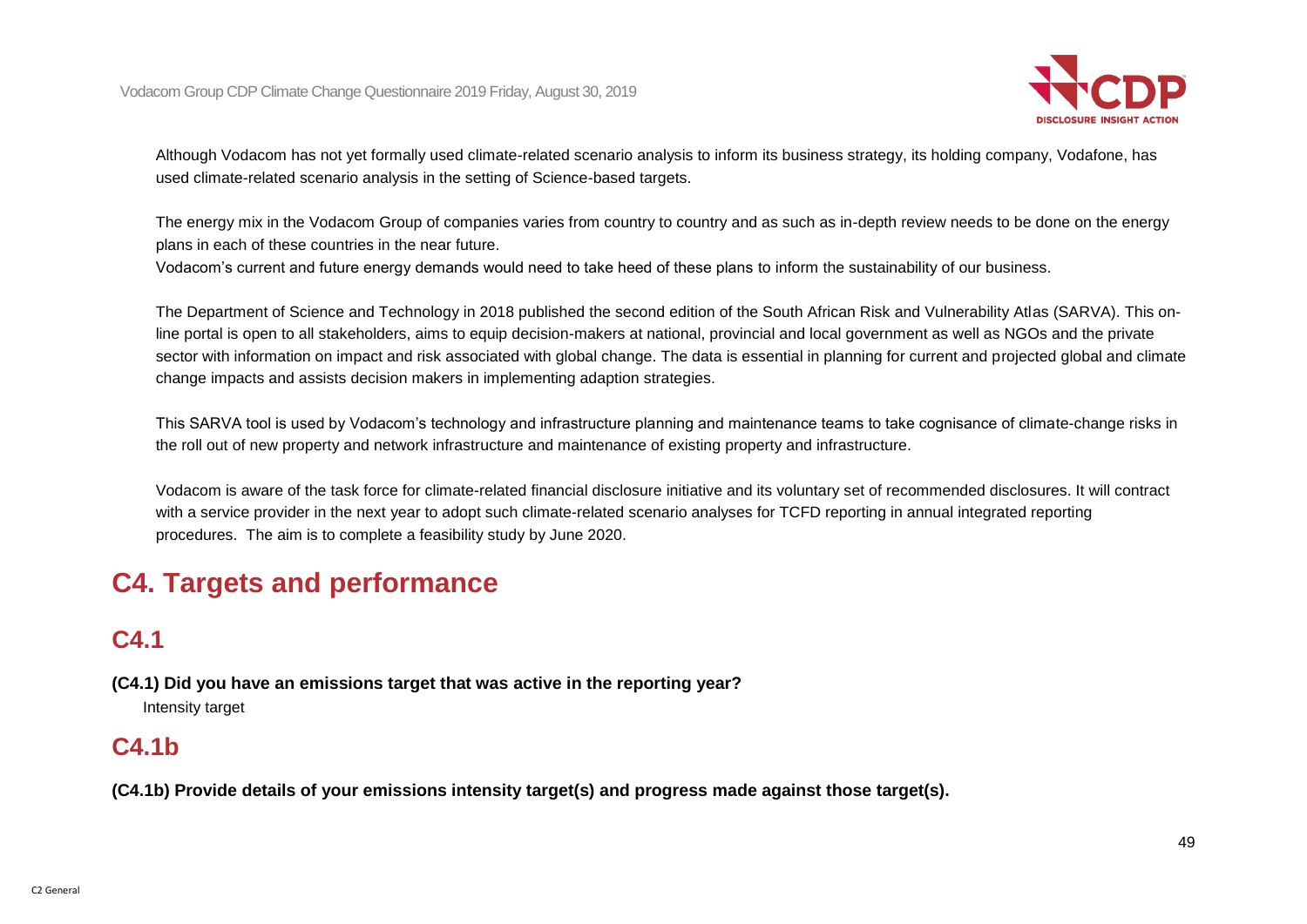

#### **Target reference number**

Int 1

#### **Scope**

Scope 1+2 (location-based)

#### **% emissions in Scope**

100

#### **Targeted % reduction from base year**

5

#### **Metric**

Other, please specify Metric tonnes CO2e per base station site

#### **Base year**

2018

#### **Start year**

2019

#### **Normalized base year emissions covered by target (metric tons CO2e)**

26.59

#### **Target year**

2019

#### **Is this a science-based target?**

No, but we anticipate setting one in the next 2 years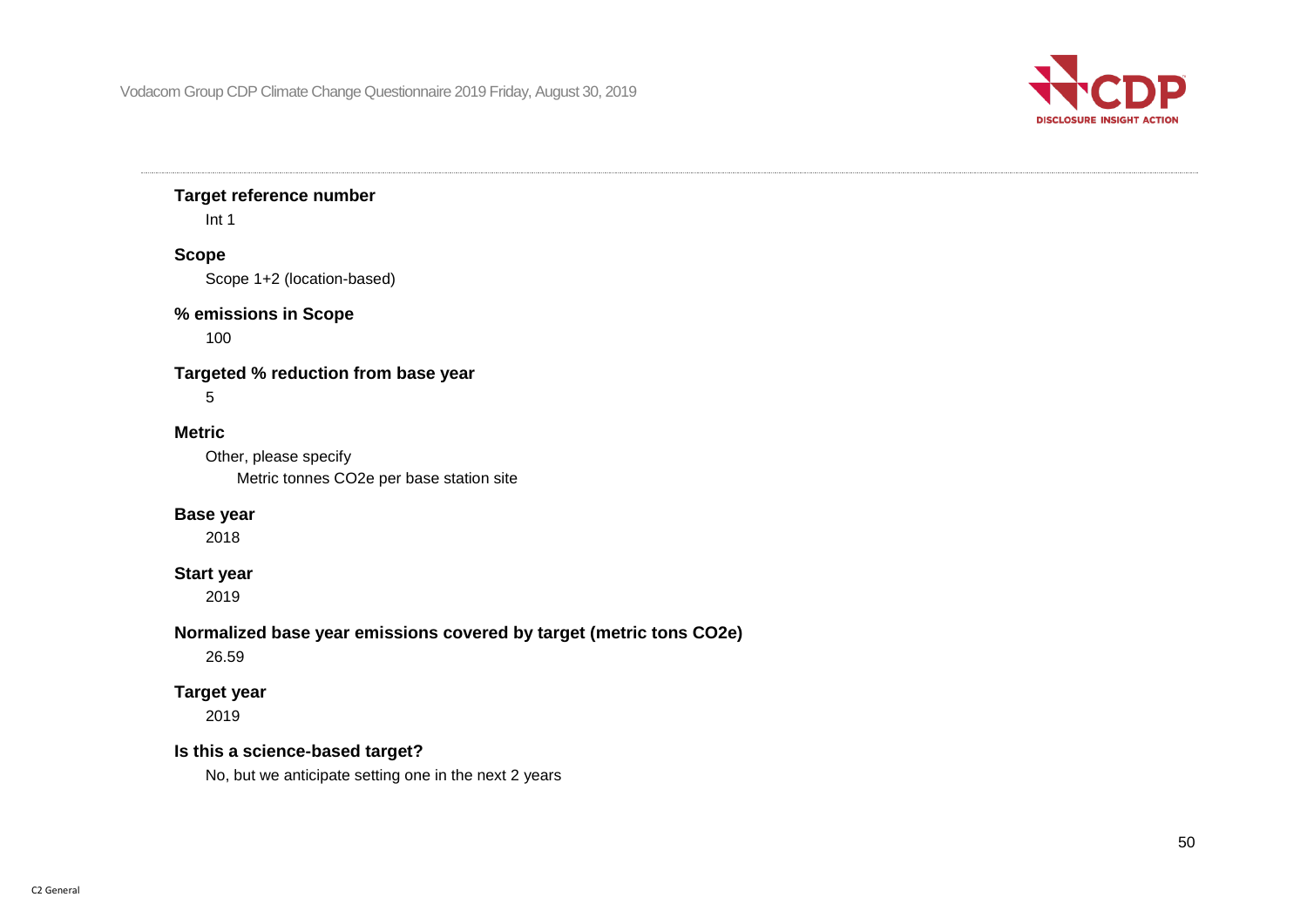

#### **% of target achieved**

85.5

#### **Target status**

New

#### **Please explain**

This target relates to fuel and electricity consumption per base station site taking growth into account. Vodacom's emissions decreased by 4.27% year-on-year, thereby falling short of the target of a 5% reduction per base station site per year. In the context of rapid change and advances in technology in the ICT sector, longer term targets are not feasible.

**% change anticipated in absolute Scope 1+2 emissions**

1.1

**% change anticipated in absolute Scope 3 emissions**  $\Omega$ 

### **C4.2**

**(C4.2) Provide details of other key climate-related targets not already reported in question C4.1/a/b.**

## **C4.3**

**(C4.3) Did you have emissions reduction initiatives that were active within the reporting year? Note that this can include those in the planning and/or implementation phases.**

Yes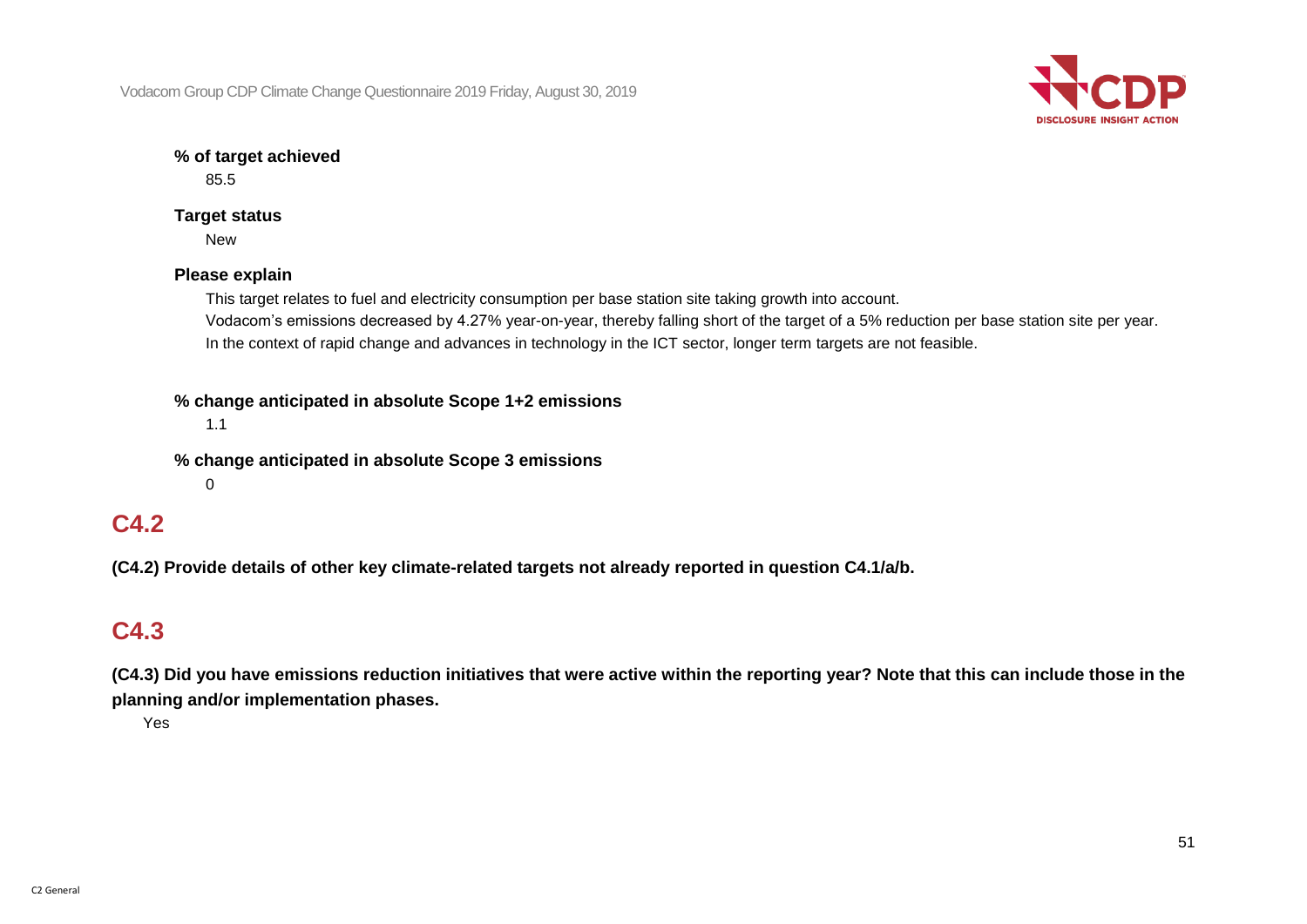

## **C4.3a**

### **(C4.3a) Identify the total number of initiatives at each stage of development, and for those in the implementation stages, the estimated CO2e savings.**

|                           |     | Number of initiatives Total estimated annual CO2e savings in metric tonnes CO2e (only for rows marked *) |
|---------------------------|-----|----------------------------------------------------------------------------------------------------------|
| Under investigation       |     |                                                                                                          |
| To be implemented*        |     | 3,250                                                                                                    |
| Implementation commenced* | l 0 |                                                                                                          |
| Implemented*              |     | 12,596                                                                                                   |
| Not to be implemented     |     |                                                                                                          |

# **C4.3b**

**(C4.3b) Provide details on the initiatives implemented in the reporting year in the table below.**

#### **Initiative type**

Energy efficiency: Processes

#### **Description of initiative**

Process optimization

#### **Estimated annual CO2e savings (metric tonnes CO2e)**

12,596

#### **Scope**

Scope 1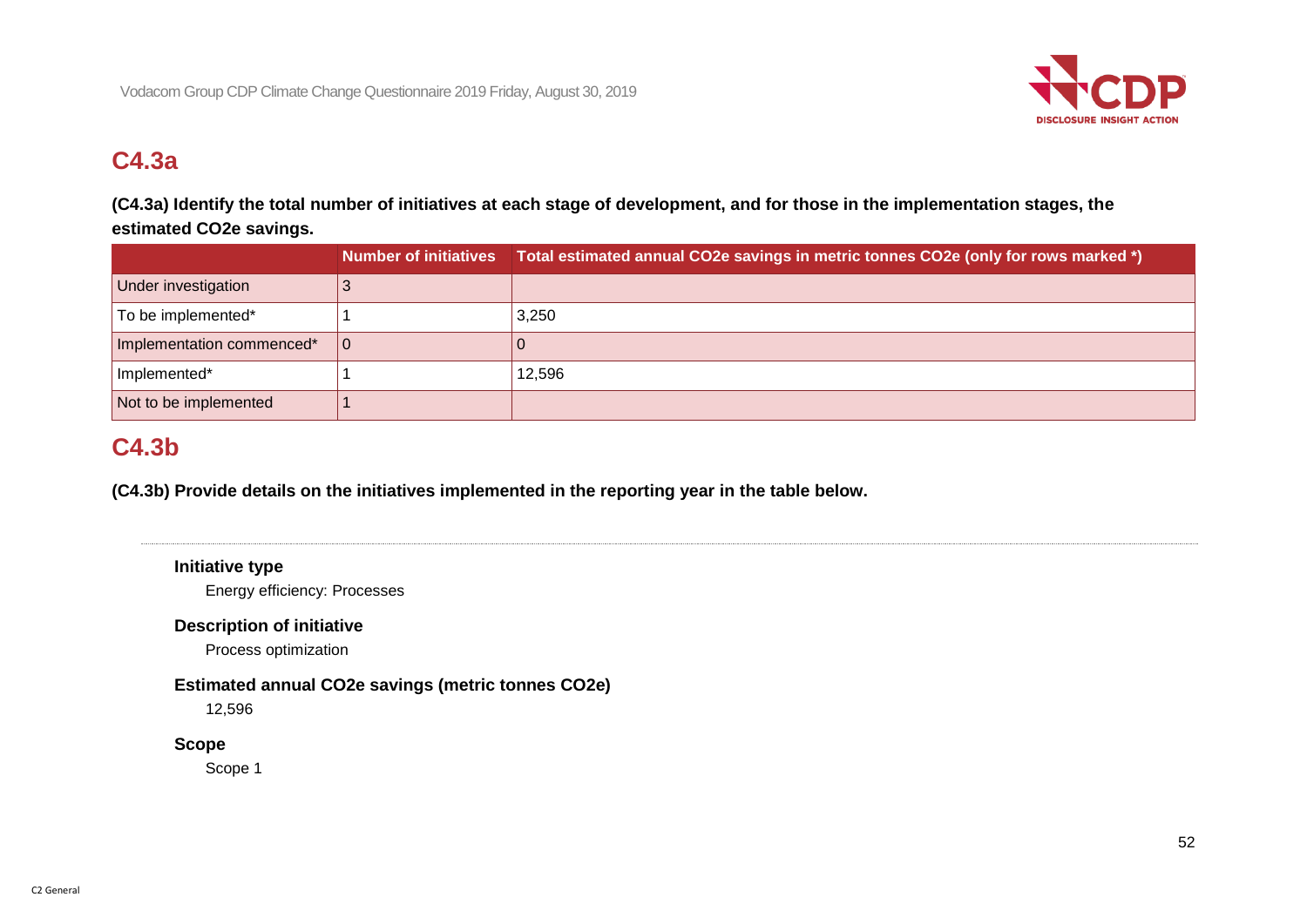

#### **Voluntary/Mandatory**

Voluntary

**Annual monetary savings (unit currency – as specified in C0.4)** 19,880,000

**Investment required (unit currency – as specified in C0.4)** 20,000,000

**Payback period**

1-3 years

#### **Estimated lifetime of the initiative**

6-10 years

#### **Comment**

Installed PowerCubes at base stations to integrate energy supplies from grid electricity, solar PV and diesel together with on-site battery storage, reducing the running time of a diesel generator by up to 80%, saving up to 90% on servicing costs and cutting fuel consumption and emissions by more than 50%.

## **C4.3c**

#### **(C4.3c) What methods do you use to drive investment in emissions reduction activities?**

| <b>Method</b>                          | <b>Comment</b>                                                                                                                                                                                                                                                                                                                                                                                                                                                                                              |
|----------------------------------------|-------------------------------------------------------------------------------------------------------------------------------------------------------------------------------------------------------------------------------------------------------------------------------------------------------------------------------------------------------------------------------------------------------------------------------------------------------------------------------------------------------------|
| Financial optimization<br>calculations | Financial optimization taking energy consumption into account. A key consideration in the RAN (Radio Access Network)<br>equipment renewal programme is that every item of the existing radio network and core network is re-evaluated in terms of<br>energy consumption and included in all decisions for roll-out and replacement. Upgrading the RAN will be according to<br>available budgets, depreciation rates, asset write-offs and other business drivers including the energy consumption analysis. |
| Employee engagement                    | Employees are empowered to manage environmental issues as an integral part of their job and to investigate more efficient<br>technology interventions to lower operational costs through energy efficiency.                                                                                                                                                                                                                                                                                                 |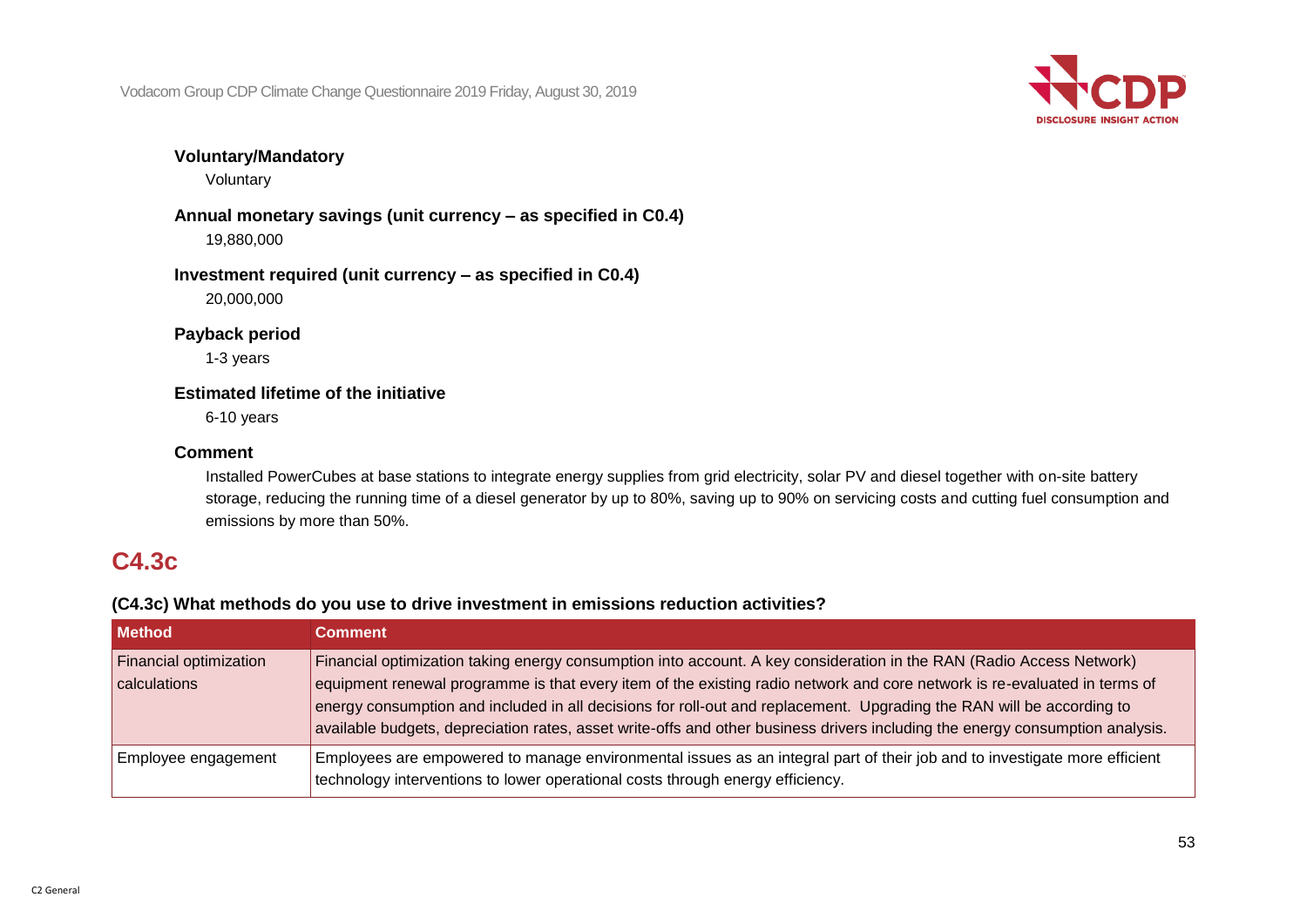

| Partnering with        | Vodacom makes use of the Eskom Demand Side Management (DSM) subsidies and rebates where available to help defray the       |
|------------------------|----------------------------------------------------------------------------------------------------------------------------|
| governments on         | capital costs of equipment and the NBI's Private Sector Energy Efficiency Project (PSEE) to leverage off the knowledge and |
| technology development | skills of experts.                                                                                                         |

# **C4.5**

**(C4.5) Do you classify any of your existing goods and/or services as low-carbon products or do they enable a third party to avoid GHG emissions?**

Yes

### **C4.5a**

**(C4.5a) Provide details of your products and/or services that you classify as low-carbon products or that enable a third party to avoid GHG emissions.**

**Level of aggregation** Group of products

#### **Description of product/Group of products**

SMART METERING / SMART WORKING

Vodacom offers products that contribute to saving energy and reducing CO2 emissions for clients by giving end users detailed, real-time information that could lead to behaviour changes and enabling them to work differently from the traditional, carbon-intensive methods of doing business.

Vodacom launched cloud solutions and tremendous growth lead to the development of a Cloud Monitor for Virtual Environments to allow the user's in-house administrators to monitor the complete virtual environment of server loads and generate customised reports. It also gives customers a view on performance, resource utilization and Scope 2 emissions of their workloads in each geographical location.

#### **Are these low-carbon product(s) or do they enable avoided emissions?**

Avoided emissions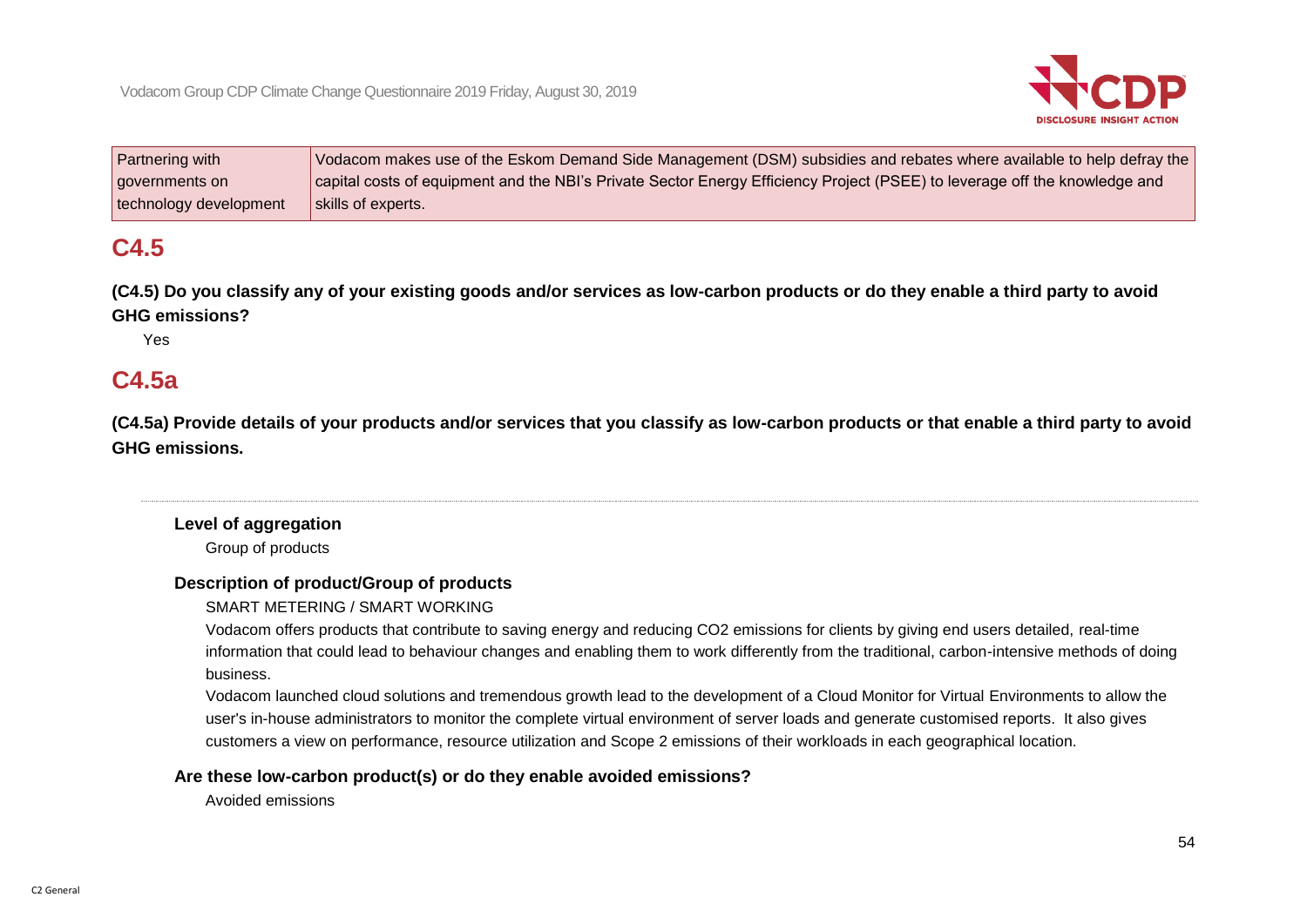

#### **Taxonomy, project or methodology used to classify product(s) as low-carbon or to calculate avoided emissions**

Evaluating the carbon-reducing impacts of ICT

#### **% revenue from low carbon product(s) in the reporting year**

1.6

#### **Comment**

Vodacom will grow its Cloud business, with emphasis on the application level versus infrastructure products.

It will continue to attract large global brands through co-location, with a strong pipeline of new opportunities. In addition, it will look to partner with hyperscale Cloud providers – such as Microsoft Azure, Amazon Web Services, Alibaba and Google – whose platforms are used by many existing customers.

Vodacom will also expand its professional capability to assist customers in migrating their existing workloads, as well as building new capabilities on the new platforms.

#### **Level of aggregation**

Group of products

#### **Description of product/Group of products**

INTERNET OF THINGS (IoT)

Significant levels of digitalisation and highly connected consumers can minimise their own energy needs, particularly through Internet of Things (IoT) intelligent networked devices and processes. IoT solutions can help customers reduce their GHG emissions by two tonnes for every tonne of GHG generated from operations.

Vodacom in 2016 started building its NarrowBand Internet of Things (NB-IoT), a low-power wide-area network technology that will reduce IoT users' carbon emissions through the use of various applications. During FY2018 the first commercial NB-IoT network in Africa was launched and good progress was made in further enhancing the IoT platform to enable IoT connectivity for a range of devices over large areas, including devices that are underground.

#### **Are these low-carbon product(s) or do they enable avoided emissions?**

Avoided emissions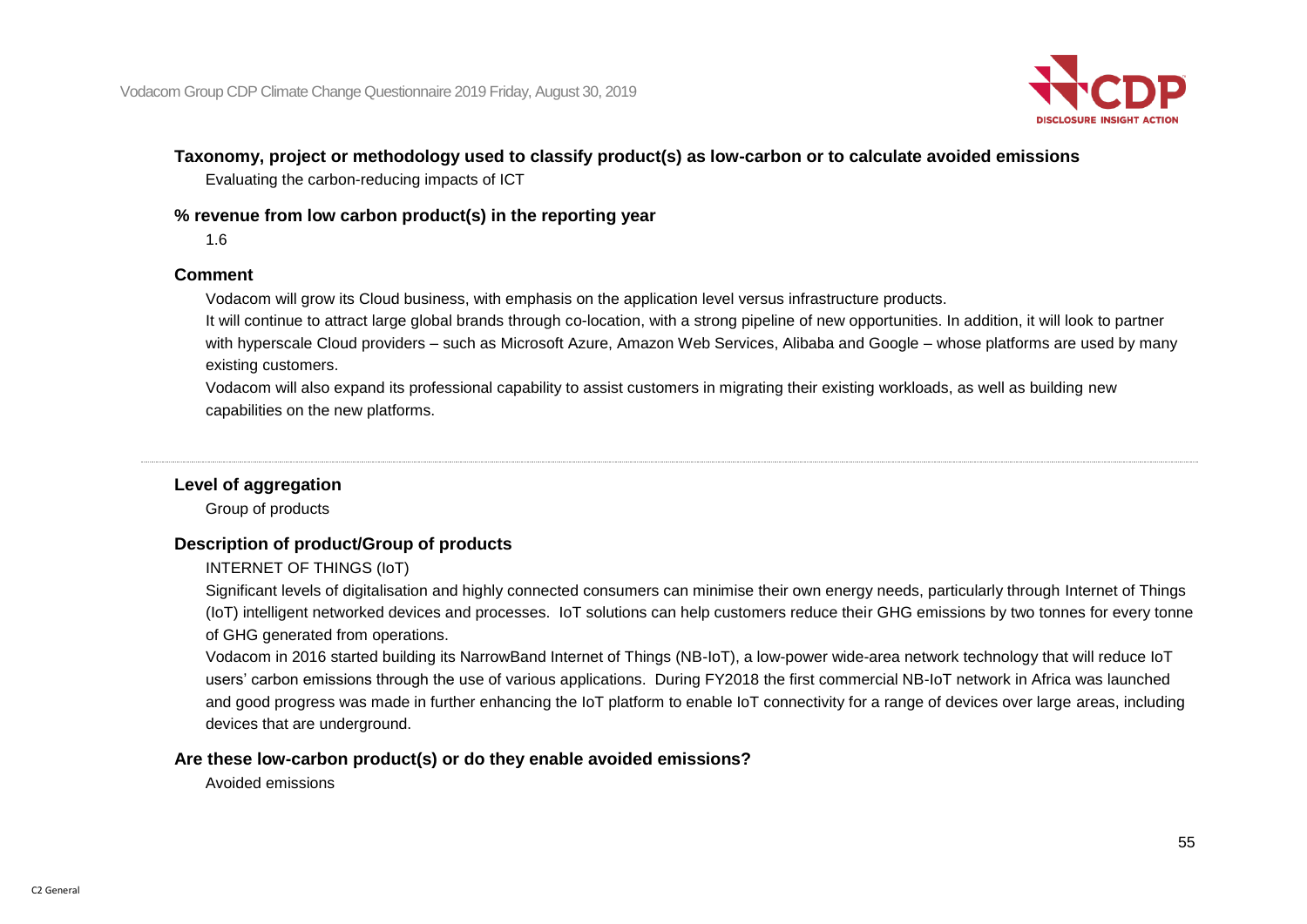

**Taxonomy, project or methodology used to classify product(s) as low-carbon or to calculate avoided emissions**

Evaluating the carbon-reducing impacts of ICT

**% revenue from low carbon product(s) in the reporting year**

1.2

#### **Comment**

As IoT become more mainstream, the % contribution to revenue will increase.

# **C5. Emissions methodology**

# **C5.1**

**(C5.1) Provide your base year and base year emissions (Scopes 1 and 2).**

**Scope 1**

**Base year start** April 1, 2008

**Base year end** March 31, 2009

**Base year emissions (metric tons CO2e)** 26,907.12

**Comment**

**Scope 2 (location-based)**

**Base year start**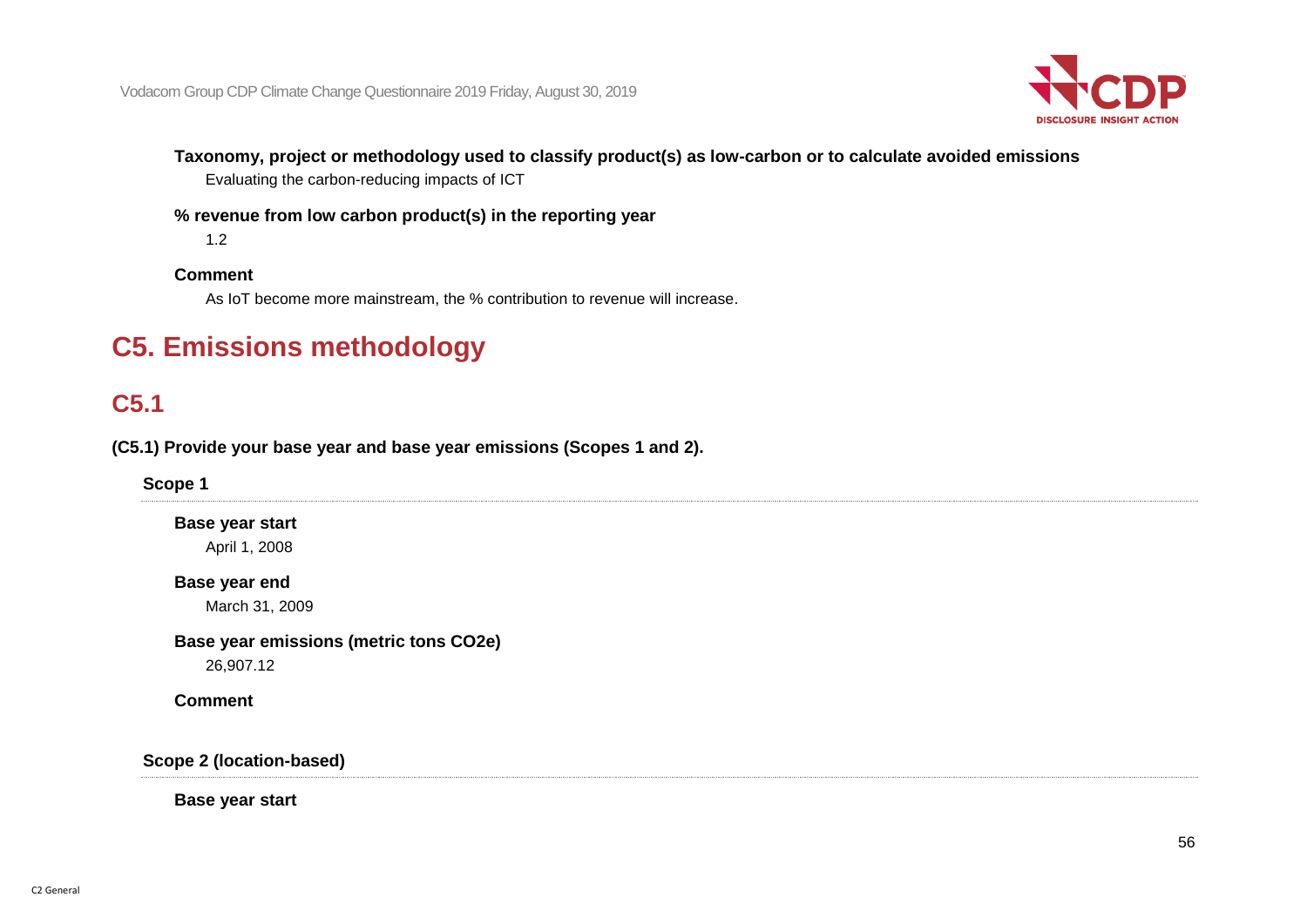

April 1, 2008

#### **Base year end**

March 31, 2009

**Base year emissions (metric tons CO2e)** 339,462.16

**Comment**

**Scope 2 (market-based)**

## **Base year start**

April 1, 2008

### **Base year end**

March 31, 2009

# **Base year emissions (metric tons CO2e)**

339,462.16

#### **Comment**

## **C5.2**

**(C5.2) Select the name of the standard, protocol, or methodology you have used to collect activity data and calculate Scope 1 and Scope 2 emissions.**

The Greenhouse Gas Protocol: A Corporate Accounting and Reporting Standard (Revised Edition)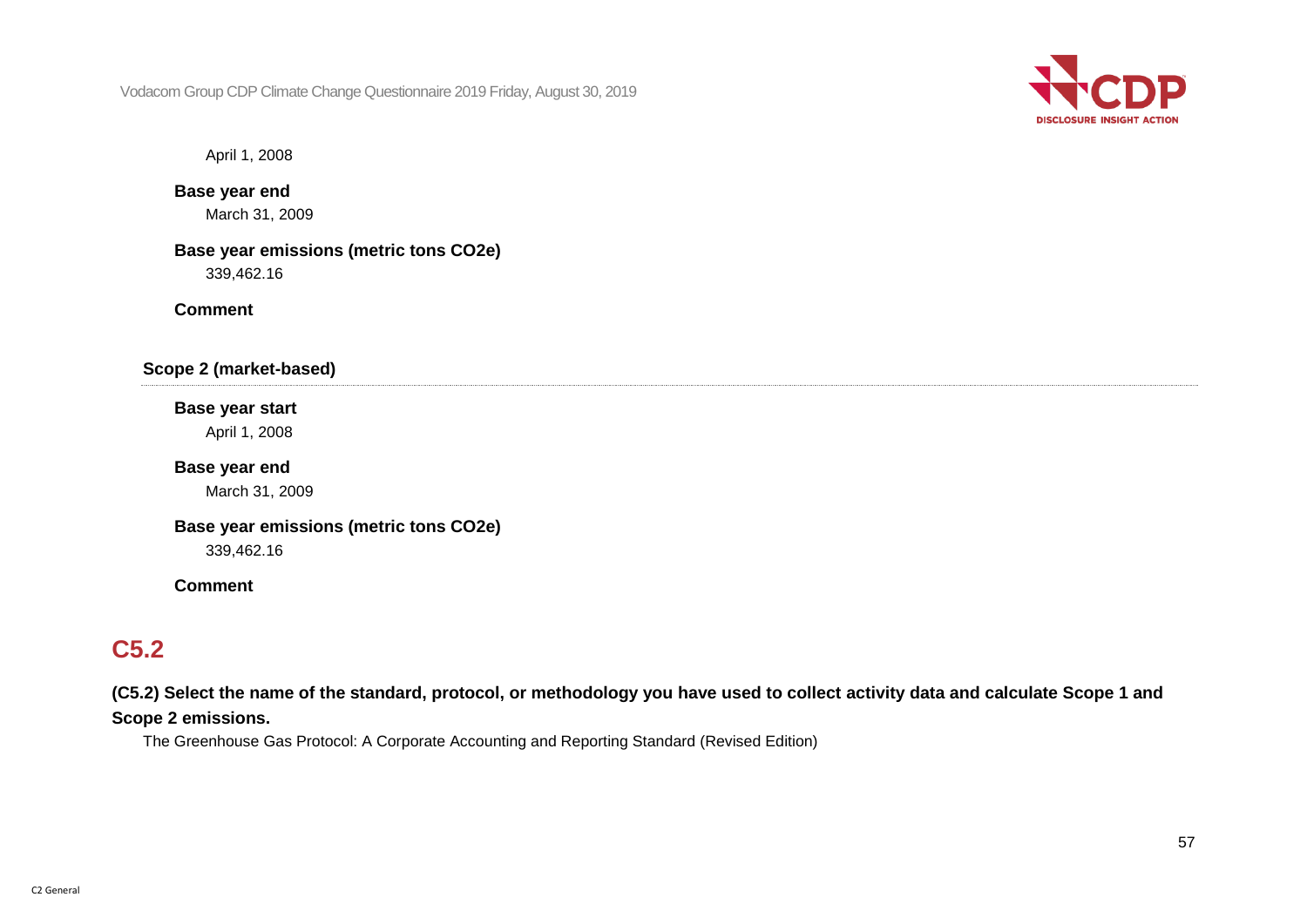

# **C6. Emissions data**

### **C6.1**

#### **(C6.1) What were your organization's gross global Scope 1 emissions in metric tons CO2e?**

**Reporting year**

**Gross global Scope 1 emissions (metric tons CO2e)**

33,619.4

#### **Start date**

April 1, 2018

**End date**

March 31, 2019

#### **Comment**

## **C6.2**

#### **(C6.2) Describe your organization's approach to reporting Scope 2 emissions.**

**Row 1**

#### **Scope 2, location-based**

We are reporting a Scope 2, location-based figure

#### **Scope 2, market-based**

We are reporting a Scope 2, market-based figure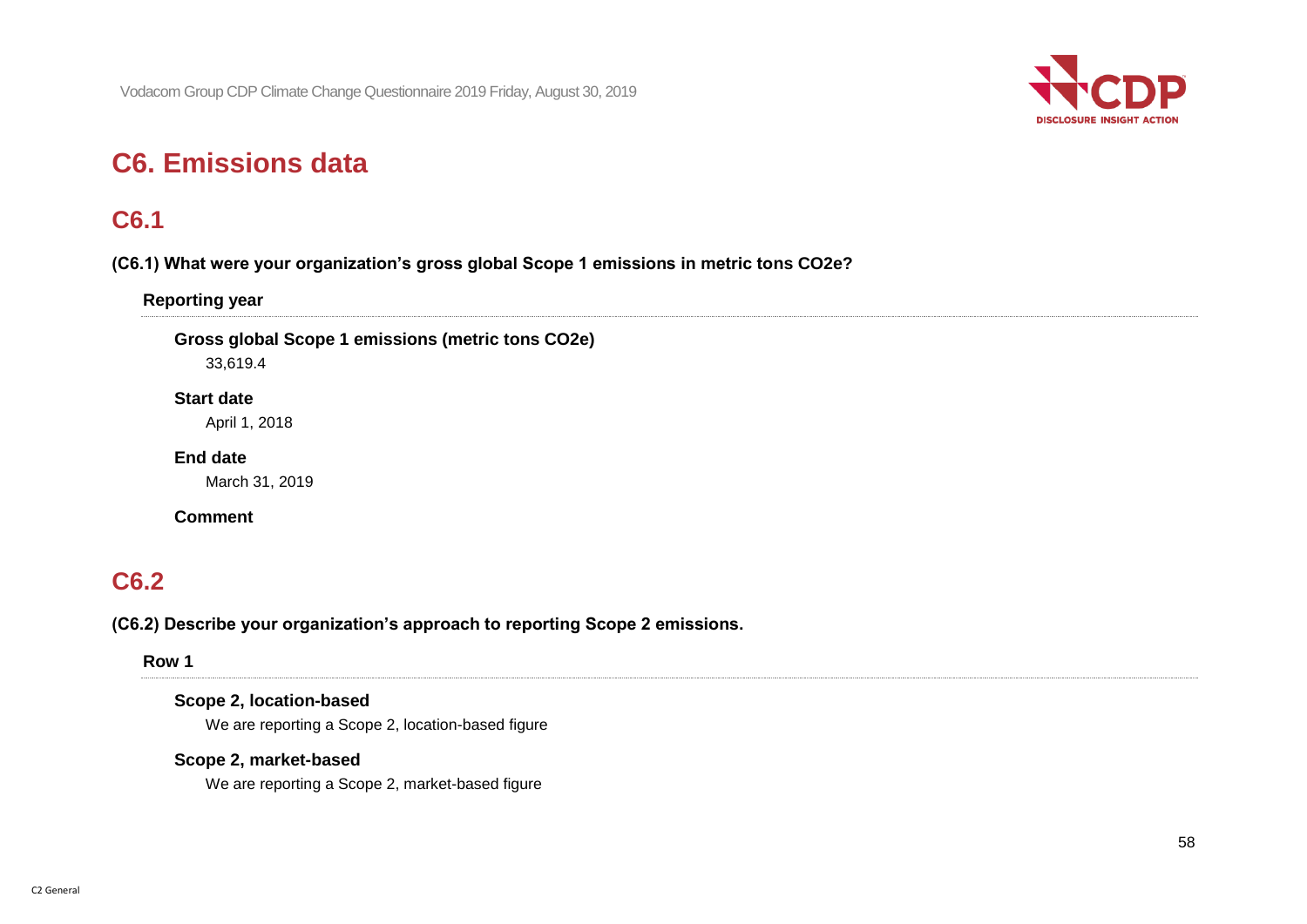

#### **Comment**

### **C6.3**

#### **(C6.3) What were your organization's gross global Scope 2 emissions in metric tons CO2e?**

**Reporting year**

**Scope 2, location-based** 511,968.46

**Scope 2, market-based (if applicable)**

511,968.46

**Start date** April 1, 2018

**End date**

March 31, 2019

#### **Comment**

No contractual instruments purchased.

### **C6.4**

**(C6.4) Are there any sources (e.g. facilities, specific GHGs, activities, geographies, etc.) of Scope 1 and Scope 2 emissions that are within your selected reporting boundary which are not included in your disclosure?**

Yes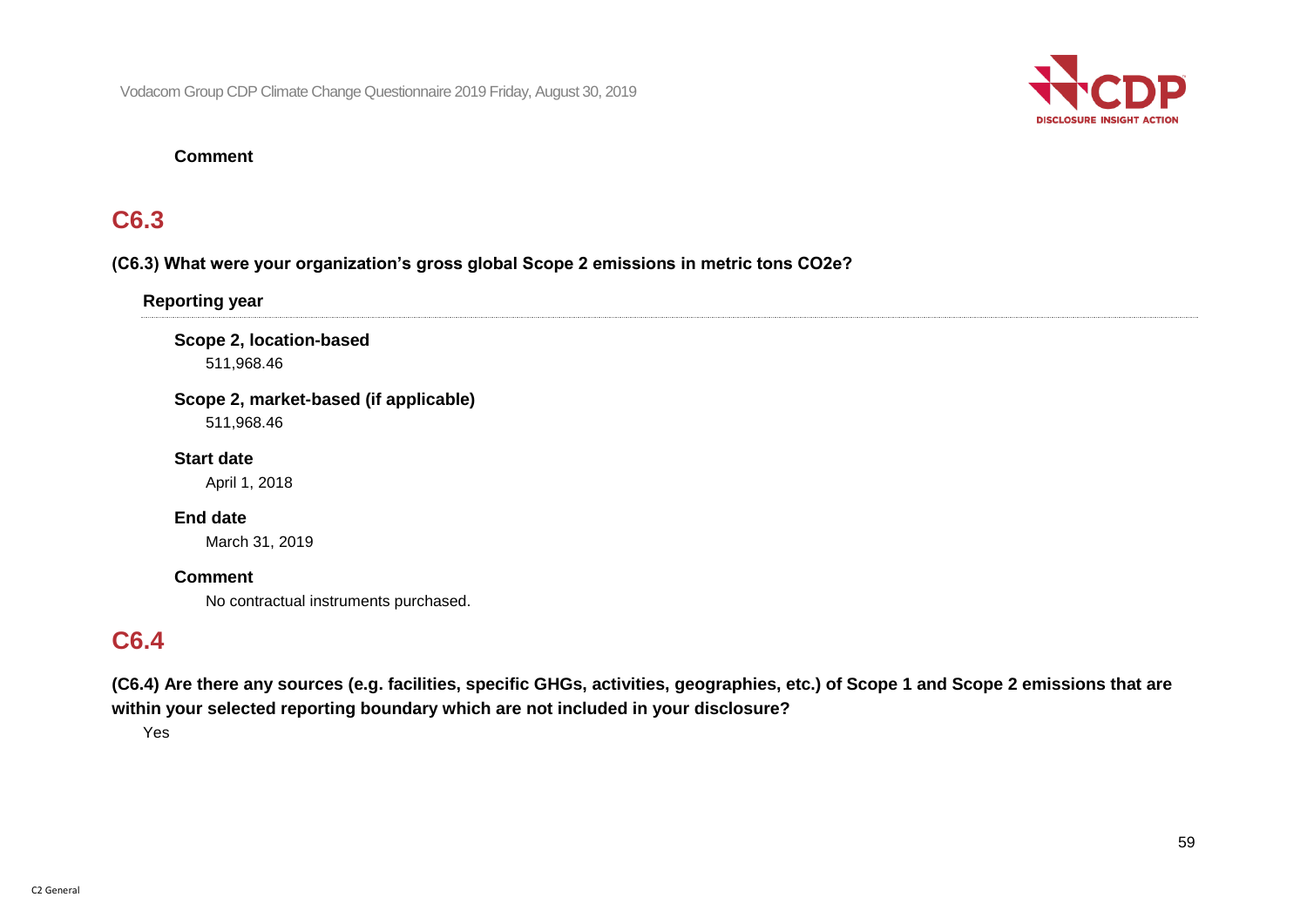

### **C6.4a**

**(C6.4a) Provide details of the sources of Scope 1 and Scope 2 emissions that are within your selected reporting boundary which are not included in your disclosure.**

#### **Source**

Geographies - Vodacom Kenya's mobile network

#### **Relevance of Scope 1 emissions from this source**

Emissions are not relevant

#### **Relevance of location-based Scope 2 emissions from this source**

Emissions are not relevant

#### **Relevance of market-based Scope 2 emissions from this source (if applicable)**

Emissions are not relevant

#### **Explain why this source is excluded**

In August 2017 Vodacom concluded the acquisition of a 34.94% indirect stake in Safaricom, the number one mobile operator in Kenya. Information regarding carbon emissions is not available, hence Vodacom Kenya's mobile network is excluded from the carbon footprint. Emissions are not material as Safaricom's contribution to Vodacom's revenue accounts for less than 10% for the financial year ending March 2019.

### **C6.5**

**(C6.5) Account for your organization's Scope 3 emissions, disclosing and explaining any exclusions.**

#### **Purchased goods and services**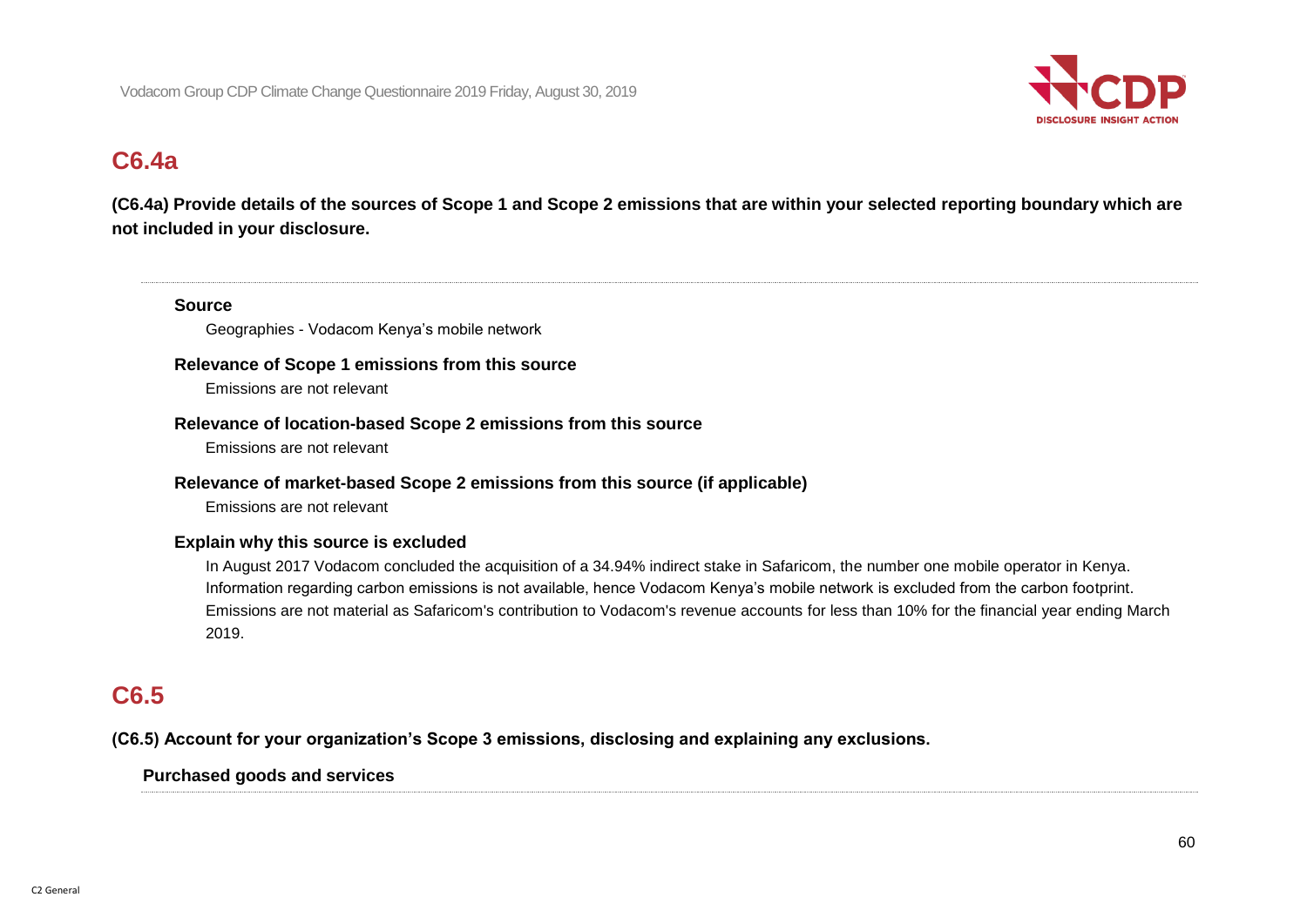

#### **Evaluation status**

Relevant, calculated

#### **Metric tonnes CO2e**

215.02

#### **Emissions calculation methodology**

Consumption of office paper

Emission factors: Mondi Rotatrim Paper Profile and Sappi Typek Paper Profile – released August 2018 and March 2018 respectively, indicating electricity usage and CO2 emissions per tonne of paper.

Tonnes of paper purchased provided by the service providers were used to calculated emissions according to the GHG Protocol using the provided emission factors.

Assumptions: Data was provided for all operations and extrapolated according to the equity ratios.

#### **Percentage of emissions calculated using data obtained from suppliers or value chain partners**

100

#### **Explanation**

#### **Capital goods**

#### **Evaluation status**

Relevant, not yet calculated

#### **Explanation**

#### **Fuel-and-energy-related activities (not included in Scope 1 or 2)**

#### **Evaluation status**

Relevant, calculated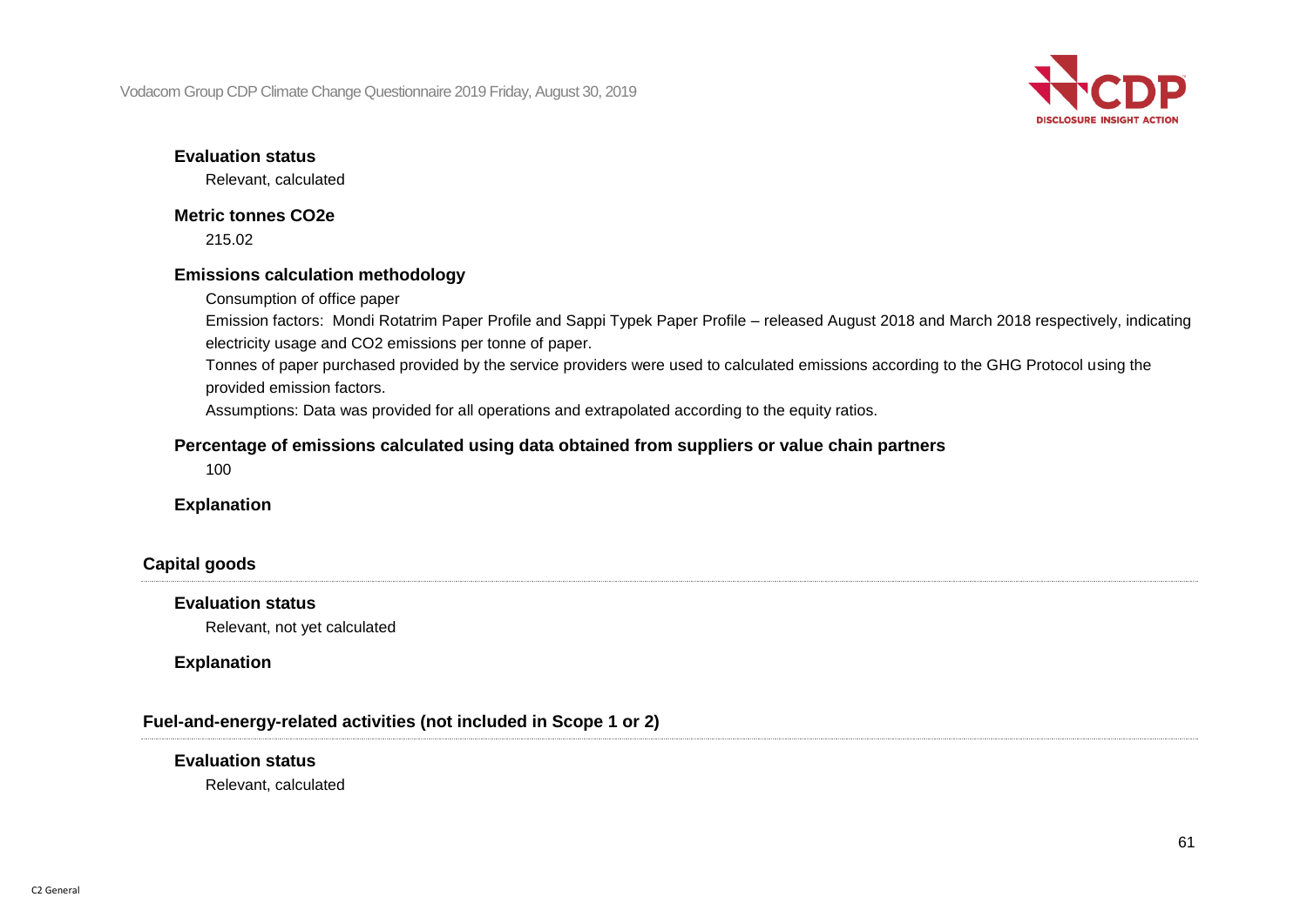

#### **Metric tonnes CO2e**

46,959.63

#### **Emissions calculation methodology**

Transmission and Distribution losses from purchased electricity

KWhs consumed were used to calculate emissions according to the GHG Protocol using Eskom's 2018 emission factors for transmission & distribution losses, South Africa and the IEA 2017 emission factors for African countries.

Assumptions: This figure relates to transmission and distribution losses from electricity purchased in South Africa, Mozambique, Lesotho, Tanzania and DRC.

#### **Percentage of emissions calculated using data obtained from suppliers or value chain partners**

100

#### **Explanation**

#### **Upstream transportation and distribution**

#### **Evaluation status**

Relevant, calculated

#### **Metric tonnes CO2e**

6,316.66

#### **Emissions calculation methodology**

Third-party transport

Kilometres travelled in third party vehicles were used to calculate emissions according to the GHG Protocol using Defra's 2018 emission factors for passenger vehicles.

Litres of diesel and petrol consumed by third party vehicles were used to calculate emissions according to the GHG Protocol using Defra's 2018 emission factors for fuel.

Assumptions: Distances travelled in third party vehicles were calculated using the available records for 2017 for operations in Tanzania only.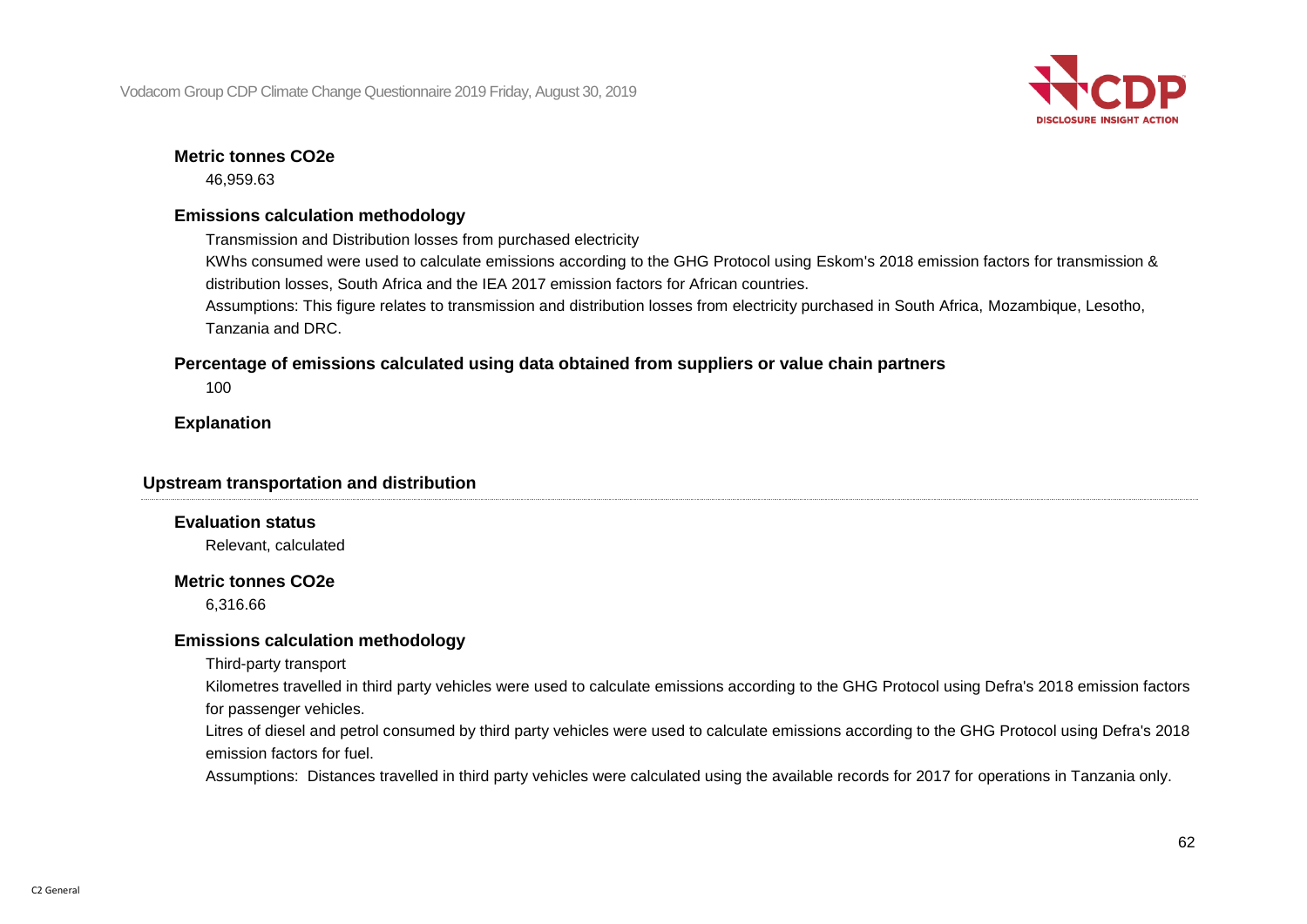

Third-party courier data applies to Vodacom SA only.

#### **Percentage of emissions calculated using data obtained from suppliers or value chain partners**

100

**Explanation**

#### **Waste generated in operations**

#### **Evaluation status**

Relevant, calculated

#### **Metric tonnes CO2e**

656.31

#### **Emissions calculation methodology**

Waste to landfill and recycled

Tonnes of waste to landfill and recycled were used to calculate emissions according to the GHG Protocol using Defra's 2018 emission factors for waste disposal and Friedrich and Trois (2013), GHG emission factors developed for the collection, transport and landfilling of municipal waste in South African municipalities.

Assumptions: Waste from operations was calculated using the available records.

#### **Percentage of emissions calculated using data obtained from suppliers or value chain partners**

100

**Explanation**

**Business travel**

**Evaluation status**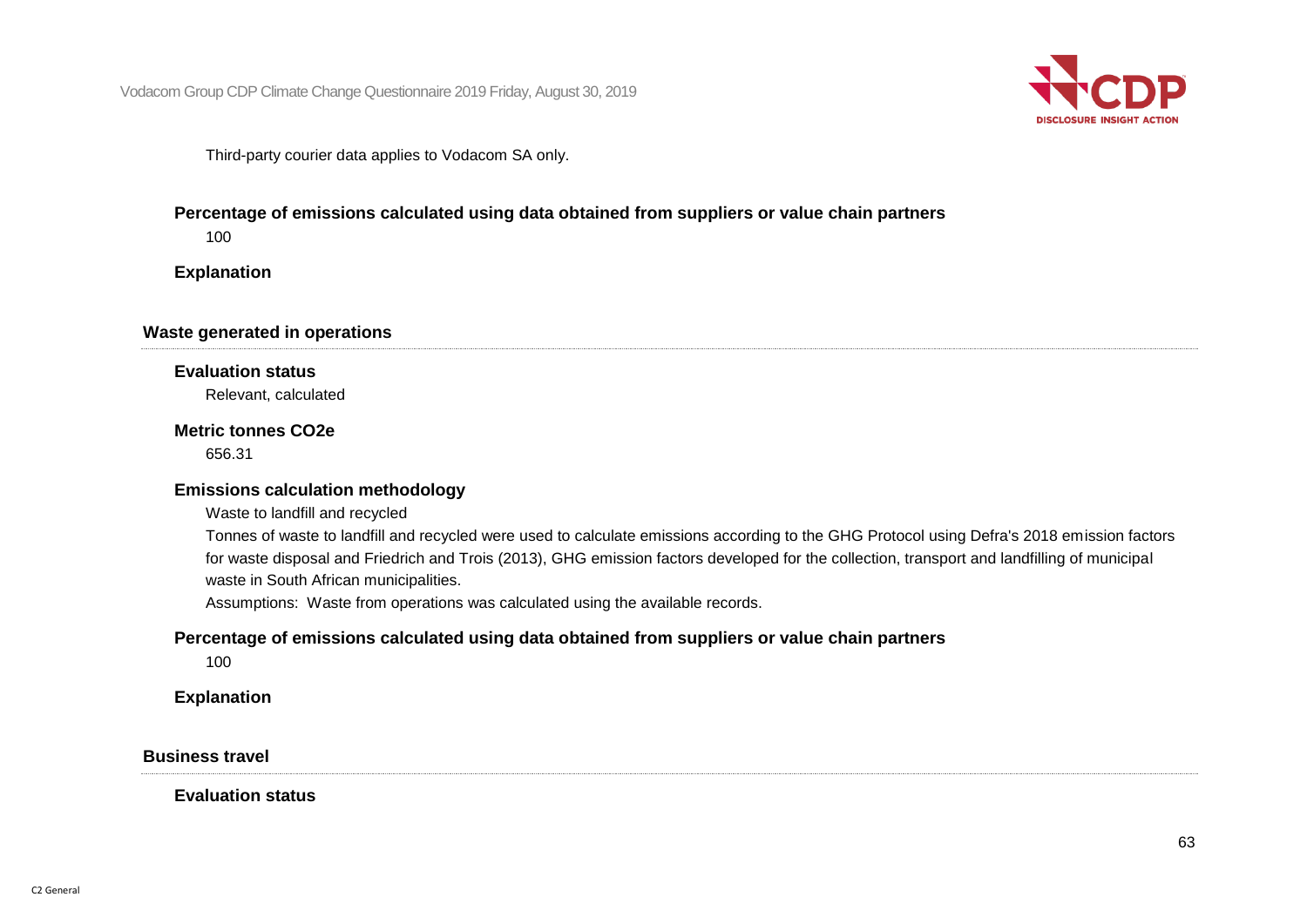

Relevant, calculated

#### **Metric tonnes CO2e**

6,072.85

#### **Emissions calculation methodology**

Business travel in rental cars, commercial airlines, hotel accommodation

Car rental - kilometres travelled, engine size and type of fuel used provided by service provider. Defra's 2018 emission factors for business travel - land used.

Air travel - flight information provided by service provider, including class of travel, departure dates and destination of each leg. Carbon Calculated determined the distance travelled. Defra's 2018 emission factors for business travel - air used.

Hotel accommodation - bednights provided by service provider. Defra's 2018 emission factors for hotel stay used.

Emissions were calculated according to the GHG Protocol.

Assumptions: Hotel accommodation was based on estimated number of nights away on business travel and calculations were based on 1 person occupying a room per night.

#### **Percentage of emissions calculated using data obtained from suppliers or value chain partners**

100

#### **Explanation**

#### **Employee commuting**

**Evaluation status**

Relevant, calculated

#### **Metric tonnes CO2e**

11,818.45

#### **Emissions calculation methodology**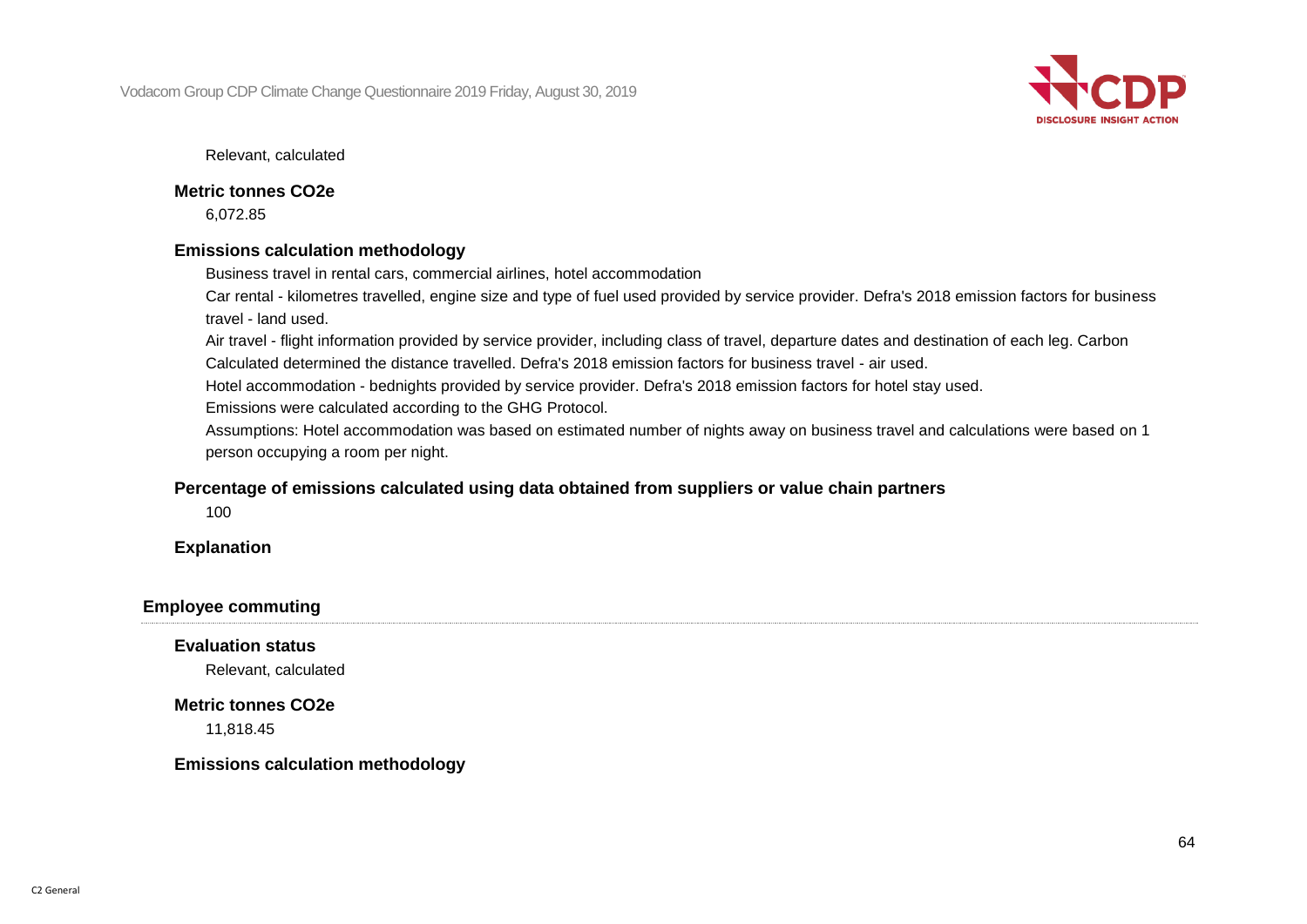

#### Employee commuting

A commuting survey was completed for Vodacom South Africa in 2012. A total of 707 surveys were received with 696 useable surveys. Due to the low percentage of response, this figure was combined with the 2009 Vodacom South Africa employee commuting survey and an average of the two was used to extrapolate the emissions per FTE for the Vodacom group according to the GHG Protocol using Defra's 2018 emission factors for business travel - land.

#### **Percentage of emissions calculated using data obtained from suppliers or value chain partners**

100

**Explanation**

#### **Upstream leased assets**

#### **Evaluation status**

Relevant, not yet calculated

#### **Explanation**

#### **Downstream transportation and distribution**

#### **Evaluation status**

Not relevant, explanation provided

#### **Explanation**

Emissions from the transportation and distribution of products or services sold by the reporting company, such as Tanzania'a third party vehicle fleet and courier services in South Africa are included in Upstream transportation and distribution.

#### **Processing of sold products**

#### **Evaluation status**

Not relevant, explanation provided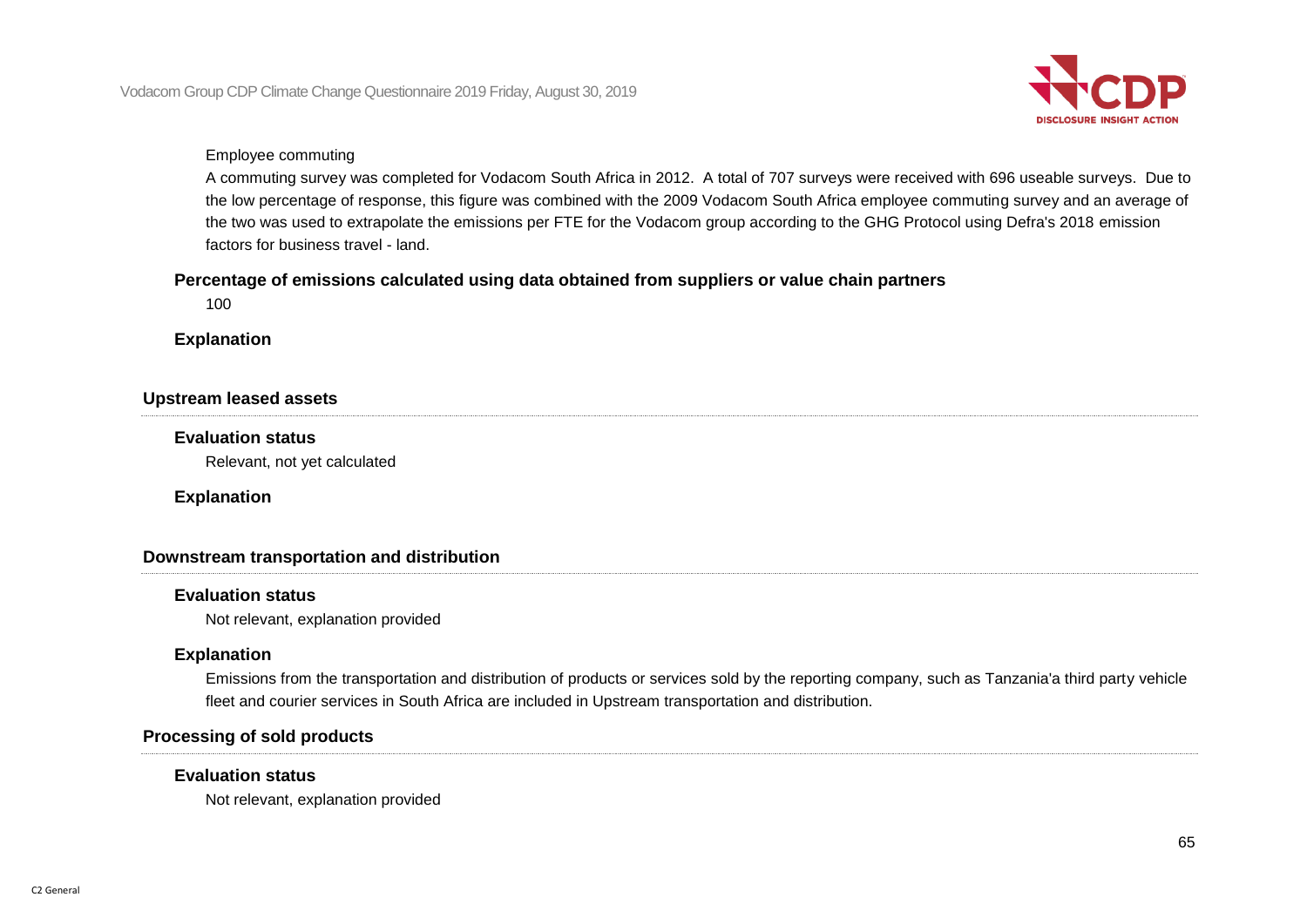

#### **Explanation**

Vodacom's services are not intermediate products that require further processing. It is not responsible for directly generating greenhouse gas emissions.

#### **Use of sold products**

#### **Evaluation status**

Relevant, not yet calculated

#### **Explanation**

Emissions from the use of goods and services sold by Vodacom, principally from the energy used by network equipment – such as routers – and the energy required to charge mobile devices.

#### **End of life treatment of sold products**

#### **Evaluation status**

Not relevant, explanation provided

#### **Explanation**

Vodacom sells mobile communication solutions and services. There is then no end of life treatment for sold products other than for handsets which make a up a small % of Scope 3 emissions.

#### **Downstream leased assets**

#### **Evaluation status**

Not relevant, explanation provided

#### **Explanation**

Vodacom does not have any equipment or assets that are owned and leased to third parties

#### **Franchises**

#### **Evaluation status**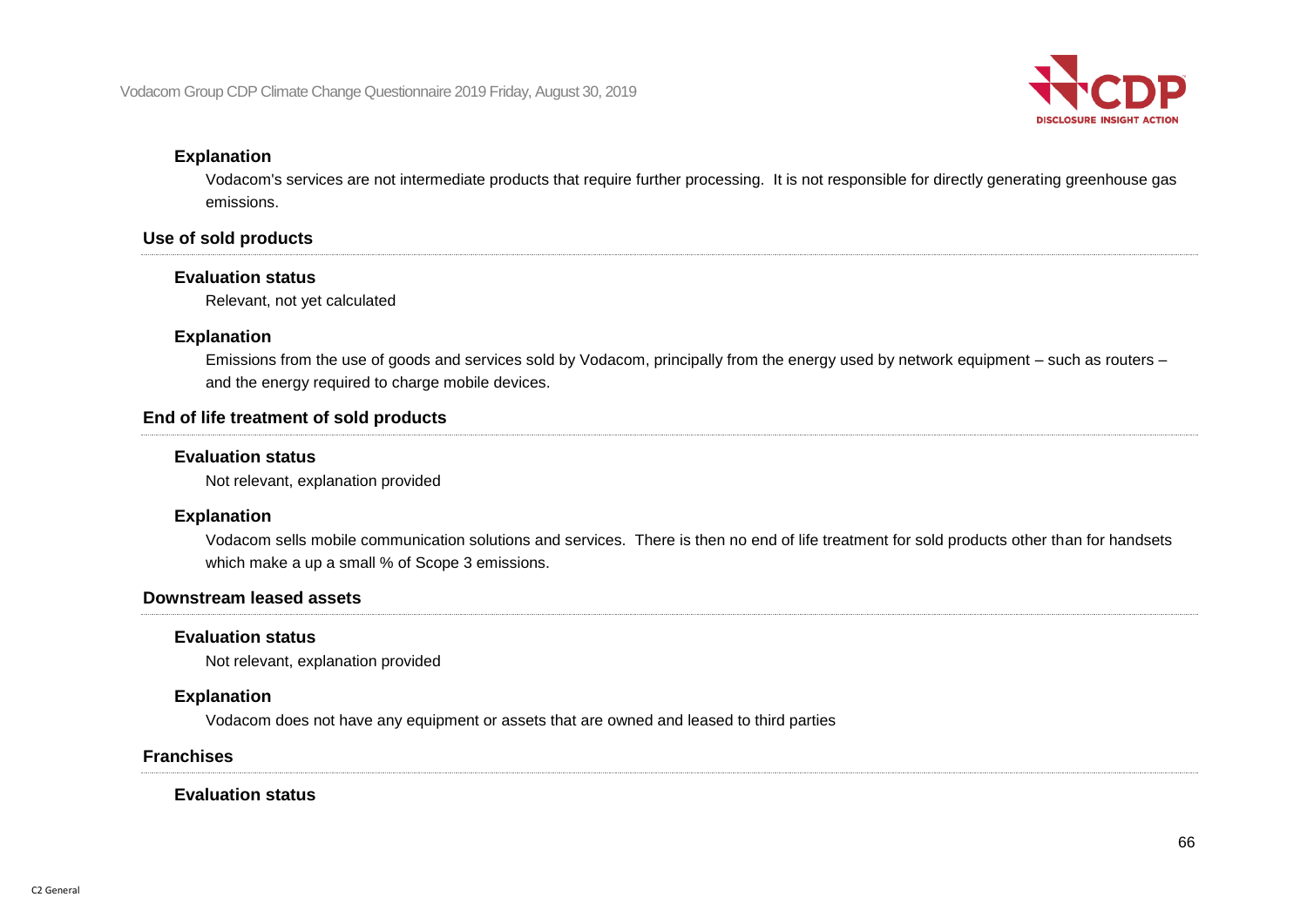

#### Not relevant, explanation provided

#### **Explanation**

Emissions reported under Scope 1 & 2.

#### **Investments**

#### **Evaluation status**

Not relevant, explanation provided

#### **Explanation**

Vodacom accounts for emissions on the equity share approach.

#### **Other (upstream)**

**Evaluation status**

#### **Explanation**

**Other (downstream)**

**Evaluation status**

**Explanation**

### **C6.7**

**(C6.7) Are carbon dioxide emissions from biologically sequestered carbon relevant to your organization?**

No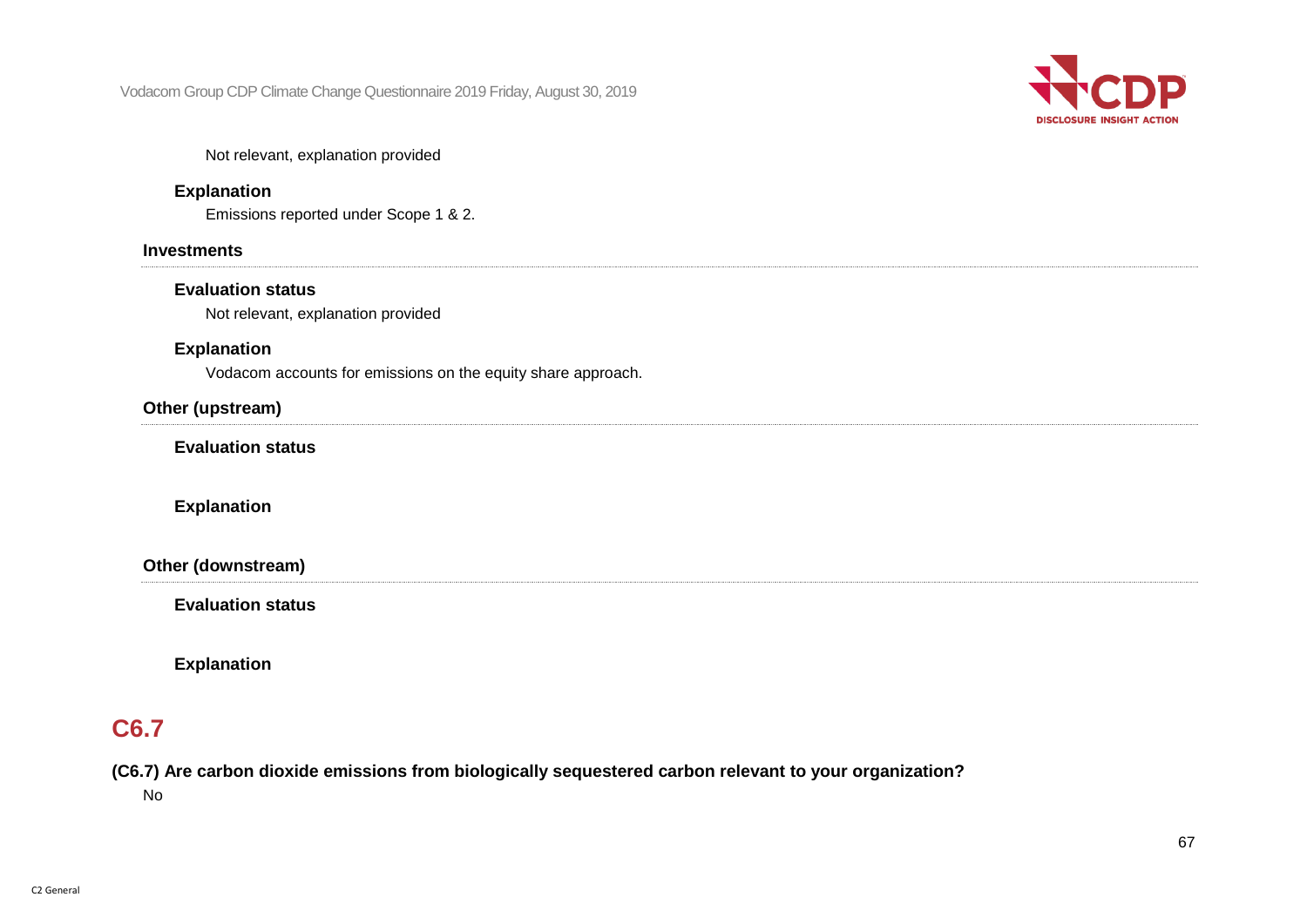

# **C6.10**

**(C6.10) Describe your gross global combined Scope 1 and 2 emissions for the reporting year in metric tons CO2e per unit currency total revenue and provide any additional intensity metrics that are appropriate to your business operations.**

**Intensity figure** 0.0000060576 **Metric numerator (Gross global combined Scope 1 and 2 emissions)** 545,587.86 **Metric denominator** unit total revenue **Metric denominator: Unit total** 90,066,000,000 **Scope 2 figure used** Location-based **% change from previous year** 2.31 **Direction of change Decreased Reason for change** Although Scope 1 & 2 emissions increased by 1.87%, mainly as a result of a 6.42% increase in base stations, the installation of PowerCubes at

base stations to integrate energy supplies from grid electricity, solar PV and diesel together with on-site battery storage, reduced diesel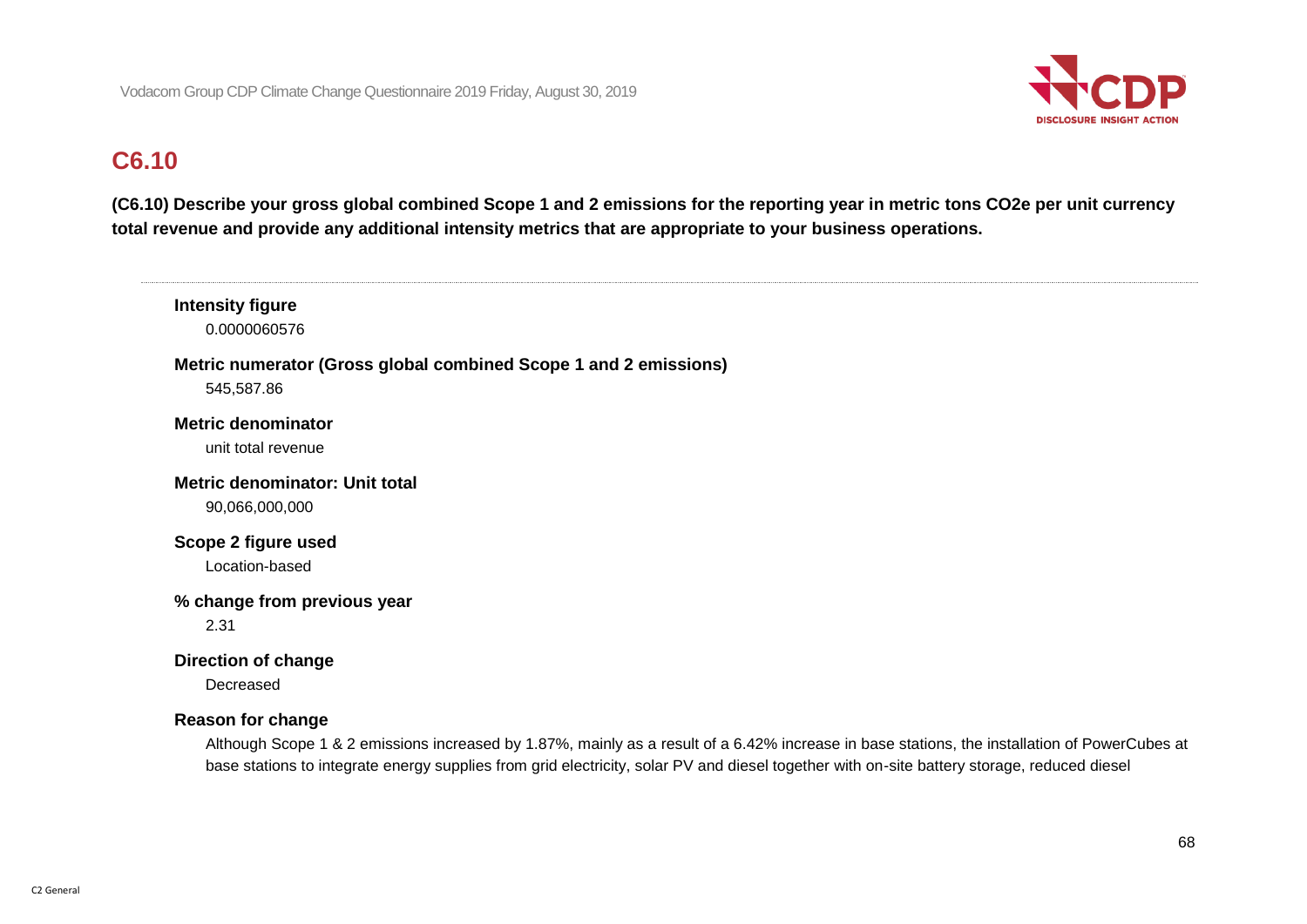

generator run time, fuel consumption and emissions by 2.35%.

The intensity figure for revenue decreased as the Scope 1 & 2 increase of 1.87% was offset by an increase of 4.28% in revenue earned.

#### **Intensity figure**

1.68

#### **Metric numerator (Gross global combined Scope 1 and 2 emissions)**

420,329.83

#### **Metric denominator**

Other, please specify Terabyte of network traffic

**Metric denominator: Unit total**

250,169

### **Scope 2 figure used**

Location-based

#### **% change from previous year**

23.9

#### **Direction of change**

Decreased

#### **Reason for change**

Although Scope 1 & 2 emissions for the network increased by 3.21%, mainly as a result of a 6.42% increase in base stations, the installation of PowerCubes at base stations to integrate energy supplies from grid electricity, solar PV and diesel together with on-site battery storage, reduced diesel generator run time, fuel consumption and emissions by 2.35%.

The 3.21 % increase in Scope1 & 2 emissions, off-set by a 35.61% increase in network traffic, resulted in a decrease in the intensity figure for network traffic.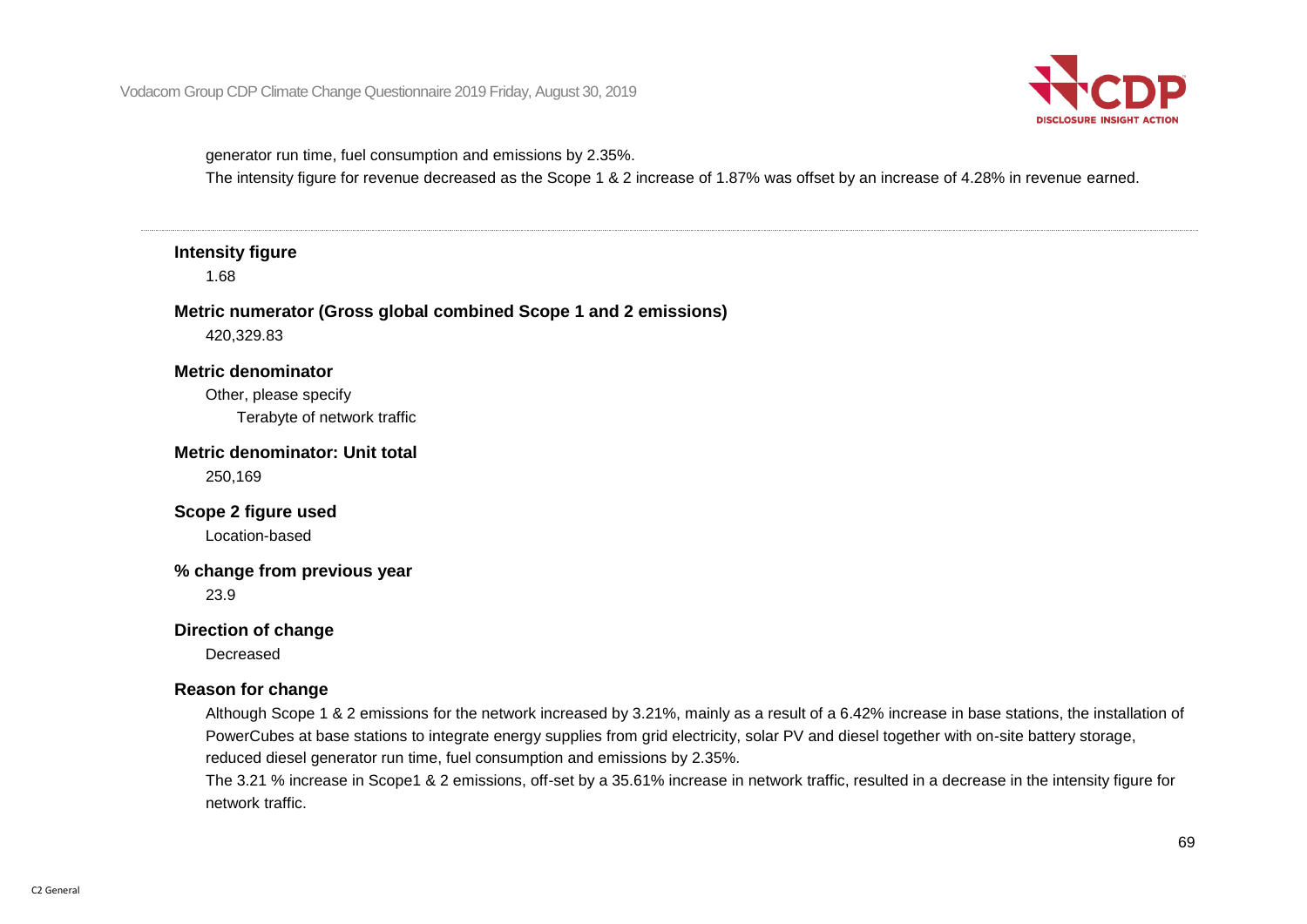

# **C7. Emissions breakdowns**

# **C7.1**

**(C7.1) Does your organization break down its Scope 1 emissions by greenhouse gas type?** No

### **C7.2**

**(C7.2) Break down your total gross global Scope 1 emissions by country/region.**

| <b>Country/Region</b>            | Scope 1 emissions (metric tons CO2e) |
|----------------------------------|--------------------------------------|
| South Africa                     | 10,995.29                            |
| Mozambique                       | 6,554.71                             |
| Lesotho                          | 1,039.19                             |
| Other, please specify            | 2,084.17                             |
| Tanzania                         |                                      |
| Democratic Republic of the Congo | 12,946.04                            |

### **C7.3**

**(C7.3) Indicate which gross global Scope 1 emissions breakdowns you are able to provide.**

By activity

### **C7.3c**

**(C7.3c) Break down your total gross global Scope 1 emissions by business activity.**

| <b>Activity</b> | Scope 1 emissions (metric tons CO2e) |
|-----------------|--------------------------------------|
|-----------------|--------------------------------------|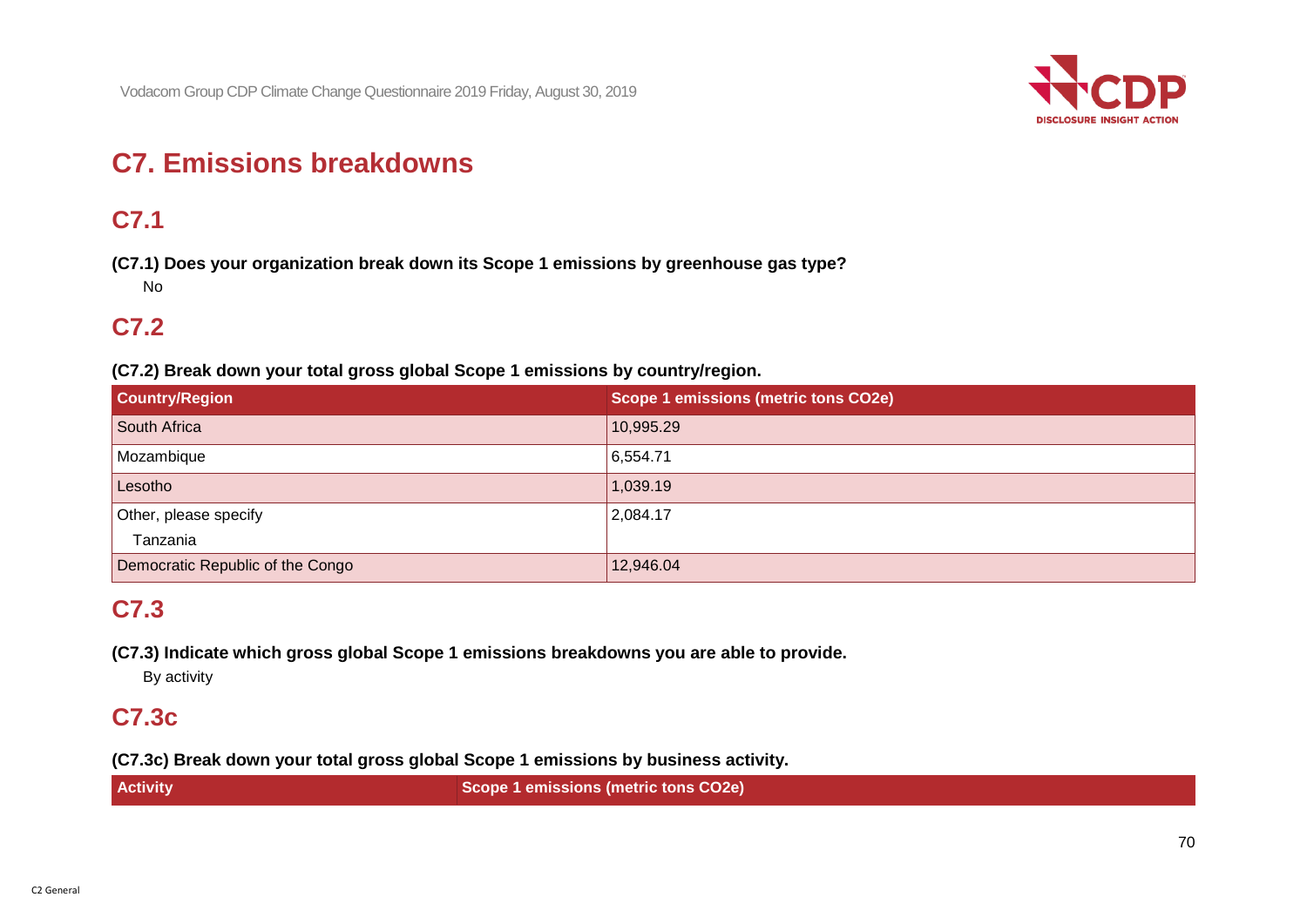

| Stationary fuel    | 29,413.6 |
|--------------------|----------|
| Fugitive emissions | 259.84   |
| Mobile fuel        | 3,945.96 |

# **C7.5**

#### **(C7.5) Break down your total gross global Scope 2 emissions by country/region.**

| <b>Country/Region</b>               | Scope 2, location-<br><b>based (metric tons</b><br>CO <sub>2</sub> e) | Scope 2, market-<br>based (metric tons<br>CO <sub>2e</sub> ) | <b>Purchased and consumed</b><br>electricity, heat, steam or<br>cooling (MWh) | <b>Purchased and consumed low-carbon</b><br>electricity, heat, steam or cooling accounted<br>in market-based approach (MWh) |
|-------------------------------------|-----------------------------------------------------------------------|--------------------------------------------------------------|-------------------------------------------------------------------------------|-----------------------------------------------------------------------------------------------------------------------------|
| South Africa                        | 499,212.87                                                            | 499,212.87                                                   | 525,487.23                                                                    |                                                                                                                             |
| Mozambique                          | 2,671.34                                                              | 2,671.34                                                     | 41,288.07                                                                     |                                                                                                                             |
| Lesotho                             | 5,703.86                                                              | 5,703.86                                                     | 9,198.29                                                                      |                                                                                                                             |
| United Republic of<br>Tanzania      | 4,369.58                                                              | 4,369.58                                                     | 9,937.65                                                                      |                                                                                                                             |
| Democratic Republic<br>of the Congo | 10.81                                                                 | 10.81                                                        | 8,317.4                                                                       | U                                                                                                                           |

### **C7.6**

**(C7.6) Indicate which gross global Scope 2 emissions breakdowns you are able to provide.**

By business division

### **C7.6a**

**(C7.6a) Break down your total gross global Scope 2 emissions by business division.**

|  | <b>Business division Scope 2, location-based emissions (metric tons CO2e)</b> | Scope 2, market-based emissions (metric tons CO2e) |
|--|-------------------------------------------------------------------------------|----------------------------------------------------|
|--|-------------------------------------------------------------------------------|----------------------------------------------------|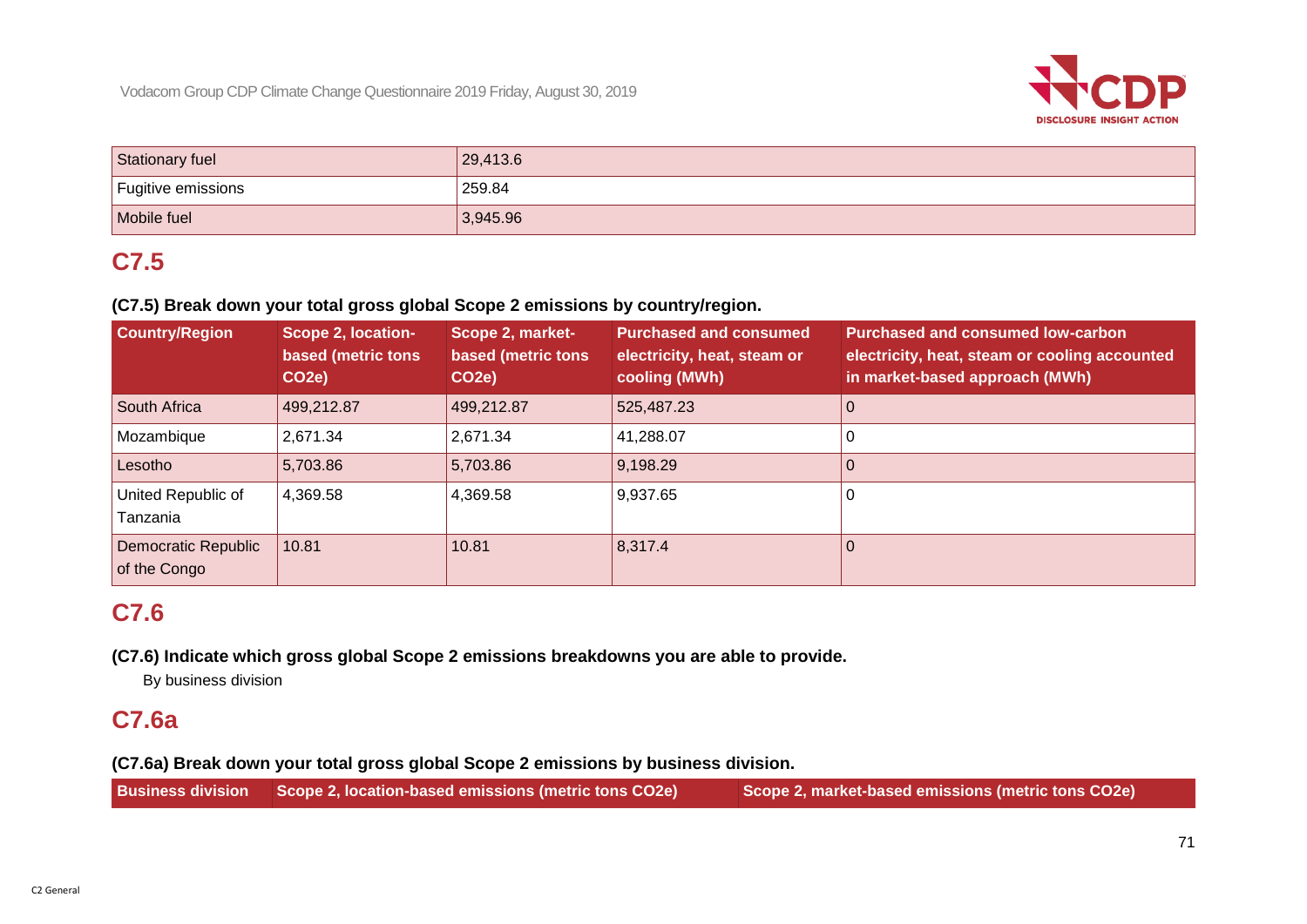

| <b>Access Network</b> | 355,789.16 | 355,789.16 |
|-----------------------|------------|------------|
| Core Network          | 64,873.07  | 64,873.07  |
| Data Centres          | 150,178.85 | 150,178.85 |
| <b>Offices</b>        | 40,822.94  | 40,822.94  |
| Retail                | 304.44     | 304.44     |

### **C7.9**

**(C7.9) How do your gross global emissions (Scope 1 and 2 combined) for the reporting year compare to those of the previous reporting year?**

### Increased

### **C7.9a**

**(C7.9a) Identify the reasons for any change in your gross global emissions (Scope 1 and 2 combined) and for each of them specify how your emissions compare to the previous year.**

|                                              | <b>Change in</b><br>emissions (metric change<br>tons CO <sub>2</sub> e) | Direction of | (percentage) | <b>Emissions value Please explain calculation</b>                                                                                                                                                                                                                                                                          |
|----------------------------------------------|-------------------------------------------------------------------------|--------------|--------------|----------------------------------------------------------------------------------------------------------------------------------------------------------------------------------------------------------------------------------------------------------------------------------------------------------------------------|
| Change in<br>renewable energy<br>consumption | 976                                                                     | Decreased    | 0.18         | Vodacom Tanzania reported self-generated renewable energy for the first time<br>in 2019.<br>During FY2019 a total of 2 104.05 MWh renewable electricity was generated<br>from solar PV.<br>Total Scope 1 & 2 emissions for 2018 were 535 567 tCO2e. We therefore<br>arrived at 0.18% through (976/ 535 567) * 100 = 0.18%. |
| Other emissions<br>reduction activities      | 12,596                                                                  | Decreased    | 2.35         | The installation of PowerCubes at base stations to integrate energy supplies<br>from grid electricity, solar PV and diesel together with on-site battery storage,                                                                                                                                                          |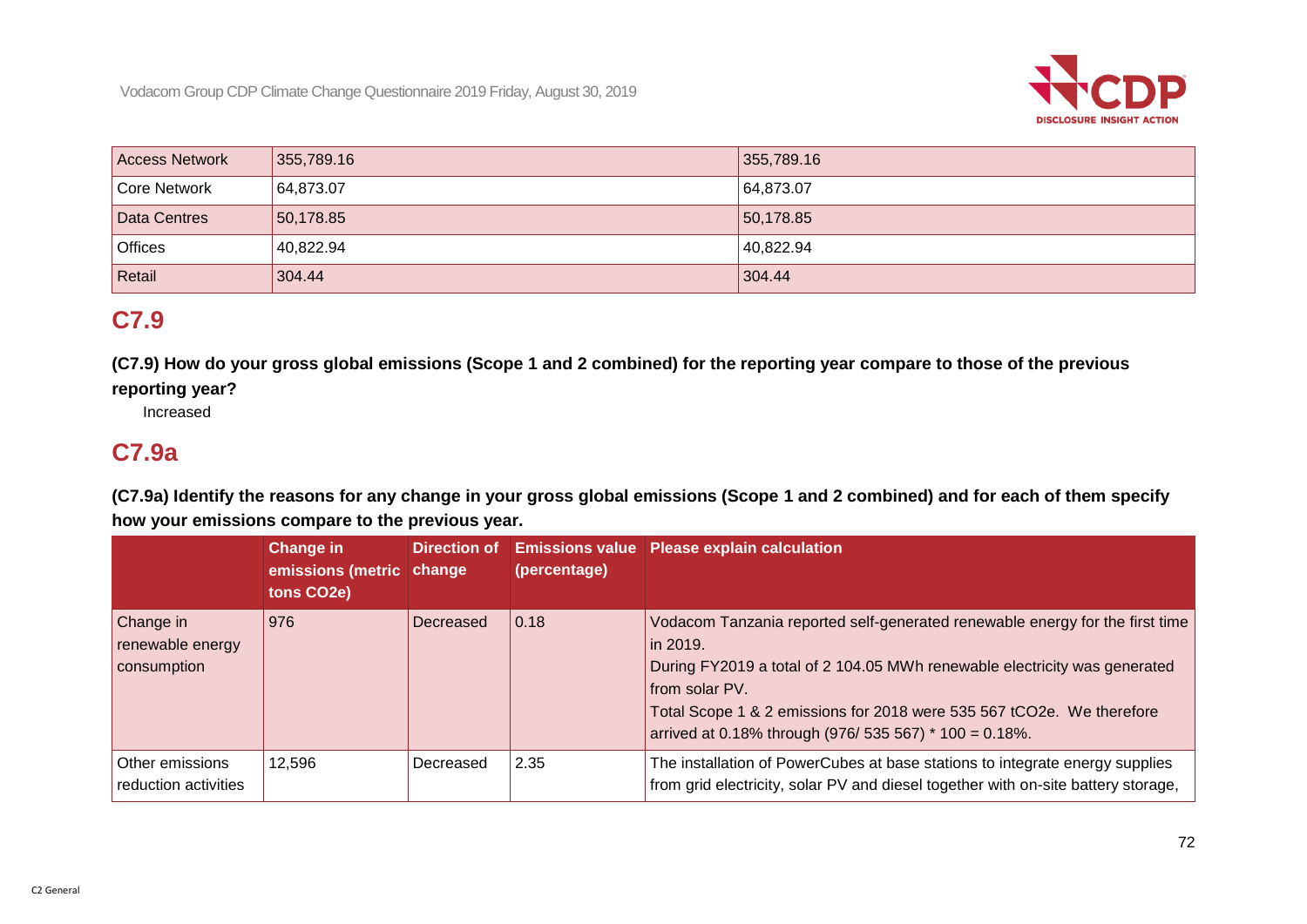

|                                            |        |           |      | reduced diesel generator run time, fuel consumption and emissions by more<br>than 50% per base station.                                                                                                                                                                                  |
|--------------------------------------------|--------|-----------|------|------------------------------------------------------------------------------------------------------------------------------------------------------------------------------------------------------------------------------------------------------------------------------------------|
|                                            |        |           |      | Total Scope 1 & 2 emissions for 2018 were 535 567 tCO2e. We therefore                                                                                                                                                                                                                    |
|                                            |        |           |      | arrived at 2.35% through (12 596/ 535 567) * 100 = 2.35%.                                                                                                                                                                                                                                |
| <b>Divestment</b>                          |        |           |      |                                                                                                                                                                                                                                                                                          |
| Acquisitions                               |        |           |      |                                                                                                                                                                                                                                                                                          |
| <b>Mergers</b>                             |        |           |      |                                                                                                                                                                                                                                                                                          |
| Change in output                           | 32,916 | Increased | 6.14 | The number of base stations increased by 1293 or 6.42% while network traffic<br>increased by 35.61% resulting in increased Scope 2 emissions.<br>Total Scope 1 & 2 emissions for 2018 were 535 567 tCO2e. We therefore<br>arrived at 6.14% through (32 916/ 535 567) * 100 = 6.14%.      |
| Change in<br>methodology                   | 9,323  | Decreased | 1.74 | The emissions factor for purchased electricity from Eskom in South Africa<br>(Scope 2) decreased from 0.98 in 2017 to 0.95 kg CO2e per kWh in 2018.<br>Total Scope 1 & 2 emissions for 2018 were 535 567 tCO2e. We therefore<br>arrived at 1.74% through (9 323/ 535 567) * 100 = 1.74%. |
| Change in boundary                         |        |           |      |                                                                                                                                                                                                                                                                                          |
| Change in physical<br>operating conditions |        |           |      |                                                                                                                                                                                                                                                                                          |
| Unidentified                               |        |           |      |                                                                                                                                                                                                                                                                                          |
| Other                                      |        |           |      |                                                                                                                                                                                                                                                                                          |

### **C7.9b**

**(C7.9b) Are your emissions performance calculations in C7.9 and C7.9a based on a location-based Scope 2 emissions figure or a market-based Scope 2 emissions figure?**

Location-based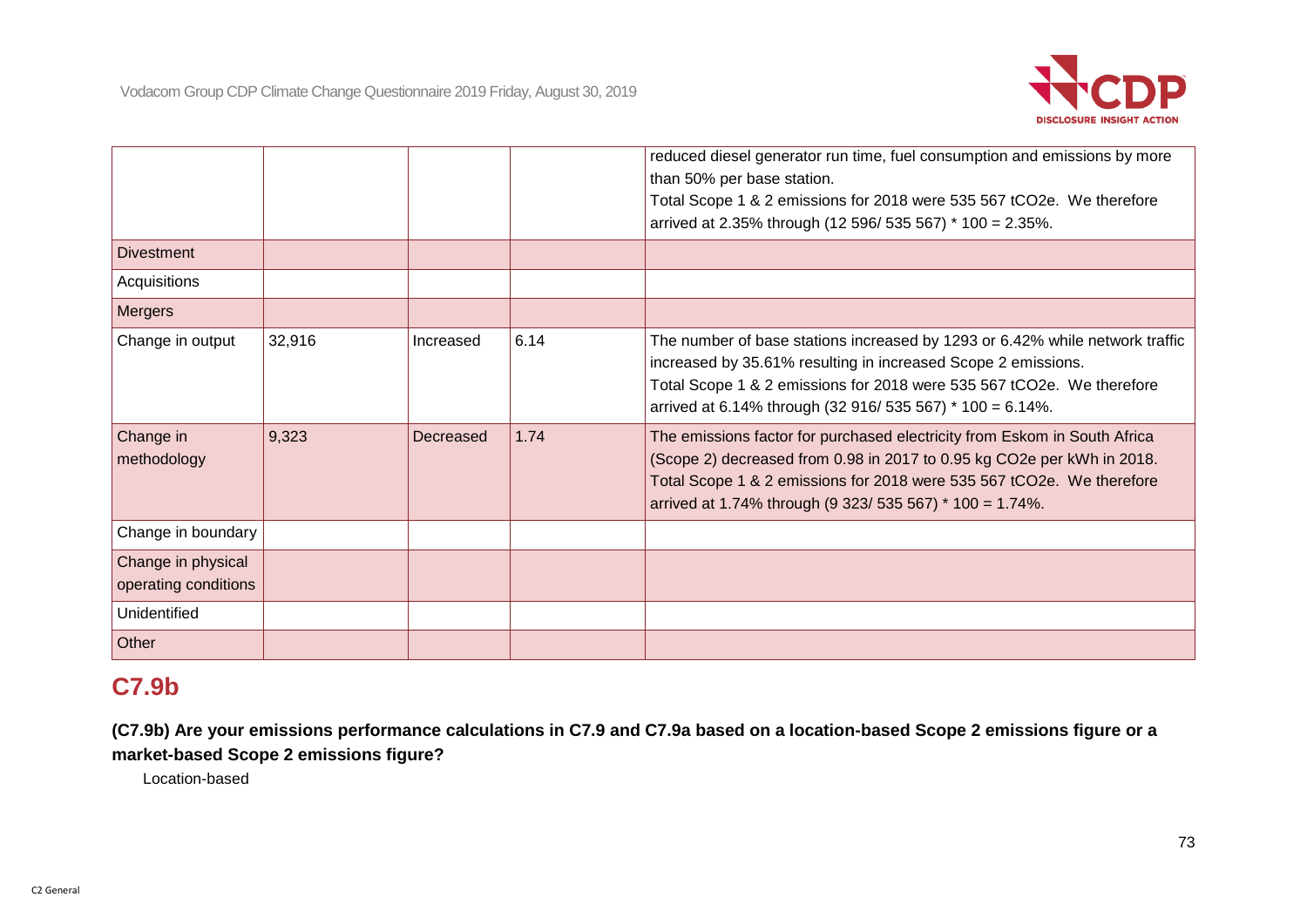

# **C8. Energy**

## **C8.1**

**(C8.1) What percentage of your total operational spend in the reporting year was on energy?**

More than 0% but less than or equal to 5%

### **C8.2**

### **(C8.2) Select which energy-related activities your organization has undertaken.**

|                                                    | Indicate whether your organization undertakes this energy-related activity |
|----------------------------------------------------|----------------------------------------------------------------------------|
| Consumption of fuel (excluding feedstocks)         | <b>Yes</b>                                                                 |
| Consumption of purchased or acquired electricity   | <b>Yes</b>                                                                 |
| Consumption of purchased or acquired heat          | No.                                                                        |
| Consumption of purchased or acquired steam         | No.                                                                        |
| Consumption of purchased or acquired cooling       | <b>No</b>                                                                  |
| Generation of electricity, heat, steam, or cooling | <b>Yes</b>                                                                 |

### **C8.2a**

### **(C8.2a) Report your organization's energy consumption totals (excluding feedstocks) in MWh.**

|                                                  | <b>Heating value</b>                 | <b>MWh from renewable</b><br><b>sources</b> | MWh from non-renewable<br><b>sources</b> | <b>Total</b><br><b>MWh</b> |
|--------------------------------------------------|--------------------------------------|---------------------------------------------|------------------------------------------|----------------------------|
| Consumption of fuel (excluding feedstock)        | <b>HHV</b> (higher heating<br>value) |                                             | 132,094.32                               | 132,094.32                 |
| Consumption of purchased or acquired electricity |                                      |                                             | 594,228.64                               | 594,228.64                 |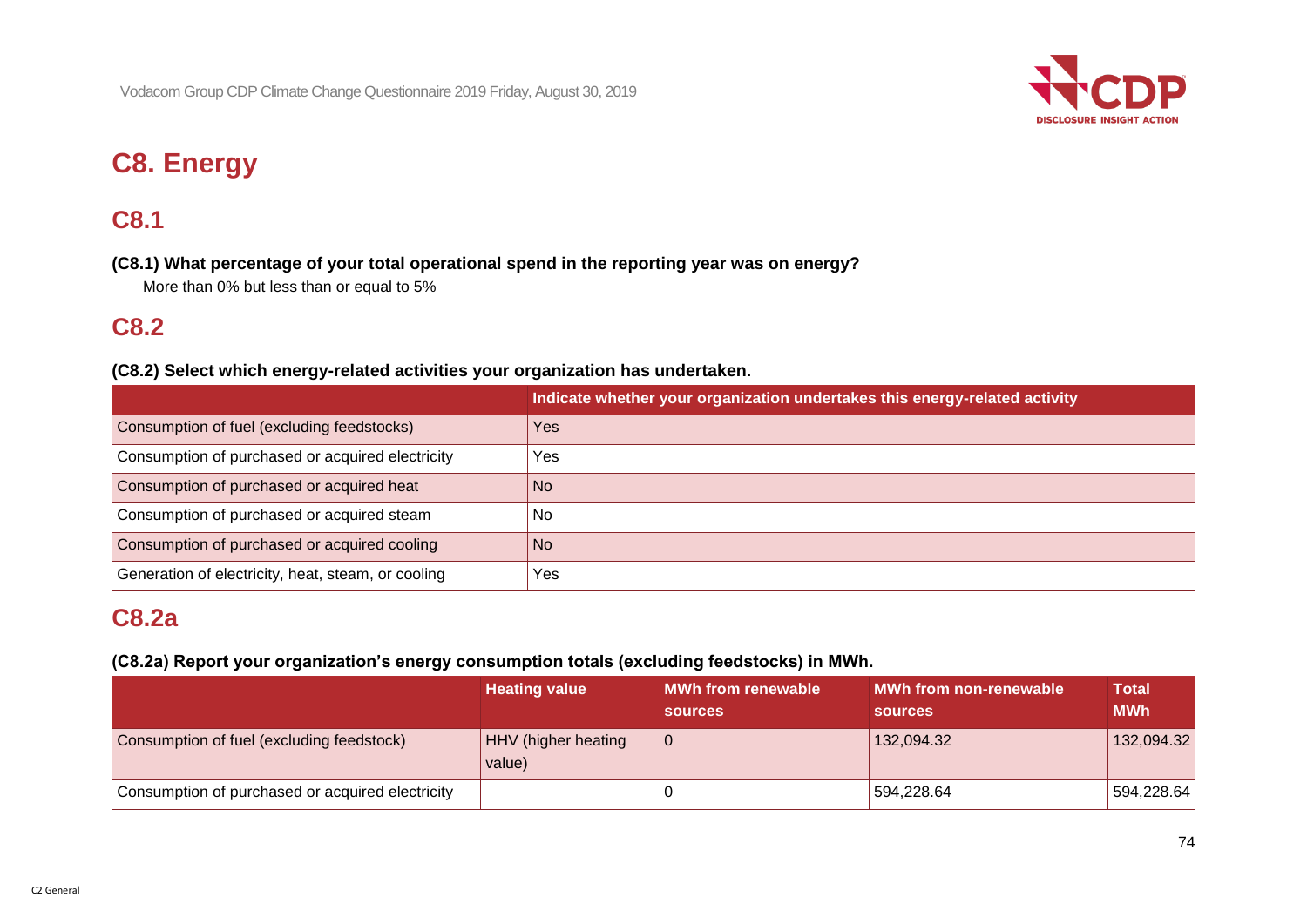

| Consumption of self-generated non-fuel renewable | 12,104.05 |            | 2,104.05   |
|--------------------------------------------------|-----------|------------|------------|
| energy                                           |           |            |            |
| Total energy consumption                         | 2,104.05  | 726,322.96 | 728,427.01 |

## **C8.2b**

**(C8.2b) Select the applications of your organization's consumption of fuel.**

|                                                         | Indicate whether your organization undertakes this fuel application |
|---------------------------------------------------------|---------------------------------------------------------------------|
| Consumption of fuel for the generation of electricity   | Yes                                                                 |
| Consumption of fuel for the generation of heat          | Yes                                                                 |
| Consumption of fuel for the generation of steam         | N <sub>o</sub>                                                      |
| Consumption of fuel for the generation of cooling       | No                                                                  |
| Consumption of fuel for co-generation or tri-generation | No.                                                                 |

## **C8.2c**

**(C8.2c) State how much fuel in MWh your organization has consumed (excluding feedstocks) by fuel type.**

**Fuels (excluding feedstocks)**

Diesel

**Heating value**

HHV (higher heating value)

**Total fuel MWh consumed by the organization**

127,562.22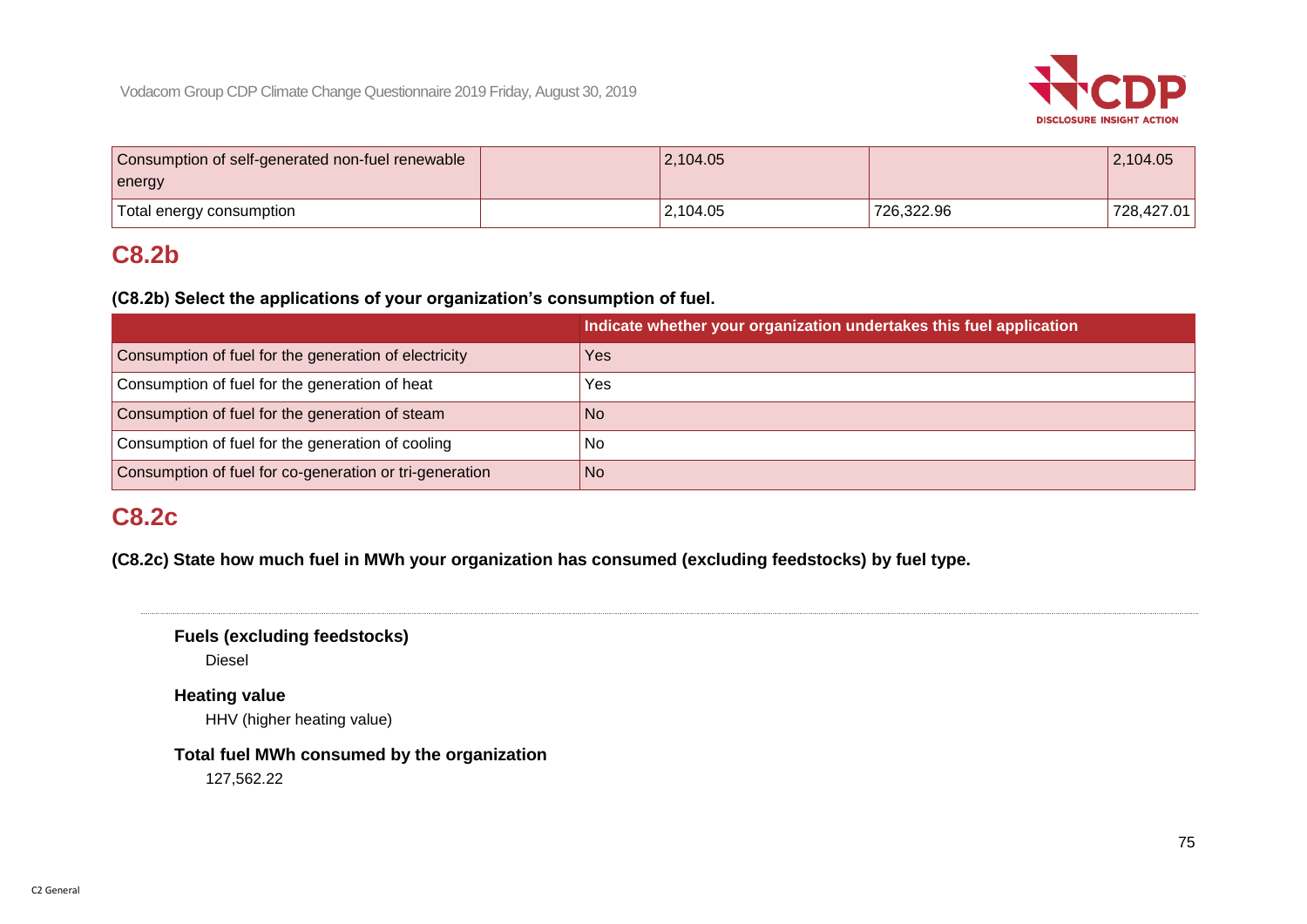

### **MWh fuel consumed for self-generation of electricity**

116,277.67

### **MWh fuel consumed for self-generation of heat**

11,284.55

### **Comment**

Diesel consumed in generators & equipment and fleet vehicles.

### **Fuels (excluding feedstocks)**

Petrol

## **Heating value**

HHV (higher heating value)

### **Total fuel MWh consumed by the organization** 4,532.1

### **MWh fuel consumed for self-generation of electricity**

 $\Omega$ 

### **MWh fuel consumed for self-generation of heat**

4,532.1

### **Comment**

Petrol consumed in fleet vehicles.

## **C8.2d**

**(C8.2d) List the average emission factors of the fuels reported in C8.2c.**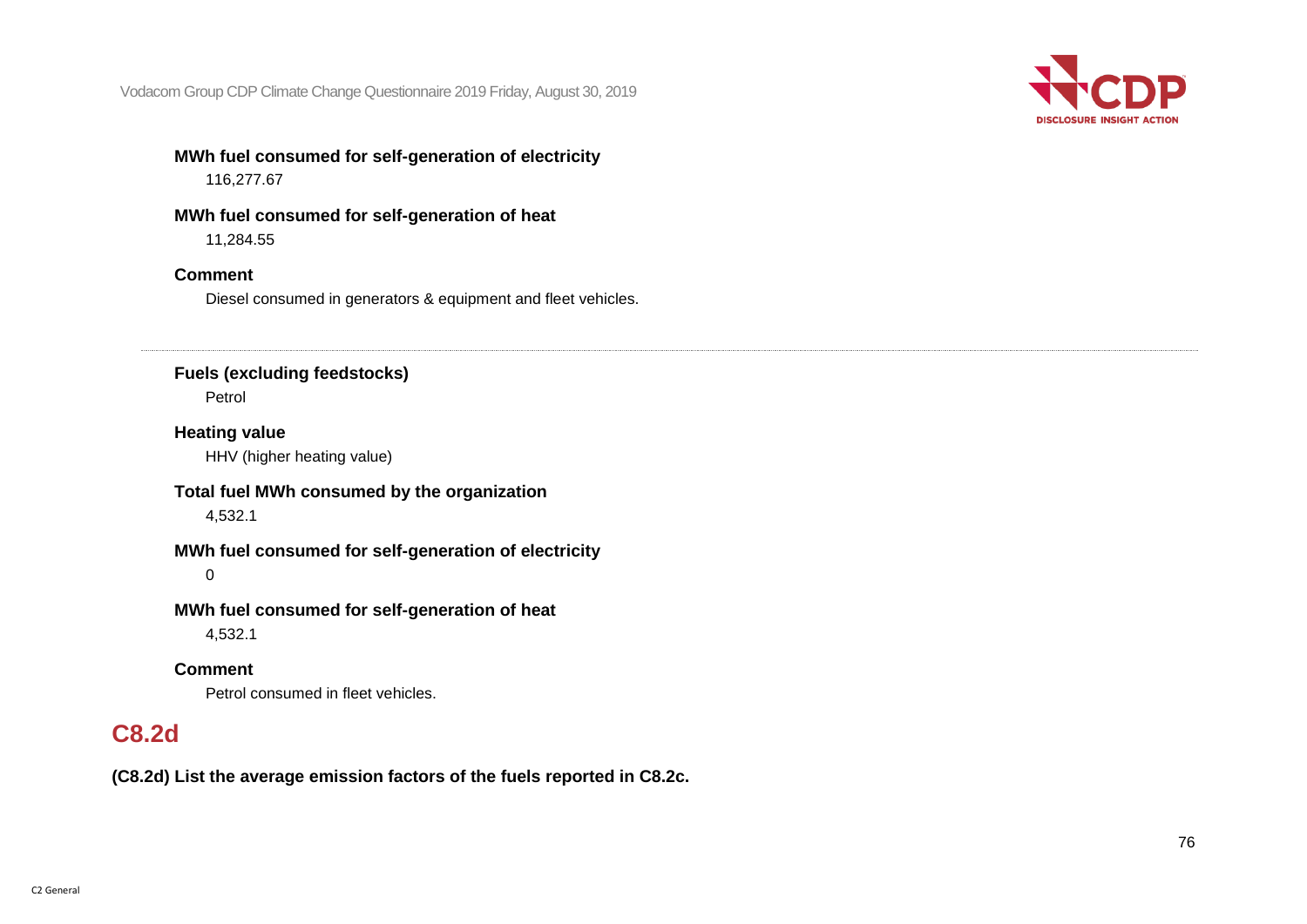

#### **Diesel**

### **Emission factor**

2.68779

### **Unit**

kg CO2e per liter

### **Emission factor source**

Defra 2018 - Guidelines to Defra's GHG Conversion Factors for Company Reporting, Fuels, updated July 2018. Available: www.ukconversionfactorscarbonsmart.co.uk

### **Comment**

#### **Petrol**

#### **Emission factor**

2.30531

### **Unit**

kg CO2e per liter

#### **Emission factor source**

Defra 2018 - Guidelines to Defra's GHG Conversion Factors for Company Reporting, Fuels, updated July 2018. Available: www.ukconversionfactorscarbonsmart.co.uk

### **Comment**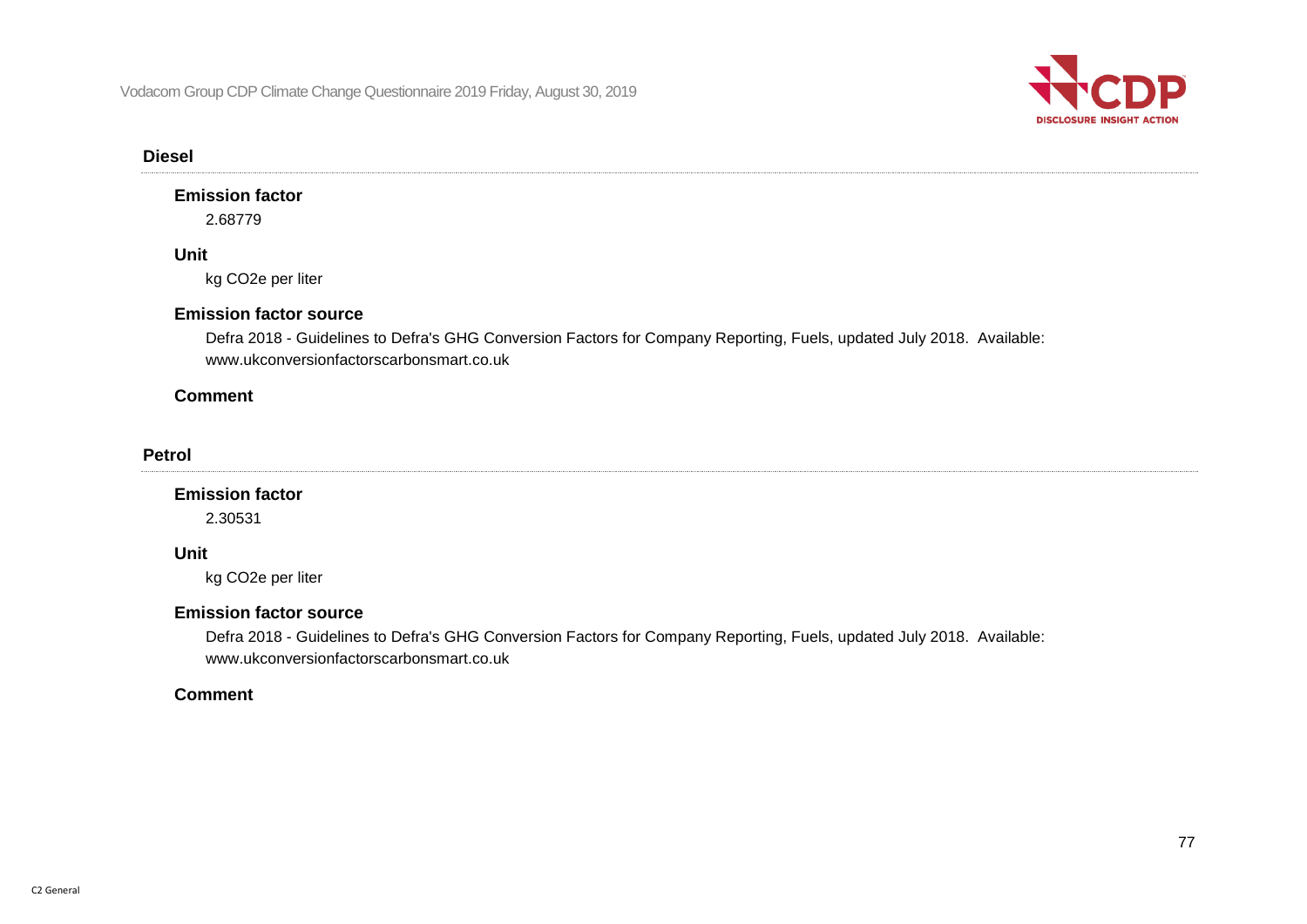

### **C8.2e**

**(C8.2e) Provide details on the electricity, heat, steam, and cooling your organization has generated and consumed in the reporting year.**

|              | <b>Total Gross</b><br>generation (MWh) | <b>Generation that is consumed by</b><br>the organization (MWh) | <b>Gross generation from</b><br>renewable sources (MWh) | <b>Generation from renewable sources that is</b><br>consumed by the organization (MWh) |
|--------------|----------------------------------------|-----------------------------------------------------------------|---------------------------------------------------------|----------------------------------------------------------------------------------------|
|              | Electricity 118,381.72                 | 118,381.72                                                      | 2,104.05                                                | 2,104.05                                                                               |
| Heat         |                                        |                                                                 |                                                         |                                                                                        |
| <b>Steam</b> |                                        |                                                                 |                                                         |                                                                                        |
| Cooling      |                                        |                                                                 |                                                         |                                                                                        |

### **C8.2f**

**(C8.2f) Provide details on the electricity, heat, steam and/or cooling amounts that were accounted for at a low-carbon emission factor in the market-based Scope 2 figure reported in C6.3.**

### **Basis for applying a low-carbon emission factor**

No purchases or generation of low-carbon electricity, heat, steam or cooling accounted with a low-carbon emission factor

**Low-carbon technology type**

**Region of consumption of low-carbon electricity, heat, steam or cooling**

**MWh consumed associated with low-carbon electricity, heat, steam or cooling**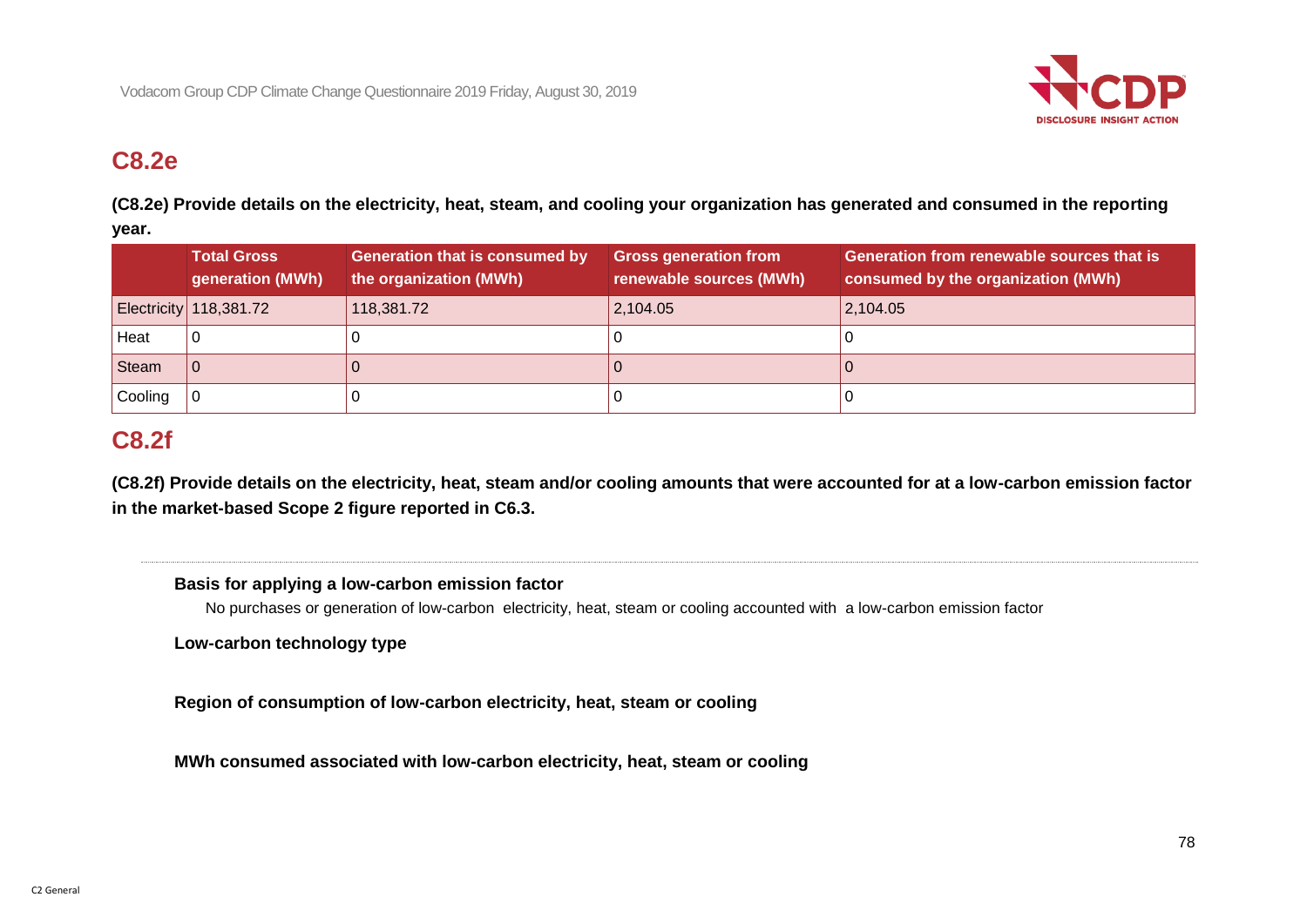

**Emission factor (in units of metric tons CO2e per MWh)**

### **Comment**

No instruments were purchased.

## **C9. Additional metrics**

### **C9.1**

**(C9.1) Provide any additional climate-related metrics relevant to your business.**

## **C10. Verification**

### **C10.1**

**(C10.1) Indicate the verification/assurance status that applies to your reported emissions.**

|                                          | Verification/assurance status                          |
|------------------------------------------|--------------------------------------------------------|
| Scope 1                                  | Third-party verification or assurance process in place |
| Scope 2 (location-based or market-based) | Third-party verification or assurance process in place |
| Scope 3                                  | No third-party verification or assurance               |

### **C10.1a**

**(C10.1a) Provide further details of the verification/assurance undertaken for your Scope 1 and/or Scope 2 emissions and attach the relevant statements.**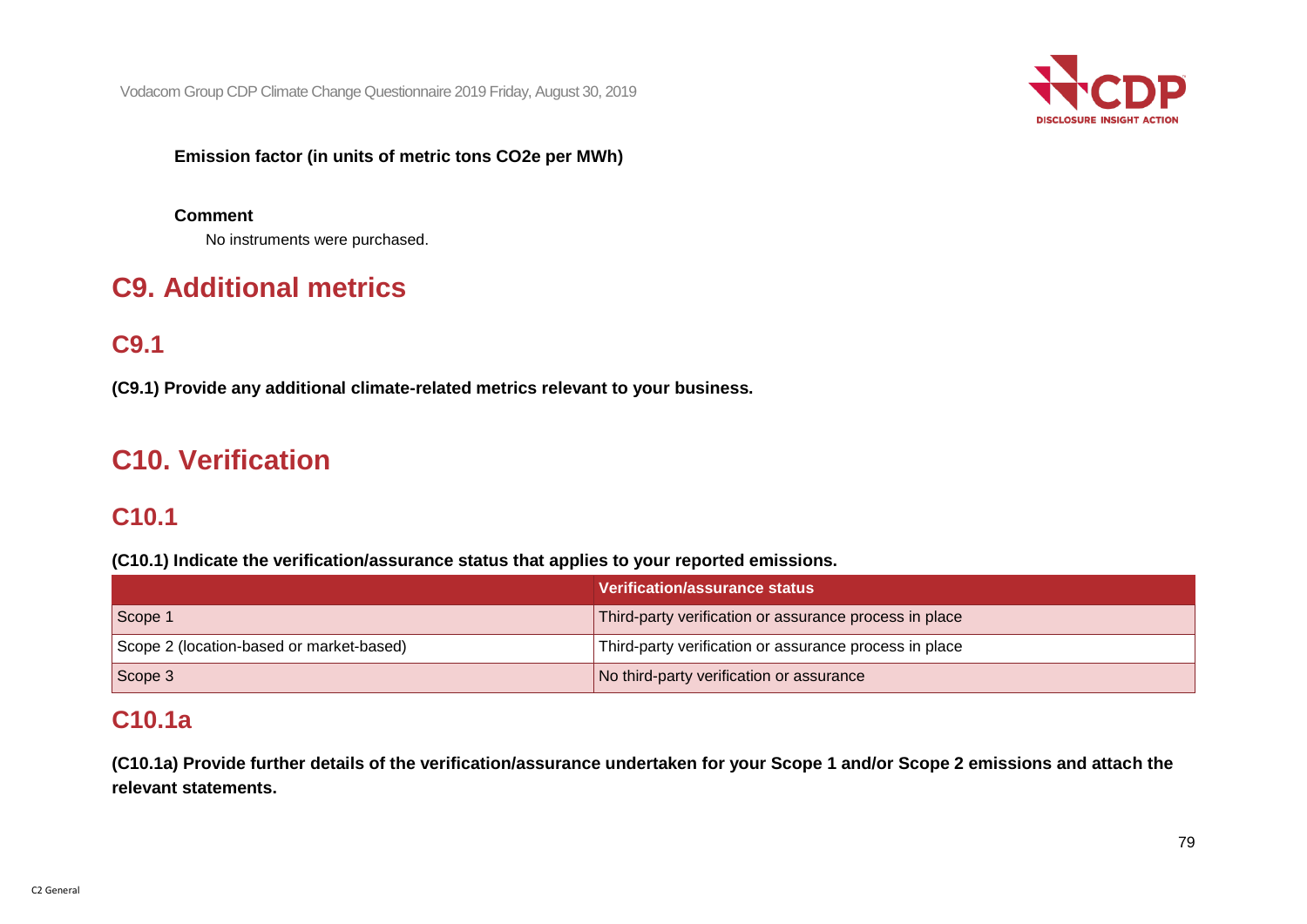

### **Scope**

Scope 1

## **Verification or assurance cycle in place**

Annual process

### **Status in the current reporting year**

Complete

### **Type of verification or assurance**

Limited assurance

### **Attach the statement**

Vodacom Assurance Report 2019.pdf

### **Page/ section reference**

Assurance Report: Pages 70-72

### **Relevant standard**

ISAE 3410

### **Proportion of reported emissions verified (%)**

33

### **Scope**

Scope 2 location-based

### **Verification or assurance cycle in place**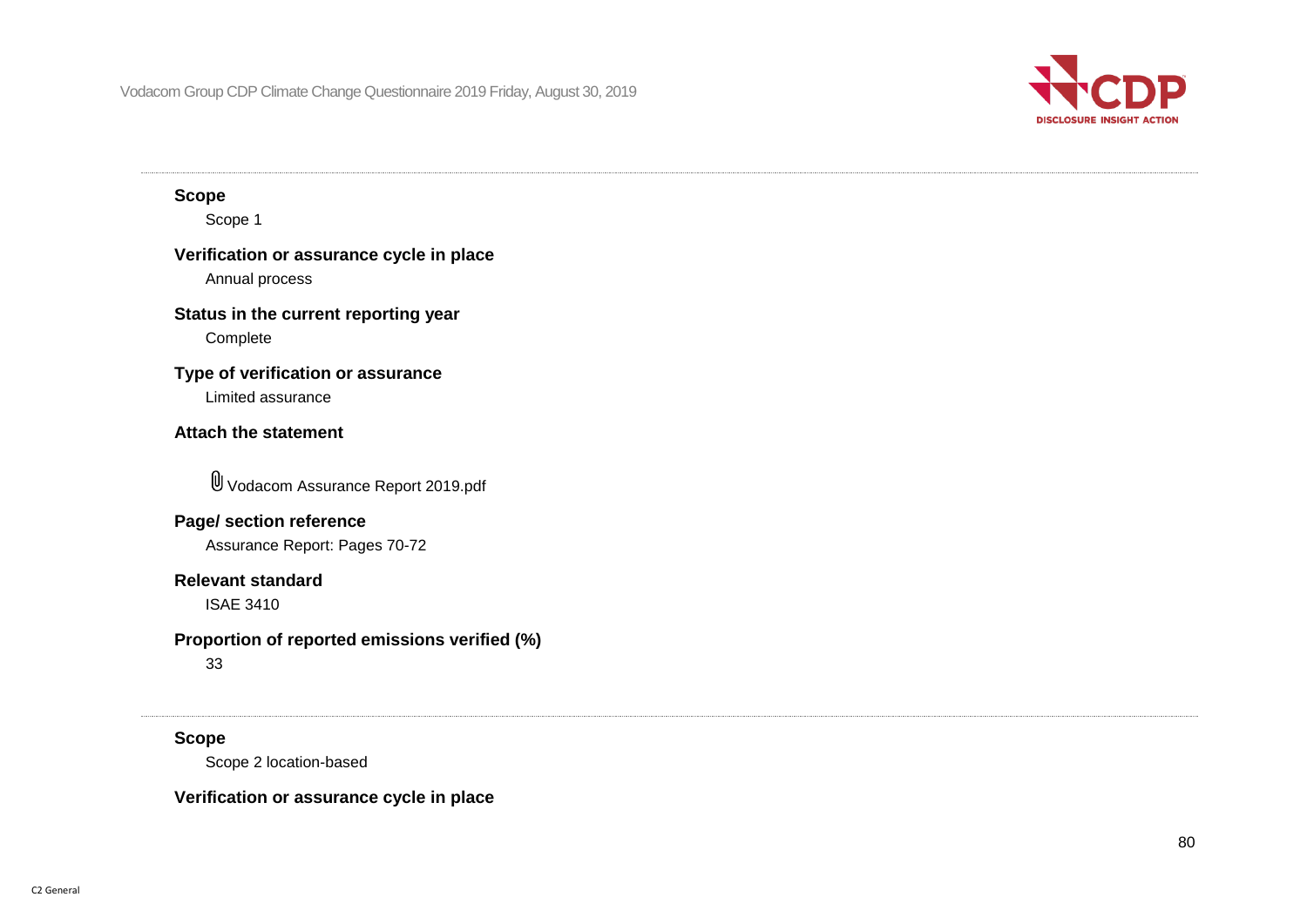

Annual process

**Status in the current reporting year** Complete

**Type of verification or assurance** Limited assurance

### **Attach the statement**

Vodacom Assurance Report 2019.pdf

**Page/ section reference** Assurance Report: Pages 70-72

**Relevant standard**

ISAE 3410

**Proportion of reported emissions verified (%)** 98

## **C10.2**

**(C10.2) Do you verify any climate-related information reported in your CDP disclosure other than the emissions figures reported in C6.1, C6.3, and C6.5?**

No, but we are actively considering verifying within the next two years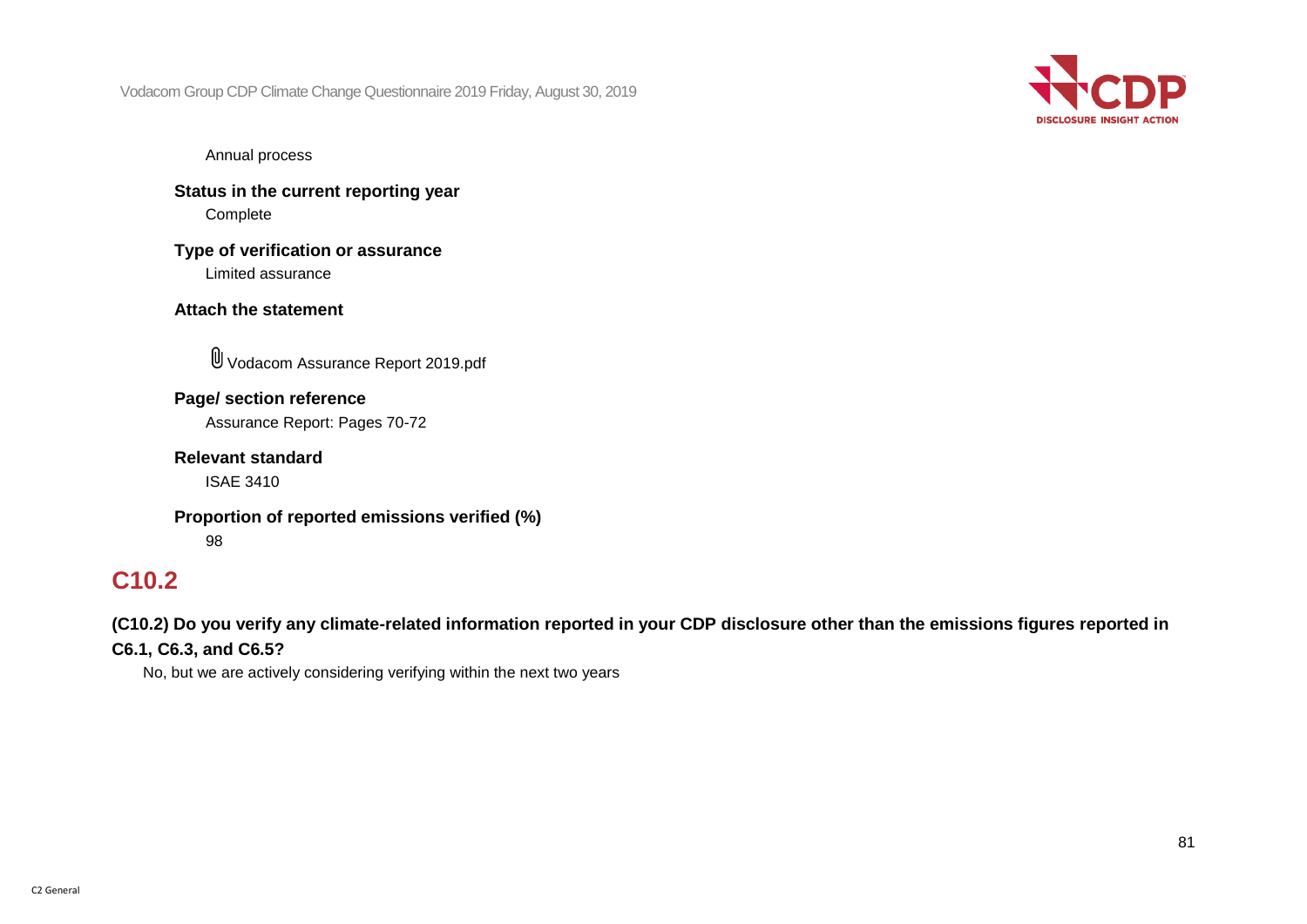

# **C11. Carbon pricing**

## **C11.1**

**(C11.1) Are any of your operations or activities regulated by a carbon pricing system (i.e. ETS, Cap & Trade or Carbon Tax)?** No, but we anticipate being regulated in the next three years

## **C11.1d**

### **(C11.1d) What is your strategy for complying with the systems in which you participate or anticipate participating?**

As part of South Africa's ongoing efforts to move towards a low carbon economy and to meet South Africa's INDC targets, the Carbon Tax Act and the Customs and Excise Amendment Act were both officially gazetted on 23 May 2019 and came into effect on 1 June 2019.

The tax rate is set at R120 per tonne of CO2e (carbon dioxide equivalent) produced. During the first stage, a percentage-based threshold of 60% will apply, below which tax is not payable.

The intention is to provide for a tax-free liability threshold of 10 megawatts (MW) thermal capacity. The threshold is high enough to exclude nonindustrial activities from the carbon tax, but low enough to make the tax applicable to most high-emitting industries in the country.

The South African Greenhouse Gas (GHG) Reporting Regulations came into law in April 2017. This mandatory regulation requires all South African companies that are in control of certain listed activities exceeding a specified threshold to report their GHG emissions to the Department of Environmental Affairs (DEA). The DEA will use the GHG emissions reported by companies as basis for carbon tax liability calculations.

An entity liable for mandatory reporting was obliged to register each facility on the internet-based National Atmospheric Emission Inventory System (NAEIS) by 3 May 2017. Once registered, liable entities are required to report their aggregated South African facilities' GHG emissions at company level for the preceding calendar year to the DEA by 31 March each year via NAEIS.

It is important to keep in mind that those businesses that have identified themselves as not liable for carbon tax during the first phase, will still be required to submit environmental levy accounts regardless of whether any carbon tax payment is due.

Vodacom is therefore complying with the carbon tax legislation by compiling its annual carbon footprint. It has also assessed all its facilities to determine whether its associated emission activities qualify for or exceed the 10MW thermal threshold to see if it needs to register with the DEA, using a specific template of the National Atmospheric Emissions Inventory system (NAEIS).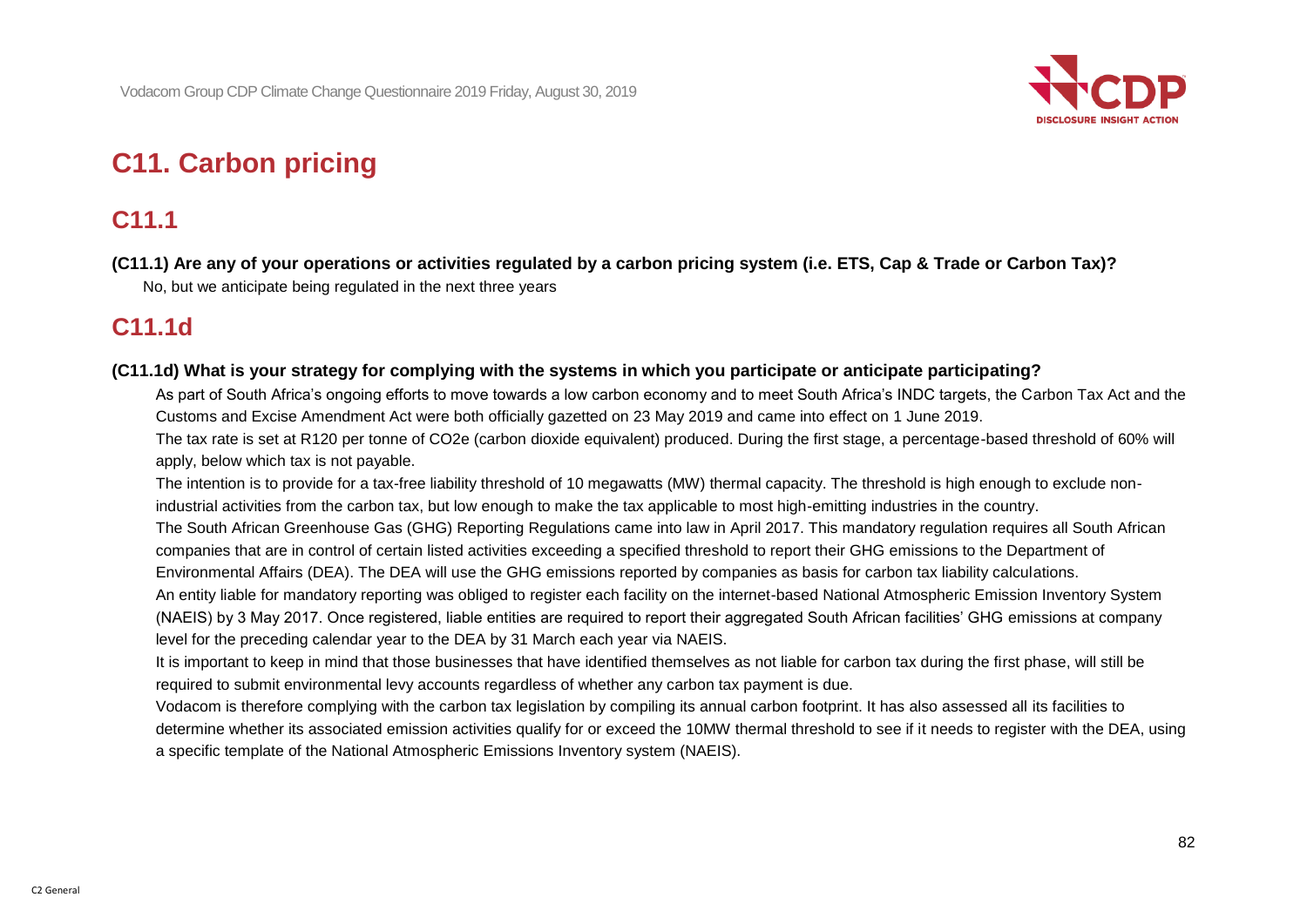

## **C11.2**

**(C11.2) Has your organization originated or purchased any project-based carbon credits within the reporting period?** No

## **C11.3**

**(C11.3) Does your organization use an internal price on carbon?** No, but we anticipate doing so in the next two years

# **C12. Engagement**

## **C12.1**

**(C12.1) Do you engage with your value chain on climate-related issues?** Yes, our suppliers

### **C12.1a**

**(C12.1a) Provide details of your climate-related supplier engagement strategy.**

### **Type of engagement**

Information collection (understanding supplier behavior)

### **Details of engagement**

Collect climate change and carbon information at least annually from suppliers

### **% of suppliers by number**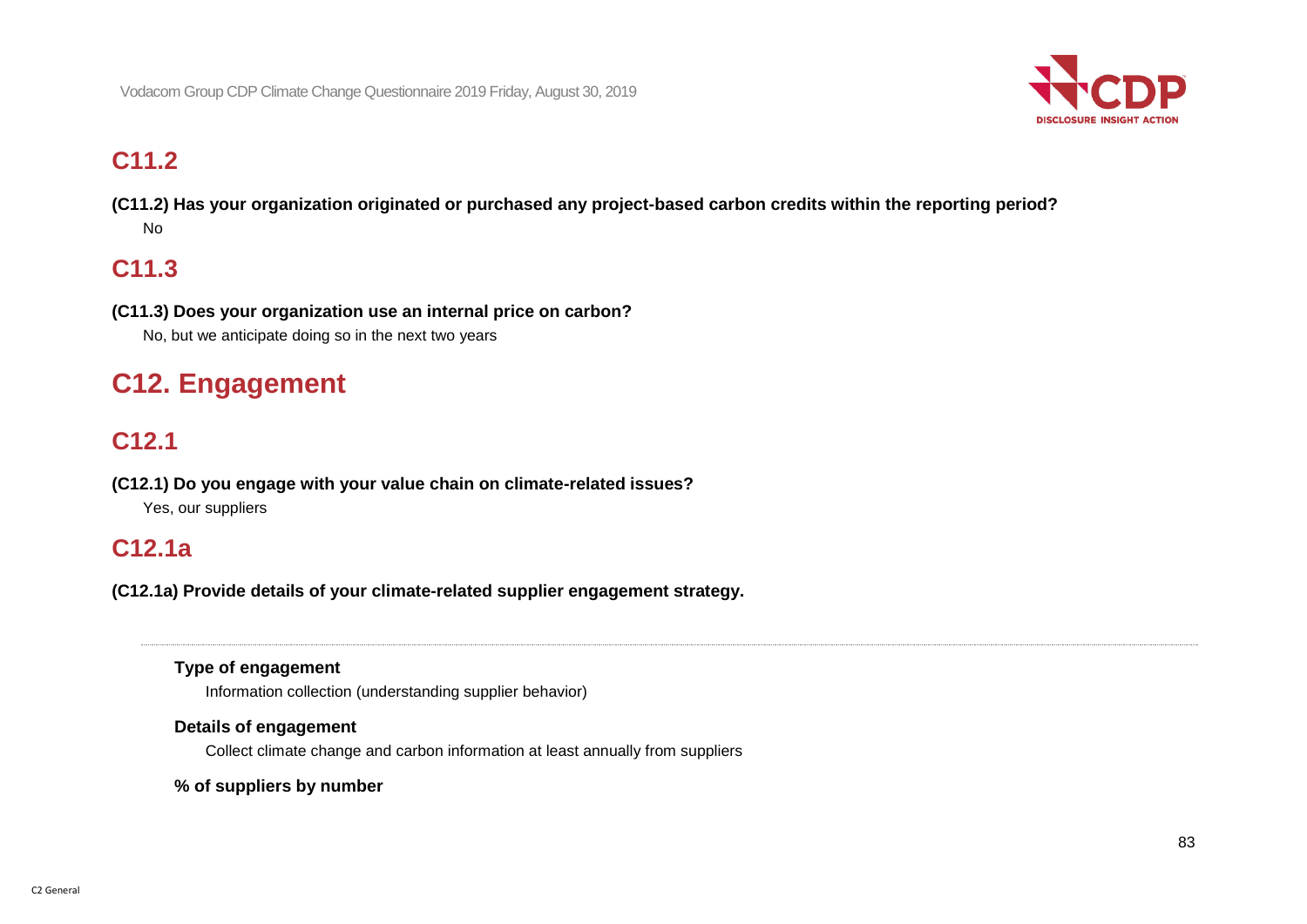

1

**% total procurement spend (direct and indirect)**  $\mathfrak{D}$ 

### **% Scope 3 emissions as reported in C6.5**

9

#### **Rationale for the coverage of your engagement**

Courier services makes up a large part of the distribution channel. Vodacom measures the footprint of the services provided by the third party courier company.

Vodacom plans to engage with more suppliers, e.g. the travel agency to explore opportunities for smarter, more efficient ways of operating to reduce carbon emissions and cost.

#### **Impact of engagement, including measures of success**

The courier company makes use of route and load optimisation where feasible and has a vehicle tracking system to monitor fuel usage and driver behaviour to reduce emissions. Emissions increased by 0.83% although SA revenue increased by 1.9%.

#### **Comment**

### **Type of engagement**

Information collection (understanding supplier behavior)

### **Details of engagement**

Collect climate change and carbon information at least annually from suppliers

#### **% of suppliers by number**

2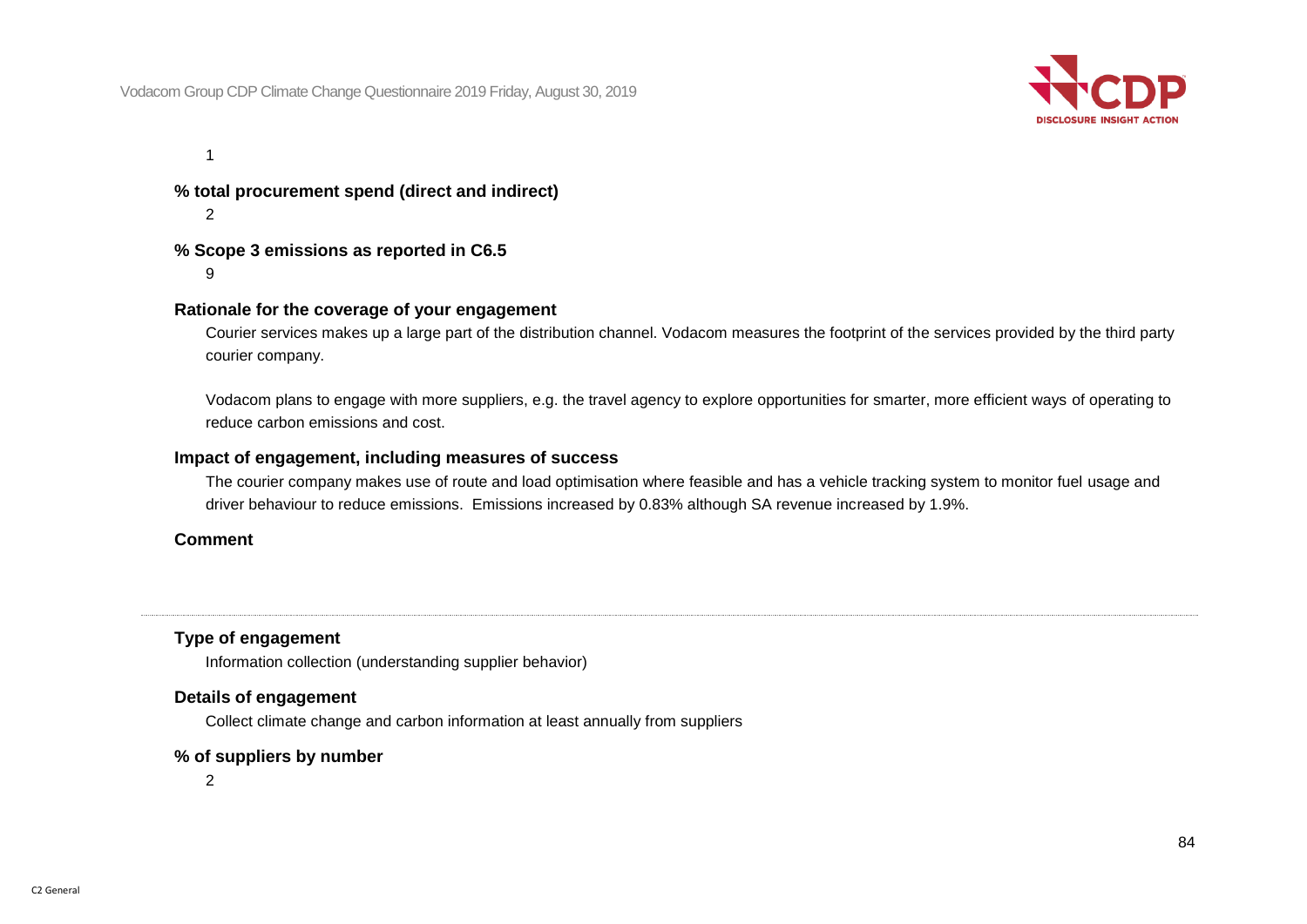

**% total procurement spend (direct and indirect)** 70

**% Scope 3 emissions as reported in C6.5**

### **Rationale for the coverage of your engagement**

Network infrastructure and related services accounted for most of procurement spend. Vodacom therefore works closely with infrastructure suppliers that supply, install and maintain its networks. Engagement include suppliers involved in installation of fibre and suppliers involved in field marketing services.

#### **Impact of engagement, including measures of success**

In FY2019 Vodacom made energy efficiency a key consideration in purchasing equipment from vendors and reviewed suppliers' product and service development plans to ensure they take Vodacom's energy efficiency requirements into account. An internal information booklet was drafted containing the most energy-efficient products and services.

#### **Comment**

### **C12.3**

**(C12.3) Do you engage in activities that could either directly or indirectly influence public policy on climate-related issues through any of the following?**

Trade associations

### **C12.3b**

### **(C12.3b) Are you on the board of any trade associations or do you provide funding beyond membership?**

No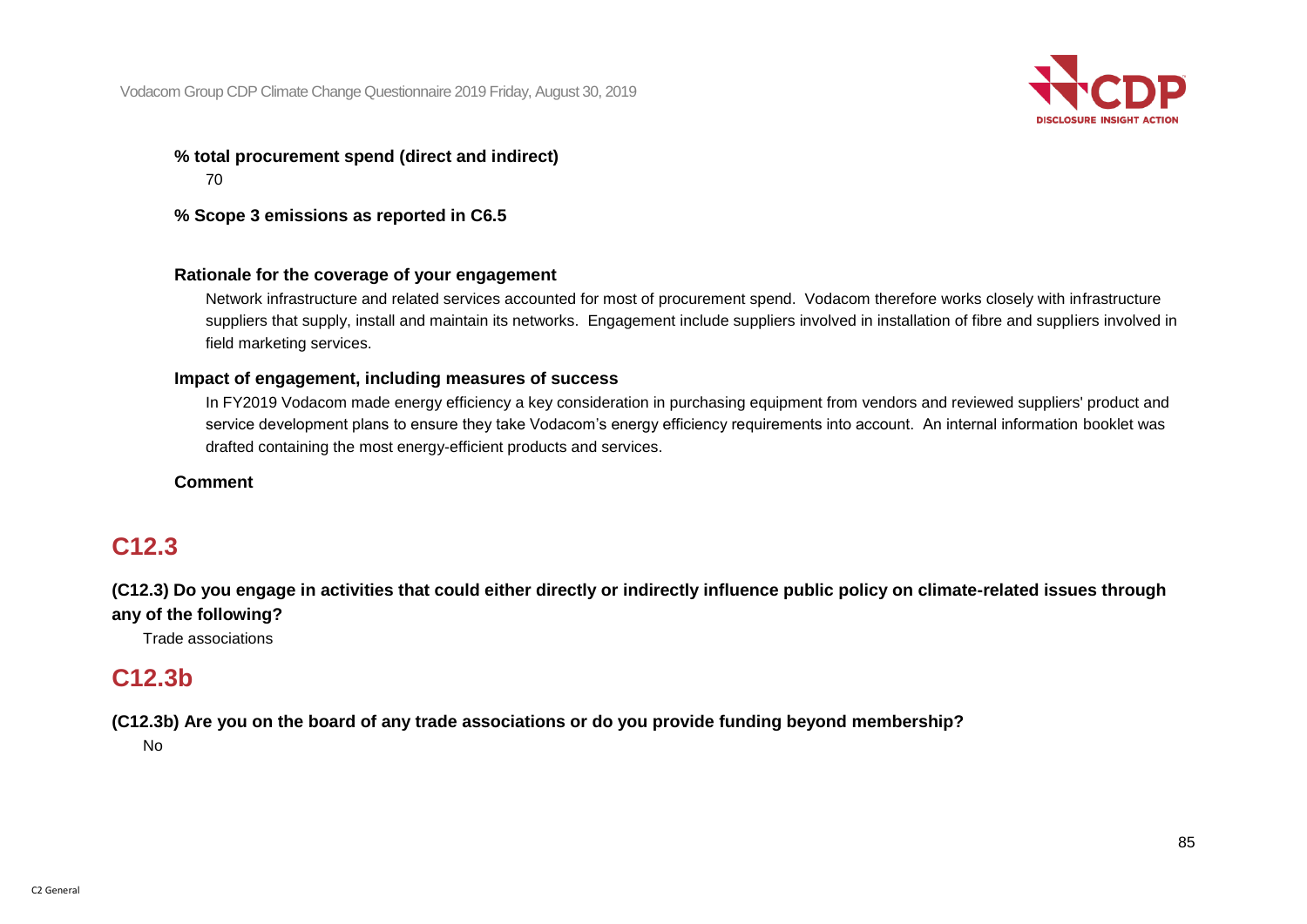

## **C12.3f**

### **(C12.3f) What processes do you have in place to ensure that all of your direct and indirect activities that influence policy are consistent with your overall climate change strategy?**

Vodacom has specialist regulatory and government relations teams who engage with Government, Regulators, and Business Partners such as Business Unity South Africa (BUSA) and the National Business Initiative (NBI) on policy issues impacting the business including climate change. They participate actively through written submissions and formal hearings on legislative and regulatory changes. Feedback on issues is reported as per Vodacom's risk management framework.

## **C12.4**

**(C12.4) Have you published information about your organization's response to climate change and GHG emissions performance for this reporting year in places other than in your CDP response? If so, please attach the publication(s).**

### **Publication**

In mainstream reports

#### **Status**

**Complete** 

### **Attach the document**

Vodacom Integrated Report 2019.pdf

### **Page/Section reference**

Integrated Report - p1 - 49

### **Content elements**

**Governance**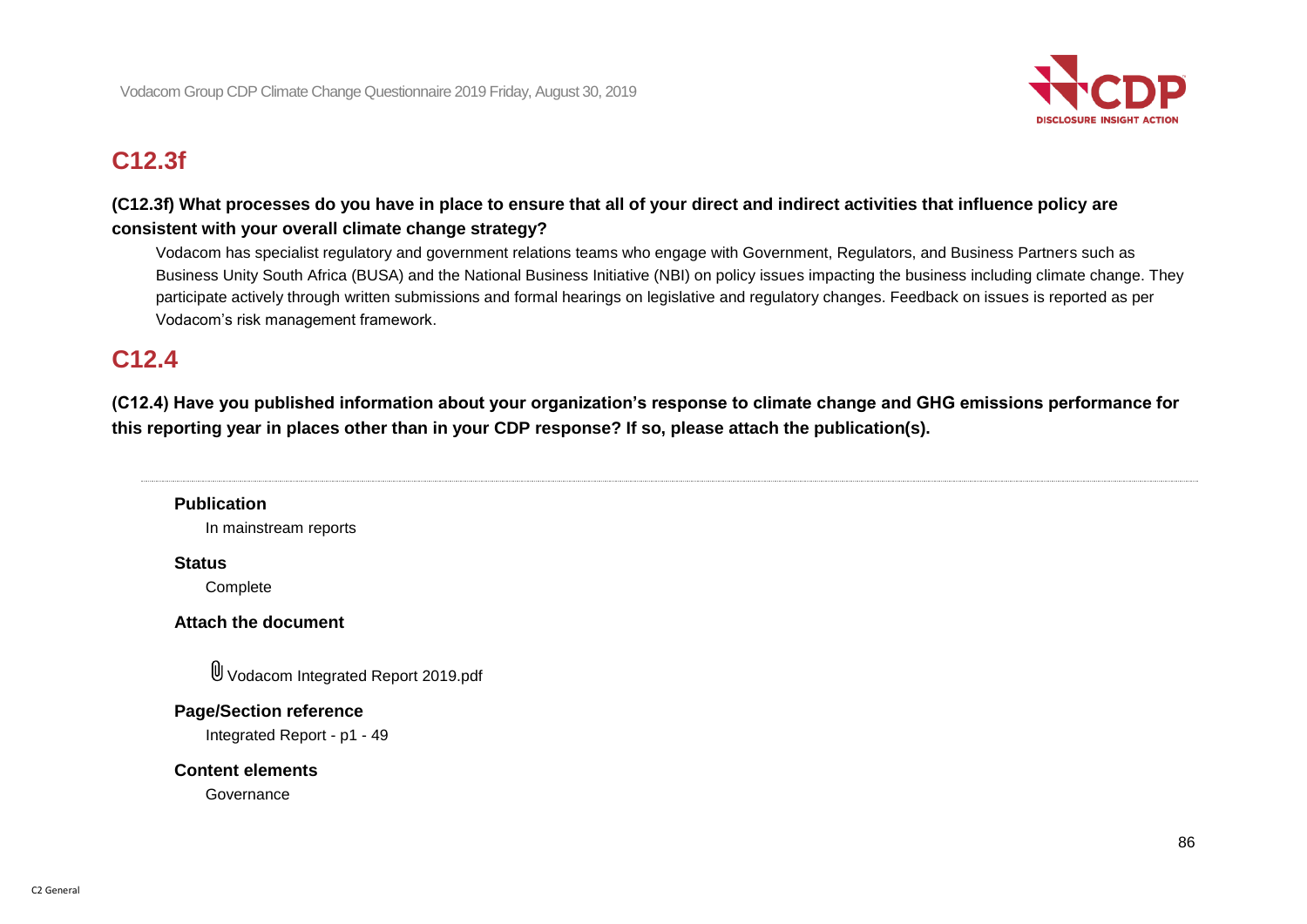

**Strategy** Risks & opportunities Emissions figures

### **Comment**

**Publication**

In voluntary sustainability report

### **Status**

Complete

**Attach the document**

Vodacom Sustainabilty Report 2019.pdf

### **Page/Section reference**

Sustainability Report - p 1- 72

### **Content elements**

- **Governance**
- **Strategy**
- Risks & opportunities
- Emissions figures
- Emission targets
- Other metrics

### **Comment**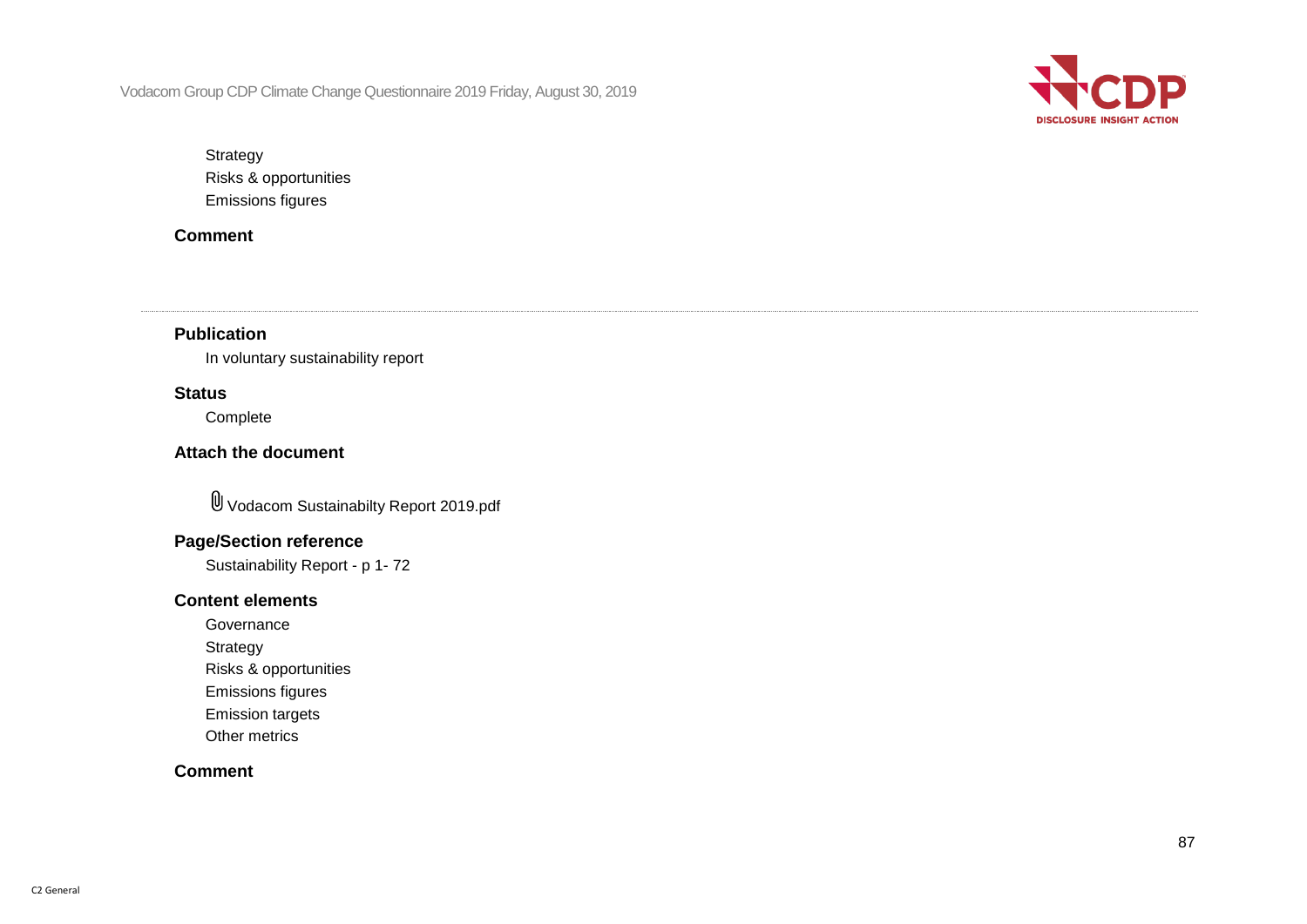

# **C14. Signoff**

## **C-FI**

**(C-FI) Use this field to provide any additional information or context that you feel is relevant to your organization's response. Please note that this field is optional and is not scored.**

## **C14.1**

**(C14.1) Provide details for the person that has signed off (approved) your CDP climate change response.**

|     | <b>Job title</b>                             | <b>Corresponding job category</b>  |
|-----|----------------------------------------------|------------------------------------|
| Row | Executive Head: Vodacom Group Sustainability | Environment/Sustainability manager |

## **Submit your response**

### **In which language are you submitting your response?**

English

### **Please confirm how your response should be handled by CDP**

|                             | . Public or Non-Public Submission $^{\mathsf{\scriptscriptstyle I}}$ | I am submitting to |
|-----------------------------|----------------------------------------------------------------------|--------------------|
| I am submitting my response | Public                                                               | <b>Investors</b>   |